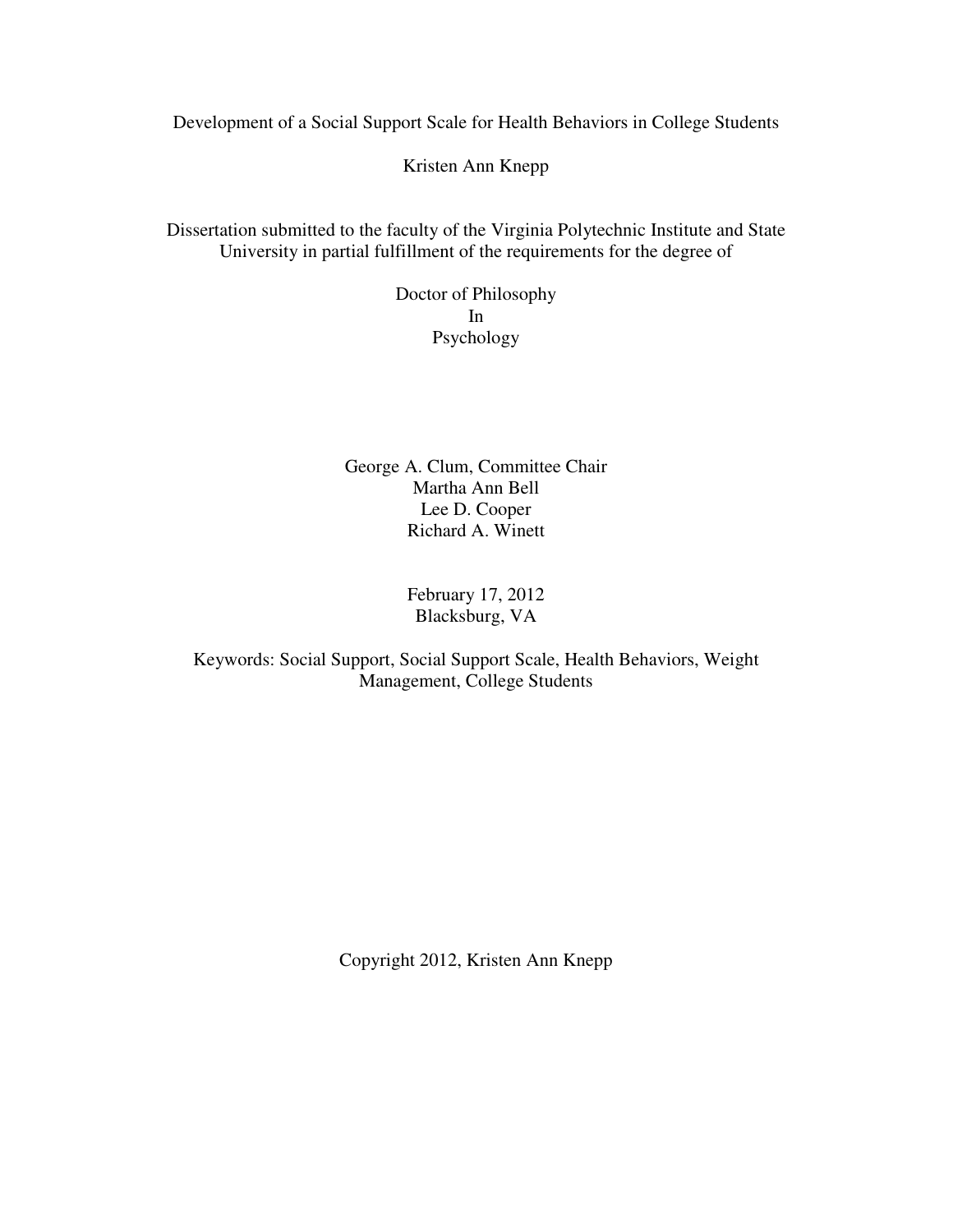Development of a Social Support Scale for Health Behaviors in College Students

#### Kristen Ann Knepp

#### Abstract

According to Leahey, LaRose, Fava, and Wing (2011), nearly half of all young adults are considered overweight or obese. Further, on average, young adults gain between 1 and 2 pounds annually, making them more susceptible to yearly weight gain than any other age group. College students in particular may be vulnerable to continual weight gain over the course of their 4-year education; a review by Hellmich (2008) revealed that many students gain between 6 and 9 pounds during their freshman year alone. Despite the increased risk for weight gain during the young adult years, Leahey and colleagues report that this age group is underrepresented in behavioral weight management programs. Therefore, research must determine the psychosocial factors that are likely to influence young people in their efforts to manage their weight and health. Social support may be such a mechanism; a study by Strong and colleagues (2008) demonstrated that social support was influential in college students' decisions to participate in exercise and avoid sedentary behaviors. However, a scale measuring social support has not been developed for use with college students in regard to general health behaviors. In the current study, a 37-item self-report instrument was developed. This social support measure was administered to 466 Virginia Tech undergraduates, along with a battery of questionnaires assessing other health habits. Results revealed three possible types of social support, and indicated that social support – while unrelated to body mass index – is related to healthy eating behaviors, vigorous exercise, and health choices of significant others.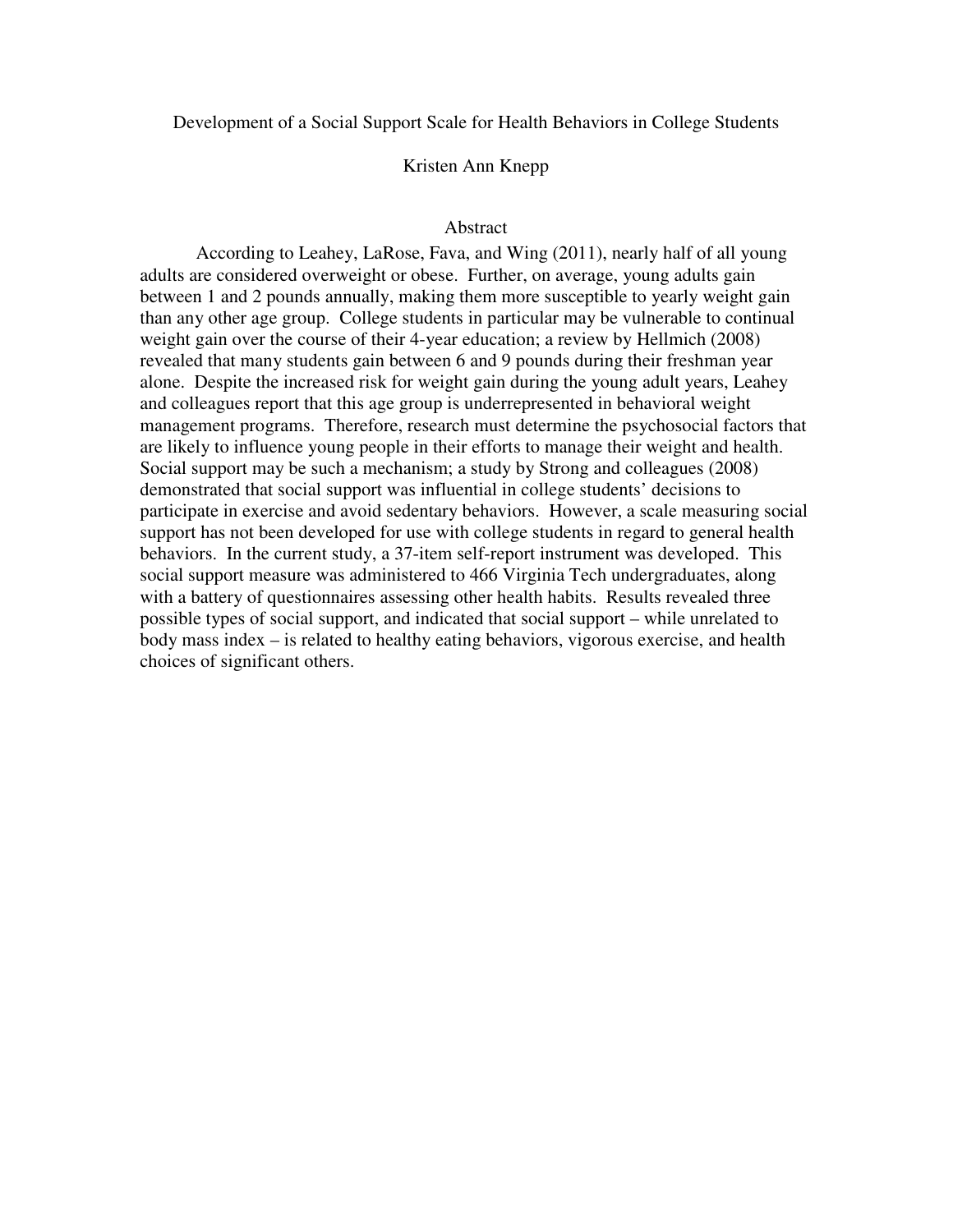## Acknowledgements

To Mom, Dad, Mike, Lauren, Gretchen, and Sam: All of you helped or supported me significantly throughout this process. It has been an interesting 5 years, but you told me to stick with it and you were right (as usual)! I am grateful for each of you. THANK YOU for your guidance, patience, listening, love, and friendship.

To George and My Committee Members: Thank you for your time, suggestions, flexibility, and difficult questions. I appreciate your encouragement as I transitioned to the health field, and I am grateful for your support and dedication to this dissertation project.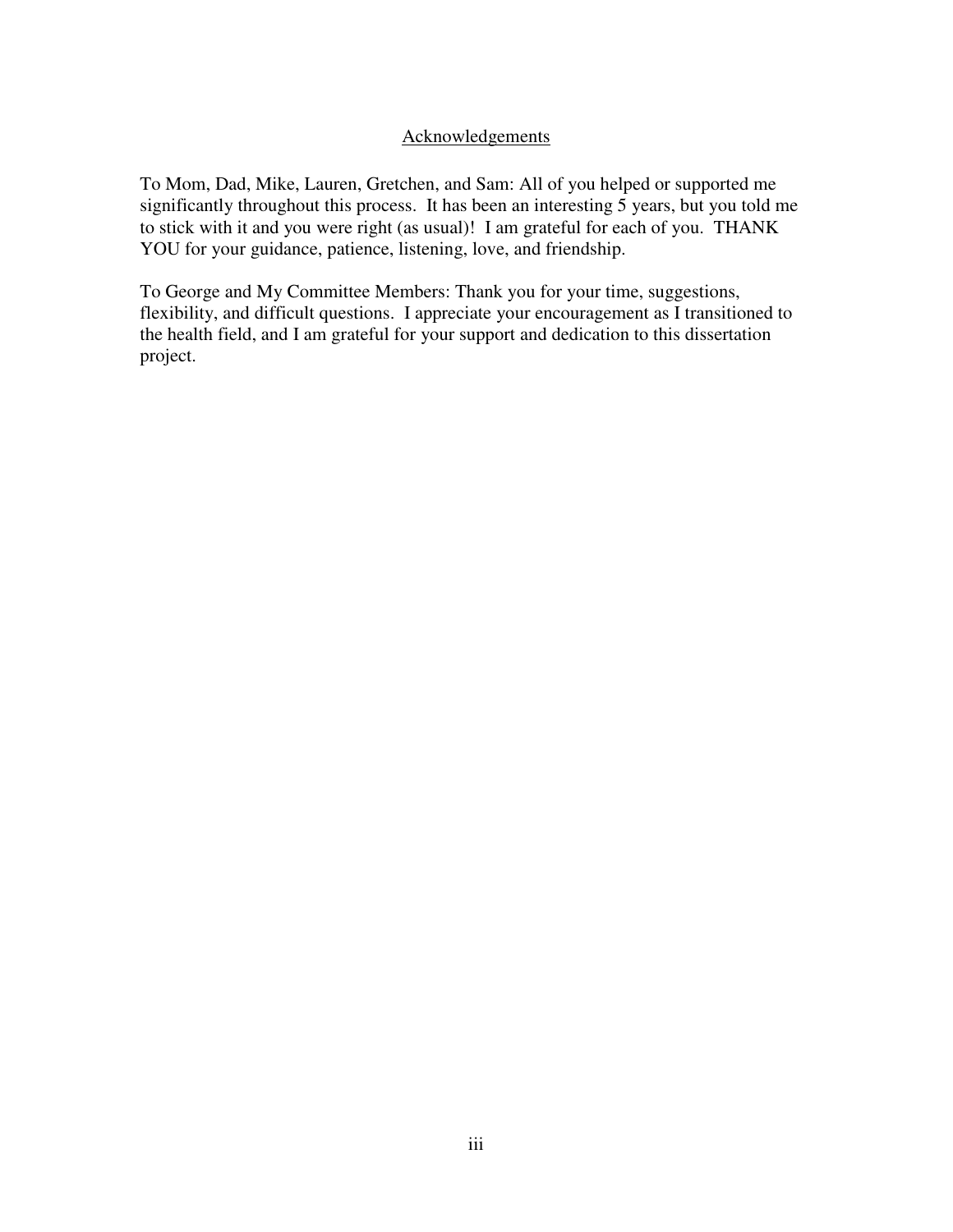# **Table of Contents**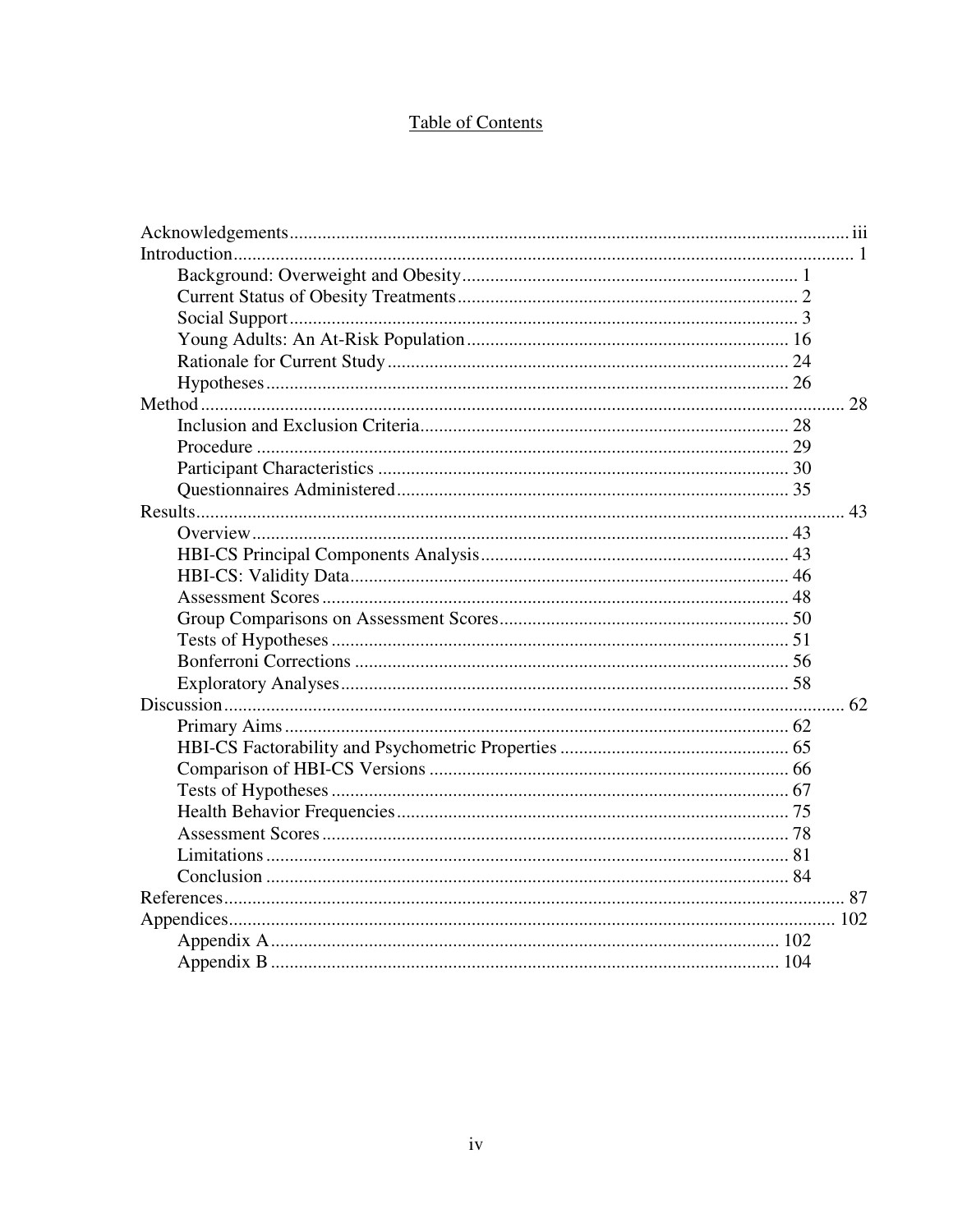# List of Tables

| Table 4. Comparison of 37-item and 12-item HBI-CS: Convergent Validity Data  98 |  |
|---------------------------------------------------------------------------------|--|
|                                                                                 |  |
|                                                                                 |  |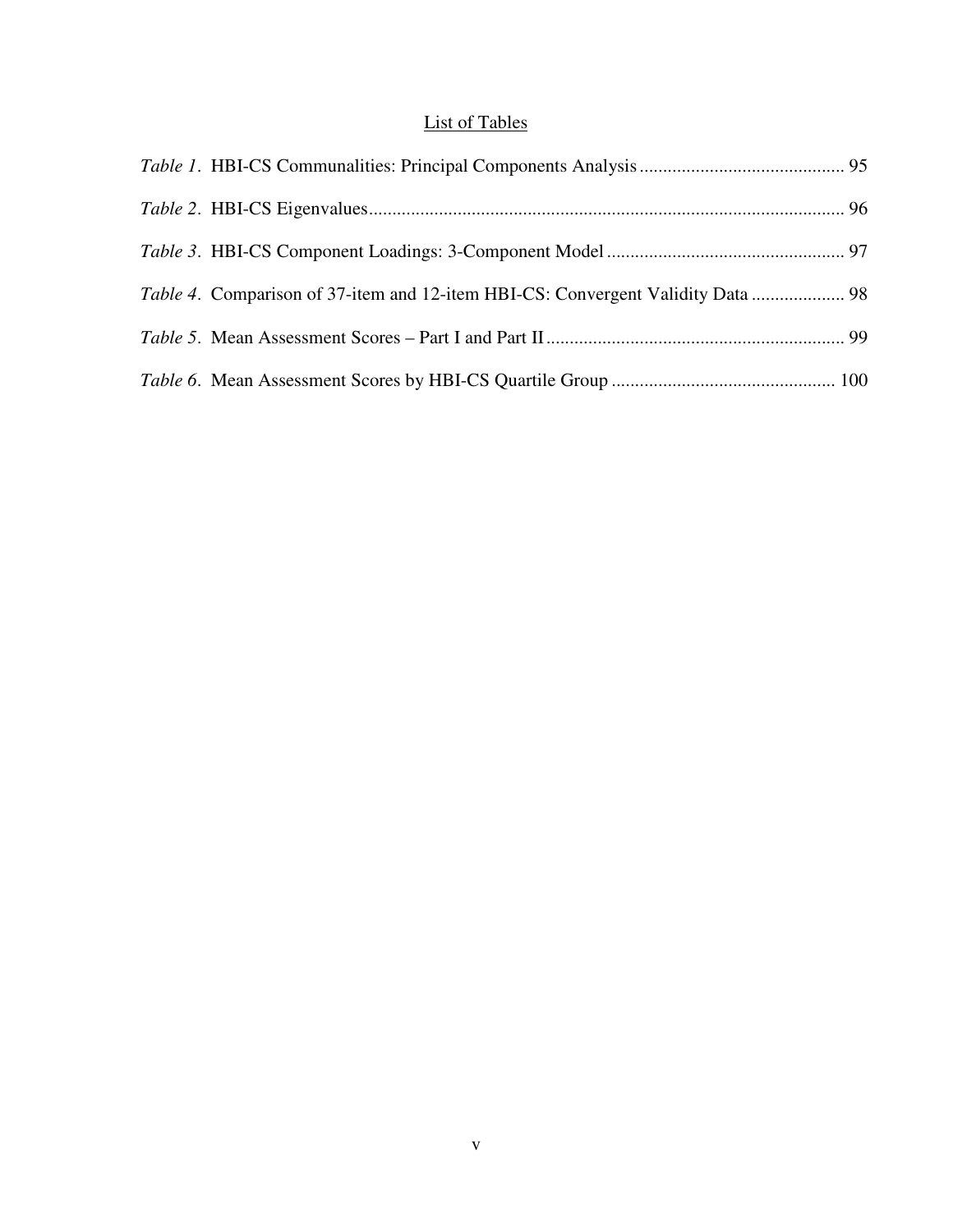# List of Figures

|  |  |  |  | <i>Figure 1.</i> Scree Plot Based on the Initial Five-component Model of the HBI-CS  101 |  |  |  |
|--|--|--|--|------------------------------------------------------------------------------------------|--|--|--|
|  |  |  |  |                                                                                          |  |  |  |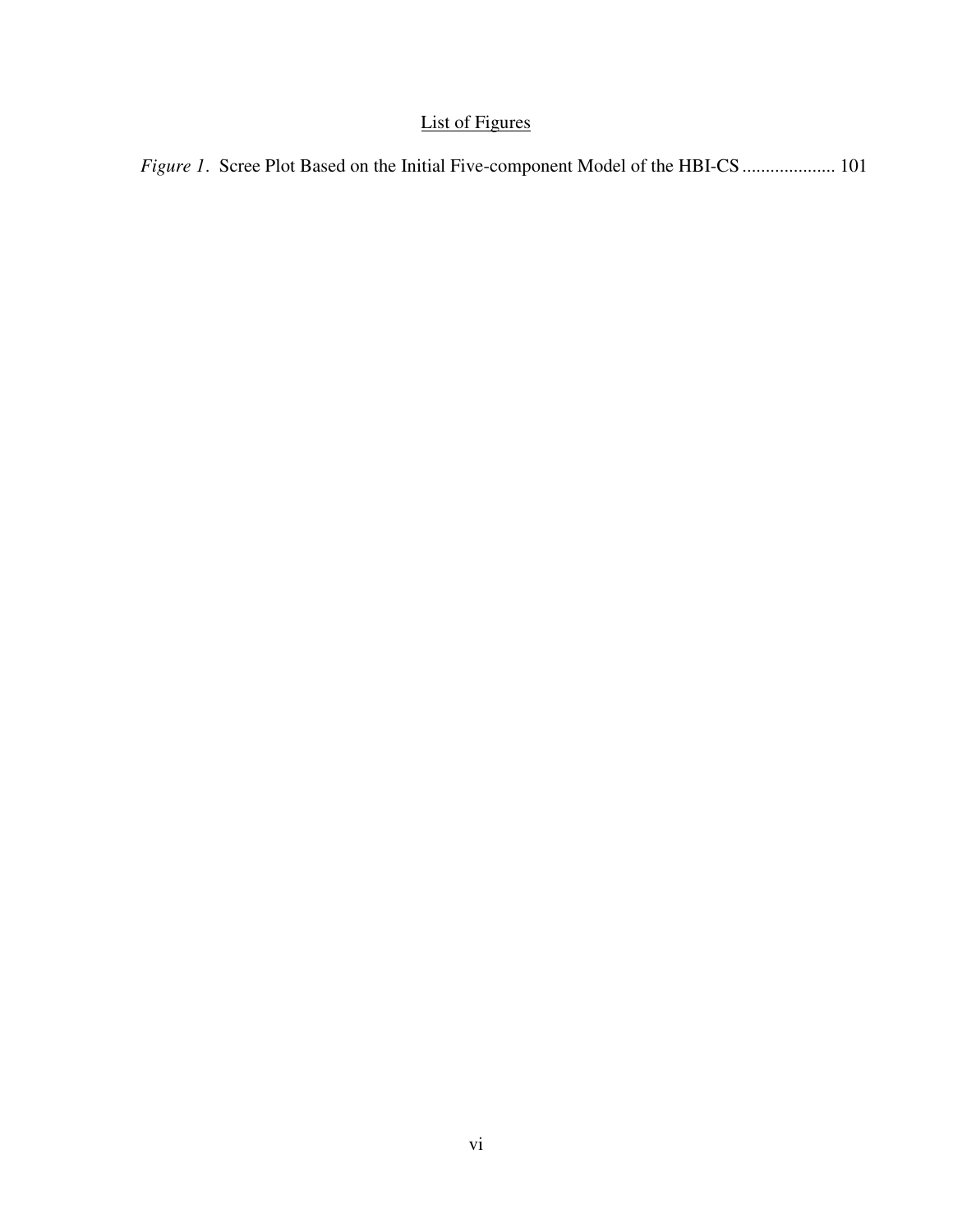### **Introduction**

#### **Background: Overweight and Obesity**

The issues of overweight and obesity are major public health concerns. Overweight, according to the World Health Organization (2006b), is a body mass index (BMI) of 25 kg/m<sup>2</sup> or more, while obesity is defined as a BMI of 30 kg/m<sup>2</sup> or more. These rates have steadily climbed throughout the past decade among all segments of the population (Weinstein, 2006). At present, more than 97 million American adults – roughly 66% of the U.S. population – qualify as overweight or obese (Concepcion & Watkins, 2008). Research indicates that life expectancy among Americans may level off, or even decline, by 2050, due to the alarming increase in obesity (Olshansky et al., 2005). Obesity is a leading cause of death in the U.S., second only to cardiovascular disease (for which obesity is an independent risk factor). Additionally, Concepcion and Watkins note that poor diet and physical inactivity (both of which are linked to obesity) will soon pass tobacco use as the number one killer of Americans.

Hence, one of the primary objectives of *Healthy People 2020* (USDHHS, 2009) is to reduce the percentages of U.S. children, adolescents, and adults who quality as overweight or obese. *Healthy People* is a document developed by the U.S. Department of Health and Human Services (USDHHS) once per decade to serve as a roadmap of health-related goals for the nation to achieve over the next 10 years. Overweight, obesity, and a sedentary lifestyle are associated with increased risk for type 2 diabetes, heart disease, stroke, various forms of cancer (e.g., colon, breast, esophageal, and renal), as well as the loss of quality and years of life (Winett, Tate, Anderson, Wojcik, & Winett, 2005). Overweight and obesity are also associated with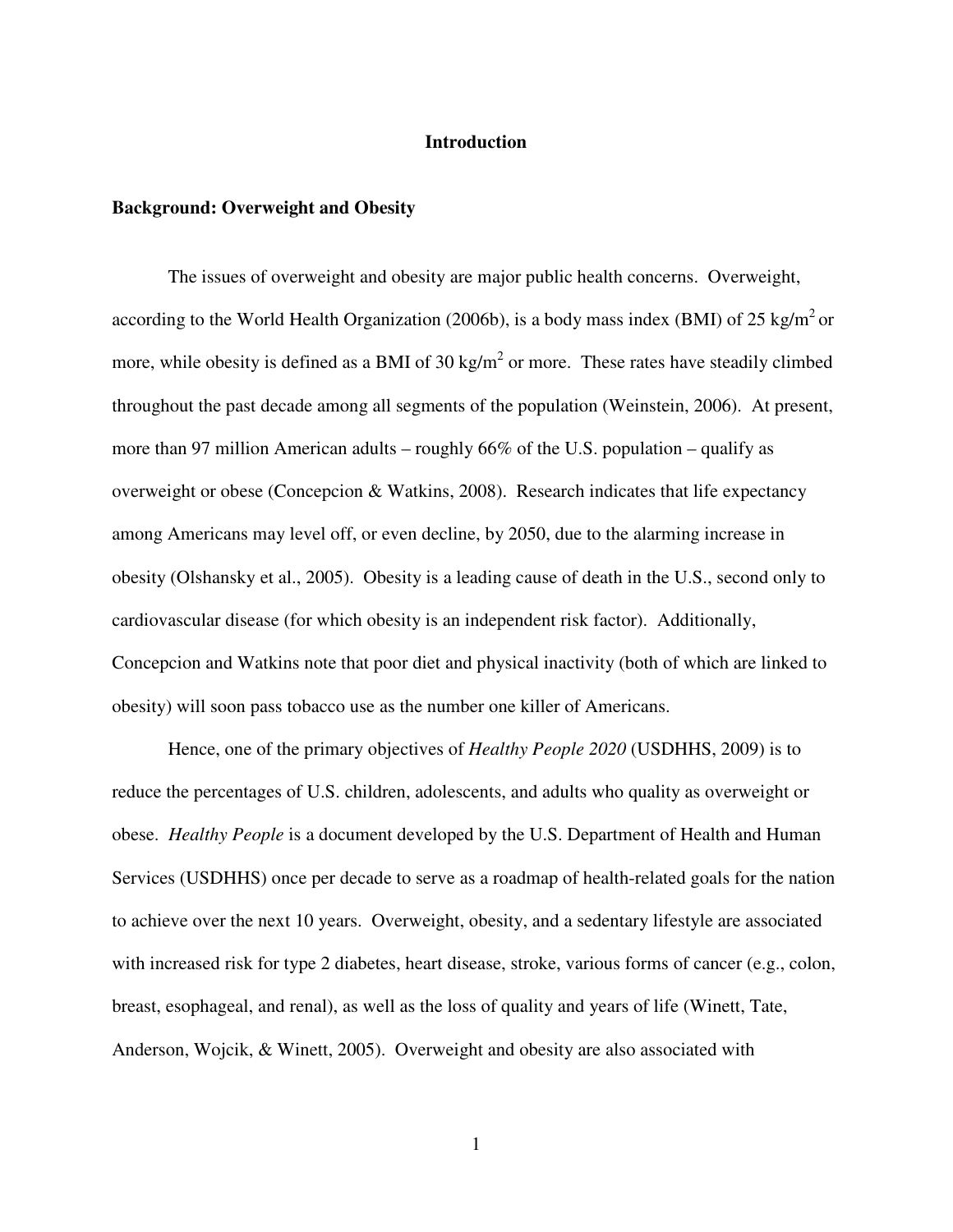hypertension, dyslipidemia, gallbladder disease, and osteoarthritis (Concepcion & Watkins, 2008).

#### **Current Status of Obesity Treatments**

Americans have responded to the growing obesity epidemic in large numbers (Saperstein, Atkinson, & Gold, 2007). According to Anderson, Young, and Roach (2008) of the Colorado State University Extension, approximately 50 million Americans attempt to lose weight each year with limited success; only 5% of these individuals manage to keep off weight they have lost. Saperstein and colleagues note that, in the year 2000, almost half of American women and about one-third of American men reported attempting to lose weight. However, treating overweight and obesity has been extremely difficult. Present weight loss (WL) treatments have failed to reach many appropriate candidates, and barriers to treatment continue to exist, especially for face-to-face interventions. Behavioral treatments for obesity produce about a 9% loss of body weight over an average of 21 weeks (Harvey-Berino, Pintauro, & Gold, 2002). Such a percentage appears promising at first glance, as an initial WL of 5 to 15% can produce significant health benefits.

Nonetheless, the majority of participants in WL programs continue to be overweight or obese after treatment ends (Winett et al., 2005). Even if participants in such programs do successfully manage to lose weight, weight regain is a major problem. Participants in behavioral treatment for WL, on average, gain back 37% of the weight they lost during the intervention (Harvey-Berino et al., 2002), although weight regain can sometimes exceed 60% (Cussler et al., 2008). Most dieters who participate in WL programs are back to their baseline weight within 3 to 5 years (Wing, Tate, Gorin, Raynor, & Fava, 2006).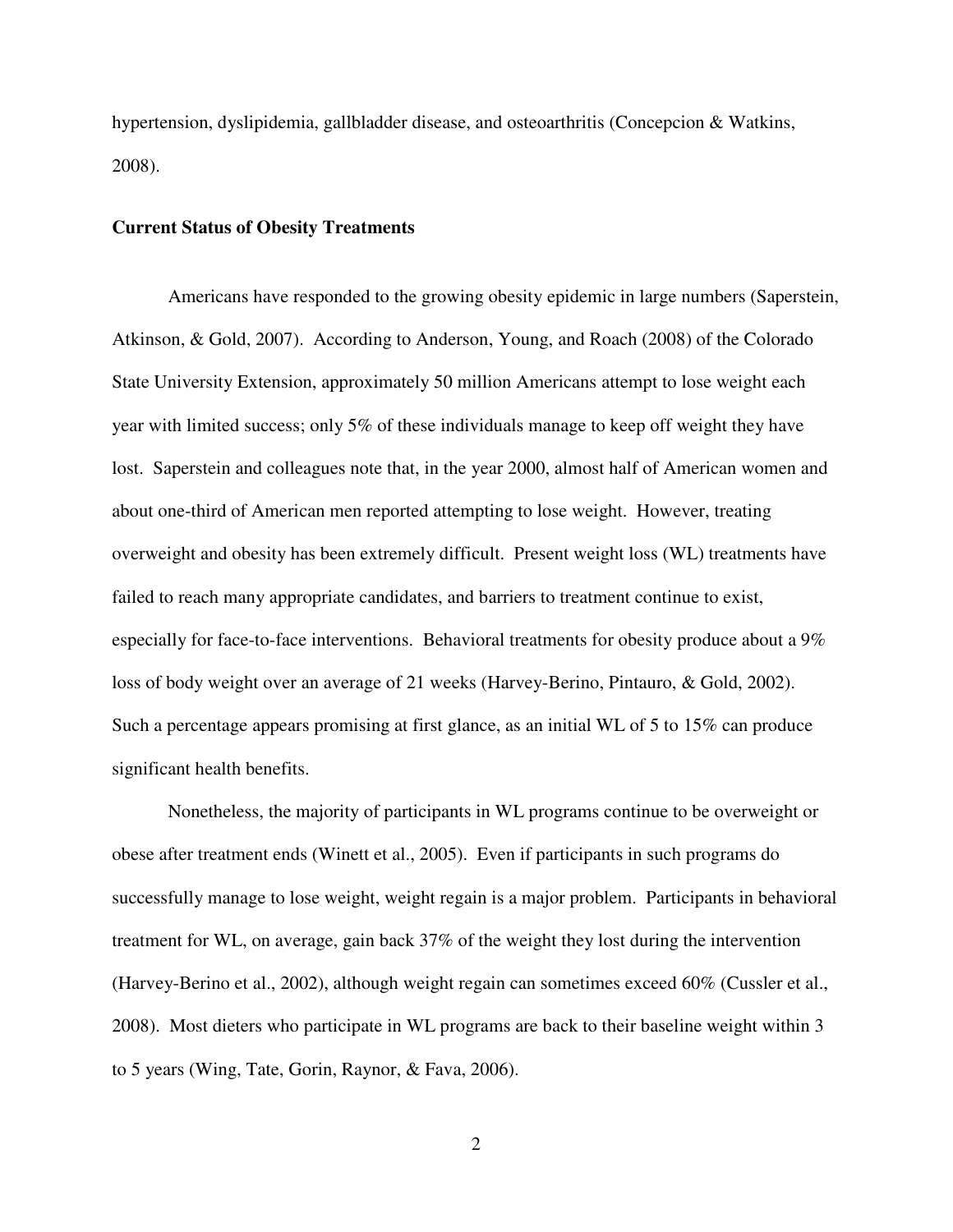#### **Social Support**

**Conceptualization.** Social support might be one mechanism by which weight control interventions exert their effects to facilitate WL and prevent further weight gain. Social support has the potential to serve as a powerful motivator for WL and related behaviors. There continues to be a lack of consensus among researchers regarding a clear definition of social support (Williams, Barclay, & Schmied, 2004), despite that the term "social support" was introduced into the research literature in the 1970s. Too often, investigators have relied on generic definitions of social support in studies that have attempted to assess the impact of this concept. Such "onesize-fits-all" definitions do not contain contextual sensitivity, and as a result, comparability and validity of empirical work on social support is limited.

Williams and colleagues identified 30 separate definitions of social support in the research literature (25 of which were being used in current studies). Definitions of social support seemed to emphasize a number of categories, including time frame (short- or long-term), timing (when support is offered), relationships and social ties (e.g., type of relationship, strength of relationship), supportive resources offered (e.g., emotional, material, time, skill), intentionality of support, impact of support (positive or negative), recognition of support need, actual behaviors versus perceived social support, satisfaction with support, characteristics of the support recipient, and characteristics of the support provider. Many definitions emphasized interpersonal relationships, which were characterized by size, structure, reciprocity, and accessibility. Definitions also emphasized *intention* – that is, an act of support provided for a well-intended purpose.

In the domain of weight management, Parham (1993) and Hwang and colleagues (2011) assert that social support is loosely defined as resources provided by other individuals via an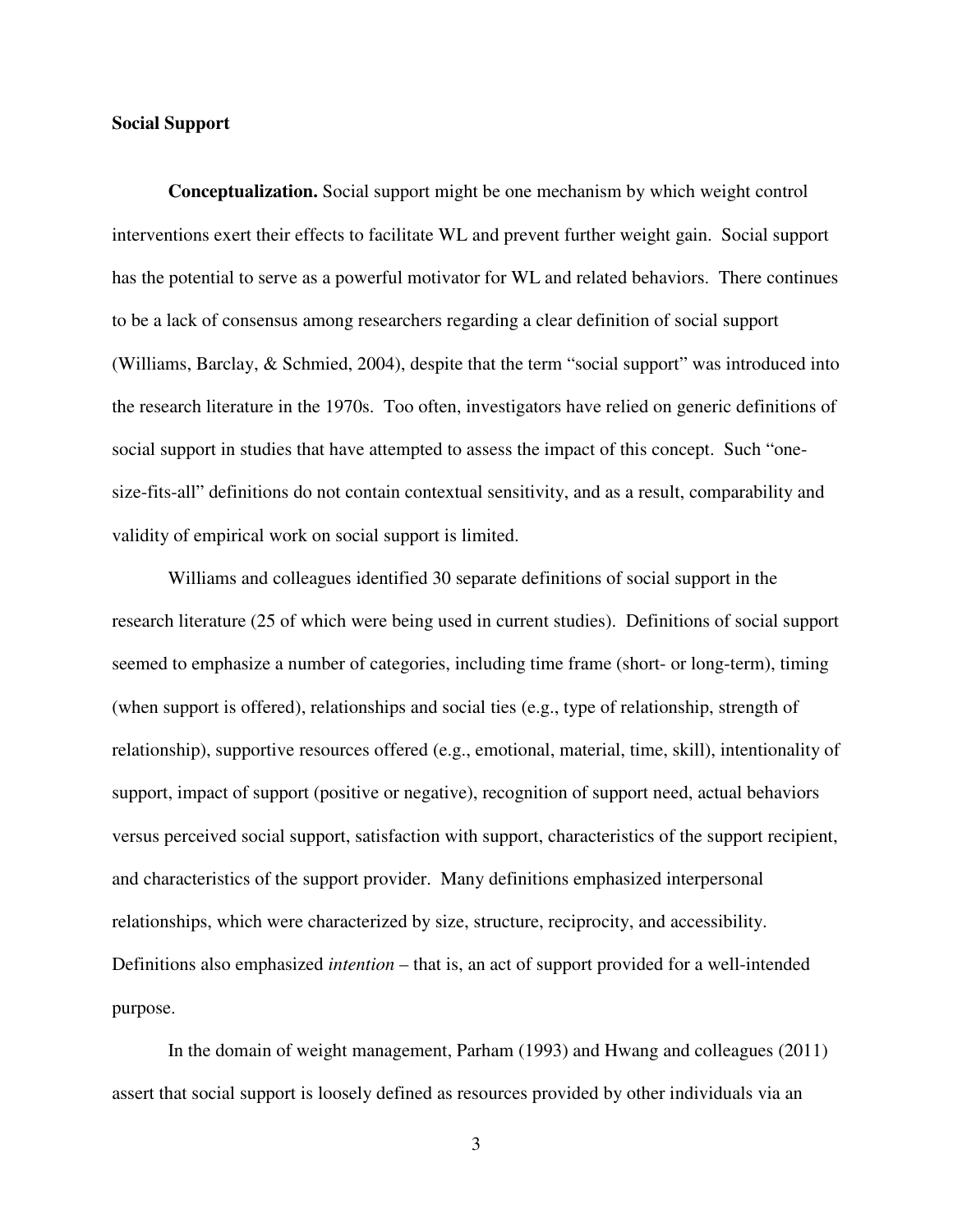interpersonal transaction. These resources typically take the form of: 1) tangible or instrumental aid, 2) emotional support and encouragement, 3) provision of information, and 4) appraisal or provision of feedback. Parham notes that the fourth component – appraisal – is most often the focus of weight management treatment programs.

**Relationship Between Social Support and Health Behaviors.** In regard to health behavior outcomes, social support is a key determinant of success in adopting healthy habits and changing maladaptive ones (Sallis, Grossman, Pinski, Patterson, & Nader, 1987). According to Wolfe (2004), social support has come to occupy an increasingly large and important role in health research. This is primarily because of the growing awareness of the relative inability of individuals to modify their behavior by themselves; indeed, other people are often crucial in enabling individuals to change their health behaviors. Wolfe notes that this need for support is particularly applicable to WL and WL maintenance because of the genetic, biological, and environmental variables that contribute to overweight and obesity.

The smoking cessation literature has shown that electronic social support elements, when added to a behavioral treatment program, can facilitate improvement. One study (Schneider & Tooley, 1986) showed that when a behavioral therapy program also incorporated an electronic bulletin board to facilitate participant interaction, many participants successfully quit smoking. A later study (Schneider, Walter, & O'Donnell, 1990) added a control group; two behavioral smoking cessation interventions were compared. One intervention consisted of behavioral therapy alone, while the second intervention added a social support discussion group to the behavioral treatment. Results indicated that participants who were able to use the discussion group were more successful in stopping their cigarette use, as compared to those who did not receive access to social support. Additionally, online support groups for other health conditions,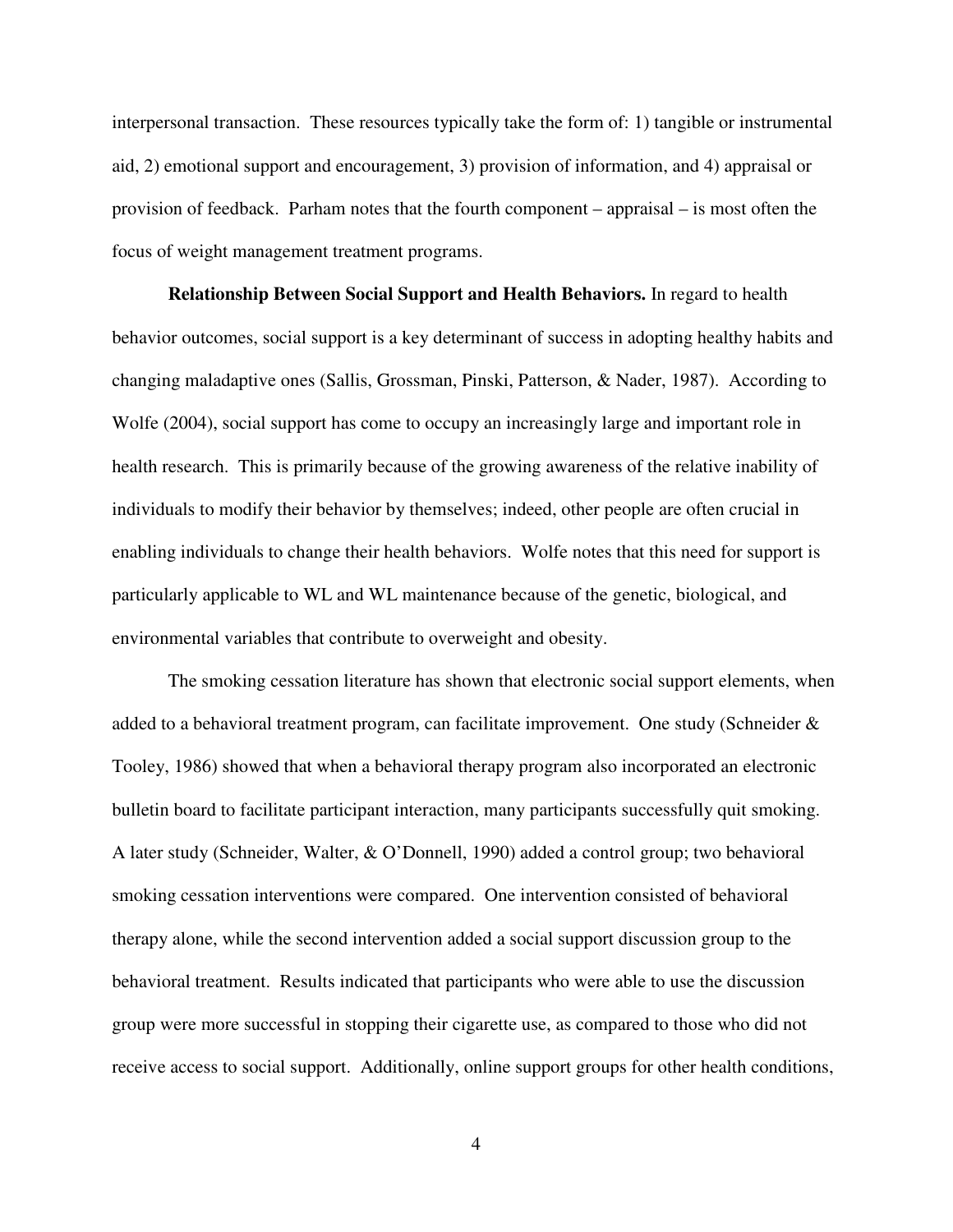such as Huntington's disease (Coulson, Buchanan, & Aubeeluck, 2007) and breast cancer (Winzelberg et al., 2003) have led to positive outcomes among members, including reductions in depressive symptoms and stress, as well as educational benefits (e.g., exchanging disease-related information) and increased emotional support.

**Social Support in Weight Management.** According to a news release from the Society of Behavioral Medicine (SBM, 2010), the role of social support has long been regarded as an important component of behavioral WL programs. Indeed, previous research has shown that social support is a critical factor in WL success (Parham, 1993; Wing & Jeffrey, 1999). Parham cites an inverse relationship between social relationships and mortality over a period of 9 to 13 years, as demonstrated in a study by House et al. (1988). Moreover, a lack of social support may have far-reaching implications in terms of one's cardiovascular health. A study conducted by Aggarwal, Liao, Allegrante, and Mosca (2010) examined the relationship between low social support and adherence to diet in a cardiovascular disease lifestyle intervention trial. The authors found that, among individuals enrolled in the program, one significant predictor of nonadherence to dietary guidelines was low social support.

However, the SBM news release (2010) also points out that, particularly for women beginning a WL program, family and friend support for lifestyle change are often lacking. Because existing support seems to be rare for those entering WL programs (women in particular), there is clearly a need for the inclusion of innovative support strategies into the curriculum of structured WL interventions. Interestingly, little research to date has been conducted evaluating the success of social support tactics included in weight management programs. SBM (2010) maintains that, to address this gap in the existing weight management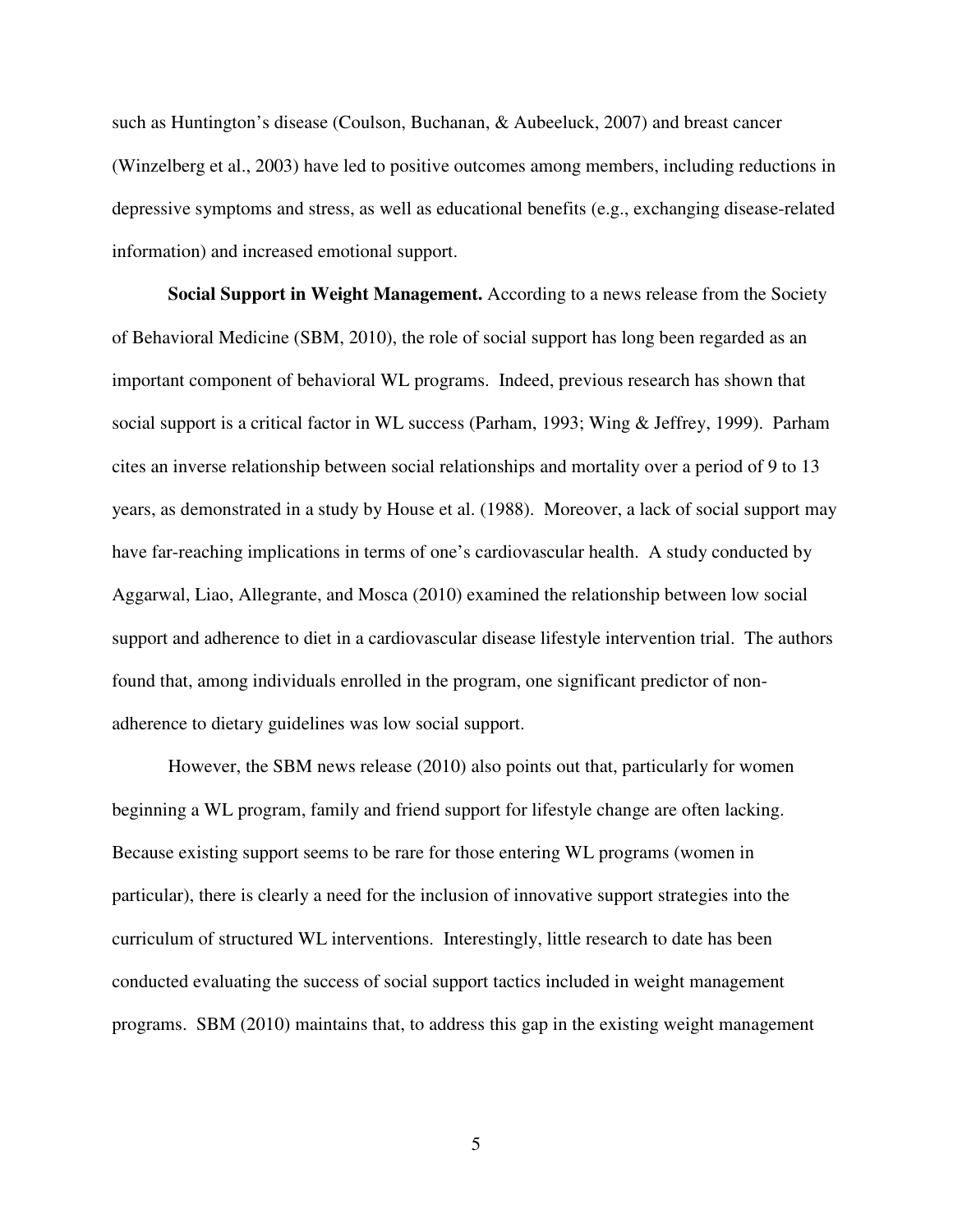and social support literature, one crucial step that must be achieved is the development of psychometrically sound measures of social support.

In one study examining the impact of supportive relationships on weight management, Wing and Jeffrey (1999) recruited participants either alone or with three significant others (friends or family members). Participants were then randomly assigned to an in-person behavioral treatment for WL, or the same behavioral treatment with social support strategies and intra-group activities built into the intervention (e.g., participants completed homework assignments in small groups and were responsible for telephoning group members to provide social support).

Both recruitment strategy (i.e., whether the participant was recruited alone or with friends) and treatment manipulation affected participant completion rates and posttreatment WL. Ninety-five percent of participants recruited with significant others and given the social support treatment completed the 10-month study (4 months of treatment and a follow-up visit at month 10), and 66% of these participants maintained their WL in full at follow-up. Further, individuals recruited with significant others – regardless of treatment assignment – achieved a 33% greater WL than participants recruited alone. Notably, the lowest attendance rates and smallest percentage of participants who maintained their WL at follow-up were found among those individuals who were recruited alone and *not* assigned to the social support manipulation. In summary, the study suggested that participants who were provided with social support – via existing friends, other participants whom they did not know prior to treatment, or both – achieved greater success in terms of WL outcomes than those individuals recruited without social support and randomized to the behavioral intervention that did not include support.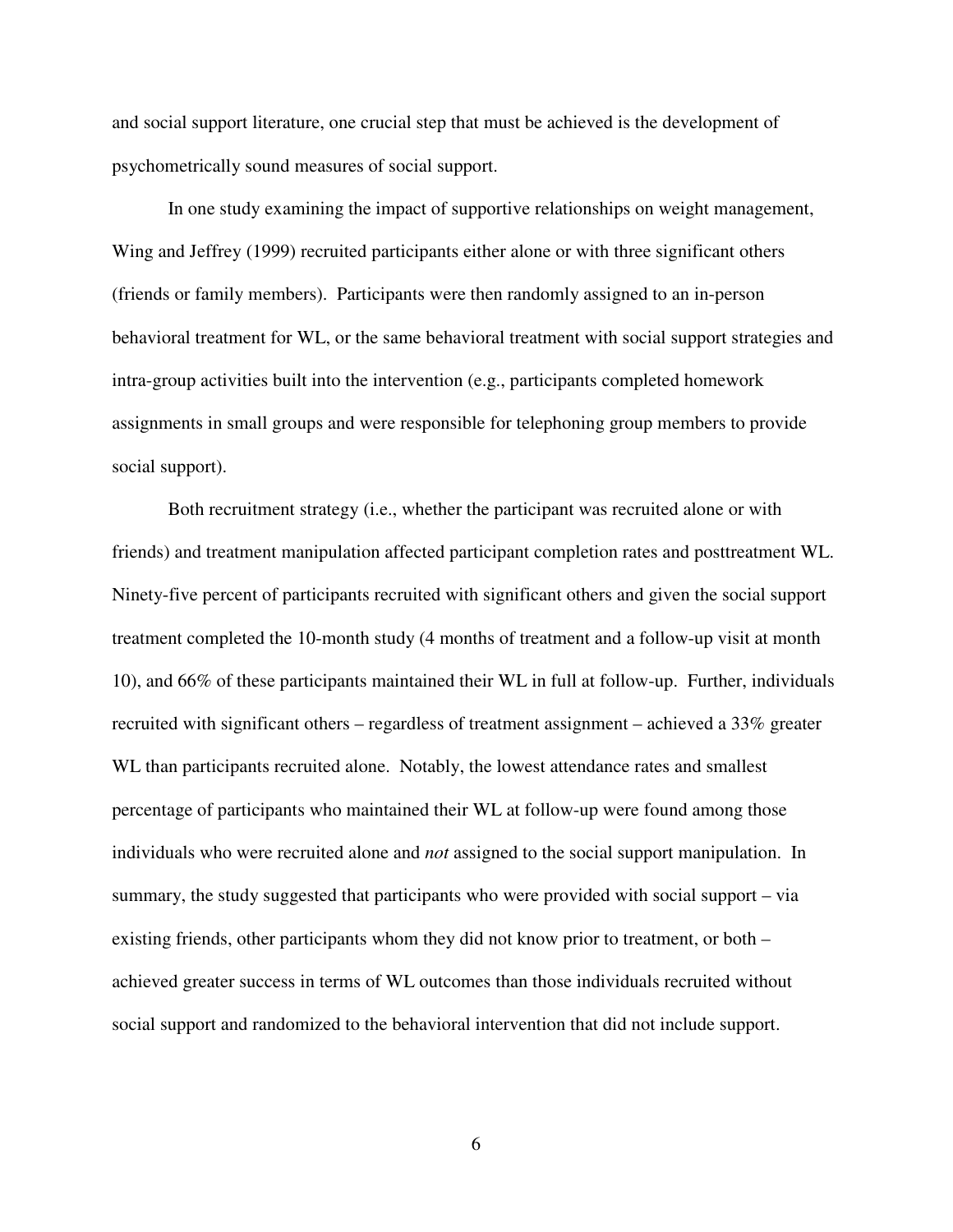Parham (1993) asserts that social support helps people to sustain their WL behavior longterm. A study by Kayman, Bruvold, and Stern (1990) illustrates this claim. The researchers interviewed three groups of women: 1) obese women who regained the weight they had lost in the past, 2) formerly obese women who had maintained their WL, and 3) a control group of women who had never been overweight. In comparison to the group of women who had relapsed, the formerly obese and never obese women used available social support (70% and 80% of each group, respectively). In contrast, only 38% of obese women used such strategies to manage their weight. Furthermore, the formerly obese and never obese women were more likely than the relapse group to seek support from family, friends, and professionals in their weight management efforts. Women in the relapse group, on the other hand, reported that they had fewer people available for support, as compared to the other two groups of participants. Additionally, a study by Morisky et al. (1983) as cited in Wolfe (2004) suggested that adequate social support could be an effective strategy for long-term weight maintenance. African-American women who were provided with more systematic social support had a significantly greater decrease in their body mass index at 5-year follow-up, as compared to those who did not receive social support.

Another study by Rigsby, Gropper, and Gropper (2009) demonstrated that social support played a critical role in WL. The authors note that worksite WL programs have become increasingly popular due to social support that individuals receive from coworkers. Participants (hospital and nursing home employees) self-enrolled in an 8-week behavioral WL program either individually or as part of a group. The program emphasized "peer support and 'healthy' competition to pursue weight loss objectives" (p. 128). A total of 42 individuals participated in groups, while 30 individuals participated on their own. Those who signed up as a group could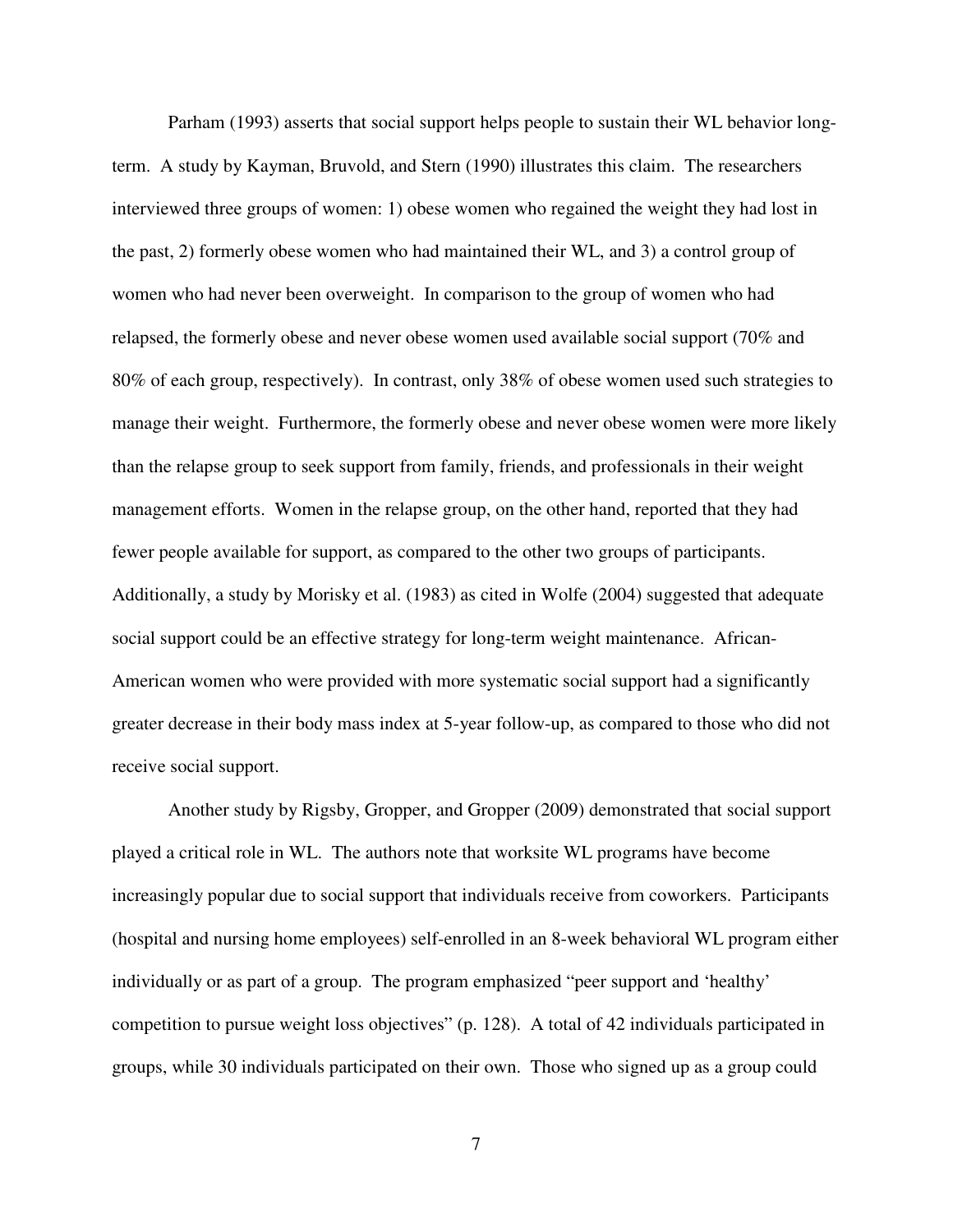choose the other participants in their group; a total of 10 groups participated with three to five members each.

As compared to group participants, individual participants had significantly higher body fat percentages at the outset; by the end of treatment, mean percent body fat, body weight, and BMI had decreased significantly in both groups. On average, group participants lost significantly more weight at 8 weeks, as compared to individual participants:  $7.6$  ( $SD = 1.1$ ) vs. 4.2 (*SD* = 6.4) pounds. Further, percent body fat reduction was significantly greater in those who participated in groups, as compared to individual participants. The study found that group participants more frequently used a meal plan, dined out less, and exercised more than those participating as individuals. Additionally, when the two groups were compared, the authors found that engaging in more frequent physical activity was significantly correlated with WL in group participants. In contrast, following a written diet plan was more predictive of WL in individual participants.

Therefore, the results of this investigation show that, while factors such as following a well-balanced diet and exercise plan are associated with WL, social support also plays a major role. The authors reasoned that social support provided by members of one's small group influenced participants' decisions related to exercise and healthful eating (including eating away from home). Limitations of the study included lack of random assignment to conditions. Therefore, it is possible that those who elected to participate in the study with group members possessed different characteristics or motivational factors than those who participated as individuals, which may have influenced the results. Moreover, the types of social support that were provided among group members were not assessed. As a result, the specific social support variables that led to an increased WL in group participants, as opposed to individual participants,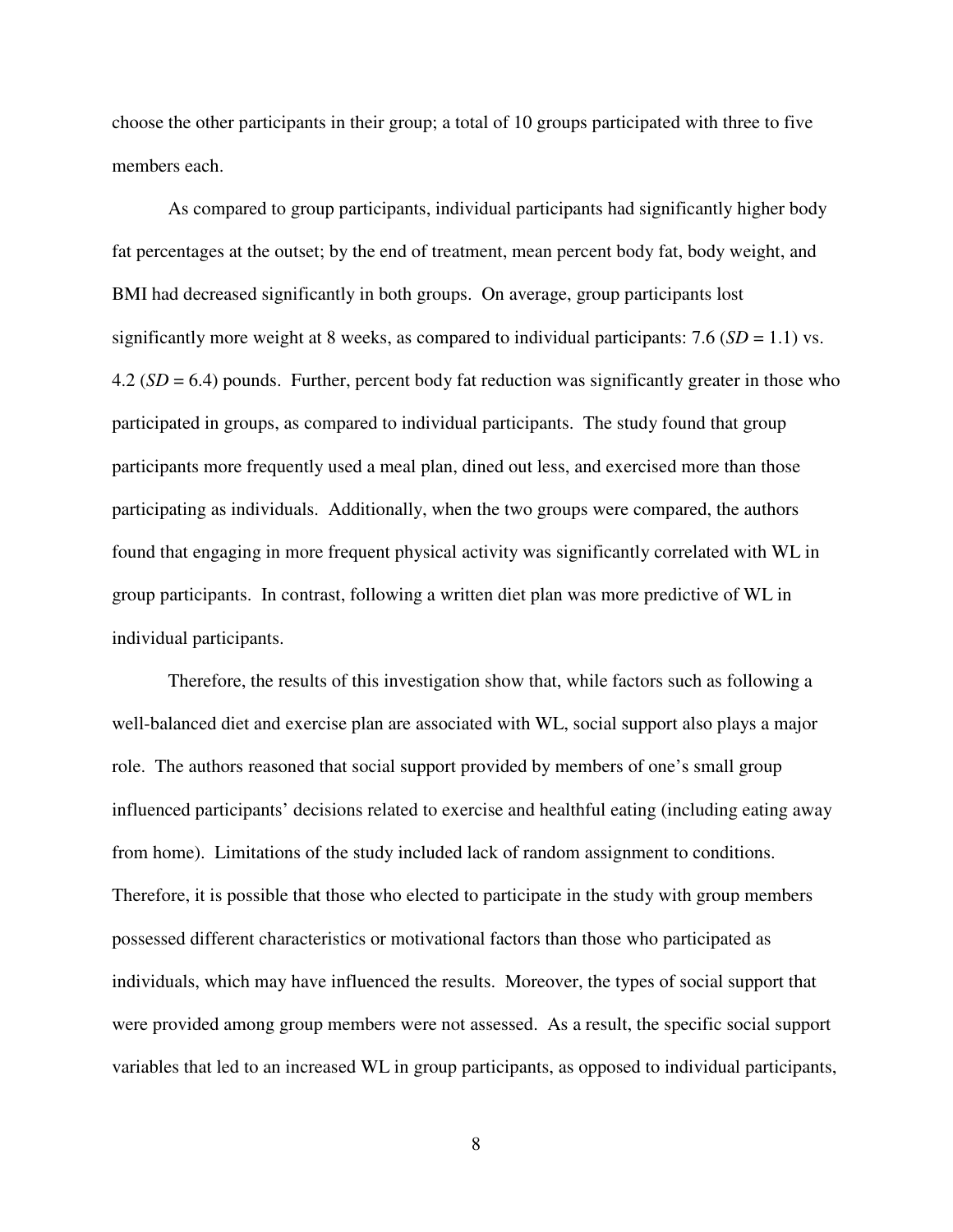are unknown. That is, it cannot be ascertained whether group members provided one another with continuous encouragement and positive feedback, resulting in more successful WL, or whether group members experienced greater WL than individual participants due to a fear of being criticized by other members (or a desire not to let others down). Due to the lack of random assignment, the factors responsible for greater WL in the group participants cannot be pinpointed, nor can the authors claim that the social support *caused* WL.

Other research has shown that social support provided by one's partner or family members can also be effective in the weight management process. In a meta-analysis of weight loss programs conducted by Black, Gleser, and Kooyers (1990), couples' programs were shown to be significantly more effective than participant-alone programs at posttreatment. Further, a nearly significant effect in favor of couples' programs was obtained at 2- to 3-month follow-up, but not thereafter. Black and colleagues assert that almost anyone can provide encouragement and motivation to an individual attempting to lose weight, but this support may be more meaningful coming from a person of importance to the dieter (e.g., a spouse or partner). However, the authors also note that if the spouse is not attempting to lose weight himself or herself (or has never dealt with weight issues), his or her utility and helpfulness as a socially supportive partner may be minimal. In this respect, employing a spouse or partner as a source of social support may backfire for individuals attempting to lose weight.

However, the role of spouses and family members in individuals' WL efforts appears to be inconclusive. Marcoux, Trenkner, and Rosenstock (1990) conducted a study using a social networks approach. The authors define social networks as "the presence and nature of social ties among people," while social support "refers to some of the functions that may or may not be provided by [one's social network]" (p. 230). The goal of the study was to integrate these two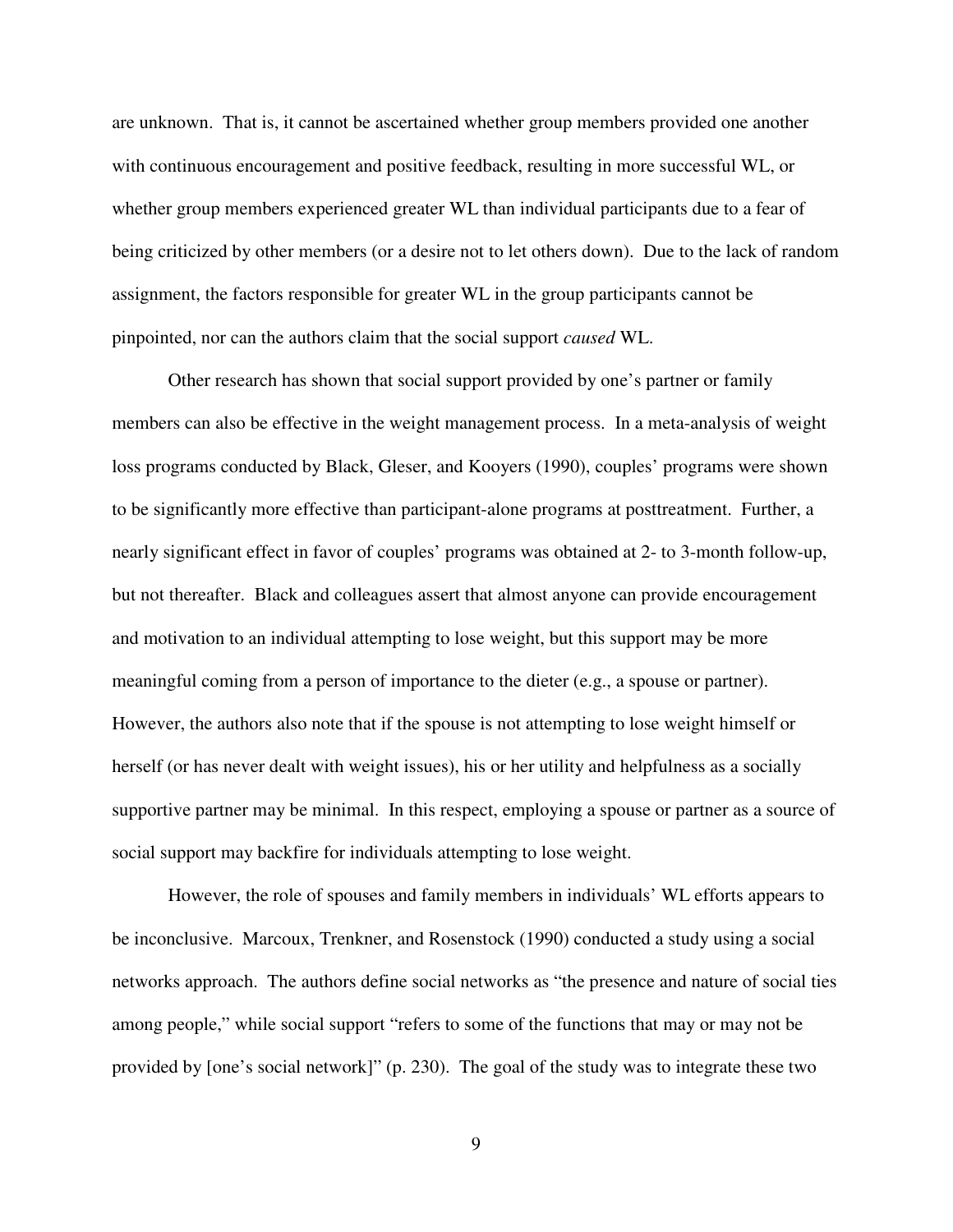concepts in an attempt to discover their interplay in the weight management process. The investigation included 26 individuals (90% female) who had completed a behavioral WL program. Subsequently, participants were enrolled in a 6-week program designed to prevent relapse (i.e., weight regain). One session of the relapse prevention phase focused on developing diet partnerships and identifying characteristics of a helpful weight management partner.

The authors collected measurements of social support at baseline, as well as 3-month follow-up. Results indicated that scores on the social support measures at baseline were correlated with weight change from baseline to 3-month follow-up. In order to conduct a more detailed analysis of participants' social networks and the role these networks play in weight maintenance, participants were asked to identify up to five people with whom they were very close, to the extent they could not imagine life without them. Participants then rated the amount of emotional, appraisal, and instrumental support provided by these significant others. Additionally, participants were asked to identify up to five people who were important in their efforts to lose weight specifically. Participants rated these individuals on the same three types of support, but the ratings were specific to the context of weight management (e.g., how much significant others interfered with participants' WL efforts).

Regarding general social support, the appraisal type was most strongly correlated with WL. This was also true for weight management-specific appraisal support (e.g., "How often does each of these people praise you for following your diet?" [p. 233]). The study further revealed that the best sources of social support for weight management were neighbors and friends, rather than family members or spouses. Spousal support for weight management revealed mixed findings; some participants rated their spouse as helpful to their weight management efforts, while other participants rated their spouse as detrimental. Nonetheless, the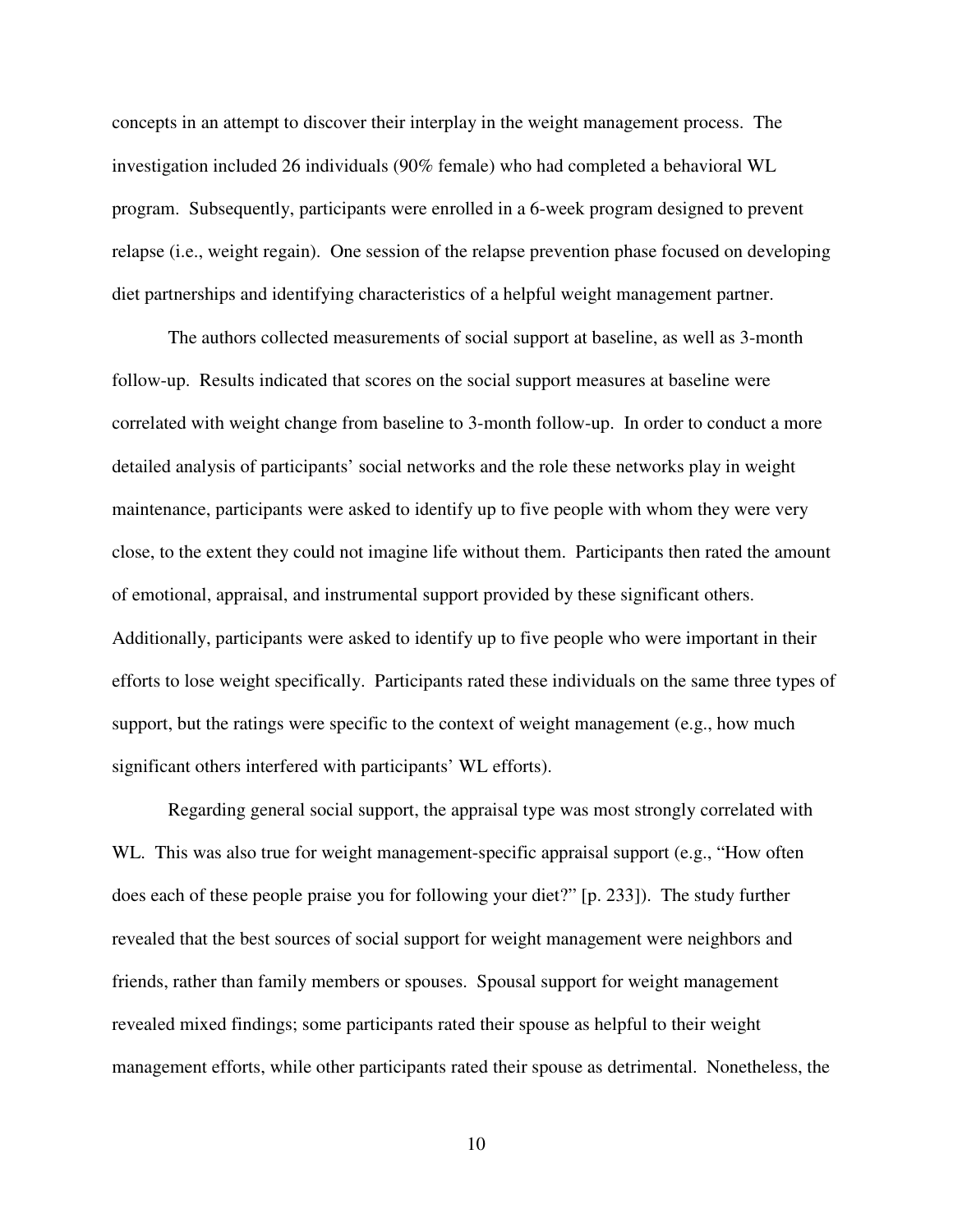study shed additional light on the role of individuals' social networks in their ability to lose and maintain weight.

Instead of relying on family and friends for support, individuals may benefit from interventions in which they interact with other dieters, as in the Rigsby et al. (2009) worksite study. In social support communities for WL, for example, all users are trying to lose weight, and can therefore provide mutual assistance and encouragement to one another. Overall, qualitative differences may exist between dyads or groups of people in which unidirectional support is offered (i.e., from partner to subject), versus dyads or groups in which each member desires to lose weight. In such cases, mutual social support is required, and multiple sources of support may be more beneficial to each individual dieter.

An article that appeared several years ago in the *APA Monitor* (Huff, 2004) further elucidated the role of groups in weight management. Numerous studies have shown that group treatments for WL are generally more effective than individual dieting efforts, presumably due to the added factor of mutual social support among group members. A study by Renjilian and colleagues (2001) demonstrated that groups may be a more effective treatment modality for WL than individual efforts. Group therapy produced significantly greater reductions in body weight and BMI at posttreatment, as compared to individual therapy. In the group treatment setting, individuals lost an average of 11% of their body weight, compared to 9% for those enrolled in individual treatment. Further, even those participants who expressed a preference for individual therapy lost more weight in group treatment.

A study by Heshka et al. (2003) evaluated one popular commercial group program for weight management: Weight Watchers. The effectiveness of Weight Watchers was compared with a self-help approach in which participants received printed materials on WL and met with a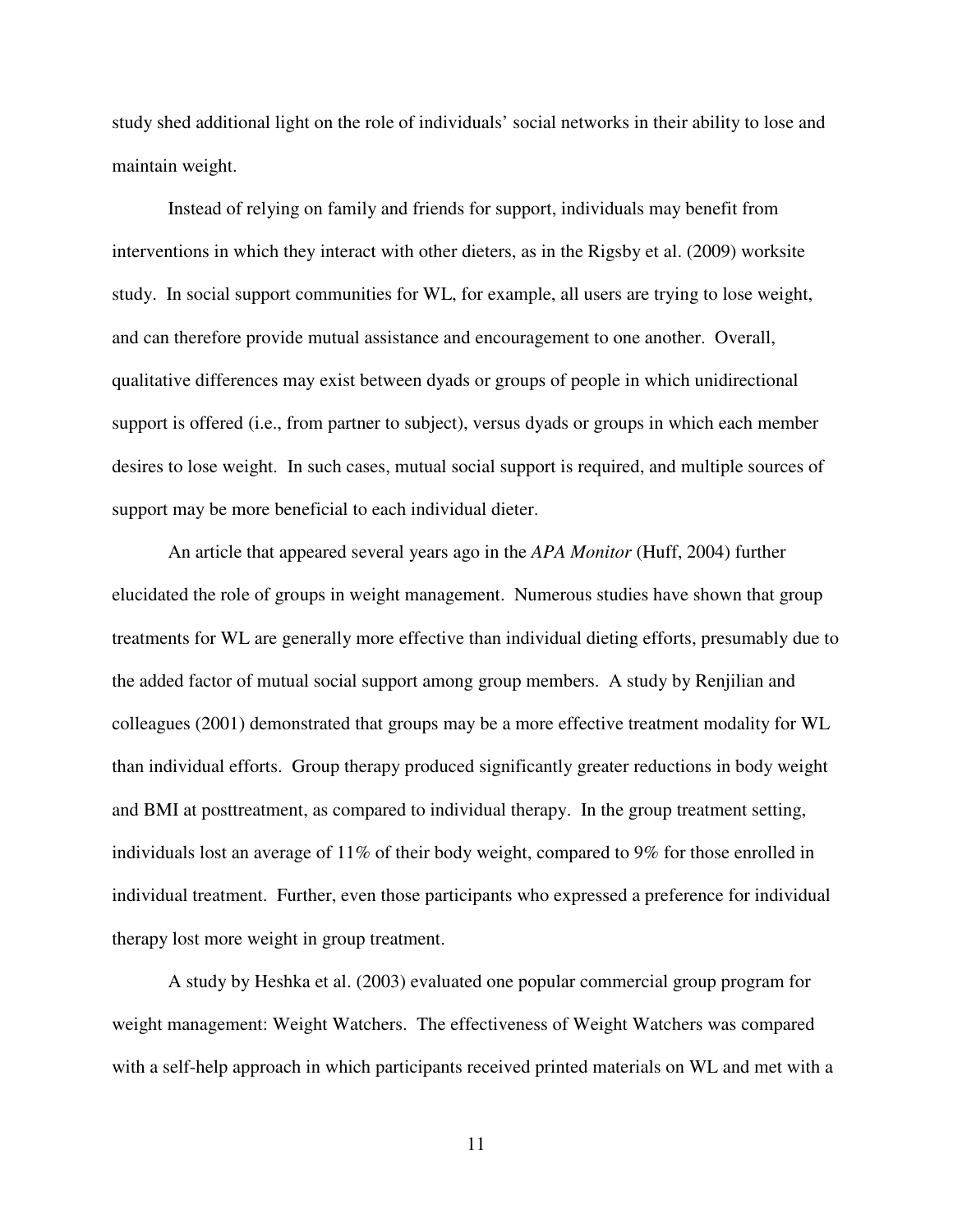dietician twice for 20 minutes each time. In this investigation of 423 overweight and obese individuals, those who were randomized to the Weight Watchers program lost more weight after both 1 year and 2 years, as compared to participants who were randomly assigned to the self-help approach. The commercial WL group also achieved greater decreases in other outcome variables, including waist circumference and BMI. At year 1, those who were assigned to Weight Watchers lost an average of 9.5 pounds, as compared to 3 pounds in the self-help group. At year 2, Weight Watchers participants had regained some weight, maintaining a 6.4-pound overall loss. However, the majority of self-help participants had regressed to their pre-study weight at the end of the 2-year mark. Lastly, attendance at group meetings among Weight Watchers participants was important; individuals who attended at least 78% of the meetings had sustained greater weight losses at the end of 5 years. The primary difference between the two treatment groups – Weight Watchers vs. self-help – is the fact that participants have more sources of social support in a group-based treatment. While those assigned to the individual intervention can rely on existing supportive contacts outside of treatment, they do not benefit from the support, advice, feedback, and information offered by other group members who are working to achieve the same goal: sustained WL.

A study by Elakkary, Elhorr, Aziz, Gazayerli, and Silva (2006) assessed social support provided by individuals who had experienced laparoscopic adjustable gastric banding (LAGB) surgery to lose weight; the authors note that this intervention represents the only treatment for WL that has demonstrated long-term efficacy. Thirty-eight individuals who had undergone LAGB were studied retrospectively. The authors divided participants into two groups: one group of 28 individuals did not attend support group meetings following surgery, while the second group of 10 patients did attend support group meetings. The researchers compared WL totals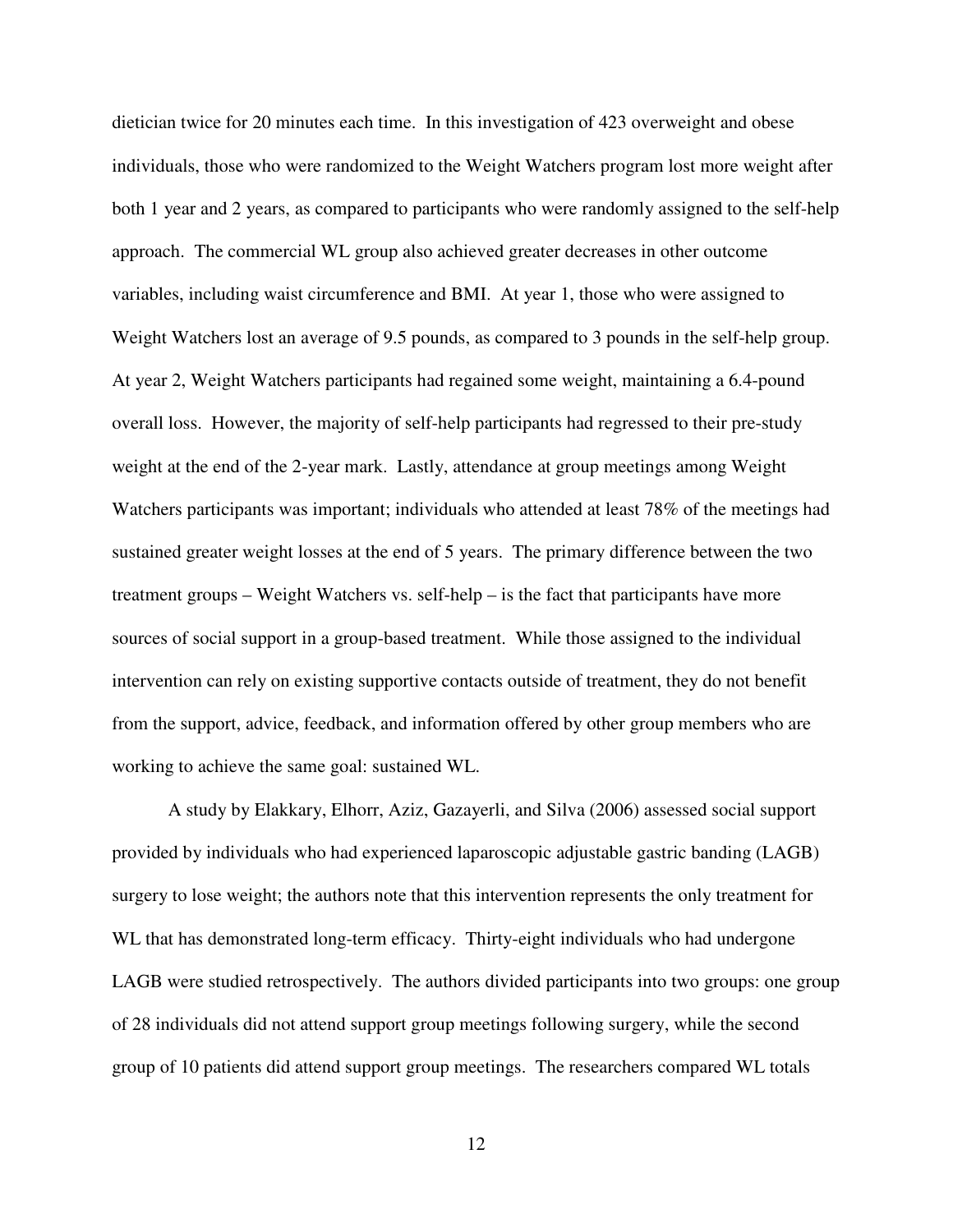between the two groups over a period of 1 year, and found that patients who attended support group meetings achieved greater WL on average than those individuals who did not attend meetings. This study provides evidence that social support is needed not just while a person is attempting to lose weight; such support is also critical for WL *maintenance*. However, only 10 individuals attended the support group meetings (while 28 did not); therefore, additional research with more participants is warranted to increase the explanatory power of WL support groups in both the WL and WL maintenance processes.

Consistent with the claim of Williams et al. (2004) that social support definitions in research investigations should be context-specific, Rieder and Ruderman (2007) developed a self-report instrument to assess socially supportive behaviors provided to individuals attempting to lose weight. The authors present social support as a broad, multifaceted construct generally defined as "resources provided by one's social network" (p. 40). Rieder and Ruderman note that social support is a frequently prescribed component of behavioral WL programs, and numerous empirical investigations have found a significant relationship between social support and WL. The authors assert that social support is especially germane to weight management because two major behaviors involved in weight control – healthy eating and physical activity – are often social activities. In addition, WL and WL maintenance usually involve long-term behavioral modifications and lifestyle changes that individuals may struggle to maintain using only their own personal resources.

Rieder and Ruderman claim that, while a positive correlation between WL and social support generally exists, the nature of the relationship between the two has been difficult to pinpoint, for several reasons. First, as previously noted (Williams et al., 2004), there is extreme variability in the operational definition of social support across studies; further, social support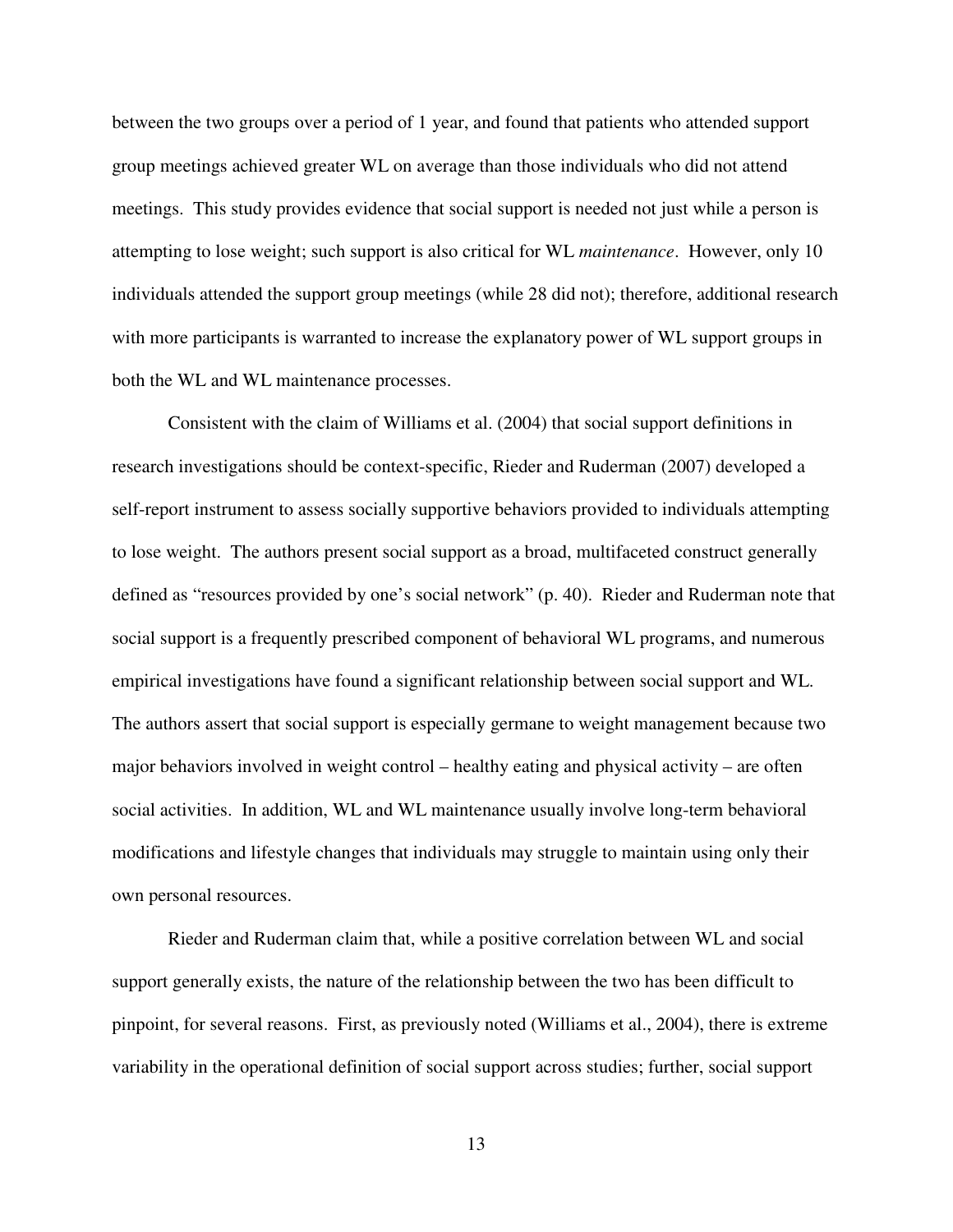may be measured in a general or task-specific way. Additionally, Rieder and Ruderman argue that there has been insufficient focus on individual differences; rather, conceptualizations of social support assume that all people provide and desire the same type of support. Finally, the authors point out that, in many studies, a lack of verification exists that social support interventions were in fact responsible for any observed change in social support or body weight.

For these reasons, Rieder and Ruderman (2007) developed the Weight Management Support Inventory (WMSI), which differs from other researchers' attempts to measure social support as it relates to weight management. The inventory focuses on supportive behaviors, rather than perceived social support. Further, all behaviors assessed are *positive* social support behaviors. The WMSI is based on the four-component model of social support proposed by House (1981), which Rieder and Ruderman claim are amenable to intervention. The four components are: 1) emotional support (i.e., expressions of encouragement and concern), 2) instrumental support (i.e. provision of goods or services), 3) informational support, and 4) appraisal support. Both the frequency and perceived helpfulness of the behaviors are assessed on the WMSI.

In their investigation, Rieder and Ruderman (2007) were able to demonstrate that the measure was highly reliable (in terms of internal consistency and test-retest reliability). Construct, convergent, and discriminant validity were also demonstrated. In a confirmatory factor analysis, the hypothesized four-factor model was supported. This model was also retained due to Rieder and Ruderman's belief that the four factors assessed would yield the most insight into specific clinical applications of the WMSI. That is, if an individual scores low on a specific domain, a weight management intervention could be tailored to the person which emphasizes that domain.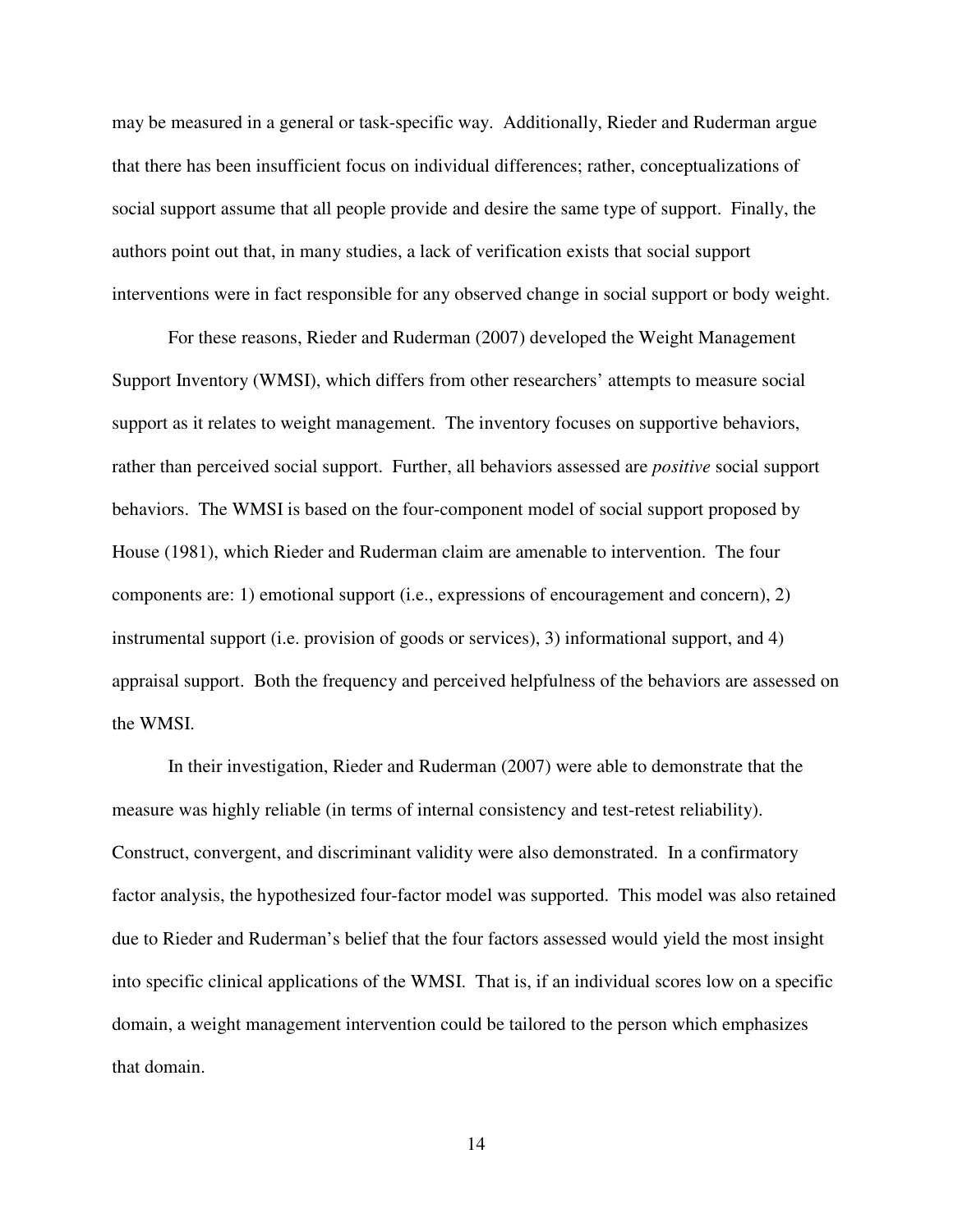Contrary to the Rieder and Ruderman (2007) study, Hwang and colleagues (2010) investigated recurring themes of social support in an *online* context, rather than within the context of face-to-face relationships. Specifically, Hwang et al. examined messages posted to a weight management community (SparkPeople.com). Rieder and Ruderman were more interested in the social support that dieters received from significant others already in their lives and those whom they knew well (e.g., friends, family members). In contrast, Hwang and colleagues explored whether the type of social support provided or desired changes when that social support is offered in the context of an online community for WL, in which the vast majority of participants have never met face-to-face, and do not know one another outside the confines of SparkPeople.com.

The authors administered a semi-structured interview to 13 volunteer users of SparkPeople. In addition, individuals were administered a quantitative survey regarding their use of SparkPeople. An item on this survey asked, "What kinds of things have SparkPeople members said or done to help with your weight loss efforts in the past 4 weeks?" In response to this survey question, individuals could enter up to 10 different answers.

In their interviews and survey responses, participants endorsed three major social support themes: 1) information, 2) encouragement and motivation, and 3) shared experiences. Subthemes included testimony (i.e., success stories from other members which provide encouragement and motivation), recognition for success (e.g., "Lots of congratulations for losing 5 pounds," p. 9), accountability, friendly competition (i.e., individual or team-based challenges to reach certain short-term WL goals), humor, and face-to-face interactions (a subset of users got together in person to walk or exercise with one another).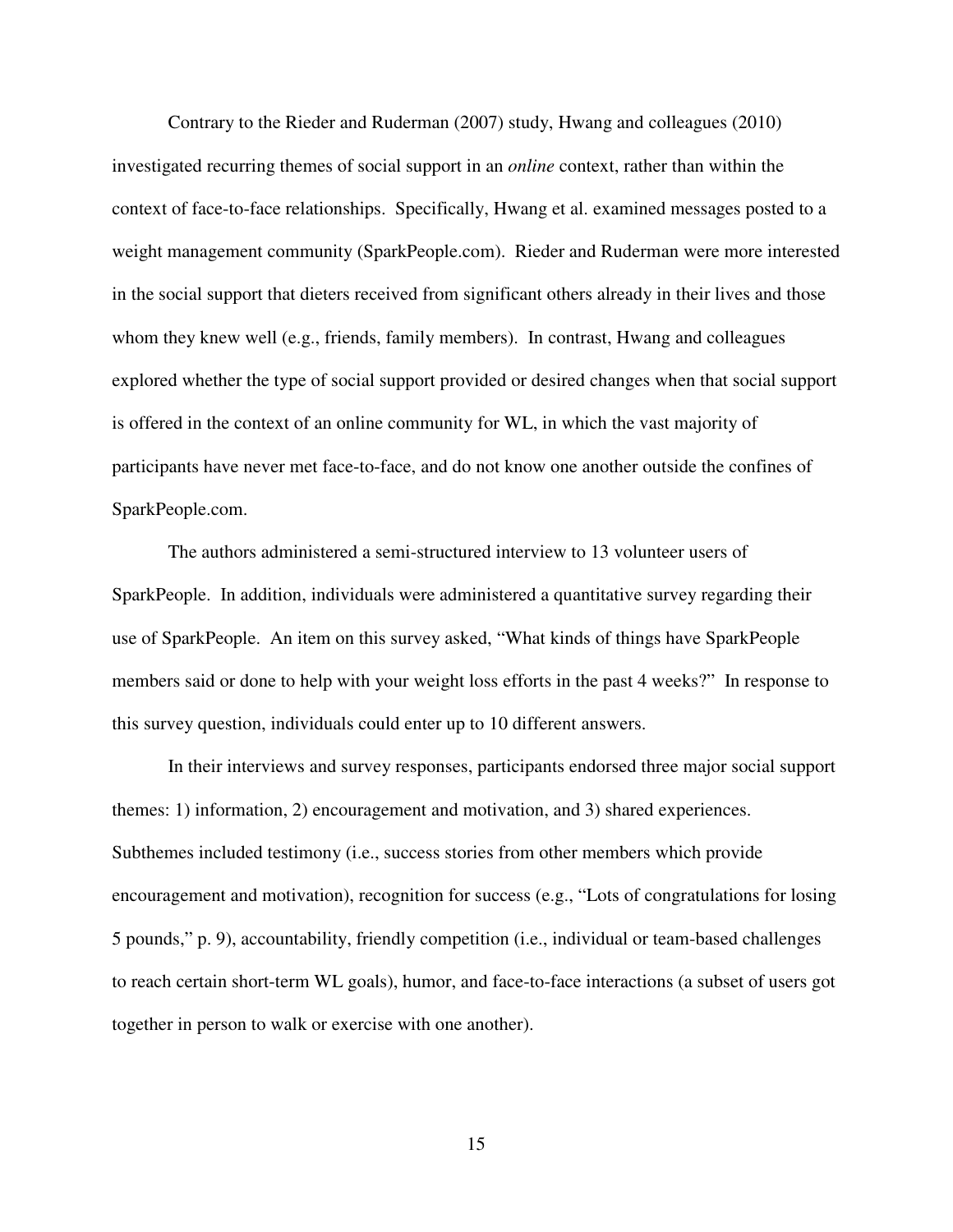When asked to describe the characteristics of their SparkPeople interactions, members cited anonymity, the non-judgmental nature of the interactions, the convenience of using the Web site and being able to post or receive responses at any time, and the differences between their SparkPeople interactions and interactions with others in their lives. Specifically, individuals reported that the non-judgmental, supportive, and empathetic nature of their communications with other members would not occur with individuals in their offline, face-toface social networks (e.g., spouse/partner, family, friends). Moreover, some users noted the reciprocal nature of their SparkPeople interactions as another benefit of using the network.

In summary, Hwang and colleagues (2010) were able to obtain detailed information on the types of social support offered on an online social support network for weight management, and were able to obtain a sense of how such support is offered, used, and interpreted. Nonetheless, Hwang et al. note a limitation of their study: they did not measure the effect of online social support on body weight itself, or any other objective measures of weight management success or health behavior improvement. Hence, a crucial question remains: Did the individuals who provided or endorsed higher levels of support actually lose more weight, as compared to individuals who were not as active or participatory within the WL community or who did not perceive the postings to be helpful?

#### **Young Adults: An At-Risk Population**

One group that may be especially vulnerable to weight gain is young adults. Obesity rates among young adults have continued to climb during the past two decades (Gow, Trace, & Mazzeo, 2010). The obesity rates among those aged 18 to 29 increased from 7.1% in 1991 to 12.1% in 1999, and more recent data indicate that this trend continues to be on the rise.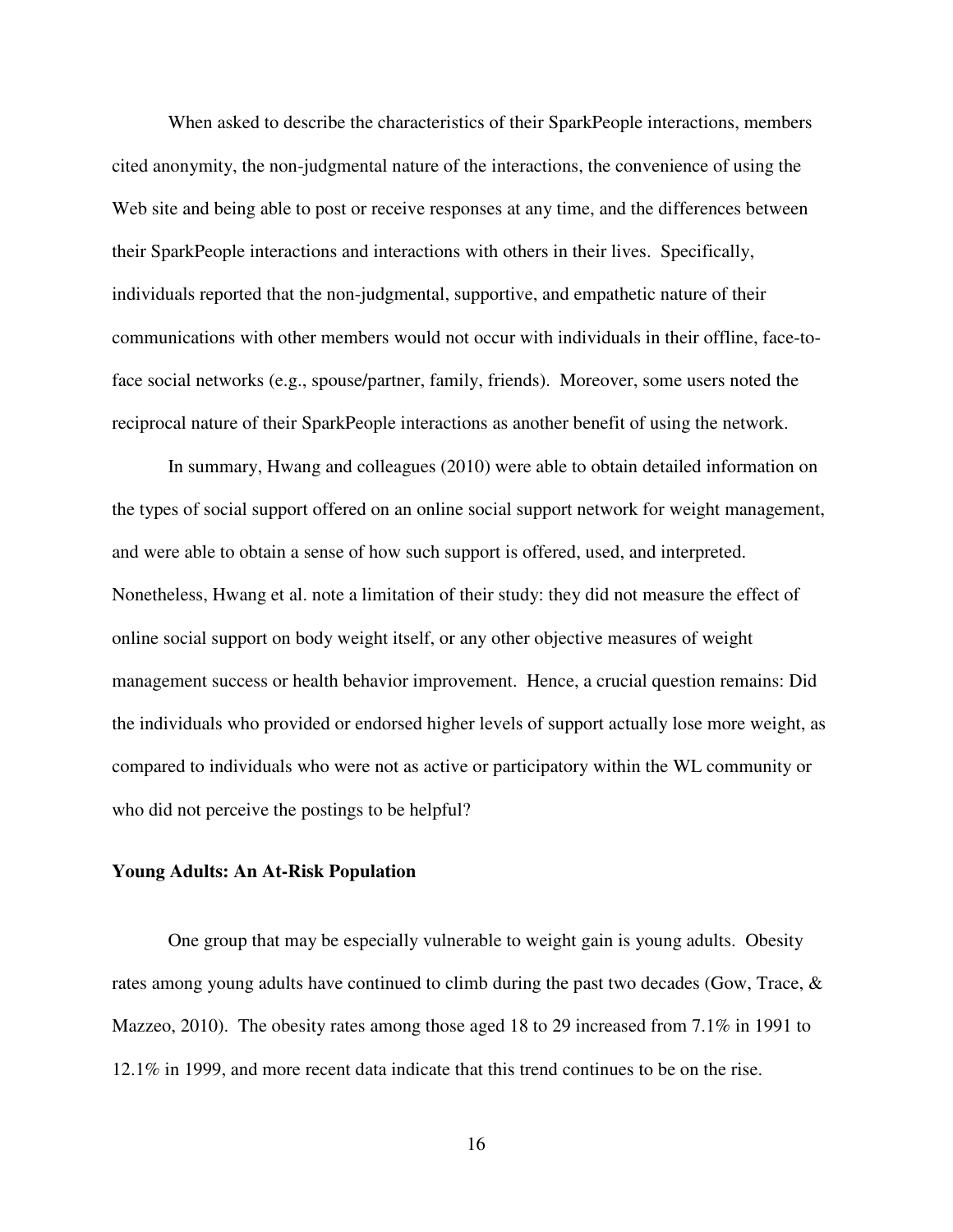According to recent research by Leahey, LaRose, Fava, and Wing (2011), 40% of young adults aged 18 to 25 are overweight or obese. Moreover, young adults experience a higher rate of weight gain than any other age group: 1 to 2 pounds per year. In spite of this risk, the authors note that young adults are significantly underrepresented in behavioral WL treatment programs. When young adults do participate in such programs, they tend to lose less weight than their older counterparts.

**Weight Gain in College Students.** Specifically, young adults making the transition to college are especially vulnerable to weight gain. Research has indicated that the transition from high school to college – a time of newly acquired independence – puts many students at risk for weight gain (Hivert, Langlois, Berard, Cuerrier, & Carpentier, 2007; Levitsky, Garay, Nausbaum, Neighbors, & DellaValle, 2006). A 2008 article appearing in *USA Today* by Hellmich highlighted the severity of the overweight and obesity epidemic as it impacts college students. Although most students do not gain the stereotypical "freshman 15," research indicates that students do gain about 6 to 9 pounds on average during their first year of college.

The article provided the findings of a joint investigation between Indiana University and Tufts University in which 272 female students and 149 male students were surveyed about their health behaviors and lifestyle habits. Results indicated that 60% of students indicated they had gained weight from the beginning of their freshman year to the beginning of their sophomore year. Specifically, female students gained an average of 7.5 pounds, while male students gained nearly 9 pounds during that time span. Furthermore, two-thirds of respondents reported they gained weight from the beginning of their freshman year to the beginning of their senior year; on average, the weight gain was 10 pounds, although many male students had gained significantly more than this (86% of college men gained an average of 14 pounds).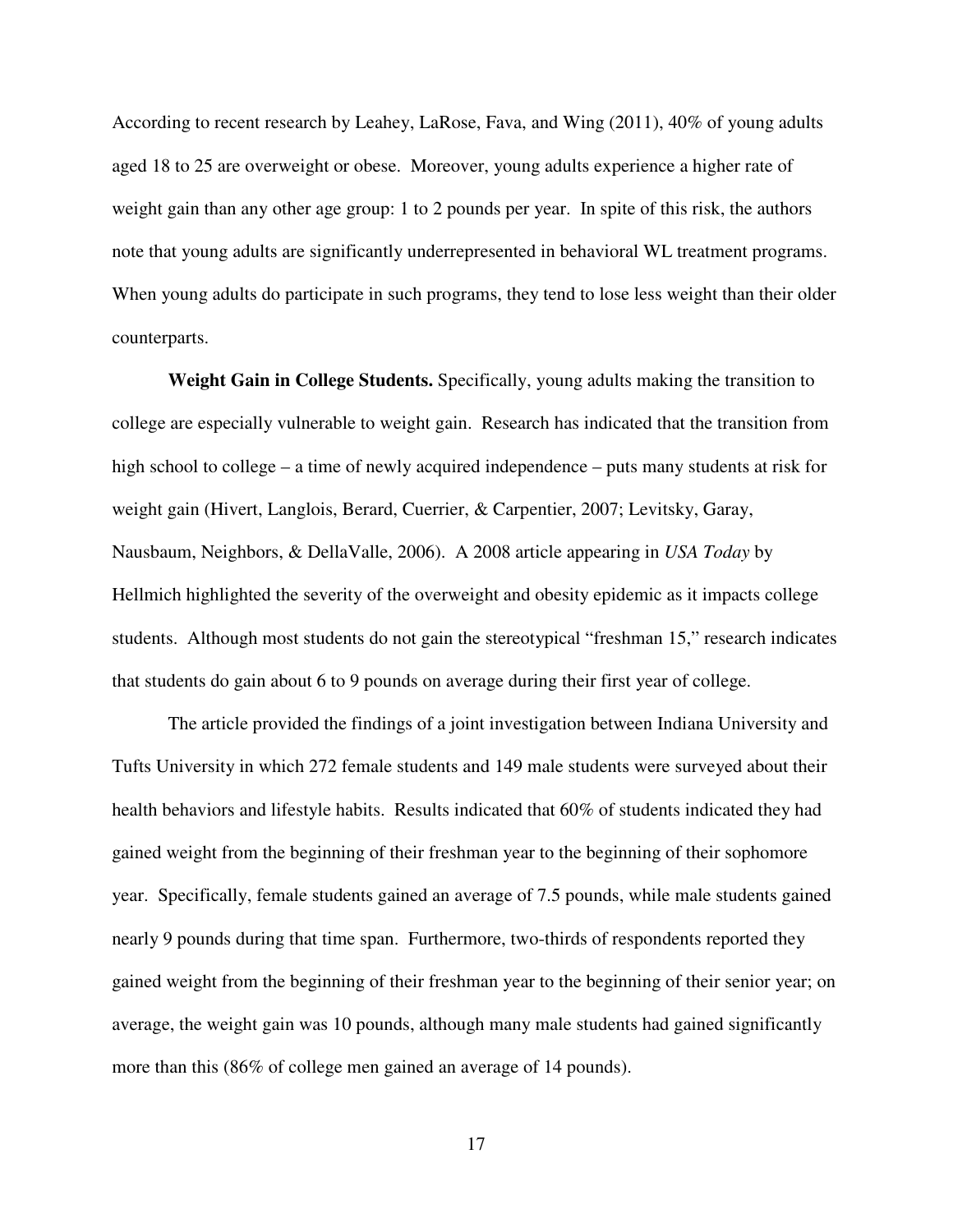In terms of reasons behind this drastic and widespread weight gain, several findings emerge. First, 76% of female students and 33% of male students used eating as a coping mechanism for stress. Alcohol consumption – particularly beer intake – had also increased dramatically during college. Female students reported that they had doubled or tripled their beer intake during college, as compared to high school; male students reported drinking two to four times the amount of beer they drank in high school. Not only did these students report drinking more, but they also indicated that they exercised less in college than they did in high school. Participants who indicated they engaged in physical activity an average of four times per week during their senior year of high school reported that, during their college years, their exercise frequency had dropped to only two to three times per week. Thus, the present study indicates that the primary reasons behind college weight gain appear to be increased alcohol consumption and decreased physical activity, as well as increased stress and a potential lack of healthy coping strategies to manage it.

The role of the college environment in facilitating weight gain is particularly noteworthy, as research has shown that students attending college are more at risk for weight gain than their same-age counterparts who do not leave home to pursue higher education (Butler, Black, Blue, & Gretebeck, 2004). Specifically, a study by Hovell and colleagues (1985) revealed that firstyear college women were 2.6 to 5.2 times more likely to gain more than 15% above their ideal body weight, as compared to their same-age peers who did not leave home. Also, Hovell et al. showed that female college freshman gained a mean of 0.73 pounds per month, which represented a weight gain that was 36 times faster than that of their peers who did not attend college.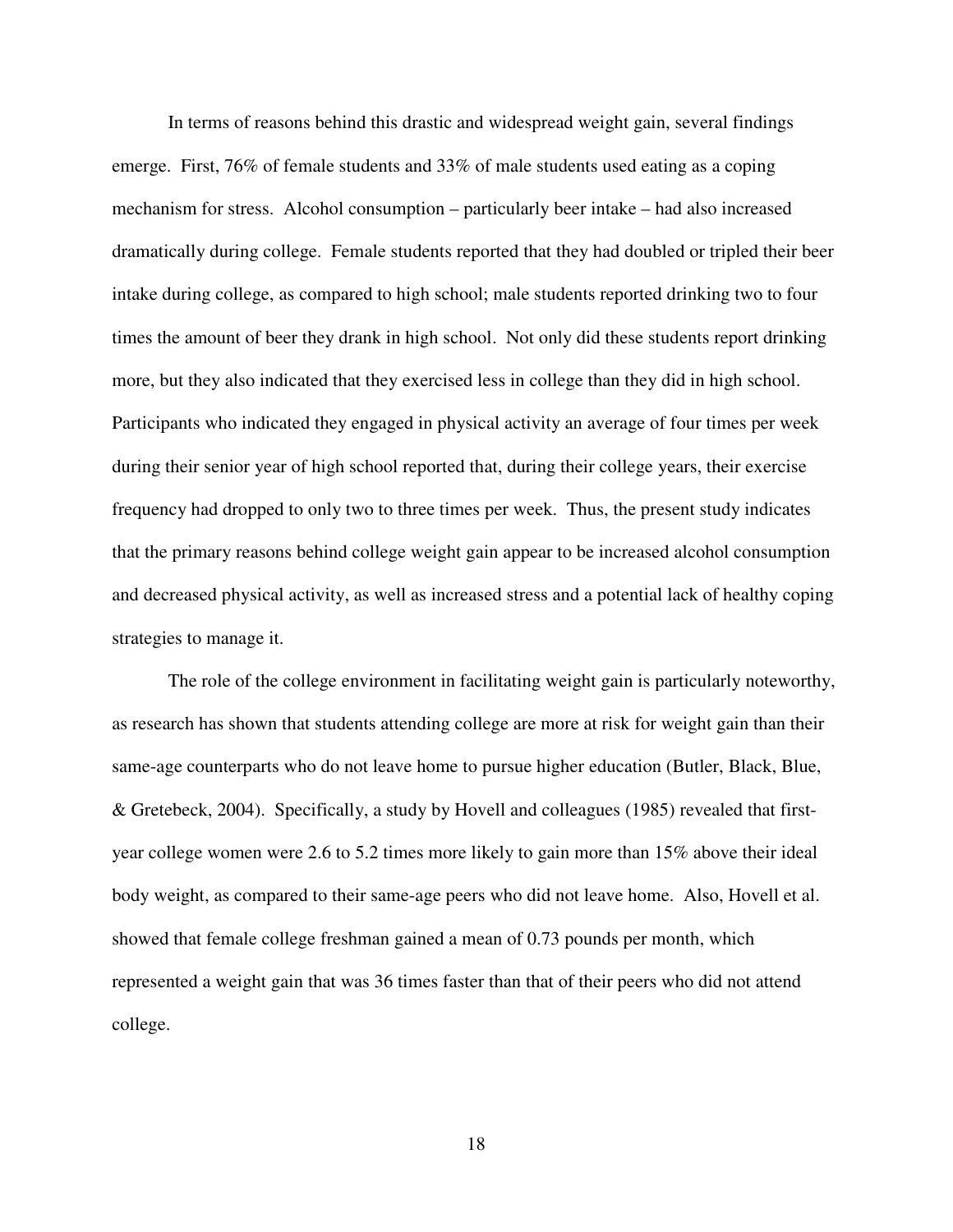Moreover, Strong et al. (2008) claim that most obese individuals develop the condition during early adulthood, and evidence suggests that college students gain weight more rapidly than the average individual. Hill, Wyatt, Reed, and Peters (2003) assert that, on average, adults in the U.S. gain about 2 pounds each year, but Strong and colleagues point out that average weight gain in college students has been estimated at 4 to 9 pounds per year – a significant increase undeniably supported by the research cited in Hellmich (2008). Weight gain during young adulthood might be particularly dangerous from a chronic disease perspective, given that compensatory weight losses typically do not occur later in life.

 A study by Anderson, Shapiro, and Lundgren (2003) showed that the first semester of college was associated with modest weight gains in many participants. However, the percentage of overweight and obese college freshman increased considerably from the beginning to end of the first semester (21% to 32%). According to Gow and colleagues (2010), the college environment promotes weight gain by giving students access to all-you-can-eat commercially prepared foods. Specific forms of media advertising aimed at college students also promote unhealthy eating. Additionally, many college meal plans feature unhealthy food choices and a lack of more nutritious options at on-campus dining facilities (Strong et al., 2008). Furthermore, the college environment promotes snacking, lack of sleep, physical inactivity, and excessive alcohol consumption, which are all associated with weight gain.

**Role of the Social Environment in Weight Gain.** According to Leahey and colleagues (2011), social relationships have a strong impact on health behaviors, and younger individuals are even more affected than older adults by the health habits of their relationship partners. In this way, the authors reasoned that the influence of social relationships could promote obesity, in addition to serving as a support mechanism for losing weight. Researchers surveyed a total of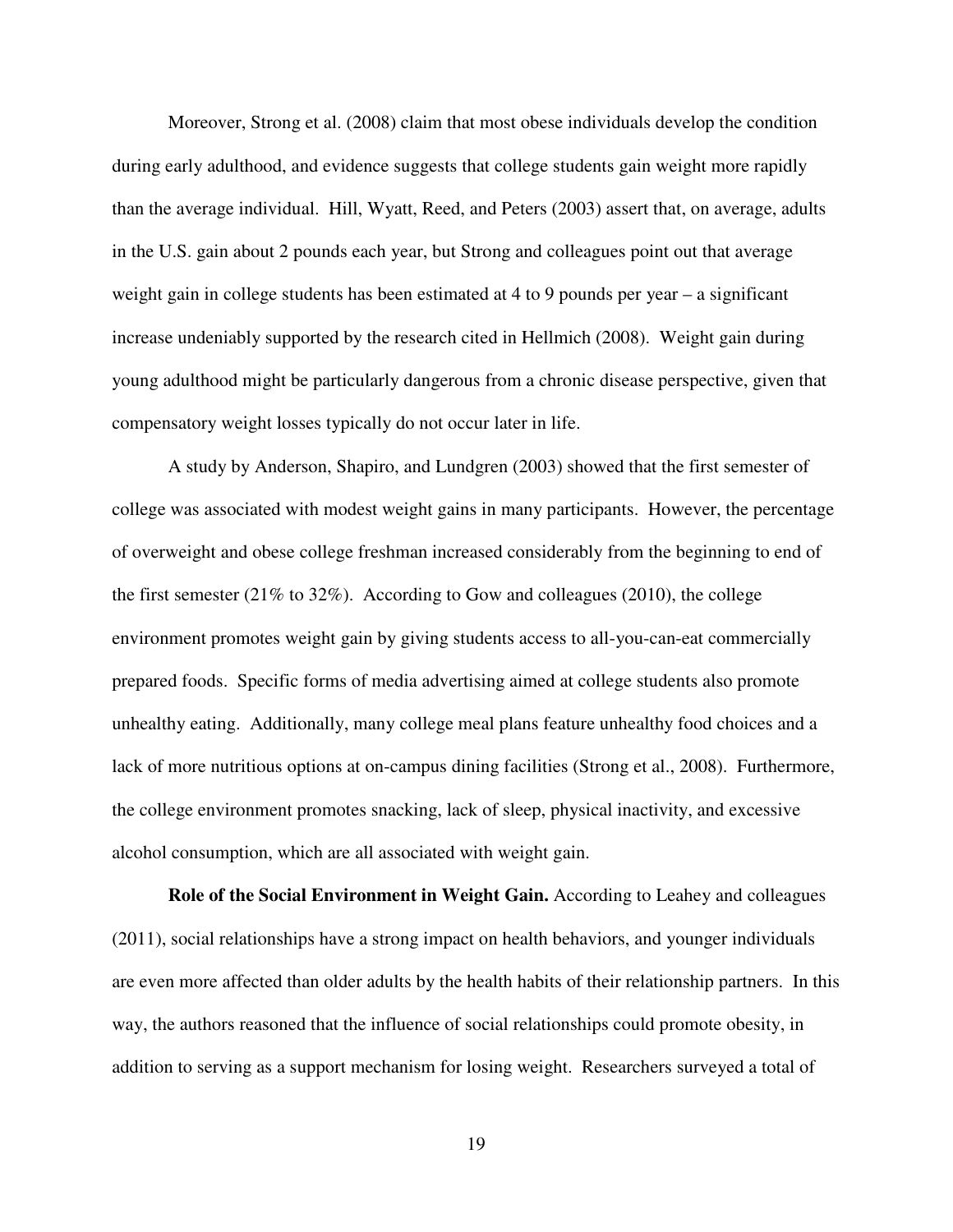288 young adults between the ages of 18 and 25; 151 participants were of normal weight, while 137 individuals had a BMI in the overweight or obese range. The investigation revealed that overweight and obese young adults were more likely to have romantic partners, best friends, casual friends, and family members who were also overweight, as compared to young adults of normal weight. At the same time, overweight and obese young adults who indicated they had relationship partners trying to lose weight had greater WL intentions themselves. Authors speculated that social norms for obesity and weight management accounted for this finding; that is, the encouragement and support from social contacts for WL may encourage young adults to attempt to lose weight themselves.

When examined collectively, results suggest that overweight and obesity "cluster in packs" in the young adult population to a greater extent than other age groups. Notably, both overweight young adults in the present sample, as well as their normal weight peers, reported similarly low levels of physical activity and healthy eating. This finding implies that a wide range of young adults, despite weight status per se, lack the knowledge of or intention to engage in healthy behaviors.

Despite the well-documented need for weight management interventions targeting college students, Gow et al. (2010) assert that few obesity prevention programs have been developed for this age group. Additionally, of the programs that have been developed, very few are theoretically-based. In their study of weight gain in first-year college students, Gow et al. randomly assigned 159 participants to one of four conditions: 1) no treatment; 2) a 6-week online intervention based in social-cognitive theory that emphasized healthy eating, physical activity, media literacy, and positive body image; 3) body weight and caloric feedback via email; or 4) weight and caloric feedback within the context of the 6-week Internet intervention (i.e.,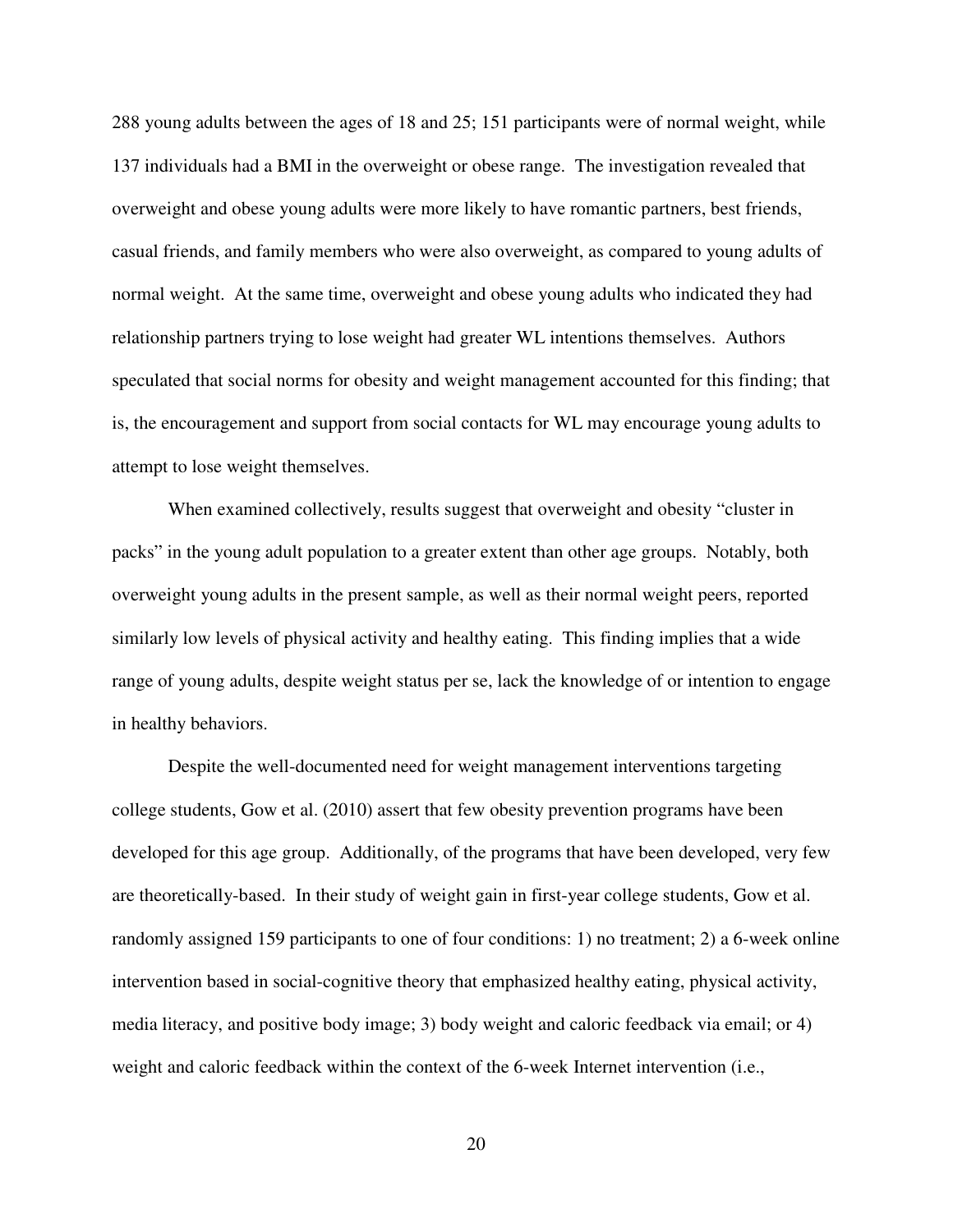combined group). The study found that the combined group had significantly lower BMIs at posttest, as compared to the three remaining groups. However, no between-group differences existed on related health behaviors (fruit and vegetable intake, fat intake, and physical activity).

While the findings of Gow et al.'s investigation are encouraging, some limitations must be noted. The Internet component of the intervention was only 6 weeks in duration, and very few participants attended the 3-month follow-up session (analyses on the follow-up data for those students who did return were not conducted). Secondly, the intervention was solely psychoeducational; it did not provide social support elements, such as therapist-led chats or message and discussion boards. Hence, the development of Web-based interventions for weight management in young adults (particularly college students) is in its infancy, but the results of preliminary investigations suggest that such interventions can effectively reduce weight gain during vulnerable life periods.

A study by Strong and colleagues (2008) conducted with a sample of Virginia Tech undergraduates found that students are not immune from the "'toxic college environment" (Gow et al., 2010) that makes weight gain during the college years so common. First- and second-year Virginia Tech students living on campus reported participating in fewer organized sports, exercising less, and eating more, as compared to when they were in high school. Most students were somewhat active and physically fit, but did not meet U.S. government recommendations for physical activity to prevent weight gain (i.e., 60 minutes of moderately intense activity on most days of the week).

Still, because some experts have observed that a lower percentage of Virginia Tech students are overweight, as compared to the young adult population at large (B. Davy, personal communication, July 2010), the possibility exists that few Virginia Tech students may be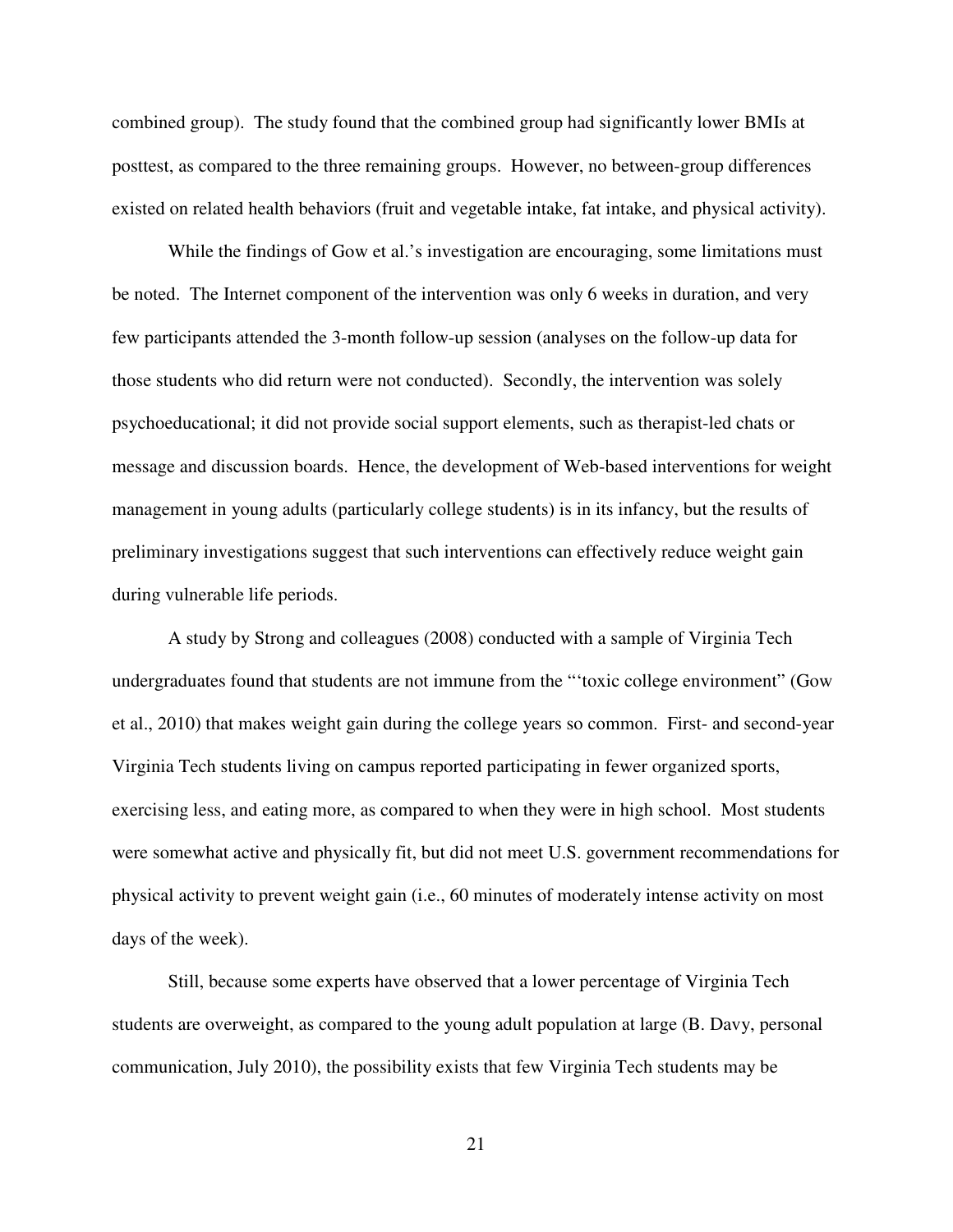actively seeking to lose weight. More likely, students may be simply trying to maintain their current weight by engaging in health-promoting behaviors generally. The quality and perception of social support from one's social network (i.e., face-to-face relationships) could be important determinants of not only body weight, but also associated behaviors (e.g., eating a healthy diet and exercising). In fact, Strong and colleagues (2008) found that, among their sample of Virginia Tech students, social networks played a large role when students did choose to exercise. Students with greater social support from friends were more physically active, and reported that their exercise experiences with friends were rewarding. Moreover, social support from friends was negatively correlated with time spent engaging in sedentary activities. Strong et al. concluded that, based on this evidence, a clear link existed between the tendency to engage in regular physical activity and social support received from one's social network.

Additionally, a study by Bauer, Laska, Fulkerson, and Neumark-Sztainer (2011) revealed that parental support and encouragement for healthy eating and physical activity are associated with long-term health habits of adolescents. At the same time, parents who encourage their children to engage in dieting may be setting the stage for a host of maladaptive outcomes in their children, particularly disordered eating. Unfortunately, the work of Bauer and colleagues showed a troubling secular trend: between 1999 and 2004, there were significant decreases in parental encouragement to eat healthfully and engage in physical activity between early and middle adolescence. Between middle and late adolescence, parental encouragement for all of the above behaviors decreased for male adolescents; among female adolescents, parental encouragement to diet (i.e., restrict food intake) *increased*. Moreover, the authors observed few secular changes in parental encouragement for positive health behaviors (e.g., eating a healthy diet, participating in regular exercise) during this 5-year span.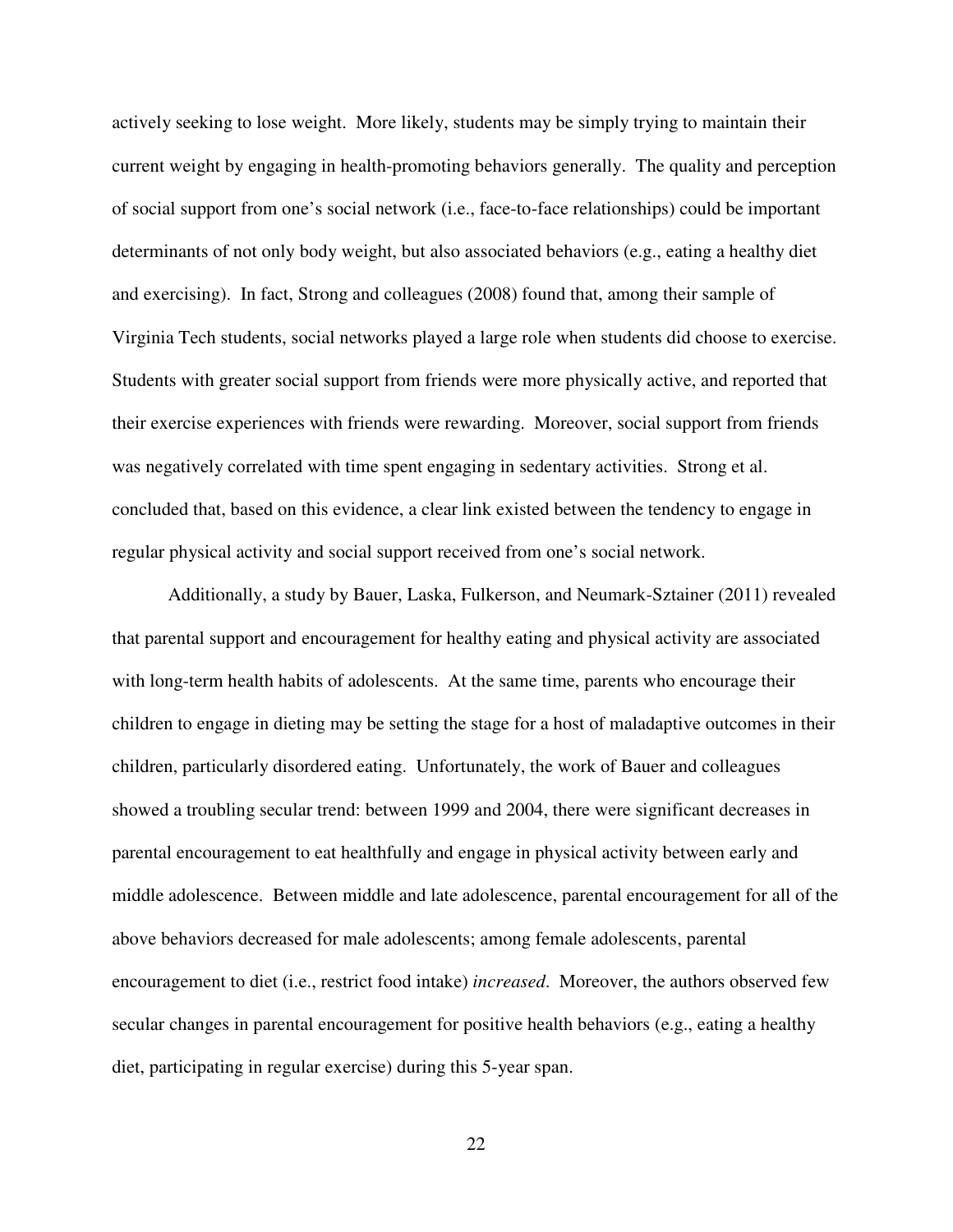Collectively, these findings show that, within the recent past, parents of teenagers (who are now entering, or are in the midst of, young adulthood) are promoting potentially unhealthy habits. At the same time, parents may be failing to promote highly beneficial health behaviors. As a consequence, adolescents may be entering college with inaccurate – or a relative lack of – knowledge of healthy lifestyle behaviors. Evidence suggests these adolescents have not received appropriate support thus far in their lives for health behaviors, at least on a parental level. Just as high levels of quality social support can promote health behaviors, it is also conceivable that a lack of social support – or support and encouragement for unhealthy behaviors – can impact adolescents and young adults as well.

With regard to exercise behaviors specifically, a study by Darlow and Xu (2011) questioned 220 college student participants about their own exercise habits, as well as the exercise behaviors of their friends and romantic partners. Participants also completed a questionnaire assessing perceived support for exercise. Results indicated that friends' and partners' exercise was associated with the participants' own exercise (controlling for participant body weight), but only when participants reported a level of perceived support that was above the sample mean. This finding was observed for both men and women, but was stronger for female participants. The researchers attributed this gender difference to the fact that men are more likely to engage in recommended amounts of exercise than women, and women may be more likely to receive discouragement from exercising by significant others, feel self-conscious in an exercise environment, and perceive more barriers to exercising.

Thus, social support for exercise may be especially important to women, who could be more reluctant than men to begin an exercise regimen or maintain physical activity. However, a potential flaw in this study was that perceived support for exercise was assessed using only one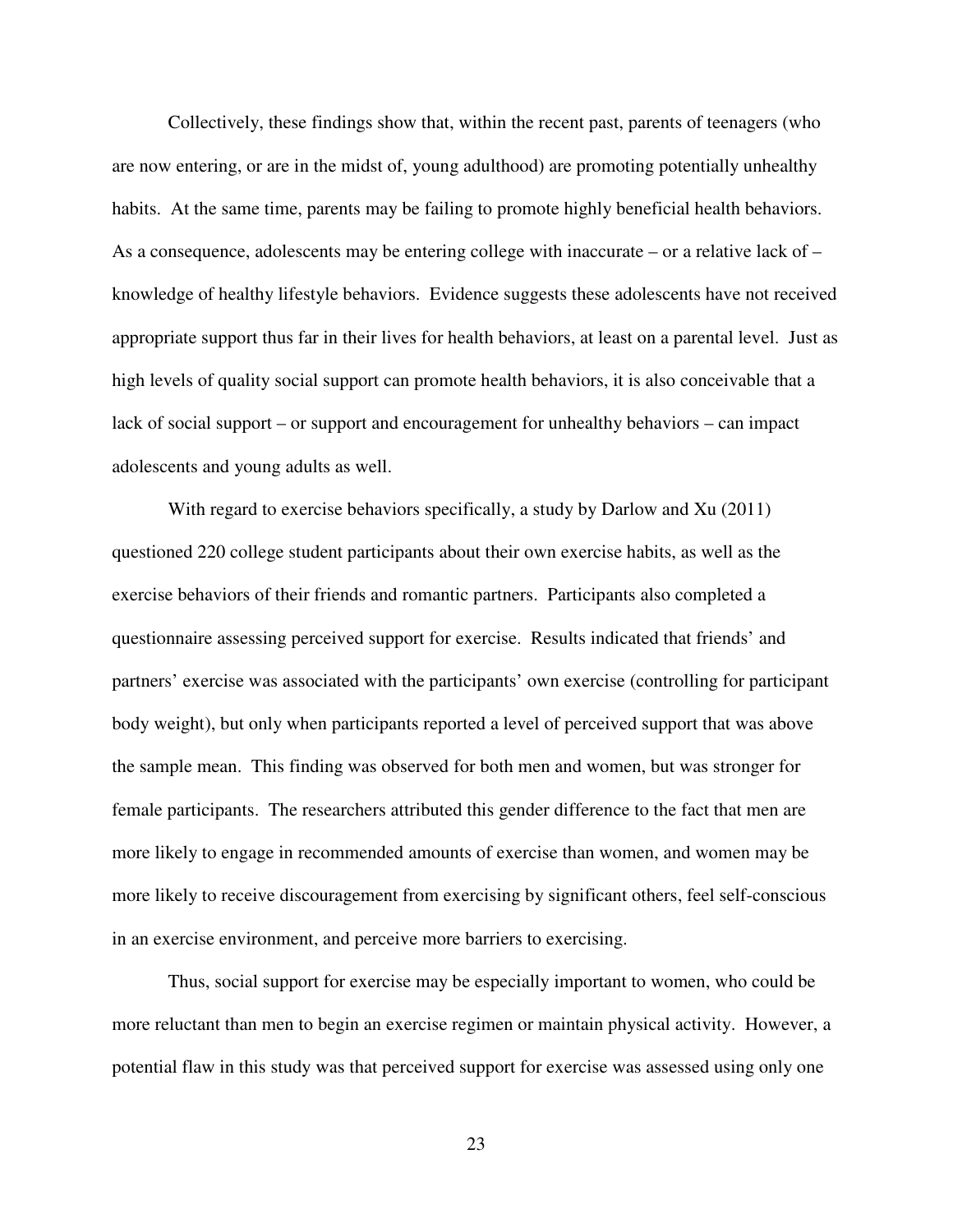item: "How much support do you receive for participating in regular physical activity from the people closest to you?" A more fully developed questionnaire based upon multiple support factors would have likely provided a more complete picture of the ways in which support for exercise influences exercise behaviors. In addition, because the study only focused on social support for exercise, it is unknown whether the effect of perceived social support extends to the adoption and maintenance of health behaviors more generally.

#### **Rationale for Current Study**

Findings from the research investigations cited above suggest that social support plays a central role in health maintenance, particularly weight management and its associated behaviors (e.g., healthy eating and physical activity). With regard to weight management, individuals who lack social support struggle to both lose weight and maintain their weight losses. In contrast, individuals with higher levels of social support – whether from significant others or group members enrolled with them in a treatment program – are generally more successful in both losing weight and preventing significant weight regain. Additionally, prior research has also suggested that young adults are highly influenced by their social contacts in terms of weight status and WL intentions. The influence of social contacts extends to health behaviors generally, particularly physical activity (Strong et al., 2008).

 The study of the relationship between participants' weight status and that of their peers by Leahey and colleagues (2011) offers numerous implications for further study. The authors assert that a primary goal of future research should be to identify factors that influence weight status and weight management in young adults, given their high risk for obesity and weight gain. With this knowledge, experts can begin to develop effective obesity treatments targeted toward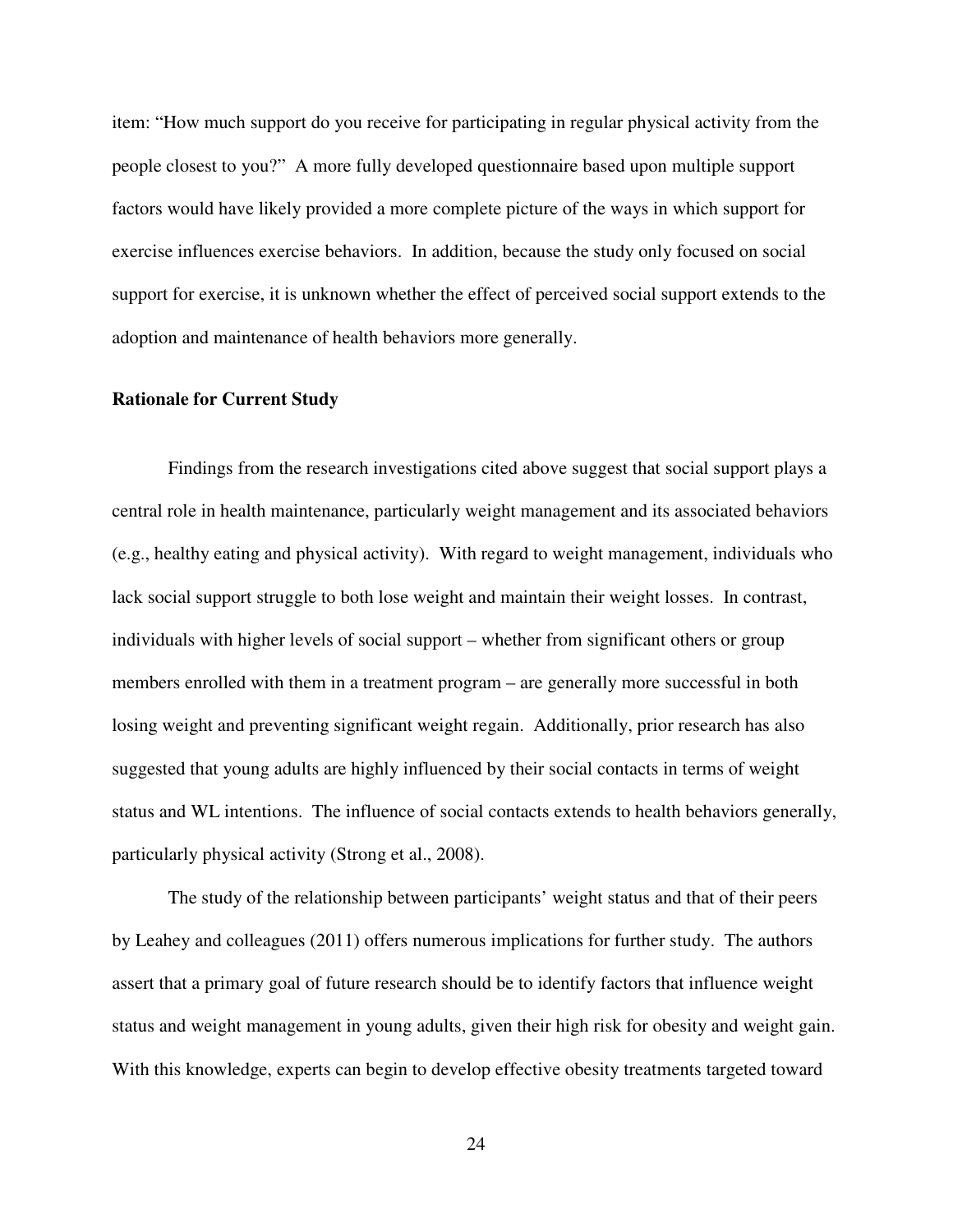this population – a particularly critical task, given Leahey et al.'s assertion that young adults are relatively unlikely to participate in behavioral weight management programs. Evidence suggests that social support may be one psychosocial factor that is highly influential in young adults' efforts to manage their weight and health. It follows that social support could be a key component of any behavioral WL program developed for young adults. However, before social support components can be implemented into WL programs, one must first achieve a greater understanding of how social support relates to numerous health behaviors, including body weight or BMI, eating behaviors, and exercise behaviors.

Further, according to Hwang et al. (2011), only one measure currently exists that focuses on social support for weight management. This measure – the Weight Management Support Inventory – was developed using a college student sample. However, access to this questionnaire is limited, and it is unknown whether such a measure of social support would apply to college students who are not actively trying to lose weight, but who are currently attempting to engage in other health behaviors, including healthful eating and physical activity. The development of a new social support questionnaire that could become widely available to practitioners, particularly those who work with college students, would likely assist experts in the development of young adult-focused weight control programs.

To aid in this endeavor, the primary investigator of the current study developed a 37-item social support questionnaire focused on *health behaviors,* rather than WL per se. The assessment focuses on the receipt of socially supportive *behaviors* as judged by participants themselves, in contrast to other social support questionnaires for health behaviors, which focus on the health habits of significant others (e.g., the Health Beliefs Survey developed by Winett, Anderson, Wojcik, Winett, & Bowden, 2007). Questionnaire items were developed based on the four social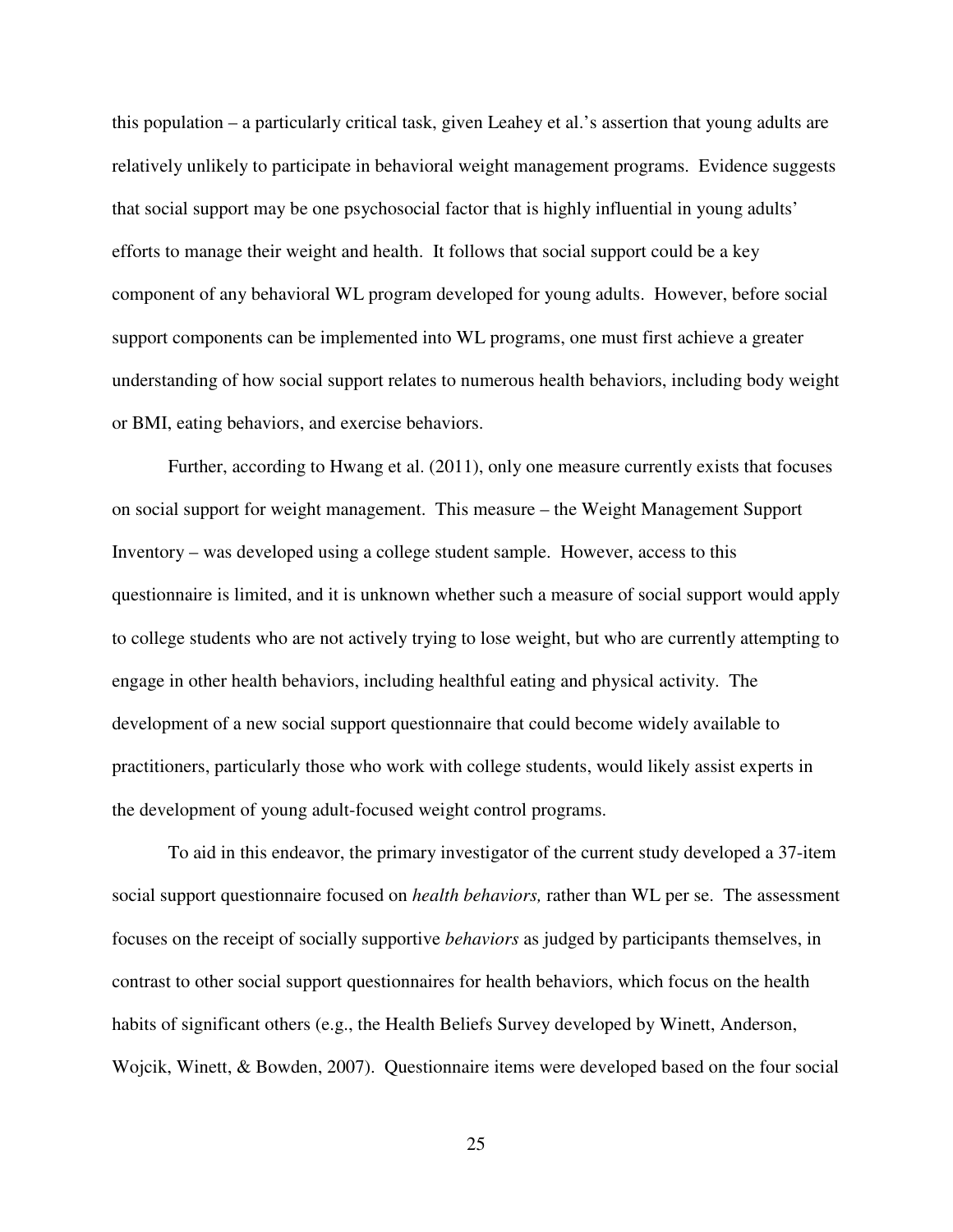support factors that have shown the greatest degree of applicability to the weight management domain: 1) emotional support, 2) instrumental support, 3) informational support, and 4) appraisal support.

Given the vulnerability of college students to weight gain and other unhealthy behaviors, this newly development social support questionnaire was administered to more than 400 Virginia Tech undergraduates; approximately one-fourth of the original sample completed the questionnaire again 1 week later to assess test-retest reliability of the measure. This paper also presents the results of a principal components analysis conducted on the social support questionnaire, in which the investigator attempted to discern the social support factors and types that relate to health behaviors in college students.

#### **Hypotheses**

**Hypothesis 1.** It is predicted that individuals who report higher levels of social support will weigh less (i.e., have lower BMI readings) on average than individuals who report lower levels of social support. Thus, a negative correlation between social support and BMI is predicted.

**Hypothesis 2.** Higher social support scores will be associated with healthier eating behaviors – specifically, greater fruit and vegetable consumption, lower dietary fat intake, and lower caloric intake of sweetened beverages. In contrast, individuals with lower social support scores are expected to eat fewer servings of fruits and vegetables and more servings of fatty foods. Such individuals are also expected to consume a greater number of calories from sweetened beverages. Hence, the researcher expects a positive correlation between social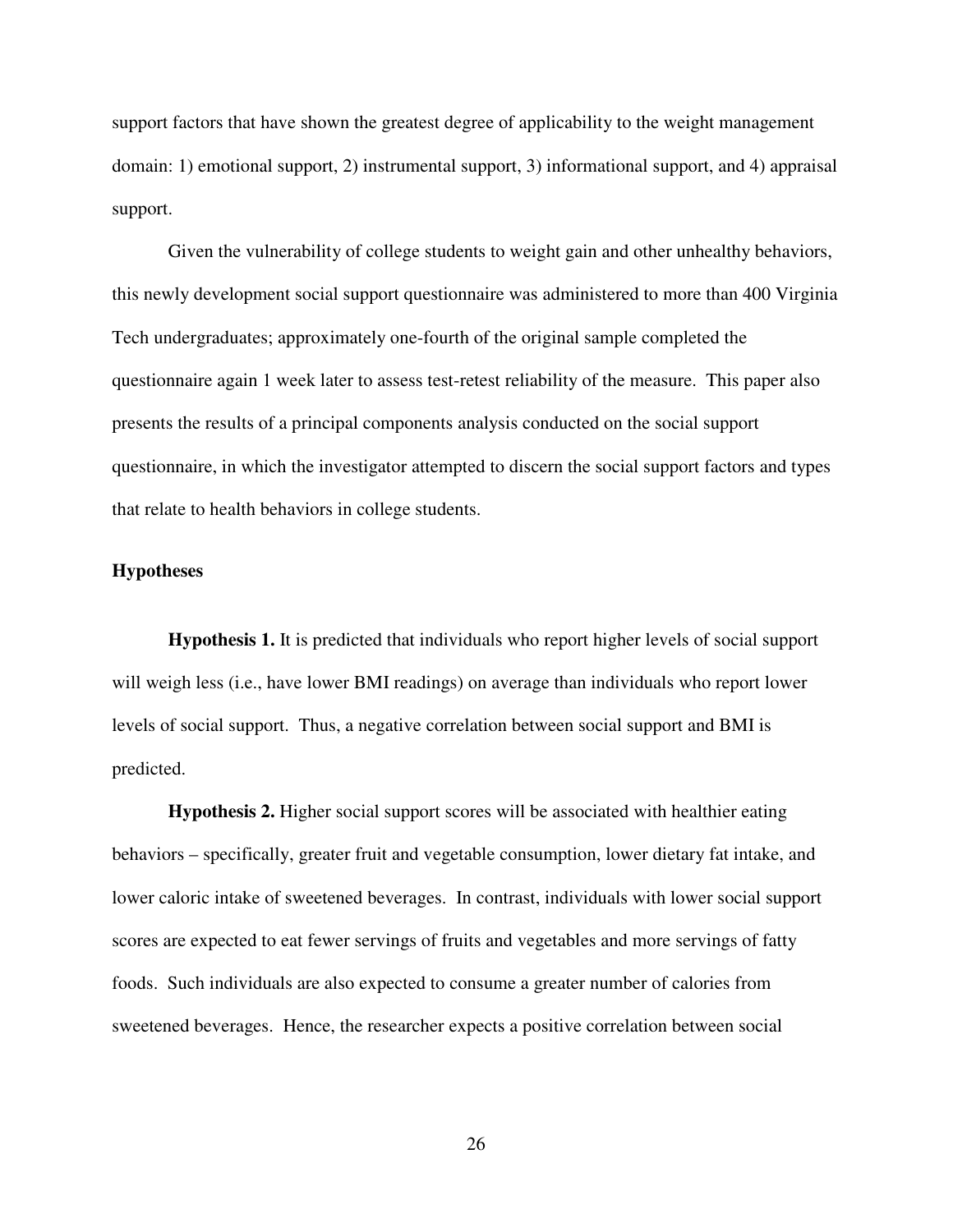support and fruit/vegetable consumption, a negative relationship between social support and fat intake, and a negative relationship between social support and sweetened beverage kcal.

**Hypothesis 3.** In terms of physical activity, it is anticipated that participants who report higher levels of social support will be more active. That is, participants who obtain higher social support scores will report engaging in exercise on a greater number of days per week, as compared to individuals who obtain lower social support scores.

**Hypothesis 4.** Given that social norms and social contacts strongly influence young adults' own behaviors and intentions (Leahey et al., 2011), it is expected that individuals who report higher social support will report that friends and family engage in healthy eating as well. Thus, a positive correlation is expected between social support score and scores on the healthy eating components of the Health Beliefs Survey. The same relationship for physical activity is hypothesized – that is, a positive correlation between social support score and scores on the physical activity components of the Health Beliefs Survey.

**Hypothesis 5.** Also in light of Leahey et al.'s (2011) findings, a positive relationship between participants' actual fruit/vegetable intake and Health Beliefs Survey score with regard to the eating habits of family and friends is expected.

**Hypothesis 6.** There will be a negative association between participants' actual dietary fat intake and Health Beliefs Survey score with regard to the exercise behaviors of family and friends.

**Hypothesis 7.** There will be a positive correlation between participants' physical activity scores (during a 1-week time frame) and Health Beliefs Survey score for the physical activity of family and friends.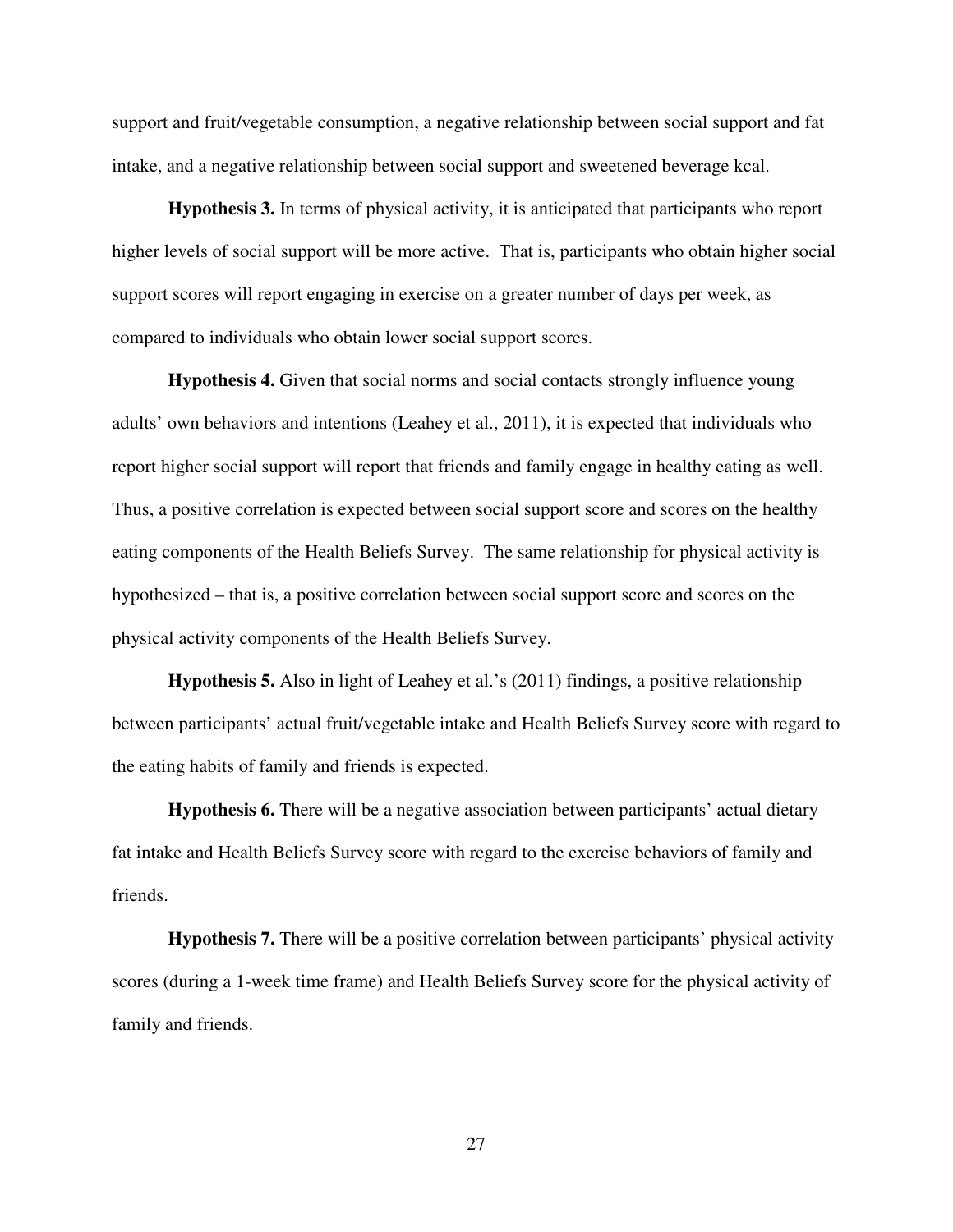**Hypothesis 8.** A hierarchical regression analysis will be conducted to assess whether the new measure of social support incrementally predicts, beyond a general social support measure (i.e., not related to WL) and beyond the four components of the Health Beliefs Survey, amount of physical activity in the past 7 days, as well as fruit/vegetable intake, dietary fat intake, total beverage kcal, and sweetened beverage kcal. It is expected that the new measure of social support will add significant predictive value to these outcome variables that will not be captured by questionnaires assessing general social support or the health behaviors of significant others.

#### **Method**

This study examined whether a positive relationship existed between social support, as reported by participants, and a variety of health behavior-related variables. These included BMI, fruit and vegetable intake, dietary fat intake, cognitive restraint for eating behaviors, weekly physical activity, sweetened beverage intake, and the eating and physical activity habits of friends and family members. Additionally, the study investigated whether a negative relationship existed between perceived social support for health behaviors and loneliness. Another primary goal of this study was to examine the reliability and construct validity of the newly developed social support measure. To these ends, test-retest reliability and a principal components analysis of the questionnaire were conducted.

### **Inclusion and Exclusion Criteria**

A total of 540 students completed the Part I battery of online questionnaires between April and August 2011; participants were enrolled in psychology courses at Virginia Polytechnic Institute and State University during the spring and summer 2011 sessions. Of these 540 individuals, 466 met criteria for inclusion in Part II. To be invited to participate in Part II,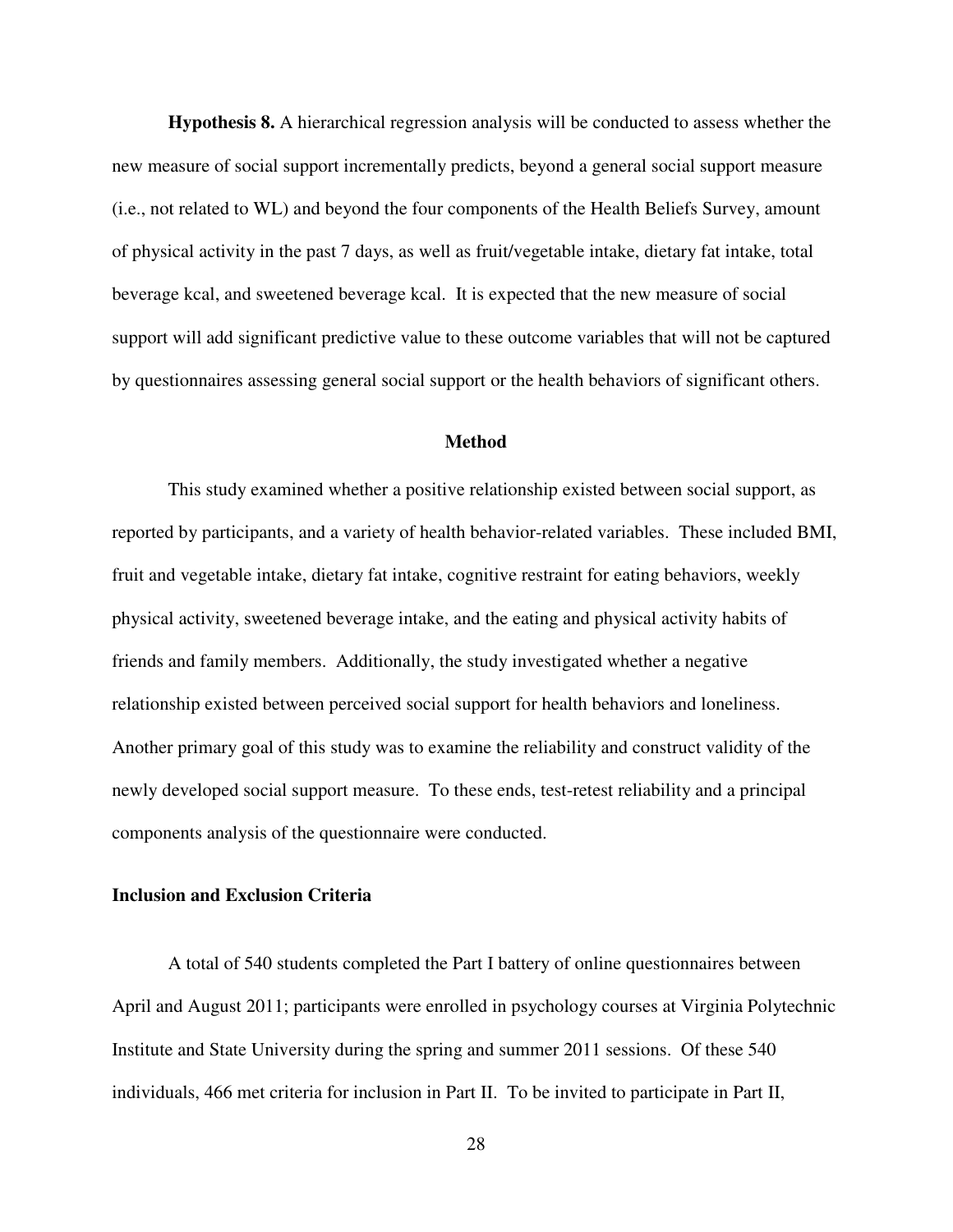individuals must have reported in the opening demographic questionnaire of Part I that a desire to lose weight, eat a healthful diet, and/or exercise regularly was either "important" or "extremely important" to them. In contrast, individuals who rated all of these behaviors as either "somewhat important" or "not at all important" were excluded from further participation in Part II  $(n = 39)$ .

Additionally, participants were omitted from further participation if they met other exclusionary criteria. For example, three participants were pregnant and one participant was breastfeeding, and therefore omitted from subsequent analyses. Three participants endorsed either a current or previous eating disorder diagnosis and were also excluded. Other exclusion criteria included failure to finish the entire battery of questionnaires  $(n = 6)$ ; failure to include an email address at which the participant could be contacted about Part II (*n* = 1); illogical or unverifiable answers to demographic questionnaire items  $(n = 6)$ , presumably due to mathematical errors (e.g., one individual listed her height as 4 feet, 4 inches; another listed his height as 8 feet, 6 inches); taking medications that are known to have a significant effect on body weight  $(n = 1)$ ; completing the entire battery of questionnaires too quickly (i.e., in 10 minutes or less;  $n = 13$ ); or possible random responding to questionnaire items (e.g., endorsing the same response throughout an entire questionnaire;  $n = 6$ ).

#### **Procedure**

Of the 466 individuals who remained in the Part I sample and were eligible for Part II, 107 (23%) completed Part II. Of those who completed Part II, 89 (83%) were retained in the sample; the remaining participants were eliminated for completing the surveys too quickly. Participants were recruited from the Department of Psychology via the Sona experiment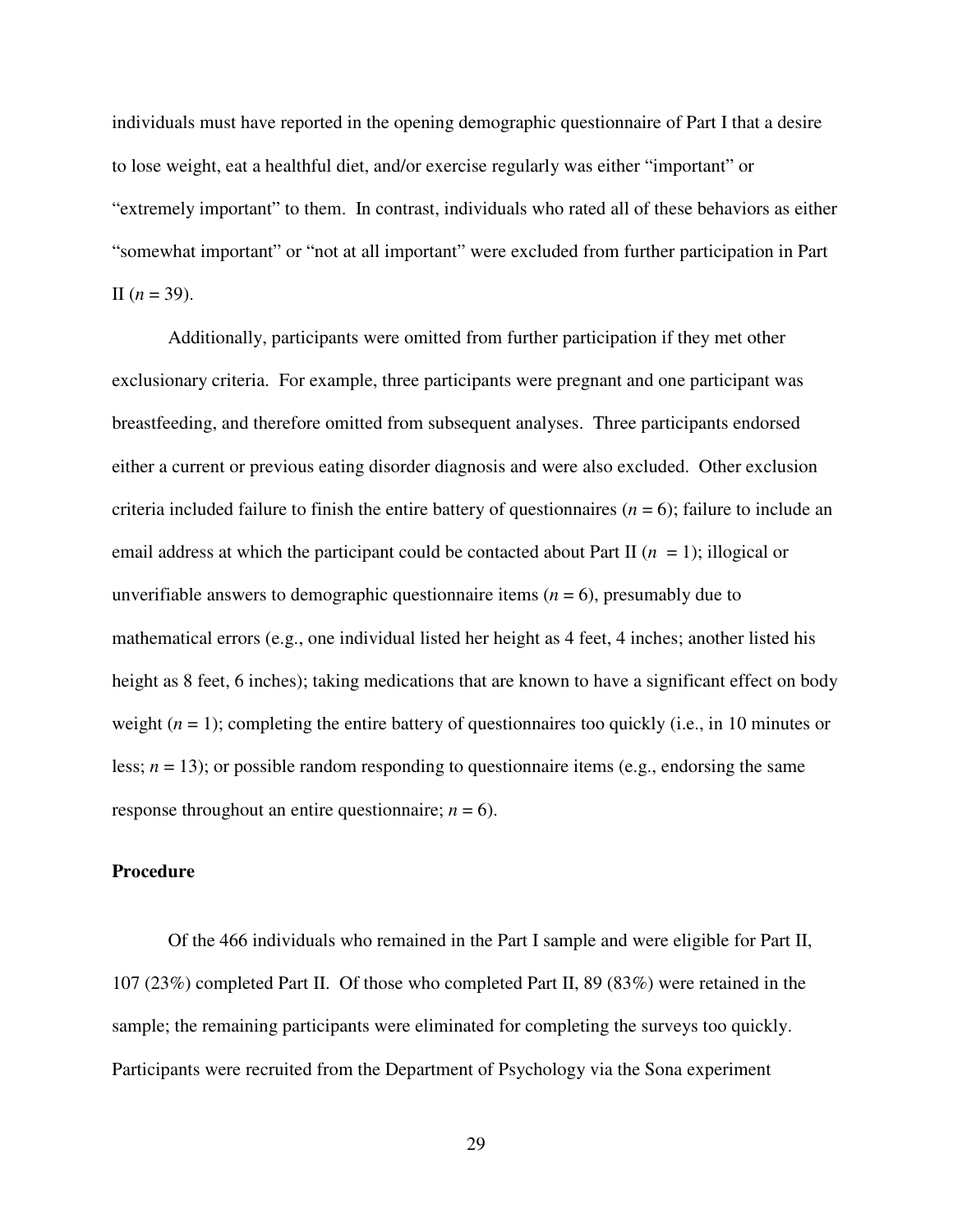management system. Students enrolled in *Introductory Psychology* and other departmental courses are permitted to receive up to 10 points of extra credit by participating in ongoing research experiments. Typically, students earn one point of extra credit per hour of research participation.

The study contained two parts, which were both completed online. Participants who signed up via the Sona system were provided with a link to a questionnaire on www.surveymonkey.com. The investigator used the Survey Monkey Web site to create questionnaires that assessed demographics (e.g., age, body weight in pounds, height in inches, race, previous history of weight loss attempts), loneliness, social support for health behaviors, health behaviors of friends and family members, fruit/vegetable intake, dietary fat intake, weekly physical activity, cognitive restraint for eating, and beverage intake (as described below). Individuals who completed Part I received one extra credit point, regardless of whether they met criteria for Part II. Those who met inclusion criteria based on their Part I survey scores were contacted via email regarding Part II. Part II was advertised on Sona as an invitation-only study; therefore, only students who met qualification criteria could register. Students who met qualification criteria were provided with an invitation code in the email message from the researcher. Individuals who signed up for Part II using the Sona system were instructed to enter this invitation code.

#### **Participant Characteristics**

Of the 466 participants who took part in Part I, 300 were female (64.4%) and 166 were male (35.6%). The mean age of Part I participants was 19.94 years  $(SD = 2.11)$ ; these individuals ranged in age from 18 to 52 years. The Part I sample consisted of 369 individuals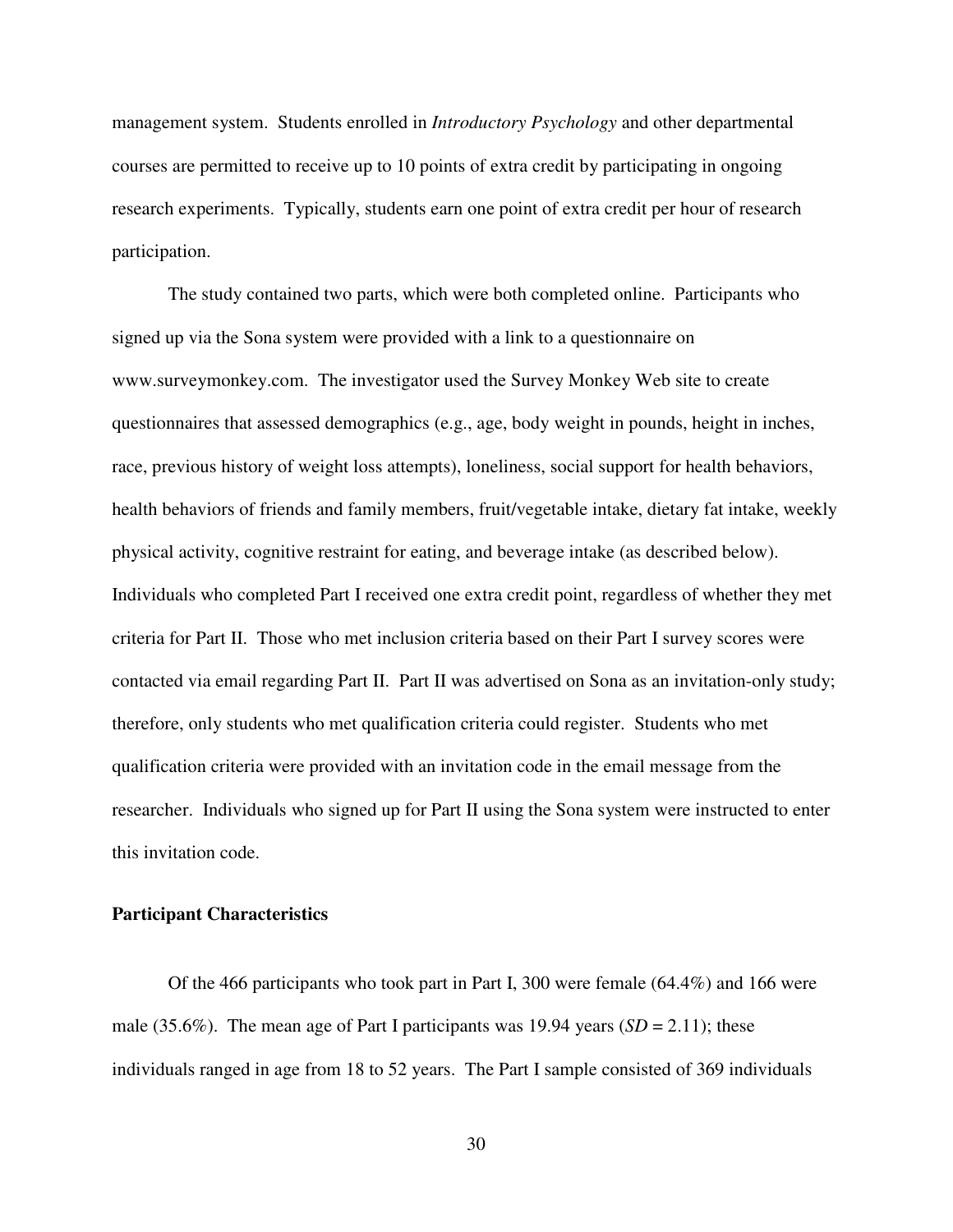(79.2%) who classified themselves as "White, non-Hispanic," 27 participants (5.8%) who classified themselves as "Hispanic," 21 individuals (4.5%) who listed their race as "Black, non-Hispanic," 44 individuals (9.4%) who listed their race as "Asian," and 14 individuals (3.0%) who listed themselves as "multiracial."

Participants were required to be at least 18 years of age. All participants were Virginia Tech undergraduates, but came from a variety of academic disciplines, as students universitywide frequently take *Introductory Psychology* and other psychology courses to satisfy general education requirements. Students were recruited without regard to gender or year in school (freshman through senior). Moreover, individuals who completed the study were entered into drawings for two \$50 gift cards to Amazon.com. Individuals who completed Part I only were entered into the drawing one time; those who completed Parts I and II were entered into the drawing twice, and therefore, could increase their chances of winning a gift card by completing both parts.

**Health Behavior Frequencies.** When asked whether they were attempting to lose weight currently, participants were almost evenly split, with 238 participants (51.1%) responding "yes," and 228 participants answering "no." Only 55 participants indicated that they were not currently attempting to eat a healthy diet, but the remaining 411 participants (88.2%) responded positively. Similarly, the vast majority of participants indicated that they were attempting to maintain a regular exercise program; 423 participants (90.8%) responded affirmatively to this question, while only 43 participants indicated that they were not currently attempting to maintain regular physical activity.

**Health Behavior Importance.** Participants were also asked to rate, on a numerical scale from 1 to 4, the current importance of these two health behaviors (eating a well-balanced diet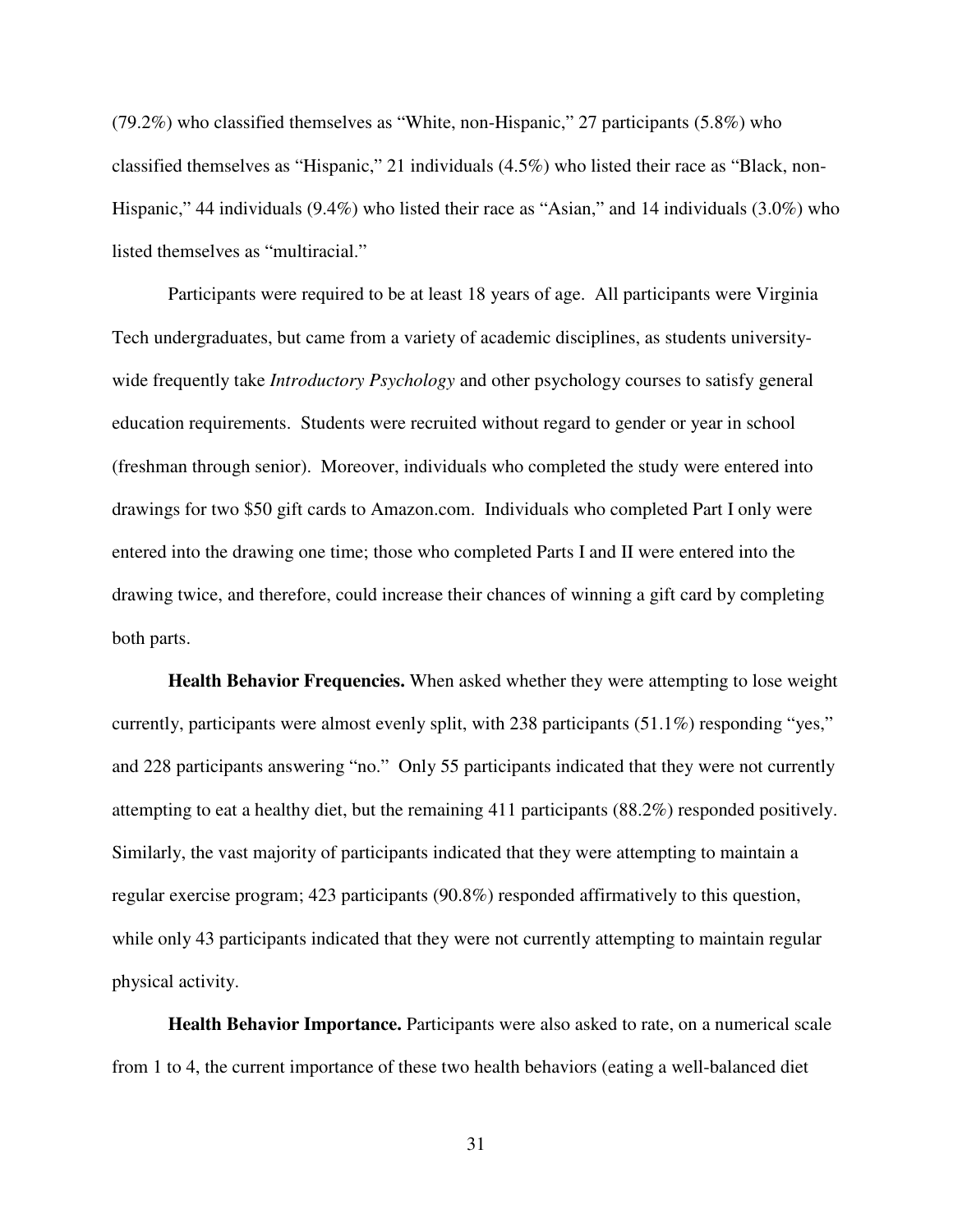and maintaining regular exercise). A rating of 1 indicated the behavior was "not at all important," a rating of 2 corresponded with "somewhat important," a rating of 3 indicated the behavior was "important," and a rating of 4 corresponded with "extremely important." As noted previously, a rating of 3 or higher on *either* of these items was required to be retained in the Part I sample. Participants who rated the importance of these health behaviors as 2 or less did not meet inclusion criteria and were not retained.

In terms of the importance of healthy eating, the majority of the sample rated this behavior with a 3 or higher. Two hundred thirty-four individuals rated this behavior with a 3, while 168 participants rated the importance of healthy eating with a 4; thus, a total of 402 participants (86.3%) indicated that healthy eating was an important (or very important) part of their lifestyle. A similar pattern was found in terms of the importance of regular exercise ratings; however, even more individuals reported that obtaining regular exercise was "extremely important" to them, as compared to the ratings for healthy eating. Specifically, 170 individuals rated the importance of obtaining regular exercise with a 3, and 247 individuals rated this behavior with a 4. Hence, a total of 417 participants (89.5%) indicated that obtaining regular exercise was, at the very least, "important" to them.

**Previous WL Attempts and Experience with Weight Management Programs.** In terms of previous WL attempts, 326 individuals (70%) claimed that they had tried to lose weight at least once in their lives. Participants were also questioned about the frequency of their prior WL attempts. More than half of those who had previously attempted to lose weight (266 individuals, or 57.1% of the total sample) claimed that they had tried to lose weight between one and five times. Fifty-four participants (11.6%) claimed they had attempted to lose weight between six and 10 times, eight individuals (1.7%) claimed they had tried to lose weight between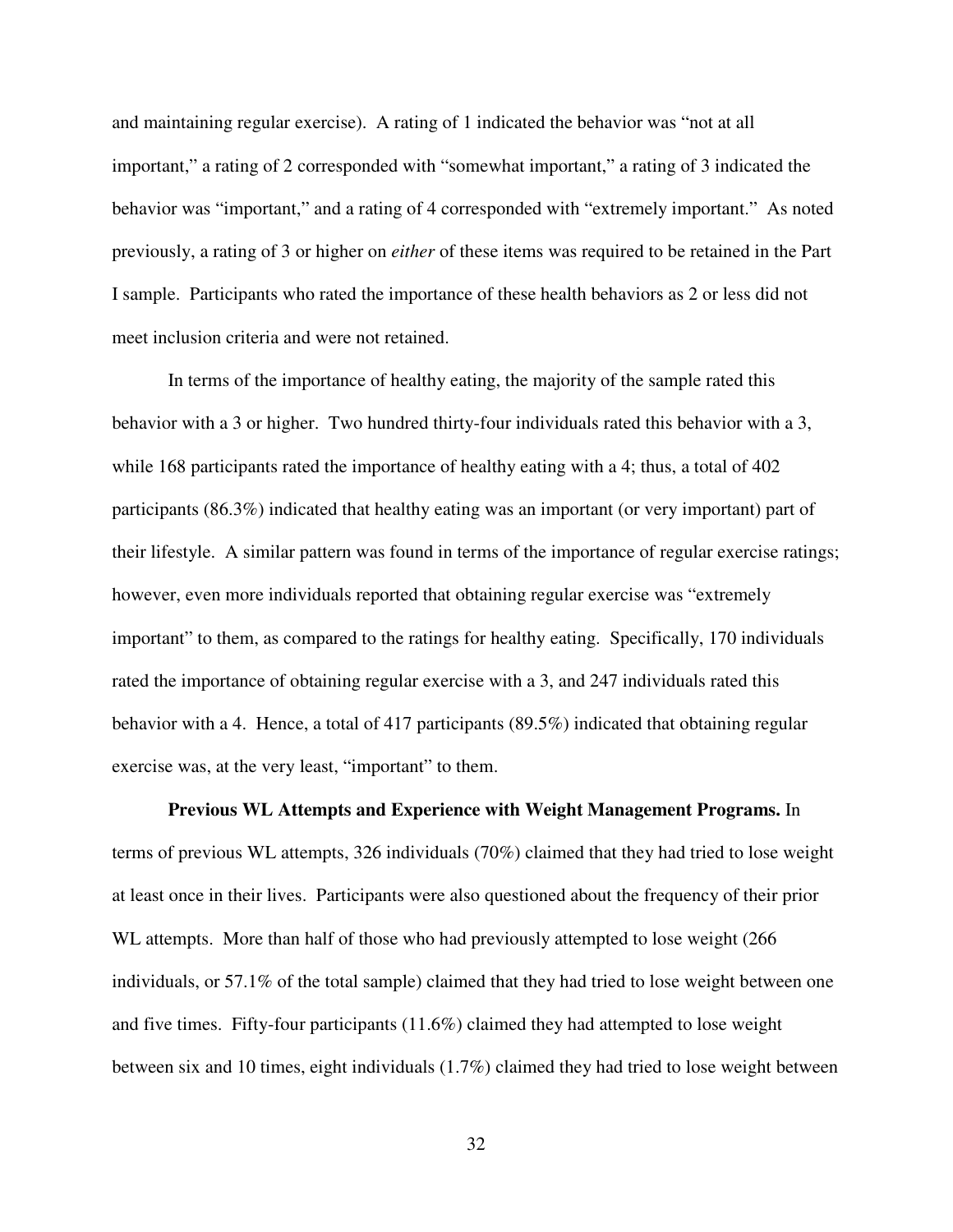11 and 15 times, and 12 participants (2.6%) endorsed more than 15 prior attempts. Further, individuals who were currently attempting to lose weight were asked approximately how many pounds they had lost as part of their current attempt. The number of pounds lost ranged from 0 to 54, with the vast majority of participants (87.7%) indicating that they had lost 10 pounds or less. A substantial portion (61.1%) indicated they had lost 5 pounds or less.

Students were also asked whether they were participating in a structured weight management program – such as Weight Watchers or Jenny Craig – currently or within the past 6 months. Of the 466 participants, only 16 indicated that they were presently participating in such a program, while the remaining 450 participants were not. Similarly, only 13 individuals reported that they had participated in such a program within the past 6 months. Participants were asked to describe the specific program; most of those who answered this question reported they had tried Weight Watchers, one individual had tried Slimfast, and one participant had tried the South Beach Diet. Only two participants reported trying "diet pills," another participant reported that "high school wrestling" was a structured weight management program he had tried within the past 6 months (although the research team did not consider any form of athletics to be a structured weight management program). The majority of participants were non-tobacco users: 407 individuals, or 87.3% of the total sample.

The research team was also interested in whether participants had attempted previously, or were currently using, self-help methods in an attempt to manage their weight or maintain health behaviors. Examples of self-help methods were not provided to participants; this was left open to individual interpretation, and responses were quite diverse. Of the 466 students in the sample, 70 reported they had used self-help methods. When asked to describe these methods, most participants indicated they had used a Web site or online program, such as Weight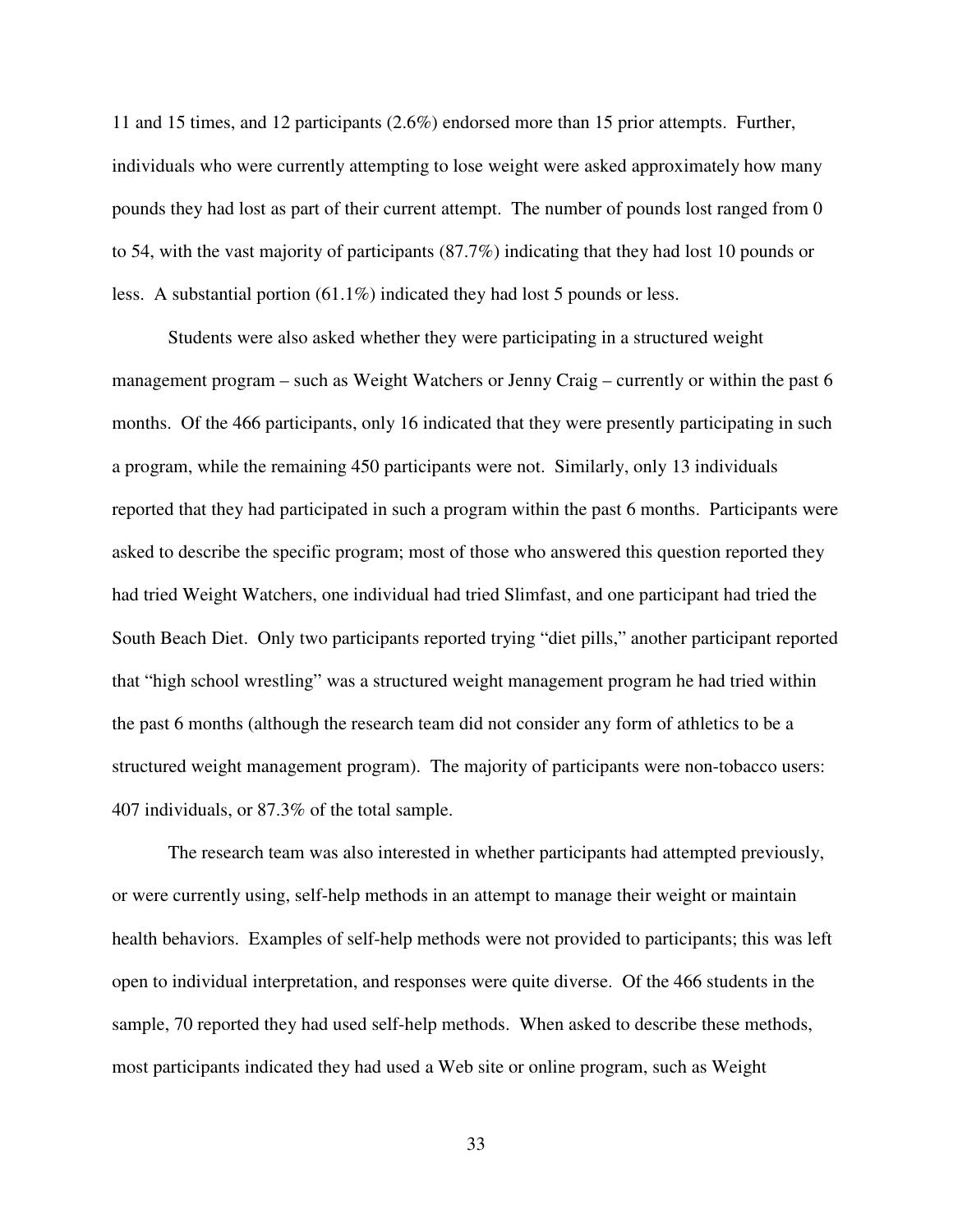Watchers Online, Slim Fast Online, or 411fit.com. A sizeable proportion of these 70 participants reported they had consulted popular fitness and wellness magazines (e.g., *Men's Health, Self, Fitness*) for exercise, weight-lifting (particularly male participants), and diet ideas. Several participants mentioned they had read "books" but did not elaborate.

Some students reported logging their diet and exercise information on calorie-counting and exercise-tracking Web sites, smartphone applications, or iPad applications. A few students had also utilized the resources of popular personal trainers within American media. These trainers have an extensive array of Web site tools that provide weight management information and support to registered users, much of it at no cost. The majority of those who reported using self-help methods had incorporated modern technology tools into their weight management efforts, which was unsurprising given the nature of the sample (i.e., college students).

**BMI Categories.** Participants self-reported their weight (in pounds) and height (in inches). Height in inches ranged from 52 to 86, with a mean height of 67.36 inches. Weight in pounds ranged from 92 to 303, with a mean weight of 151.80 pounds. The mean BMI of all participants ( $n = 466$ ) was 23.44 (*SD* = 3.88). BMI values ranged from 14.60 to 44.43. Individuals were placed into BMI categories based on self-reported weight and height. The following criteria were used to distinguish BMI categories, as recommended by the World Health Organization (WHO,  $2006$ ): a BMI of less than 16.00 is considered severely underweight, a BMI between 16.00 and 18.49 is considered underweight, a BMI between 18.50 and 24.99 is considered normal, a BMI of 25.00 to 29.99 is considered overweight, and a BMI of 30.00 or above is considered obese.

In the current sample, one individual was in the severely underweight range  $(.2\%)$ , 10 individuals were considered underweight  $(2.1\%)$ , 334 were in the normal range (71.7%), 91 were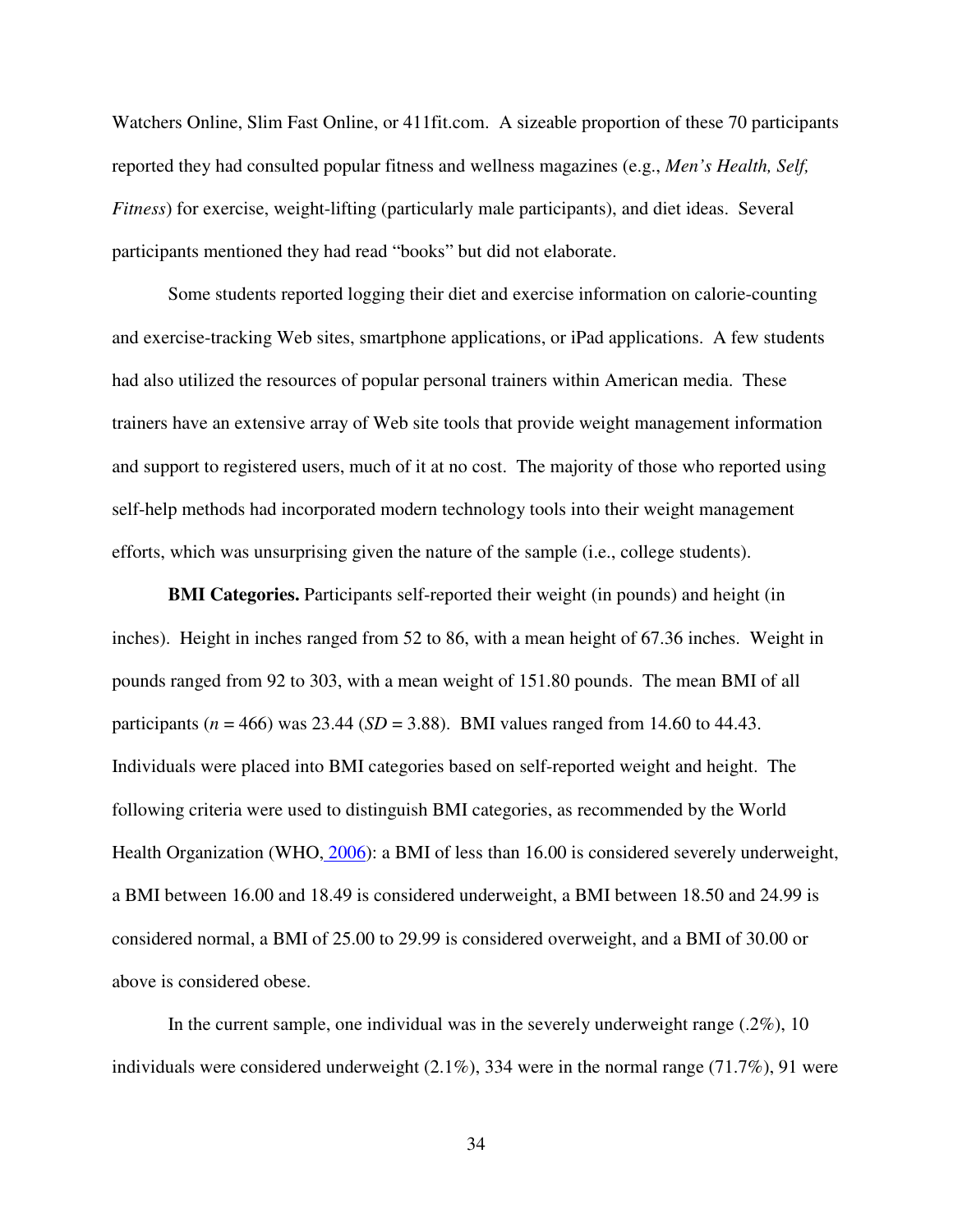considered overweight (19.5%), and 30 were in the obese range  $(6.4\%)$ . Within the range of obesity, three subcategories exist: obese class I (BMI =  $30.00 - 34.99$ ), obese class II (BMI =  $35.00 - 39.99$ ), and obese class III (BMI = 40.00 or above). In the present sample, 18 individuals were classified as obese class I, 10 individuals were classified as obese class II, and two individuals met criteria for obese class III.

#### **Questionnaires Administered**

After completing the demographic survey, participants were directed to an online version of the UCLA Loneliness Scale, Version 3 (Russell, 1996). This measure was included to assess general social support, companionship, and loneliness (i.e., not weight management-related support. The rationale behind using the UCLA Loneliness Scale is that general social support should be negatively correlated with loneliness, and therefore, this measure should provide adequate insight into which participants receive the highest amounts of social support.

The UCLA Loneliness Scale is a 20-item scale that assesses the extent to which respondents feel close to others and feel as though they can turn to other people for support and assistance. On a four-point Likert scale, respondents indicate how often they experience each statement (e.g., "How often do you feel that you lack companionship?", "How often do you feel alone?", "How often do you feel part of a group of friends?") A rating of 1 corresponds with "never," while a rating of 4 corresponds with "always." The measure has been shown to be highly reliable, both in terms of internal consistency (with coefficient alphas ranging from .89 to .94) and a test-retest reliability coefficient of .73 over a 1-year period (Russell, 1996). The questionnaire is also highly convergent with other measures of loneliness, such as the NYU Loneliness Scale (Rubenstein & Shaver, 1982) and the Differential Loneliness Scale (Schmidt &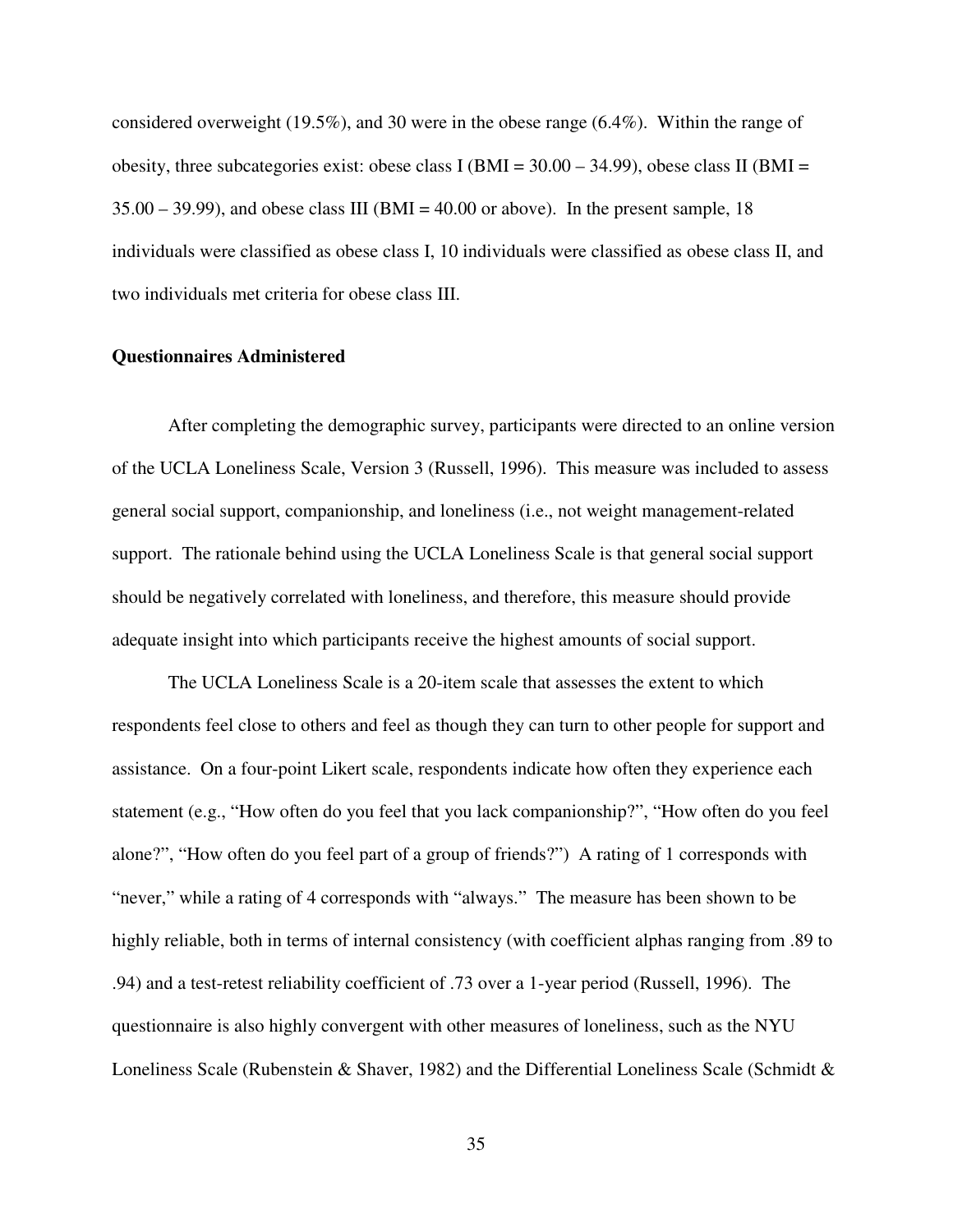Sermat, 1983), and is negatively correlated with measures of social support. Further, the UCLA Loneliness Scale has been administered to a wide variety of groups, including college students, hospital nurses, public school teachers, and the elderly.

In addition, participants completed four dietary measures: 1) a measure assessing fat intake, 2) a measure assessing fruit and vegetable intake, 3) a measure of beverage consumption, and 4) a measure assessing cognitive restraint while eating. The Block Fruit/Vegetable Screener and Block Dietary Fat Screener were administered at both time points. The same questionnaires were utilized by Gow and colleagues (2010) in their Internet weight management intervention for college students. The Fruit/Vegetable Screener asks participants how frequently they consume fruit juice, fresh or canned fruit, vegetable juice, green salad, potatoes, vegetable soup, and other vegetables (once per month or less, once per week, two to three times per week, or four to six times per week).

The Dietary Fat Screener assesses how frequently participants eat various foods, including ground beef, hot dogs or sausage, fried chicken, non-low fat salad dressing, bacon, and eggs (once per month or less, two to three times per month, one to two times per week, three to four times per week, or five or more times per week). Each frequency corresponds with a numerical value; the numerical value increases based on how often particular foods are consumed. For example, on the Dietary Fat Screener, if a participant eats hamburgers, ground beef, meat burritos, or tacos three to four times per week, he or she would obtain a numerical score of 3 (on a 0 to 4 scale) for this assessment item. Numerical scores for the 17 items on the Dietary Fat Screener and seven items on the Fruit/Vegetable Screener are summed and totaled at the end. Participants are asked to include all meals eaten, including breakfast, lunch, and dinner, as well as snacks. Both assessments can be self-scored, but to minimize response bias and social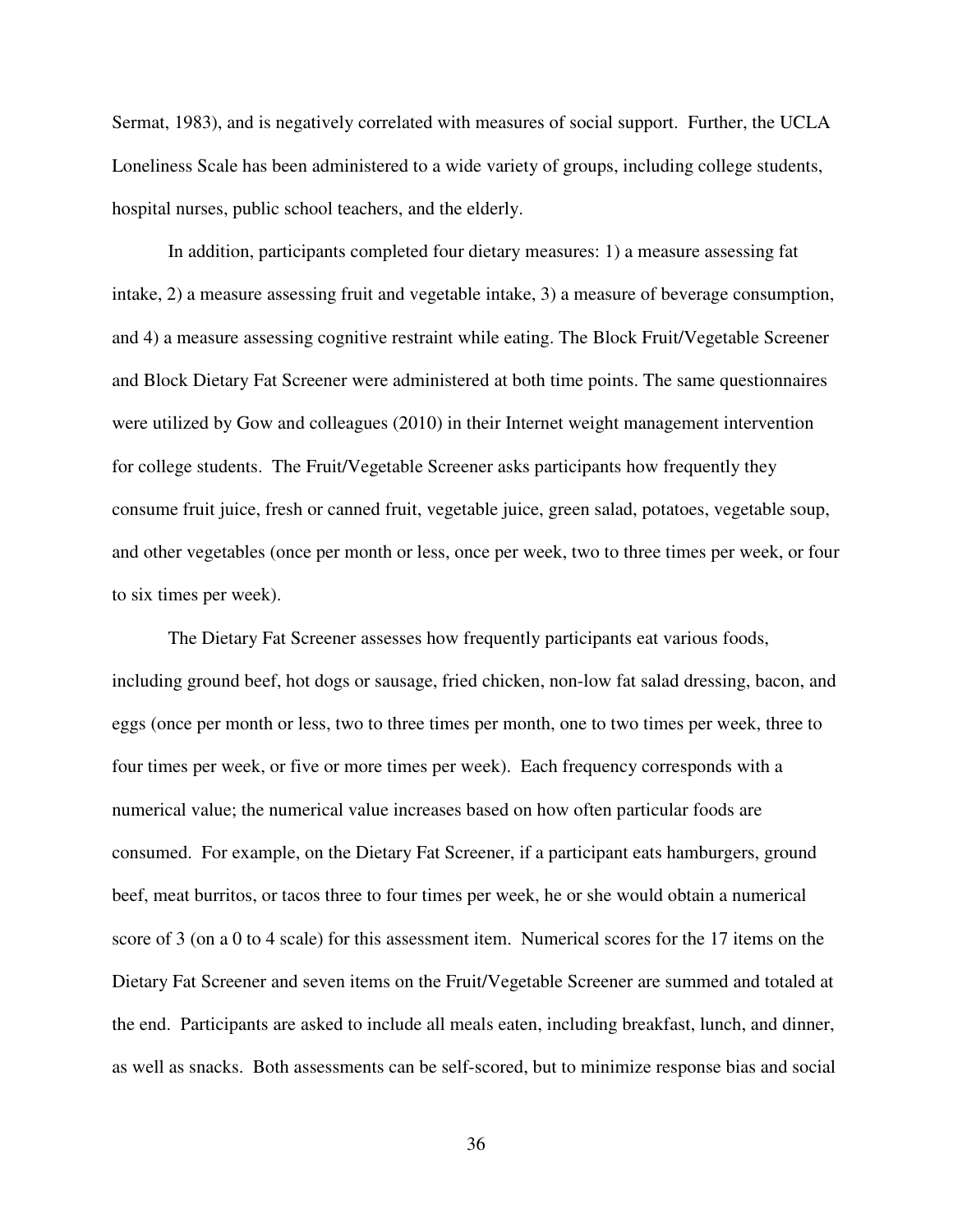desirability factors, participants in the current study simply answered the questions and submitted the completed questionnaires as part of the online battery. The primary investigator then scored the responses. If participants were given the opportunity to score the assessments themselves, as the original forms of the screeners permit, it is possible that their responses would not accurately reflect their dietary patterns and habits.

On the Dietary Fat Screener, a total "fat score" between 0 and 7 corresponds with a very low fat intake (probably less than 25% of total calories consumed, according to the screener). If the total "fat score" is between 8 and 14, the respondent is likely consuming between 30 and 35% of his or her daily calories from fat (nutritional experts recommend about 30%, the screener claims). Individuals who score between 15 and 22 have diets that are very high in fat (i.e., more than 35% of total calories), and the screener recommends that these individuals decrease their fat intake. Finally, individuals who score 23 or above have extremely fat-rich diets (i.e., 40 to 50% of calories), and are given suggestions for decreasing fat intake.

On the Fruit/Vegetable Screener, a total score between 0 and 10 means that the respondent is not eating enough fruits and vegetables (likely less than three servings per day). A score between 11 and 12 still indicates that the individual is not eating sufficient servings of fruits and vegetables each day (the individual may be eating four servings or less, but experts recommend five or more per day). A score between 13 and 15 indicates that the respondent is "doing better than most people," but still not consuming enough daily servings. Lastly, a score of 16 or above means that the participant is "doing very well in fruits/vegetables, probably around five servings a day."

Block and colleagues (2000) demonstrated that the brief screeners correlated strongly (*r* > .60 for fat intake and *r* = .71 for fruit and vegetable intake; *p* < .0001) with more elaborate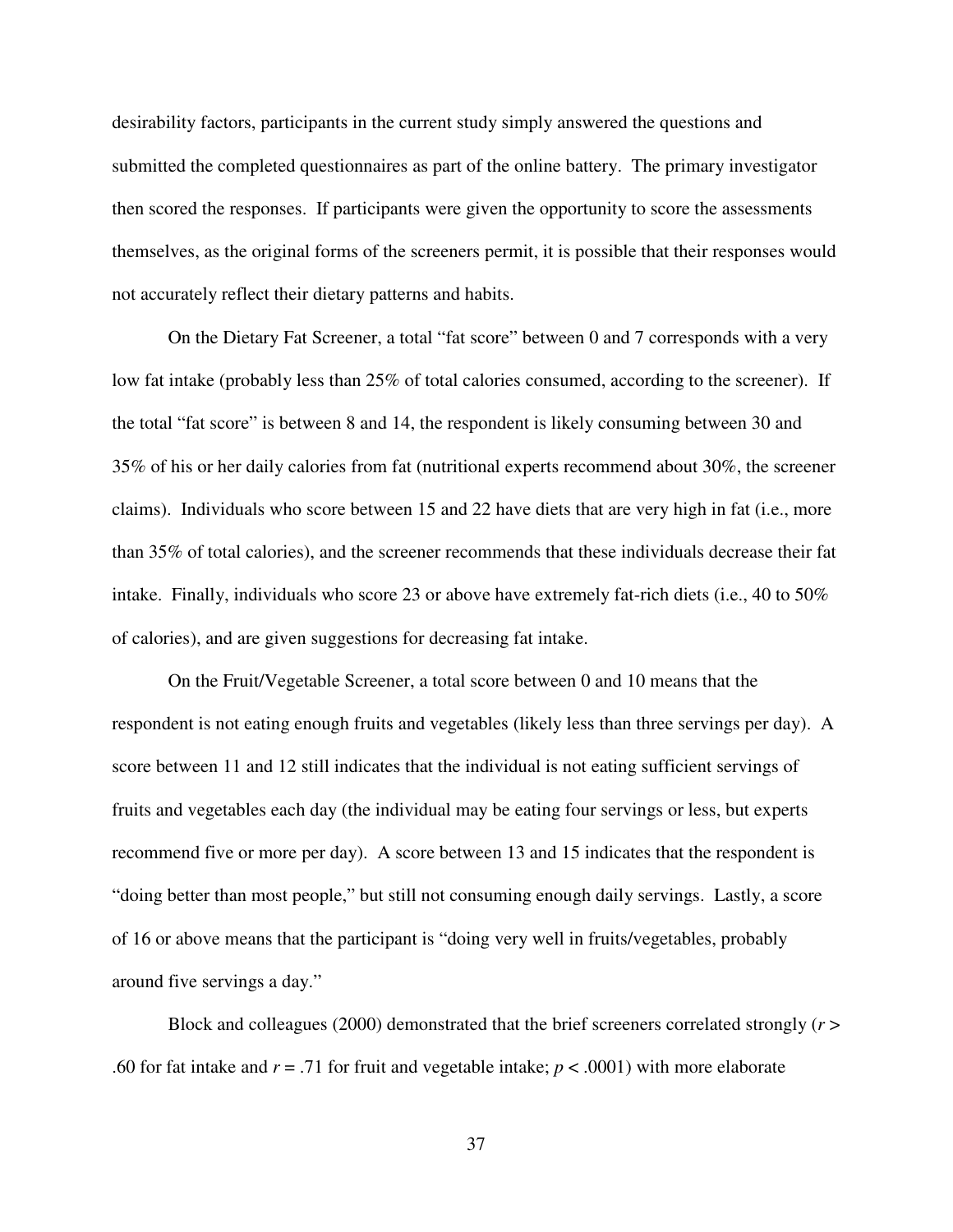measures of food intake. Block et al. therefore concluded that the brief screeners (which take less than 5 minutes to complete) could serve as a "reasonably accurate ranking of nutrient intake, similar to that of a full-length dietary questionnaire" (p. 288). That is, the screeners showed the ability to identify individuals with high percentages of calories from total fat, saturated fat, and cholesterol, as well as individuals with low intakes of vitamin C, fiber, and potassium.

The third dietary measure administered was the Beverage Intake Questionnaire (BEV-Q; Hedrick, Comber, Estabrooks, Savla, & Davy, 2010). The development of this questionnaire is based on the belief that weight gain may be partially the result of unhealthy beverage consumption. The BEV-Q asks participants about daily beverage intake across several different categories. The instrument provides a mean daily intake of water, sugar-sweetened beverages, and total beverages (in grams and energy) across 19 beverage categories, plus one open-ended category for "other" beverages (identified by the respondent). Participants note the number of times per day each beverage is consumed (never or less than once per week, once per week, 2 to 3 times per week, 4 to 6 times per week, once per day, 2+ times per day, or 3+ times per day), in addition to the amount consumed each time (ranging from less than 6 fl oz to more than 20 fl oz). Beverage categories include water, 100% fruit juice, sweetened juice or lemonade, various types of milk arranged by fat content, tea, coffee, alcoholic beverages, meal replacement beverages, and energy drinks. Test-retest reliability across two study visits was considered acceptable. The BEV-Q measure was significantly correlated with biomarker measurements for total fluid intake, as well as a 4-day food intake record.

The fourth measure of dietary behavior included in the questionnaire battery was the cognitive restraint scale of the Three-Factor Eating Questionnaire (TFEQ; Stunkard & Messick, 1985). The TFEQ is a 51-item measure of three dimensions of eating behavior: cognitive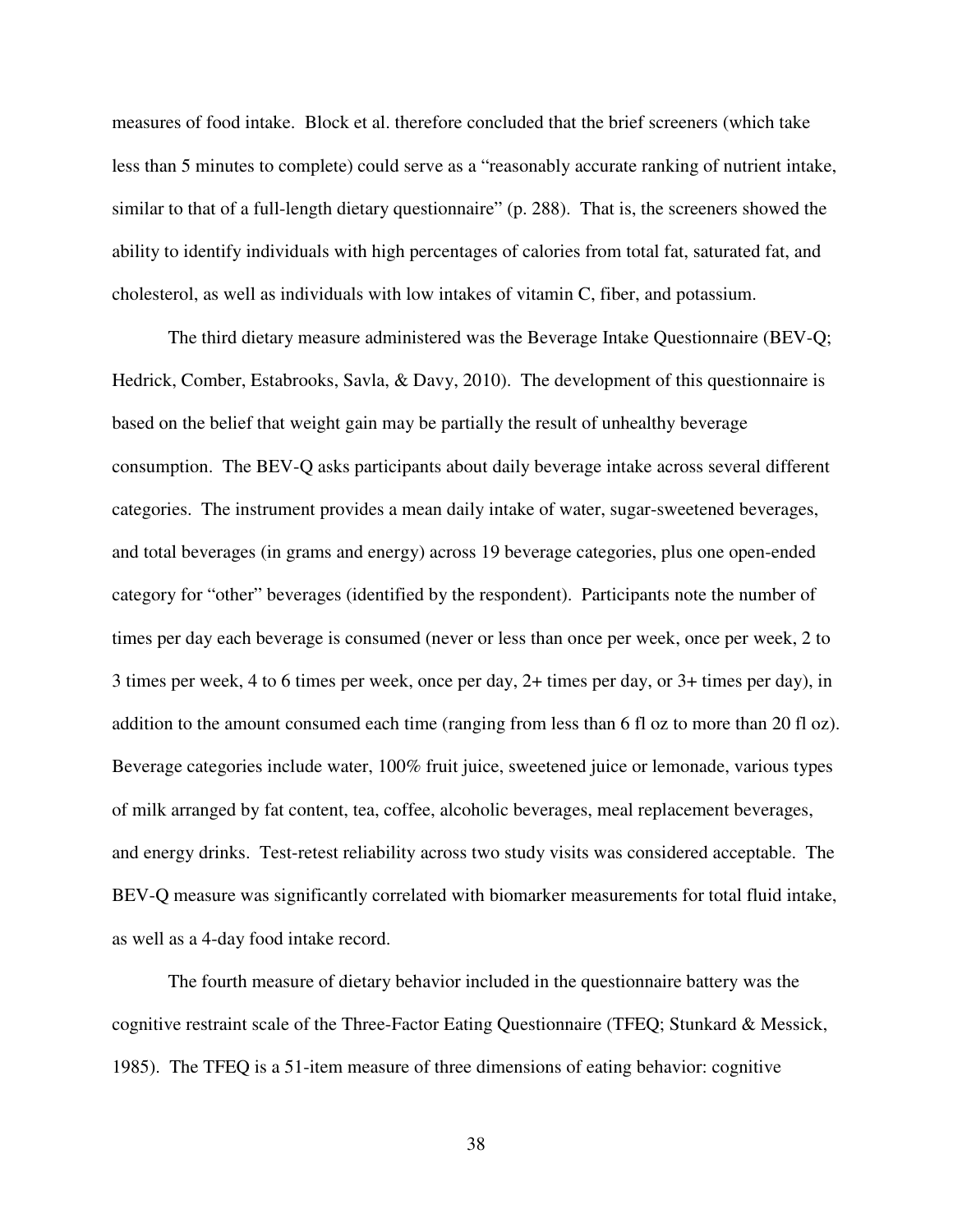control, disinhibition, and hunger. Restrained eating is defined as "the tendency of some persons to restrict their food intake in order to control their body weight" (Stunkard & Messick, p. 71). The restraint factor of the TFEQ includes 21 items. Twelve of these items are true-false, such as "When I have eaten my quota of calories, I am usually good about not eating anymore," "I deliberately take small helpings as a means of controlling my weight," and "I eat anything I want, anytime I want." Furthermore, respondents are asked to make frequency judgments (rarely, sometimes, usually, always) about nine remaining items, including "How often are you dieting in a conscious effort to control your weight?", "Would a weight fluctuation of 5 lbs affect the way you live your life?", "How conscious are you of what you are eating?", and "On a scale of 0 to 5, where 0 means no restraint in eating…and 5 means total restraint, what number would you give yourself?" The TFEQ has shown good internal consistency (coefficient alpha = .93), as well as a test-retest reliability of .93, for the conscious control of eating factor. All three factors were significantly correlated with current weight.

Moreover, the investigator administered the International Physical Activity Questionnaire - short form, last 7 days, self-administered format (IPAQ). The IPAQ has been previously used with college students (e.g., Gow et al., 2010). The IPAQ asks respondents to recall the amount and duration of vigorous and moderate physical activity, as well as walking, in which they have participated within the past 7 days. Craig et al. (2003) demonstrated that the short form of the IPAQ has acceptable measurement properties for monitoring physical activity levels in adults between the ages of 18 and 65. Further, the instrument was shown to be suitable for assessment of physical activity levels in a variety of diverse settings (including 12 different developed and developing countries).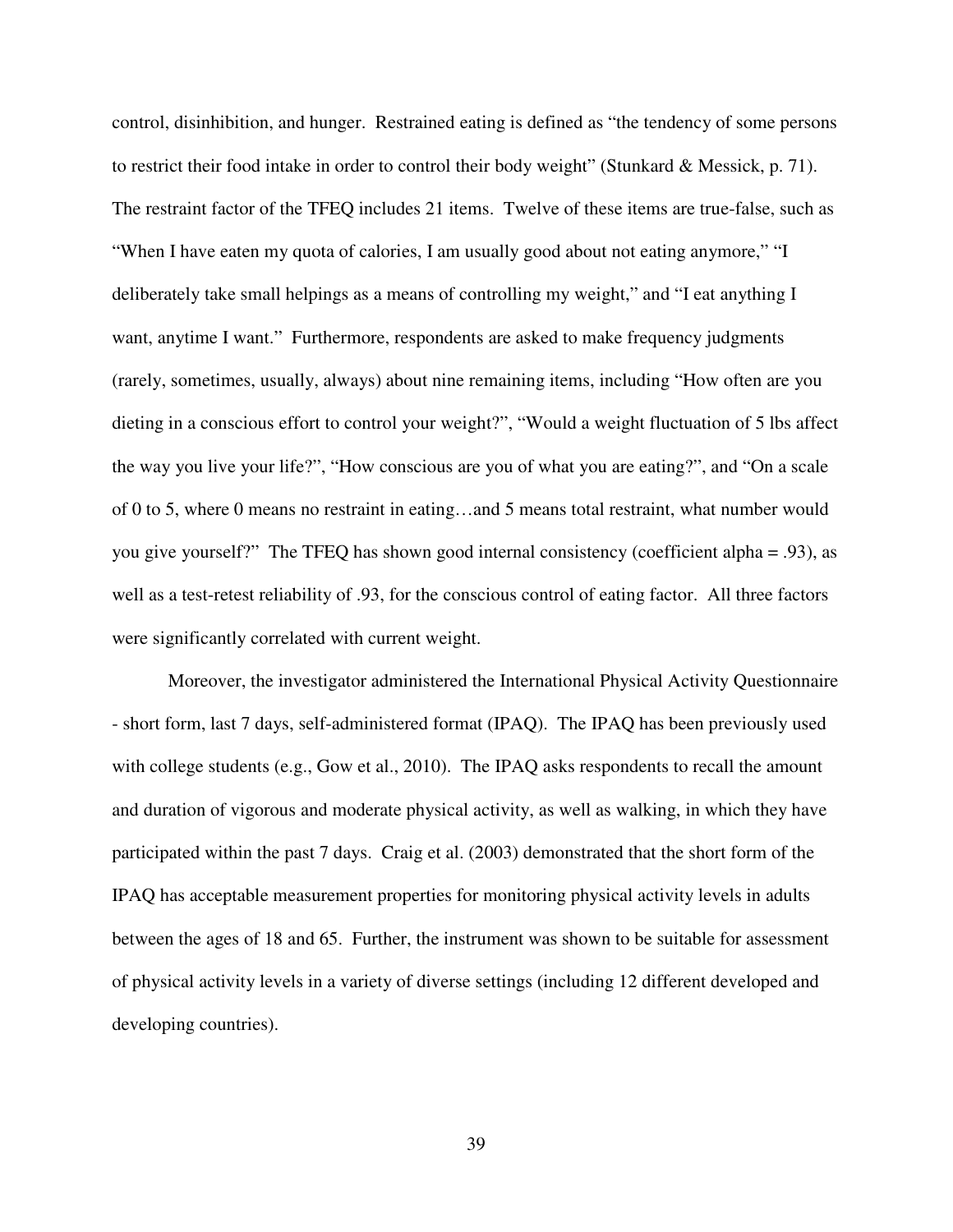The questionnaire has four total questions. The first question asks participants to recall the number of days during the past week that they spent engaging in vigorous activity for at least 10 minutes at a time (e.g., heavy lifting, digging, aerobics, or fast bicycling); participants are then asked to indicate how much time in total they spent on those activities. The second question assesses moderate physical activity that participants engaged in for at least 10 minutes at a time (e.g., carrying light loads, bicycling at a regular pace, doubles tennis), while the third question asks participants to list the number of days and hours/minutes spent walking in at least 10-minute bouts (e.g., walking while at work and home, walking for exercise, walking from place to place throughout the day). Finally, the fourth question asks participants to list the number of hours/minutes they spent sitting on weekdays during the past 7 days.

Energy expenditure is calculated by multiplying the duration of time spent engaging in the activity category (vigorous, moderate, walking, or sitting) by the number of days per week spent engaging in the activity category and the MET (metabolic equivalent) of the activity. Each activity category has a MET energy expenditure estimate assigned to it, as reported in Craig et al. (2003). Therefore, the following equation is used to calculate MET hours spent in each domain: (hours/session) x (sessions/week) x METs = MET hours/week.

The battery of questionnaires also included four established social support scales: two scales for friend social support (dietary- and physical activity-related) and two scales for family support (dietary- and physical activity-related). All four scales were developed by Virginia Tech's Center for Research in Health Behavior (CRHB; Winett, Anderson, Wojcik, Winett, & Bowden, 2007) and are part of the Health Beliefs Survey. These healthy eating questionnaires have been used previously with Virginia Tech students (Strong et al., 2008). The scales assess the extent on a 1 (strongly disagree) to 5 (strongly agree) Likert scale that respondents' friends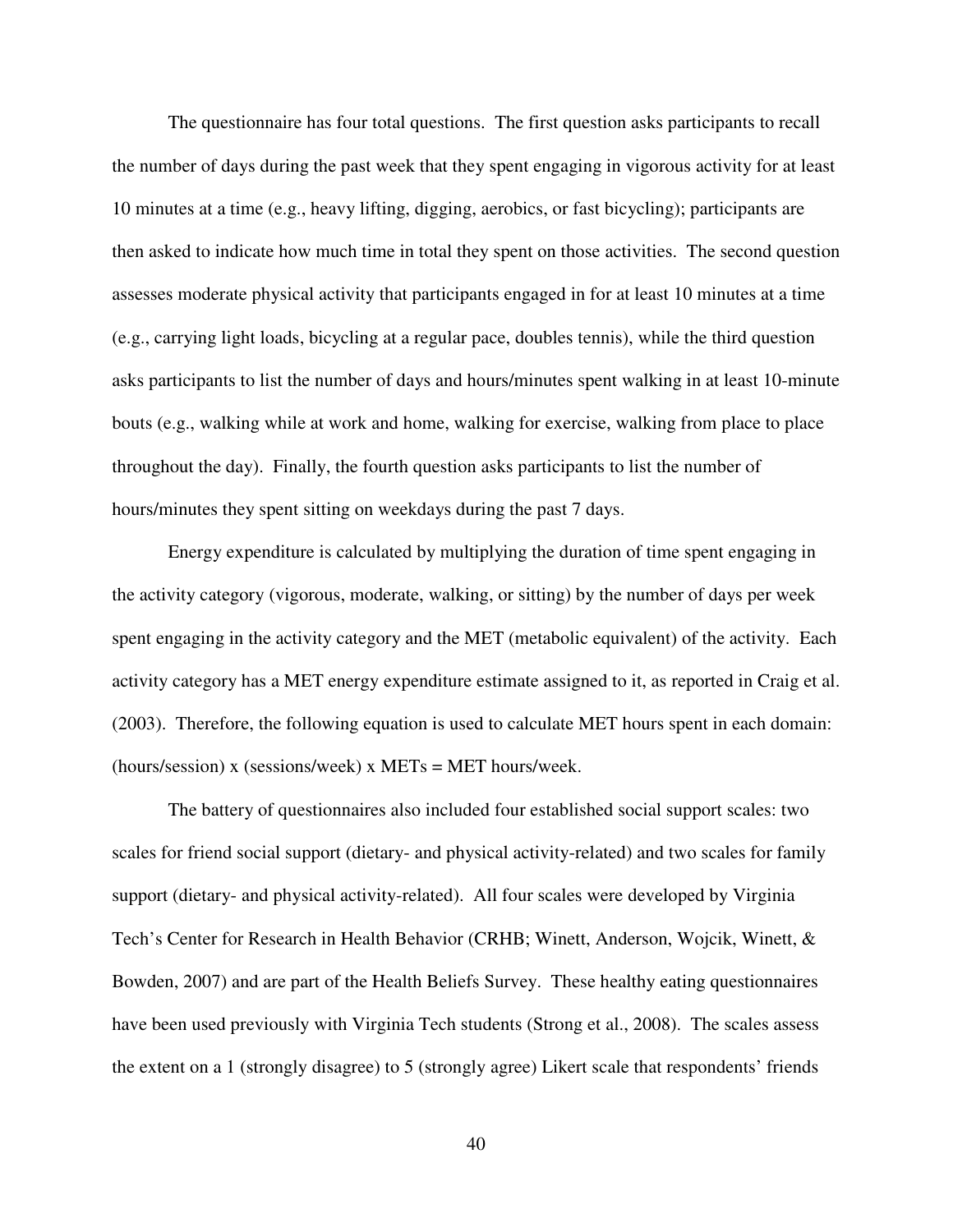and family members engage in healthy eating practices. Examples of items include: "keep track of the number of calories they eat each day," "eat 5 or more servings of fruits and vegetables every day," and "cook with very little fat." The physical activity scales are similar; examples of items include: "make time to walk or do other exercise," "set goals to walk or do other exercise," and "plan to walk faster or exercise harder." All scales within the Health Beliefs Survey have demonstrated acceptable to high internal consistency, with Cronbach's alpha ranging from .68 to .90. Further, the scales have predictive validity for both dietary and physical activity behaviors.

The final Part I questionnaire consisted of a measure of social support for weight management and associated health behaviors developed by the primary investigator. The questionnaire was termed the Health Behavior Inventory for College Students, or HBI-CS, and consisted of 37 items. The HBI-CS was constructed based on a four-component model of social support for weight management used to develop the Weight Management Support Inventory (WMSI; Rieder & Ruderman, 2007), as well as research on types of social support offered in online weight management communities (Hwang et al., 2010).

In particular, the WMSI is based on four factors with regard to the provision of weight management-related social support within face-to-face relationships: 1) emotional (e.g., encouragement), 2) instrumental (i.e., tangible support), 3) informational, and 4) appraisal (i.e., provision of feedback). Because it is unknown whether such a factor structure would apply to social support for exercise and healthy eating (as opposed to weight management), a principal components analysis was conducted on the HBI-CS. Respondents were provided with the following instructions: "Think about your day-to-day interactions with friends, family members, and other significant face-to-face relationship partners in your life – specifically with regard to your efforts to lose weight and/or maintain a healthy lifestyle. Thinking about the past 7 days,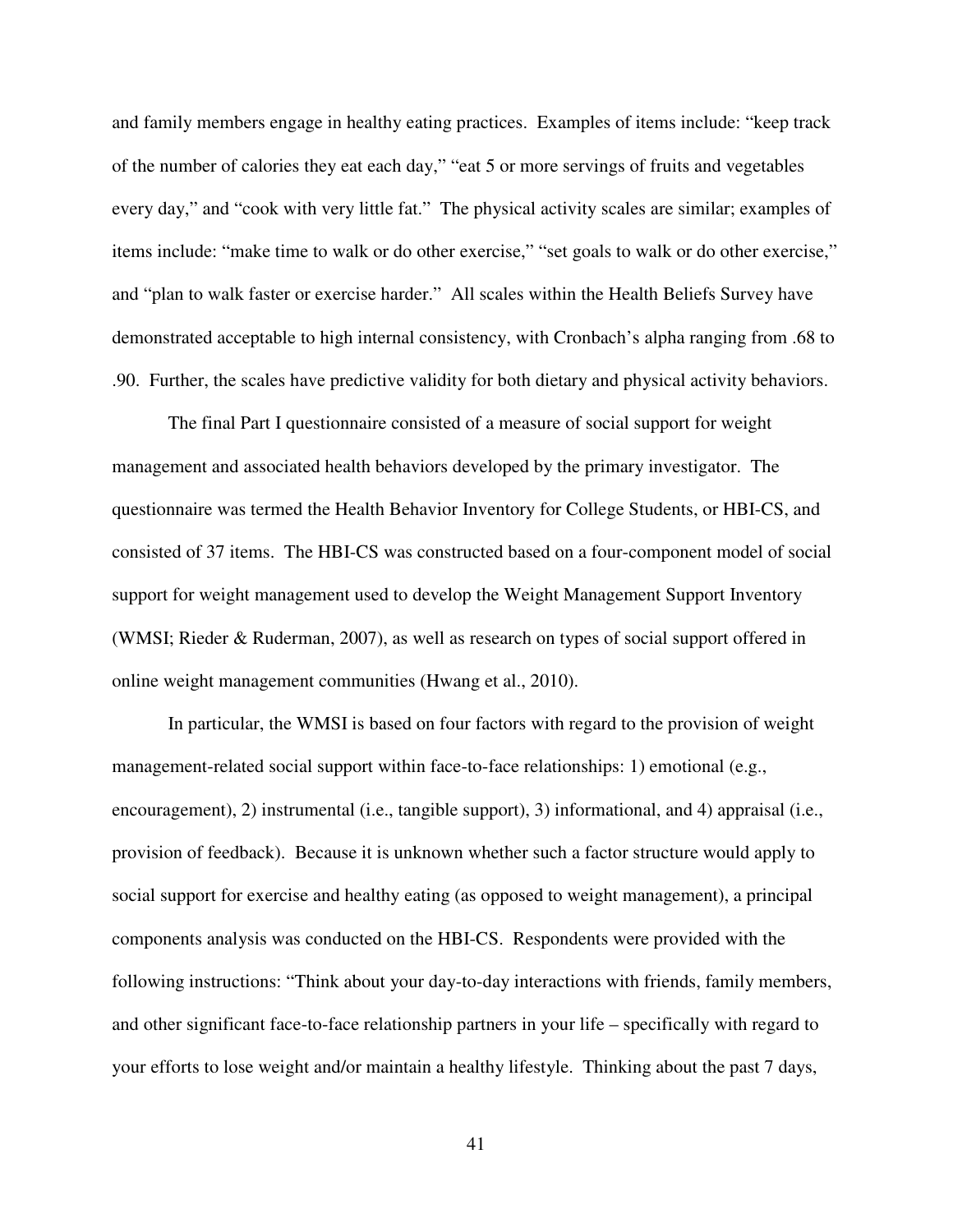please use the following scale to indicate how much you agree with the statements below." Participants were instructed to indicate their level of agreement with 37 statements on a fourpoint Likert scale  $(0 = not at all, 1 = rarely, 2 = sometimes; 3 = frequently).$ 

Emotional support and encouragement-related items included, "[Significant others in my life] encourage me to keep going when I feel like giving up," "They participate in 'friendly competition' or challenges with me," and "They compliment or recognize my accomplishments, no matter how small." Examples of instrumental support-related items included, "They exercise with me on a consistent basis," "They are available when I need them," and "They give me helpful reminders to exercise." The third factor – informational support – was assessed by items such as, "They offer useful tips on managing my weight and/or health," "They provide me with helpful information on weight management (e.g., caloric content of foods, healthy recipes)," and "They have discussed the benefits of physical activity with me." Lastly, the fourth factor – appraisal or feedback – was assessed by items such as, "They provide me with useful feedback on my weight management or health-related behaviors," "They have made me aware of some maladaptive habits or behavior patterns related to my weight or health habits," and "They compliment me for making healthy choices."

Part II was completed approximately 1 week following Part I. Participants who met criteria for, and elected to participate in, Part II provided their body weight and height for a second time. A total of 89 individuals completed Part II in its entirety and were retained in the sample, as noted above. Further, participants completed the UCLA Loneliness Scale, Block Dietary Fat Screener, Block Fruit/Vegetable Screener, BEV-Q, cognitive control scale of the Three-Factor Eating Questionnaire, IPAQ, CRHB scales, and HBI-CS for a second time. The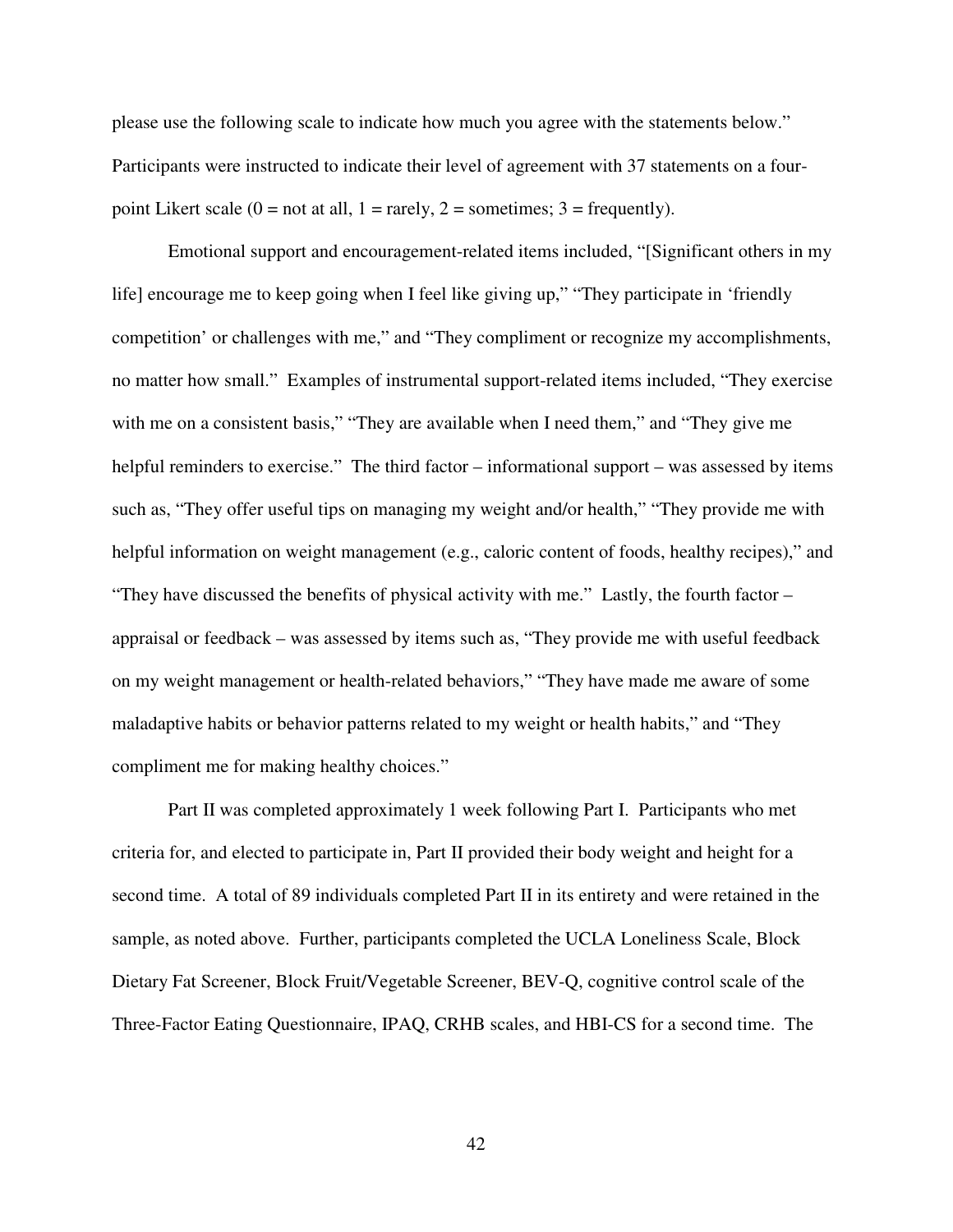purpose of Part II was primarily to calculate the test-retest reliability of the HBI-CS, although by completing all surveys twice, test-retest stability could be determined for any of the measures.

### **Results**

# **Overview**

Analyses were conducted using the 466 individuals who met criteria for inclusion into Part I of the study. Of these participants, 89 were included in the Part II sample. Part II was only administered for test-retest reliability purposes of the HBI-CS; however, the investigator did nonetheless conduct exploratory analyses to examine the correlations between social support score and the primary outcome variables of interest, as described below. Part I participant data was examined in terms of mean scores on the major assessment instruments: the UCLA Loneliness Scale, HBI-CS, Block dietary screeners, Heath Beliefs Survey (four scales), cognitive restraint scale of the Three-Factor Eating Questionnaire, and BEV-Q (specifically, average fluid ounces per day consumed from sweetened beverages). Next, the investigator conducted correlational analyses with regard to the major hypotheses. Third, based on some results discovered in the tests of major hypotheses, the researcher conducted exploratory analyses to probe into these issues further. Lastly, both reliability and validity analyses of the HBI-CS were conducted.

## **HBI-CS Principal Components Analysis**

The 37 initial items included in the HBI-CS were analyzed in a principal components analysis (PCA). This method of analysis was chosen because the primary investigator did not have clear a priori hypotheses about the types or categories of social support for health behaviors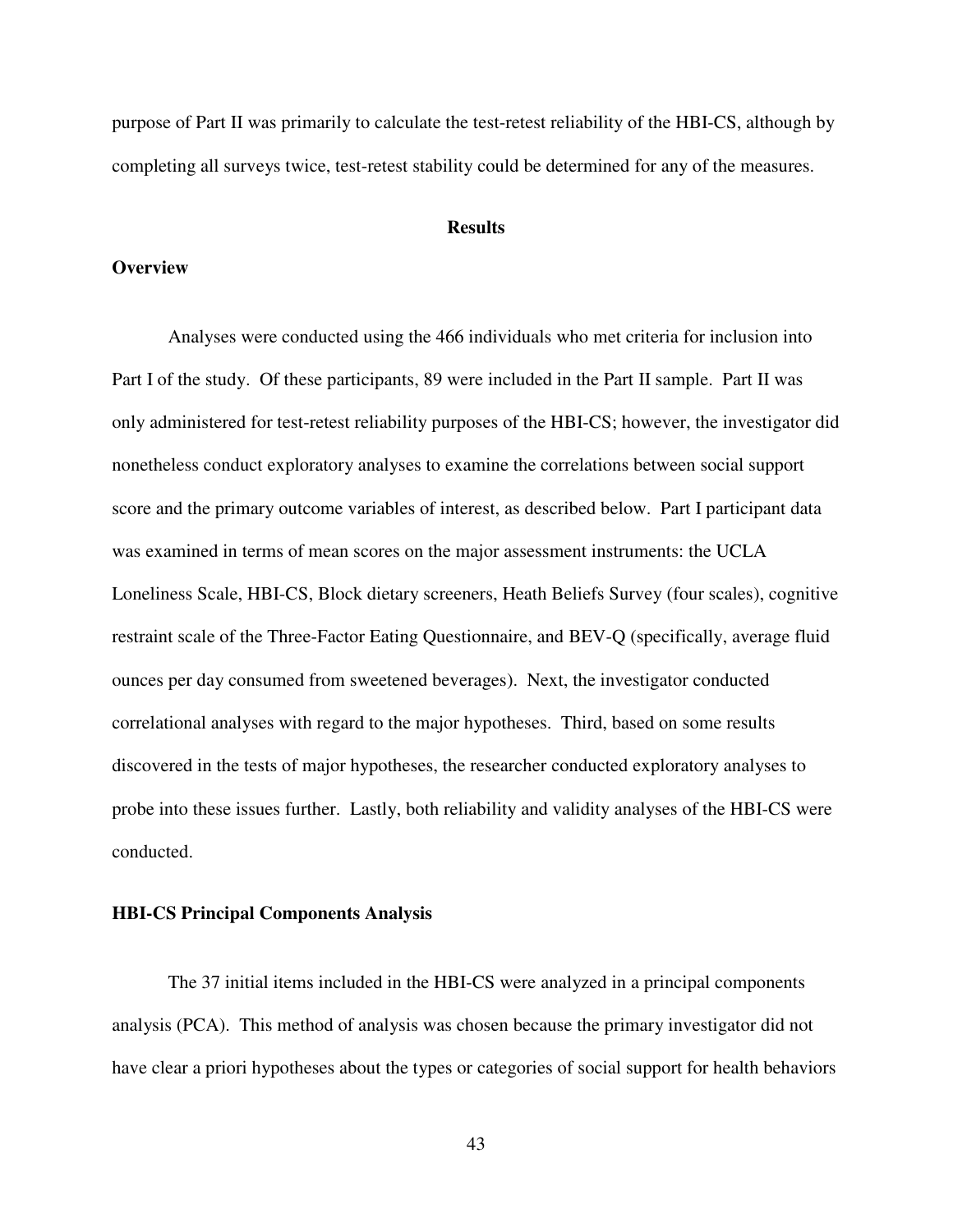in college students within their face-to-face relationships. Although the HBI-CS was developed based on a prior investigation of social support in weight management support groups (Hwang et al., 2010), the researcher could not be certain that the types of social support gleaned in the present study would mimic those detected by Hwang et al., primarily because Hwang and colleagues investigated social support within an *online* context. Also, the current investigation involved a specific target group: college students. The primary investigator reasoned that the four types of social support analyzed by Hwang et al. may not apply to college students in particular.

The test-retest reliability of the 37-item HBI-CS was examined over a period of approximately 1 week. The measure demonstrated adequate test-retest stability:  $r = .79$ ,  $p <$ .001. Initially, the factorability of 37 HBI-CS items was investigated. The Kaiser-Meyer-Olkin measure of sampling adequacy was .964, which is well above the recommended value of .6. Bartlett's test of sphericity was also significant (chi-square  $[666] = 11,034.82, p < .001$ ). The diagonals of the anti-image correlation matrix were all greater than .9; which suggests that all items could be included in the PCA. An examination of communalities revealed that all communality values were greater than .4 (see Table 1), which provides evidence that each item shared common variance with other items.

In an analysis of the total variance explained, five components had eigenvalues greater than 1 (see Table 2). This criterion, commonly known as the unity rule, is frequently recommended as a method for component extraction (Child, 2006). The initial eigenvalues showed that the first factor explained 43.89% of the variance, the second factor explained 6.40% of the variance, the third factor explained 4.55% of the variance, the fourth factor explained 3.53% of the variance, and the fifth factor explained 2.83% of the variance. In total, the five-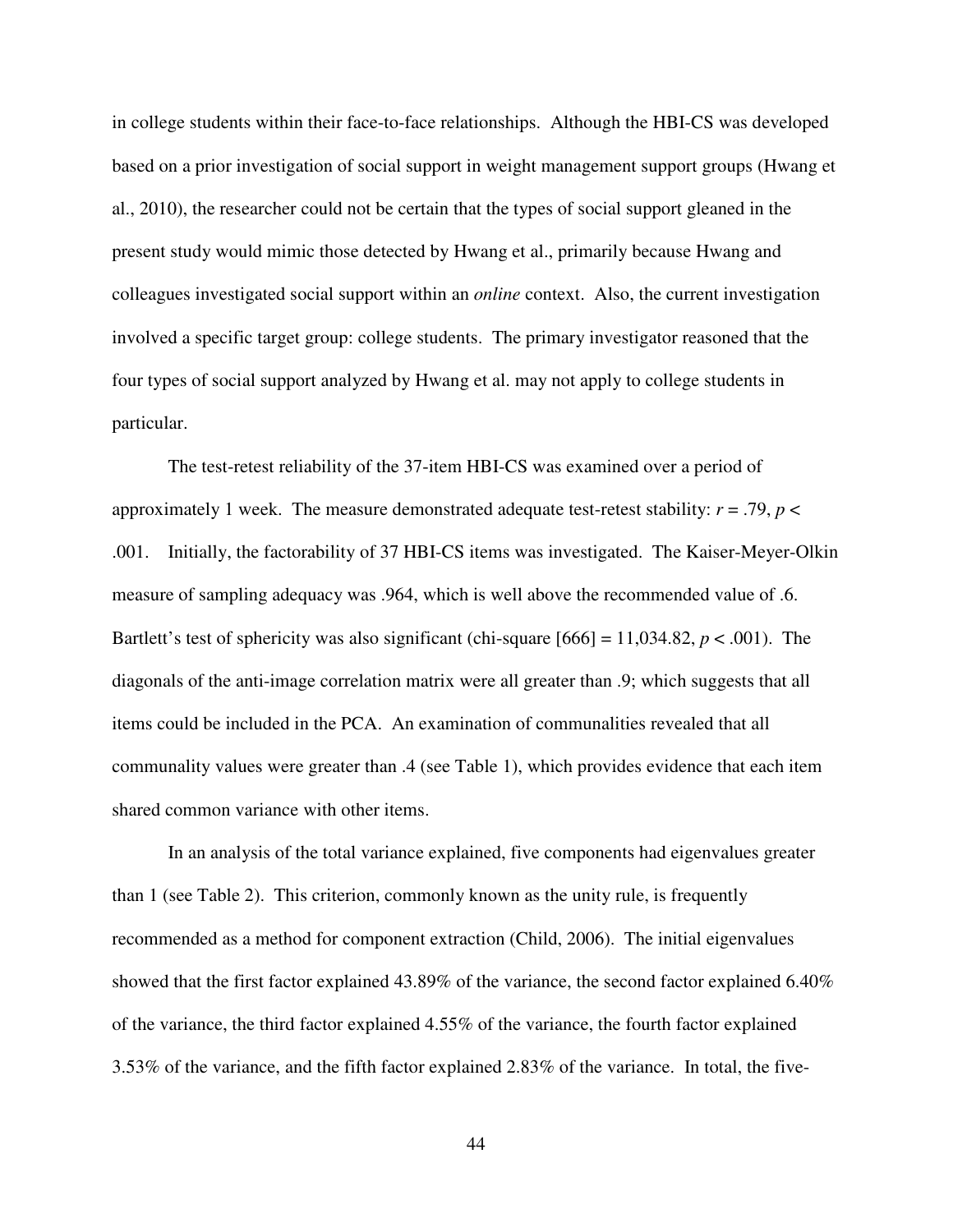component model explained 61.21% of the variance among the items. Further, an examination of the resultant scree plot (see Figure 1) revealed that, from factor six onward, there appeared to be a straight line sloping in the downward direction.

Subsequently, an analysis was performed on the initial five-component model to screen out any items that were highly related to more than one factor of social support. That is, items were examined for cross-loadings. If an item loaded onto more than one factor, and a difference between the loadings of less than .2 was found, the item was eliminated. Twenty-two items met these criteria, and were subsequently eliminated. At this step, the eliminated items included the following item numbers (see Appendix A for the full questionnaire): 6, 11, 15, 16, 17, 18, 19, 20, 21, 22, 23, 24, 25, 27, 28, 29, 30, 31, 32, 35, 36, and 37.

Upon inspection of the remaining items, it was discovered that component 4 only contained one item, which was #26. Moreover, it was discovered that only two items loaded onto component 5: items 13 and 14. As a rule of thumb, each component should contain at least three items (Starkweather  $\&$  Herrington, 2011); consequently, both components 4 and 5 were eliminated from subsequent analyses. Therefore, in total, 12 items were retained, and 25 items were eliminated, from the original HBI-CS questionnaire.

On the remaining 12 items, a PCA was conducted using varimax rotation. A correlation analysis of component scores revealed no relationship between the components; as a result, an orthogonal rotation strategy (i.e., varimax rotation) was used. The three factors explained 67.76% of the variance. All items had primary loadings greater than .5; most items had primary loadings above .7. This factor loading matrix is presented in Table 3.

Upon examination of the item loadings onto the various components, a three-factor solution was supported, which represents a departure from the factor structures of social support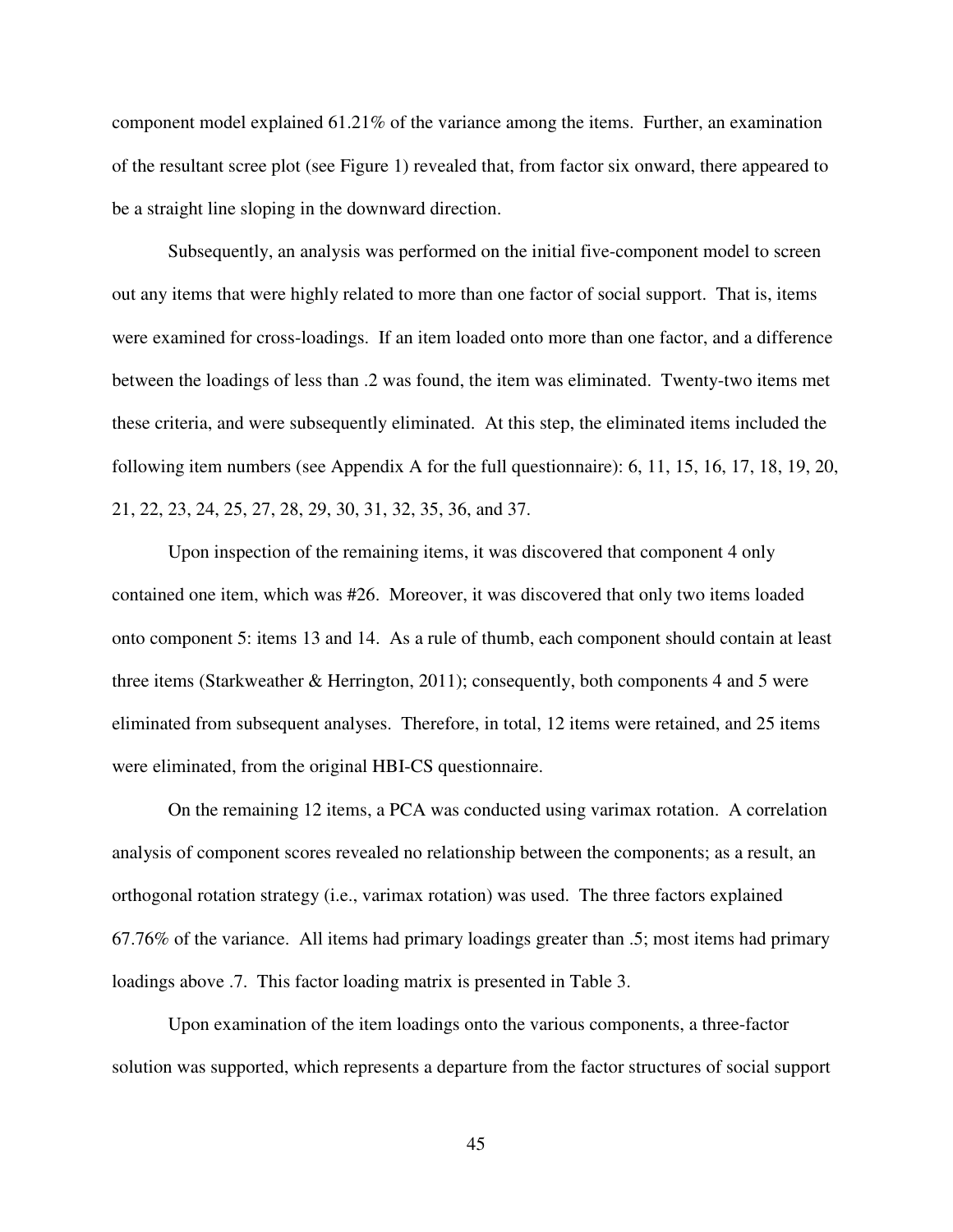questionnaires in previous weight management research. The present analyses seemed to support a combination of the same labels that Rieder and Ruderman (2007), as well as Hwang et al. (2010), found in their respective investigations. The four factors in Rieder and Ruderman's WMSI were: 1) emotional support, 2) instrumental support, 3) informational support, and 4) appraisal. In Hwang et al.'s study of social support as provided within an Internet WL community, three types of social support themes were detected: 1) encouragement and motivation, 2) information, and 3) shared experiences. In the current study, three labels were gleaned from an inspection of the factors: 1) instrumental support for a healthy lifestyle, 2) motivational support and accountability, and 3) modeling healthy behaviors. These factor labels are presented in Appendix B.

Additionally, internal consistency for each scale was examined using Cronbach's alpha. Scale 1 (instrumental support for a healthy lifestyle), which contained five items, had an alpha of .88. Scale 2 (motivational support and accountability), which contained four items, had an alpha of .82. Scale 3 (modeling healthy behaviors), which contained three items, had an alpha of .75.

**Reliability Comparisons: 37- vs. 12-item HBI-CS.** As previously noted, the original 37-item HBI-CS instrument achieved a test-retest stability of *r* = .79, *p* < .001. The same reliability test was also conducted for the 12-item measure, and the following identical result was obtained:  $r = .79$ ,  $p < .001$ . Further, the internal consistency of both scales – the 37-item and 12item – was assessed using Cronbach's alpha. The 37-item instrument revealed a Cronbach's alpha of .96, while the 12-item instrument showed a Cronbach's alpha of .88.

### **HBI-CS: Validity Data**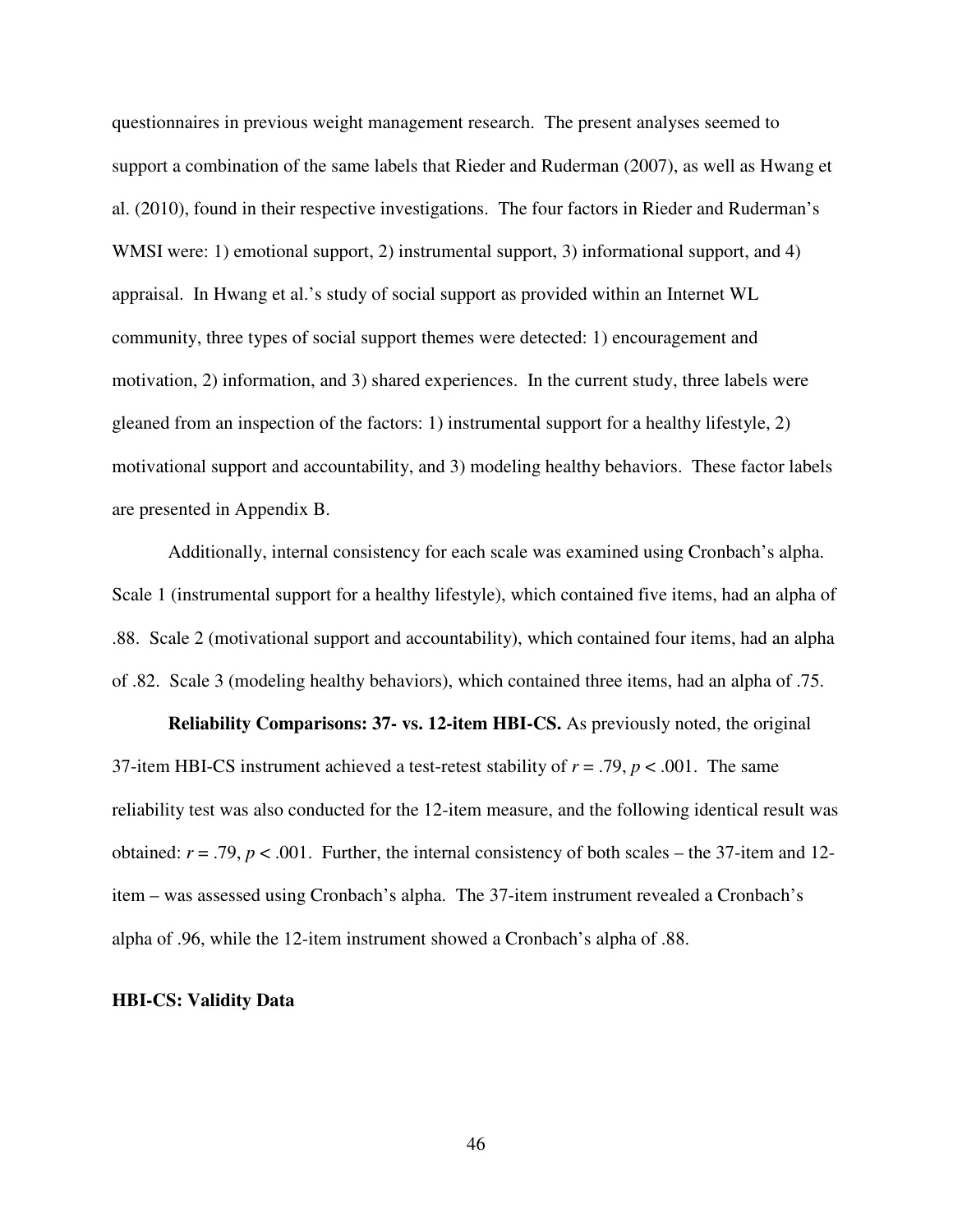To assess construct validity of the HBI-CS, the study included a measure of restrained eating: the cognitive restraint scale of the Three-Factor Eating Questionnaire. The researcher expected that HBI-CS scores would be significantly related to restrained eating. Results showed a significant positive relationship between these two variables:  $r(464) = .17$ ,  $p < .001$ . Hence, those who reported greater social support for health behaviors also reported higher scores on a measure of restrained eating. The construct validity of the 12-item HBI-CS measure was also assessed. Findings indicated a significant positive relationship between the 12-item scale and restrained eating: *r*(464) = .14, *p* = .003.

For concurrent validity purposes, the correlations between the 12-item HBI-CS and the dependent measures in hypotheses 1, 2, and 3 were examined. These findings are explained in greater detail below as part of the "Tests of Hypotheses" section.

To examine convergent validity of the HBI-CS, the investigator administered four modules of the Health Beliefs Survey, as the research team expected these measures of the same construct – social support – to demonstrate agreement with one another. Results indicated that the 37-item HBI-CS was significantly correlated with the four scales of the Health Beliefs Survey in a positive direction, as detailed above (see hypothesis 4). Additionally, correlational analyses were also conducted on the 12-item HBI-CS measure. Table 4 presents a side-by-side comparison of the 37- and 12-item HBI-CS instrument in terms of convergent validity. As the table shows, correlational values between the HBI-CS and other assessment measures related to social support (four modules of the Health Beliefs Survey, and the UCLA Loneliness Scale) for the 37- and 12-item instruments are quite comparable.

Further, to ensure convergent validity (i.e., agreement between a general social support measure and the more specific HBI-CS), the UCLA Loneliness Scale was administered. Results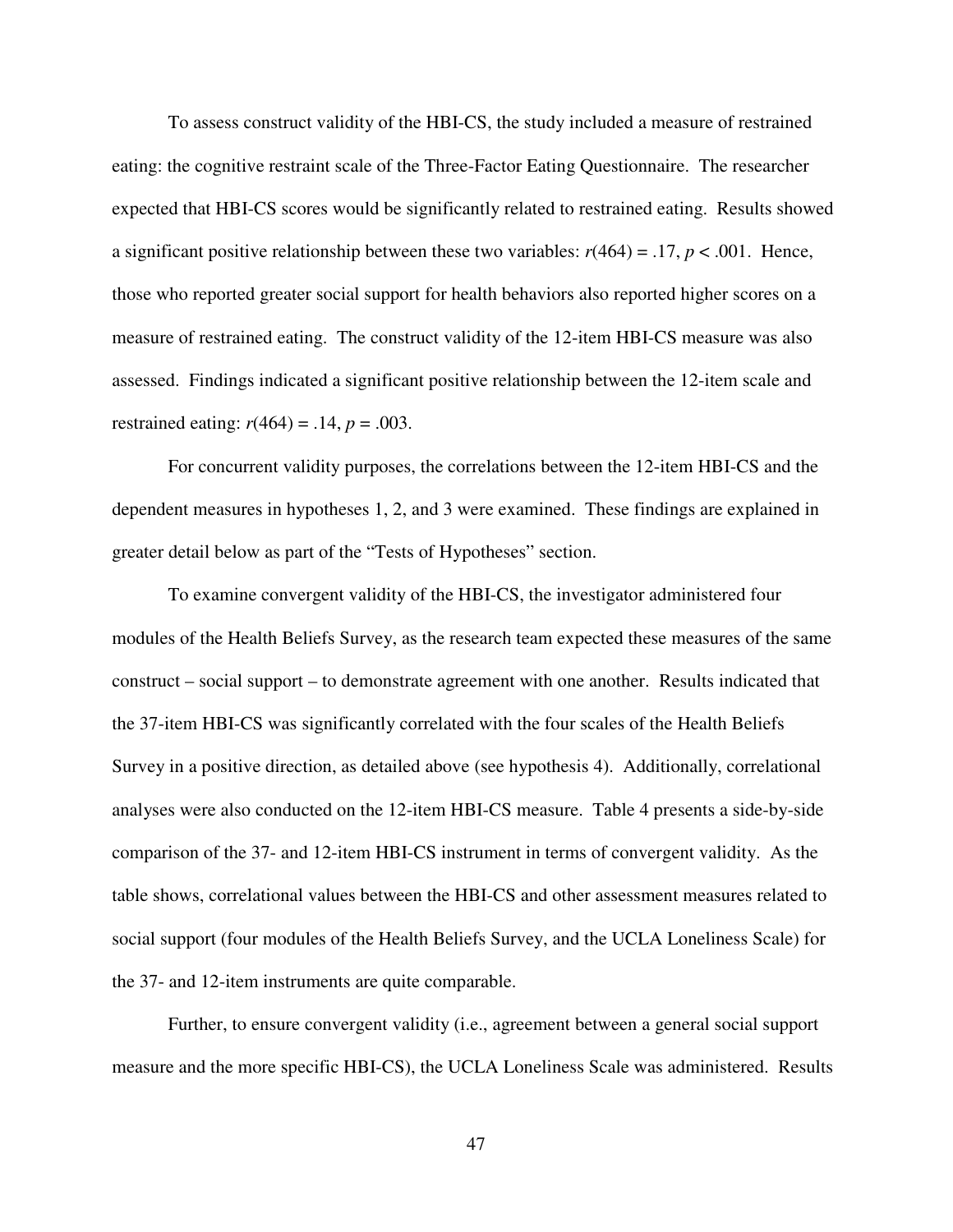showed a significant negative correlation between loneliness score and social support score for health behaviors:  $r(464) = -.36, p < .001$ .

### **Assessment Scores**

Table 5 presents the mean scores and standard deviations of each of the major assessment instruments at both time 1 ( $n = 466$ ) and time 2 ( $n = 89$ ): HBI-CS, UCLA Loneliness Scale, Block Fruit/Vegetable Screener, Block Dietary Fat Screener, IPAQ – vigorous exercise, IPAQ – moderate exercise, IPAQ – walking, the four scales of the Health Beliefs Survey, the cognitive restraint subscale of the Three-Factor Eating Questionnaire, and the average number of fluid ounces consumed from sweetened beverages per day.

Additionally, on the Block Dietary Fat Screener, the 466 participants were placed into groups based on the feedback corresponding with their numerical dietary fat score. The group labels were low fat intake, normal fat intake, high fat intake, and very high fat intake. Cutoff scores for each of these four categories were provided by the Block questionnaire, as described in the Method section. In the current sample, 26 students scored in the very low range (a total score between 0 and 7), 108 scored in the normal range (a total score between 8 and 14), 170 scored in the high range (a total score between 15 and 22), and 162 scored in the very high range (a total score of 23 or higher).

Participants were also placed into groups based on the feedback corresponding with their numerical fruit/vegetable intake score. The group labels were very low intake; not enough intake; above average intake, but still less than the recommended level of five servings per day; and high intake (i.e., doing very well). A total of 89 participants scored in the very low range (a total score between 0 and 10), 209 scored in the "not enough" range (a total score of 11 or 12),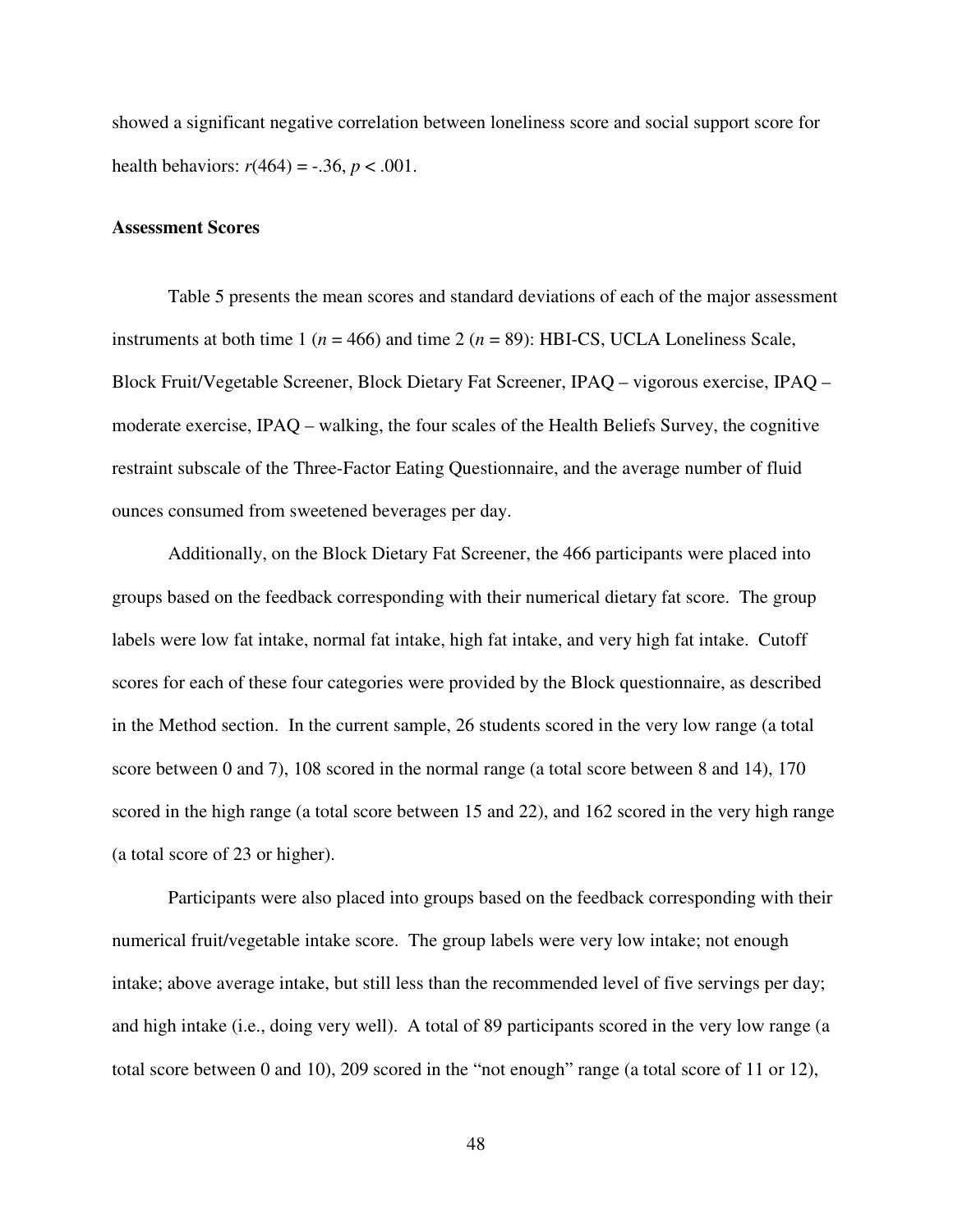98 scored in the above average – but still not enough – range (a total score between 13 and 15), and 70 scored in the "very well" range (a total score of 16 or higher, or at least five servings of fruits and vegetables per day).

 In terms of physical activity data, participants were asked to report the number of days over the past week that they had engaged in vigorous exercise (i.e., those activities that require hard physical effort and cause the individual to breathe much harder than normal). Of the 466 participants, 53 reported that they had not engaged in any vigorous-intensity exercise (i.e., 0 days within the past week). Forty individuals reported that they participated in vigorous exercise for 1 day, 66 reported 2 days, 98 reported 3 days, 78 reported 4 days, 83 reported 5 days, 27 reported 6 days, and 21 reported that they had engaged in vigorous physical activity during all 7 days.

 Further, frequency counts were obtained for the number of days during the past week that individuals had participated in moderate-intensity exercise. The IPAQ defines moderate exercise as activities that require moderate physical effort and cause the individual to breathe somewhat harder than normal (excluding walking, which has its own category). The following data were obtained: 56 individuals reported 0 days of moderate exercise, 45 reported 1 day, 88 reported 2 days, 96 reported 3 days, 77 reported 4 days, 43 reported 5 days, 24 reported 6 days, and 37 reported 7 days.

 Thirdly, frequency counts were obtained for walking data as well. That is, participants were asked to list the number of days within the past week that they had engaged in walking for at least 10 minutes at a time for exercise or leisure purposes, or walking while traveling from place to place. The vast majority of participants reported they had walked for at least 10 minutes per bout on all 7 days of the past week (*n* = 299). Only nine participants reported they had not walked at all for at least 10 minutes at a time, seven individuals reported they had walked during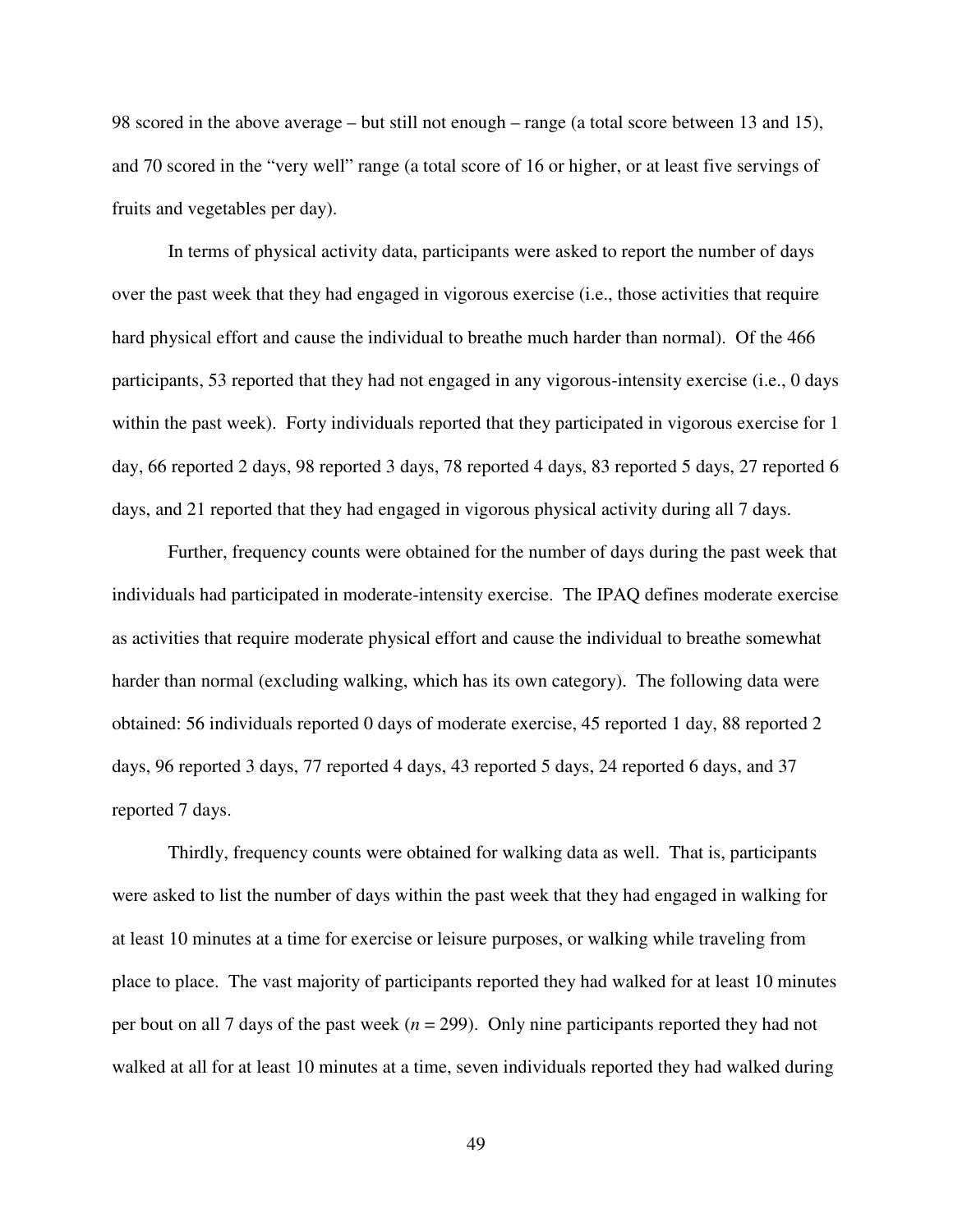1 day, 11 individuals reported 2 days, 13 reported 3 days, 33 reported 4 days, 57 reported 5 days, and 37 reported 6 days.

### **Group Comparisons on Assessment Scores**

Individuals who completed Part I only (*n* = 359) were compared to students who completed Parts I and II (*n* = 89) in terms of BMI and scores on assessment instruments. The BMI readings of individuals who completed Part I only were not significantly different than the BMI readings of those who completed Part II as well. Further, assessment scores did not significantly differ between the two groups of participants. Groups were compared on the following assessments using a multivariate analysis of variance (ANOVA): UCLA Loneliness Scale, Block Dietary Fat Screener, Block Fruit/Vegetable Screener, HBI-CS, CRHB Health Beliefs Survey components (friends scale for healthy eating, family scale for healthy eating, friends scale for physical activity, and family scale for physical activity), cognitive control scale of the Three-Factor Eating Questionnaire, days spent in vigorous exercise, days spent in moderate exercise, days spent walking, and sweetened beverage intake (in terms of fluid ounces).

Participants from Part I ( $n = 466$ ) were grouped into BMI categories to determine whether significant differences between groups existed on assessment scores. Again, a multivariate ANOVA was conducted. No significant differences between the five major BMI groups – severely underweight, underweight, normal, overweight, obese – were detected in terms of scores on the questionnaires listed above.

Repeated measures ANOVAs were conducted to determine whether significant changes in assessment scores existed between time 1 and time 2 for the 89 participants who completed both parts. The only dependent variable for which a significant change was found between time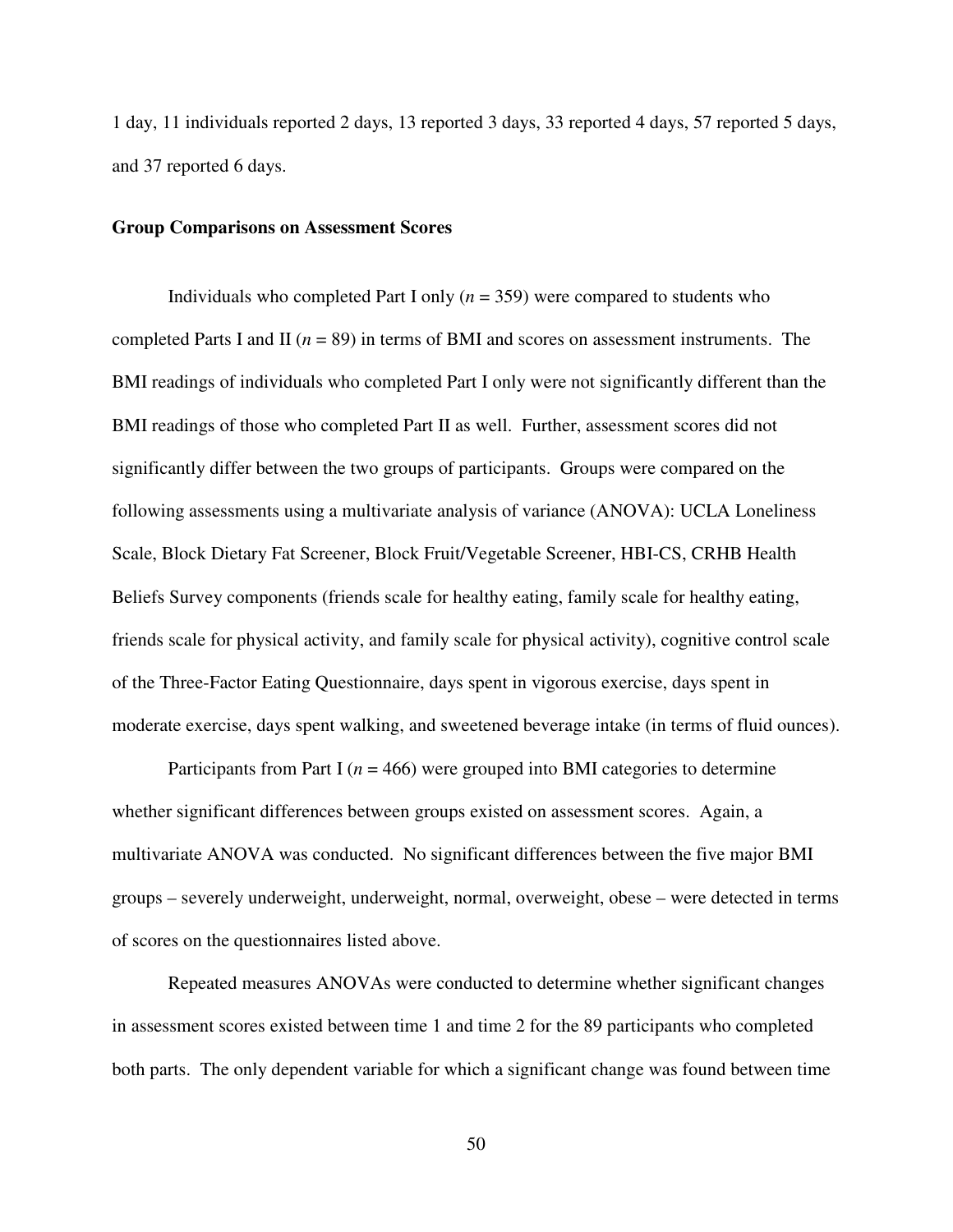1 and time 2 was UCLA Loneliness Scale score. Specifically, at time 1, the mean score for the 89 individuals who completed both parts of the study was 34.73 (*SD* = 8.04). However, at time 2, the mean score among these 89 participants was 37.70 (*SD* = 7.04), *F*(1,88) = 33.32, *p* < .001.

#### **Tests of Hypotheses**

**Hypothesis 1.** It was expected that individuals who reported greater social support according to the HBI-CS would have lower BMI readings. In this way, a significant negative correlation was predicted between HBI-CS score and BMI. A Pearson correlation analysis revealed that, contrary to expectations, a significant relationship did not exist between these two variables. This analysis was based on the 37-item HBI-CS. However, a second correlational test was conducted to examine the relationship between the 12-item HBI-CS and BMI. This test revealed the same nonsignificant finding.

**Hypothesis 2.** It was predicted that individuals who reported higher social support scores as measured by the HBI-CS would have higher fruit/vegetable consumption, lower dietary fat intake, and lower sweetened beverage intake, as compared to individuals with lower social support scores. To test this hypothesis, a Pearson correlation was conducted between Block Fruit/Vegetable Screener total score and HBI-CS total score. The correlation between Block Fruit/Vegetable Screener total score ( $M = 11.24$ ,  $SD = 4.45$ ) and HBI-CS total score ( $M = 72.68$ ,  $SD = 21.79$ ) was significant,  $r(464) = .10$ ,  $p < .03$ . However, the correlation between Block Dietary Fat Screener total score and HBI-CS total score – although negative – was not significant. In addition, the researcher did not find a significant correlation between sweetened beverage intake and HBI-CS score. Thus, hypothesis 2 was only partially supported.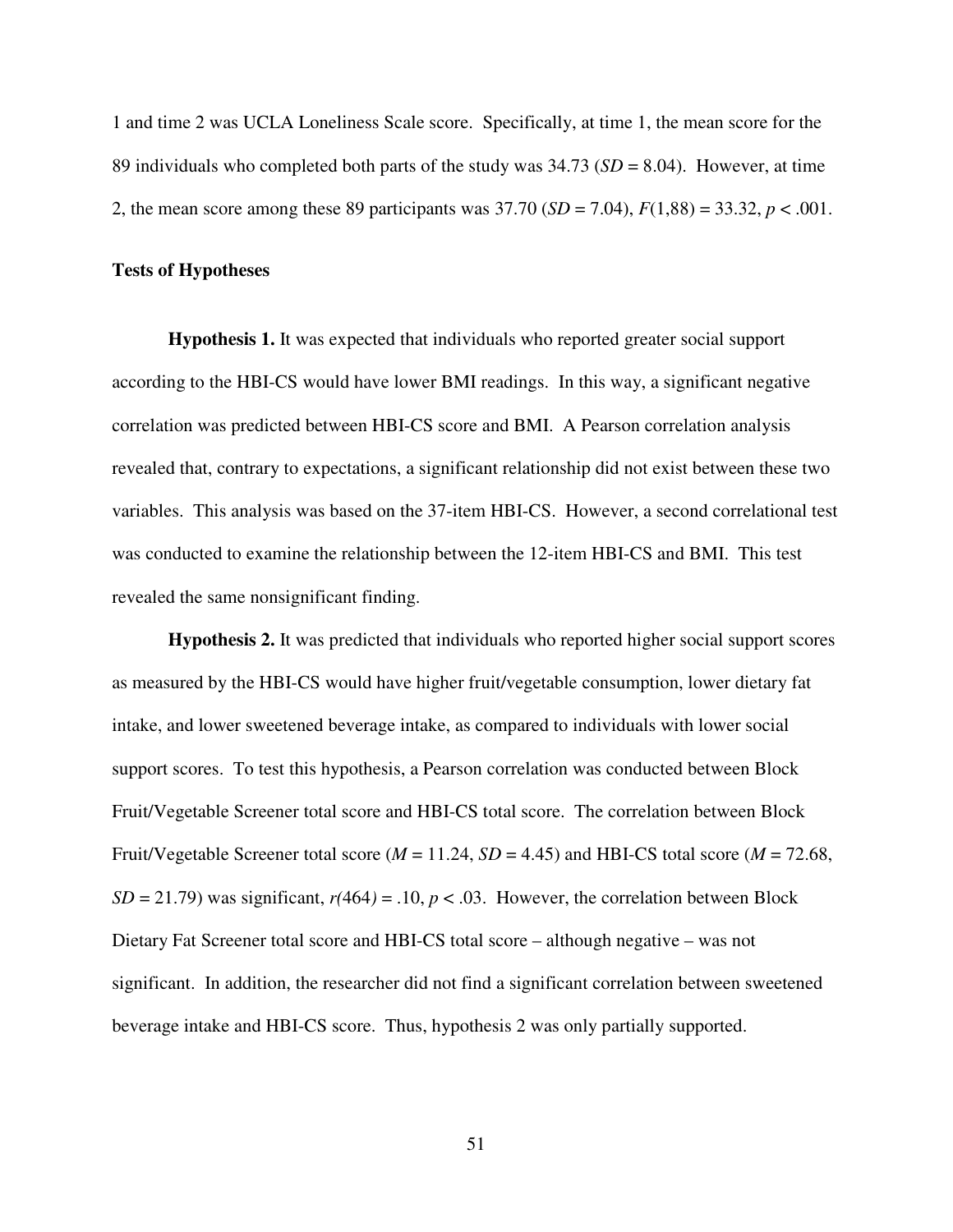When a second group of correlational analyses were conducted based on the 12-item HBI-CS measure, again, only fruit/vegetable intake was significantly related to social support:  $r(464) = .11, p = .02.$ 

**Hypothesis 3.** It was anticipated that participants with higher social support scores would also have higher physical activity scores (i.e., a greater amount of activity in the past week). To test this hypothesis, three facets of physical activity were examined: number of days over the past week spent in vigorous exercise, number of days over the past week spent in moderateintensity exercise, and number of days over the past week spent walking for at least 10 minutes at a time. The investigator elected *not* to examine the number of minutes or hours per day spent exercising, due to the wide variety of participant responses. Presumably due to errors in mathematical calculations, a few respondents indicated that they had engaged in exercise for more than 168 hours per week – a clear impossibility. Therefore, the investigator determined that *days per week* spent participating in various intensities of exercise, rather than the amount of time spent exercising per day, would serve as a more accurate indicator of participant physical activity.

Results provided partial support for this hypothesis, indicating that social support scores were correlated only with days spent in vigorous exercise. That is, the correlation between weekly vigorous exercise total score (*M* = 3.22 days, *SD* = 1.89) and HBI-CS total score (*M* = 72.68,  $SD = 21.79$ ) was significant,  $r(464) = .11$ ,  $p < .02$ . Social support scores were not significantly correlated with days spent in moderate exercise or days spent walking for at least 10 minutes at a time.

The 12-item HBI-CS measure was significantly correlated with vigorous exercise only:  $r(464) = .10, p < .03.$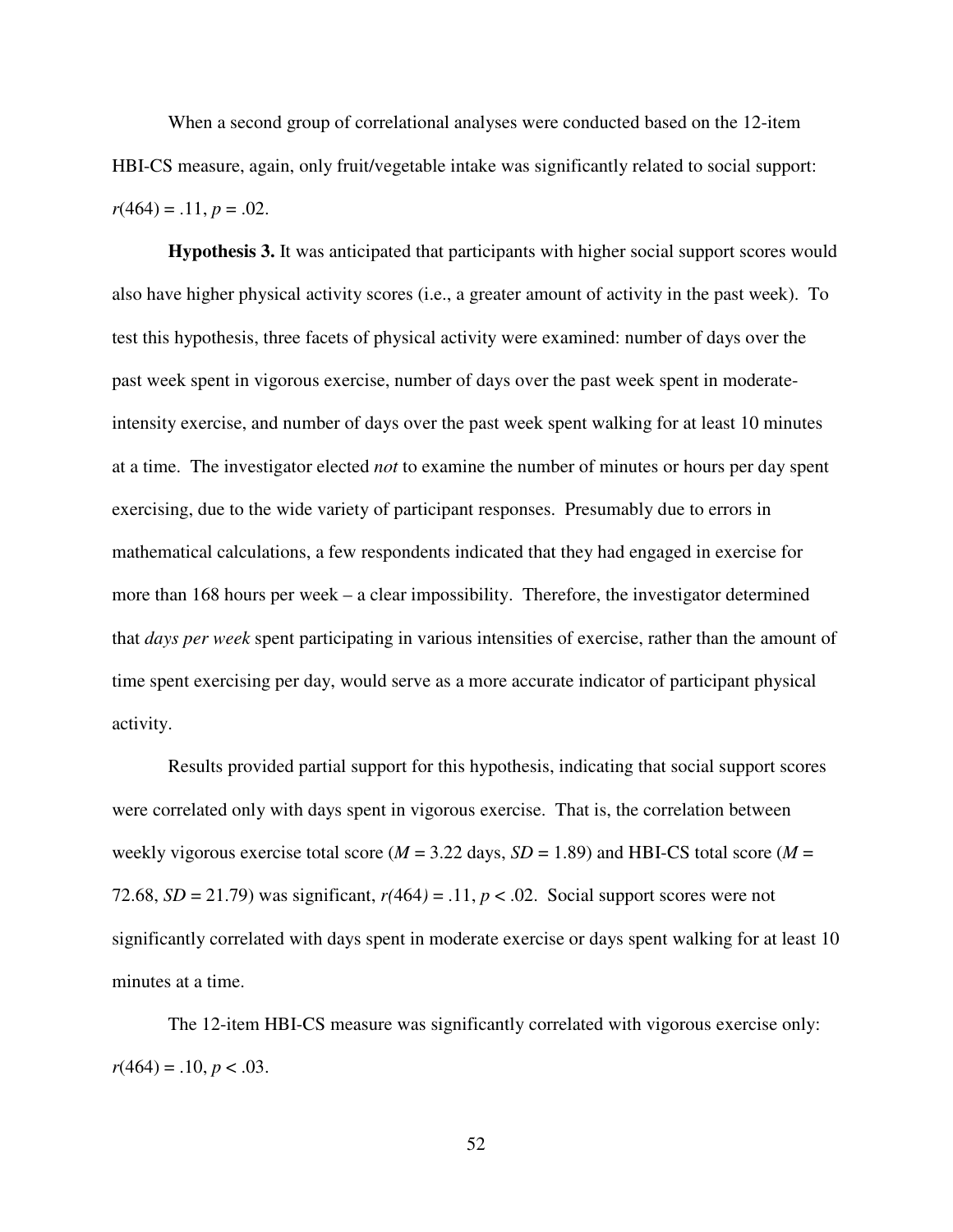**Hypothesis 4.** It was predicted that individuals who reported higher social support scores for health behaviors (according to the HBI-CS) would also obtain higher scores on four components of the Health Beliefs Survey: 1) Healthy Eating – Family, 2) Healthy Eating – Friends, 3) Physical Activity – Family, and 4) Physical Activity – Friends. These findings were hypothesized because the Health Beliefs Survey measures social support for healthy eating and physical activity by questioning the respondent about whether family members and friends engage in health behaviors themselves.

Indeed, significant positive correlations between HBI-CS score and scores on the Health Beliefs Survey were observed. Specifically, the correlation between HBI-CS total score (*M* = 72.68, *SD* = 21.79) and the Healthy Eating – Family questionnaire of the Health Beliefs Survey  $(M = 34.24, SD = 9.21)$  was significant,  $r(464) = .25, p < .001$ . Likewise, the correlation between HBI-CS total score and the Healthy Eating – Friends section of the Health Beliefs Survey ( $M = 33.38$ ,  $SD = 9.23$ ) was significant,  $r(464) = .30$ ,  $p < .001$ . The two exercise questionnaires of the Health Beliefs Survey were positively correlated with HBI-CS score as well. The correlation between HBI-CS total score and Physical Activity – Family questionnaire total score ( $M = 27.95$ ,  $SD = 8.01$ ) was as follows:  $r(464) = .21$ ,  $p < .001$ . HBI-CS total score and Physical Activity – Friends total score (*M* = 29.22, *SD* = 6.99) achieved the following correlation results:  $r(464) = .35, p < .001$ .

**Hypothesis 5.** It was anticipated that a positive relationship would exist between the healthy eating behaviors of family and friends and the fruit/vegetable servings that the participants actually consumed. In this way, a positive association between total score on the healthy eating sections of the Health Beliefs Survey and total score on the Block Fruit/Vegetable Screener was predicted. Results indicated that significant positive correlations did in fact exist.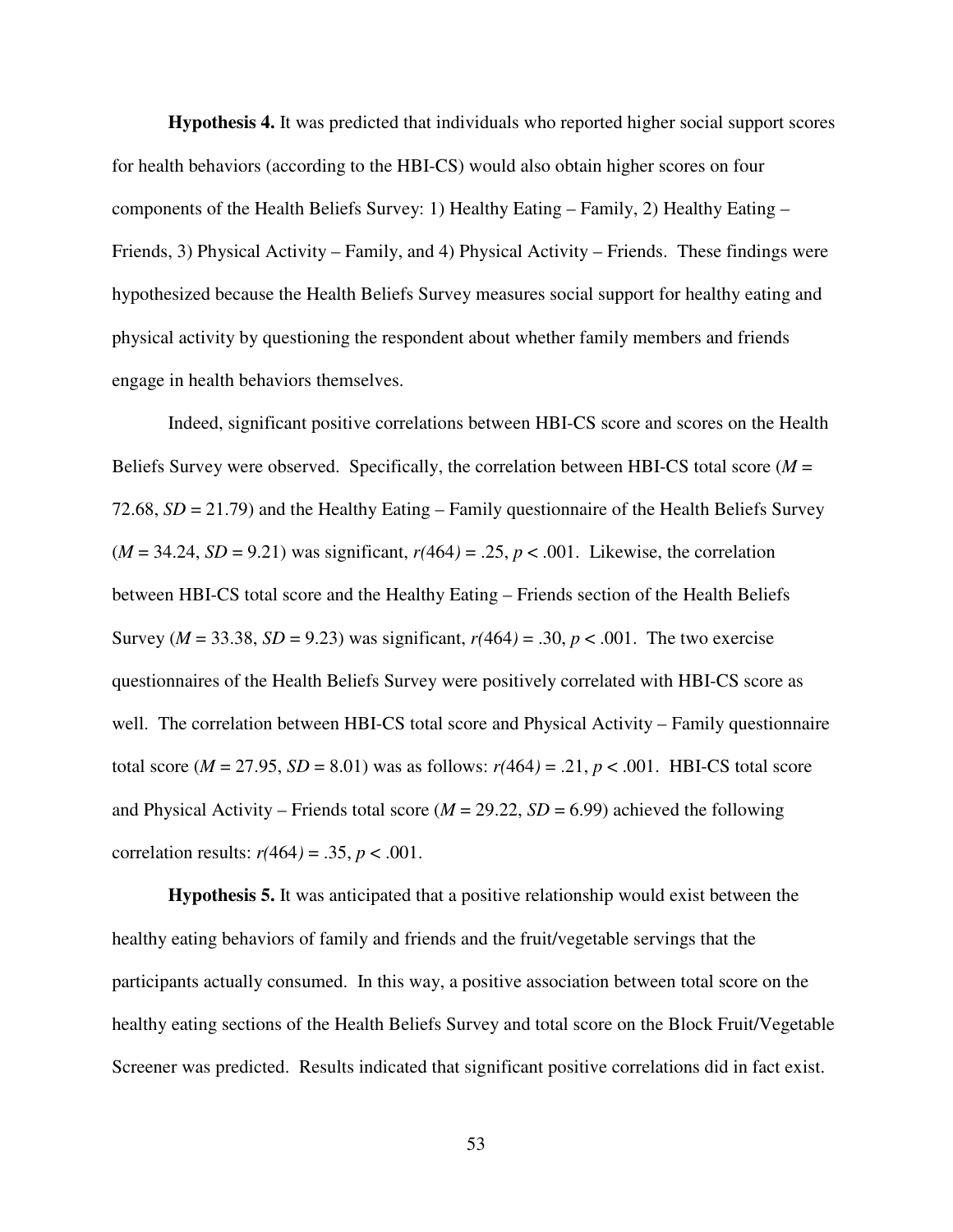In particular, the correlation between the Healthy Eating – Family subscale of the Health Beliefs Survey and Block Fruit/Vegetable Screener was as follows: *r(*464*)* = .09, *p* < .05. The relationship between the Healthy Eating – Friends section of the Health Beliefs Survey and Block Fruit/Vegetable Screener achieved the following correlation: *r(*464*)* = .116, *p* = .01. Hence, hypothesis 5 was fully supported.

**Hypothesis 6.** Hypothesis 6 predicted that, just as a positive relationship was expected between healthy eating behaviors of significant others and participants' own fruit/vegetable intake, a negative correlation would exist between healthy eating behaviors of family and friends and participants' own dietary fat intake. In other words, it was expected that individuals who reported that family members and friends exercised caution in terms of their own dietary habits would themselves report eating less dietary fat. In fact, this prediction was confirmed. There was a significant negative correlation between the Healthy Eating – Family questionnaire and the Block Dietary Fat Screener:  $r(464) = -.23$ ,  $p < .01$ . Additionally, a significant negative correlation existed between the Healthy Eating – Friends questionnaire and the Block Dietary Fat Screener:  $r(464) = -.10, p < .03$ .

**Hypothesis 7.** It was predicted that, according to IPAQ scores, participants who reported a greater amount of time engaged in vigorous exercise, moderate exercise, and walking would also report (according to the Health Beliefs Survey) that their friends and family are physically active on a regular basis. Specifically, the researcher examined the correlation between total score on the Physical Activity – Family questionnaire and days spent in vigorous exercise according to the IPAQ. The following correlation was obtained:  $r(464) = .10, p < .04$ ; therefore, the relationship between these two variables was significant.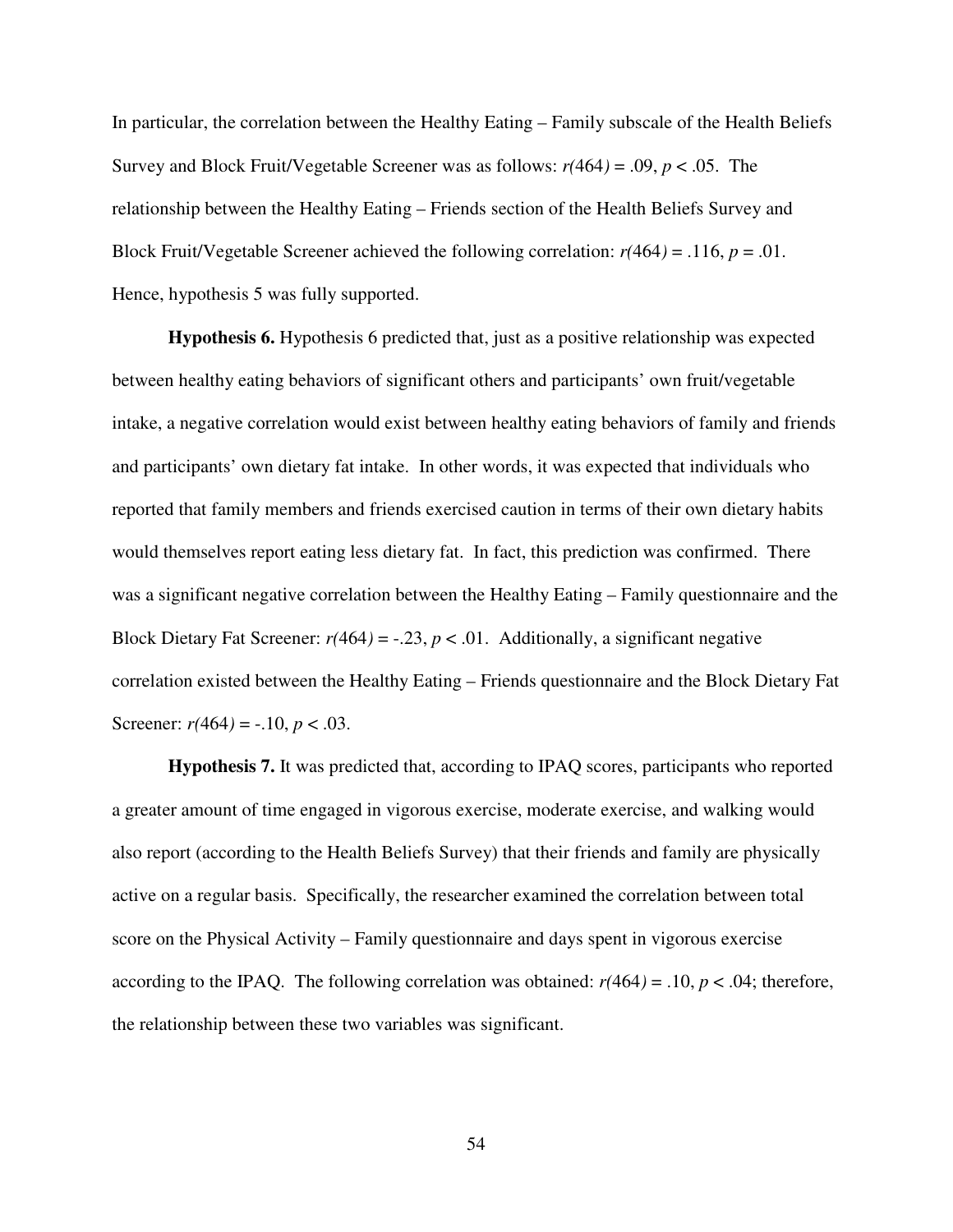Additionally, the correlation between total score on the Physical Activity – Friends questionnaire and days spent in vigorous exercise was *r(*464*)* = .19, *p* < .01. Further, days in the past week engaged in moderate exercise did not achieve a significant relationship with the Physical Activity – Family questionnaire, although the association approached significance at *p*  = .06. However, the investigator did find a significant relationship between the Physical Activity – Friends questionnaire and days spent in moderate exercise; the correlation between these two variables was  $r(464) = .13$ ,  $p < .01$ . Lastly, the relationship between days spent walking and the physical activity of family and friends was examined. In this case, the association between the Physical Activity – Family scale and days spent walking was significant: *r(*464*)* = .11, *p* < .02, but the relationship between the Physical Activity – Friends scale and days spent walking failed to achieve significance.

**Hypothesis 8.** The researcher conducted a hierarchical regression analysis to determine whether the HBI-CS would incrementally predict, beyond the predictions provided by other social support measures, several primary outcome variables: fruit/vegetable intake, fat intake, sweetened beverage intake, vigorous exercise, moderate exercise, and walking. Scores on a measure of general social support, the UCLA Loneliness Scale, were placed into the model at step 1. At step 2, two measures of the Health Beliefs Survey were placed into the model; the specific questionnaires that were included depended on the outcome variable being assessed. That is, if the dependent variable was physical activity (vigorous- or moderate-intensity exercise, or walking), the researcher input the two Health Beliefs Surveys related to physical activity (one questionnaire for family and one questionnaire for friends) into the model. On the other hand, when the dependent variable being assessed was related to diet (fruit/vegetable intake, dietary fat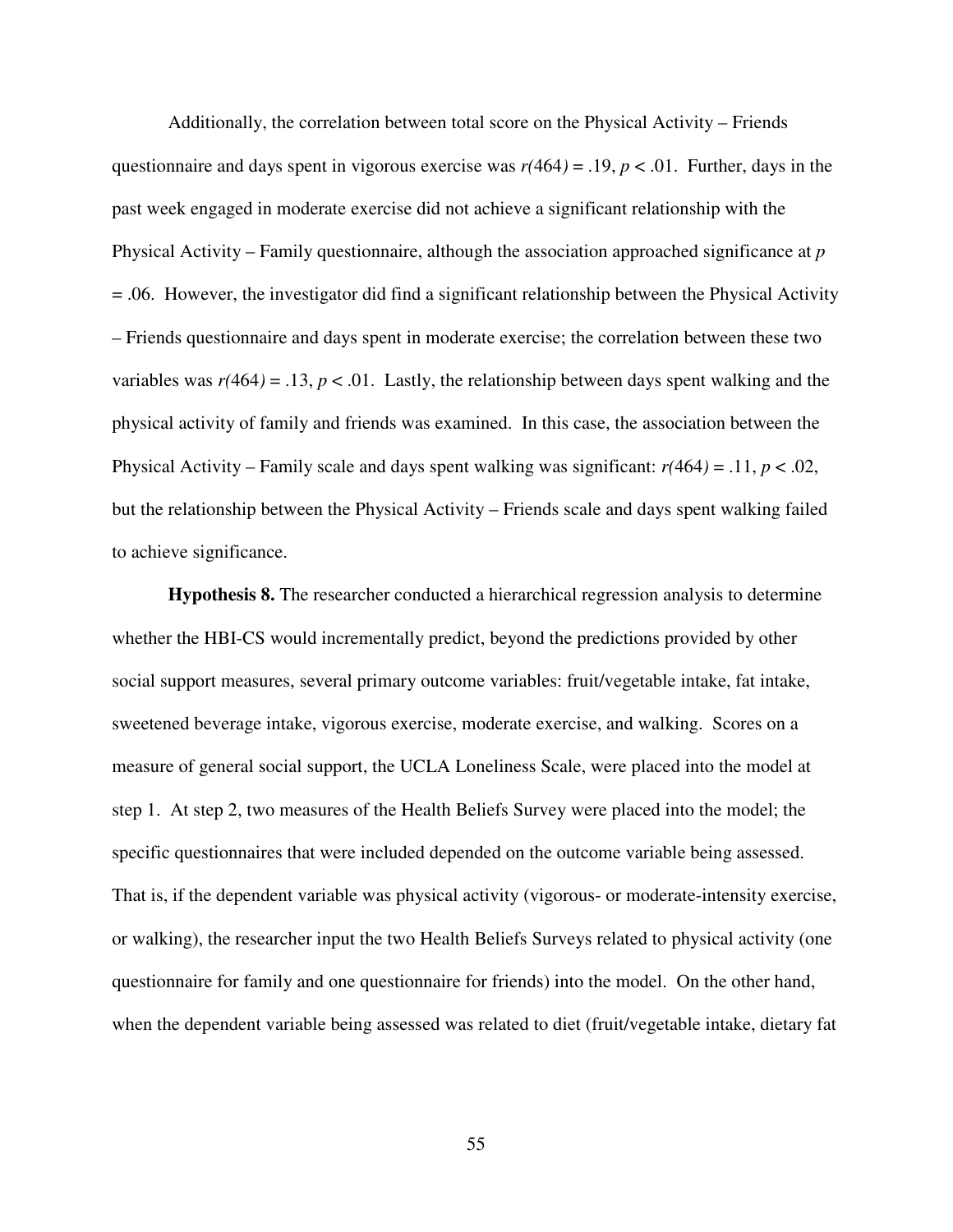intake, or beverage intake), the Health Beliefs Surveys related to healthy eating (one for family and one for friends) were used at step 2. In step 3, the HBI-CS total score variable was entered.

Analyses revealed that the inclusion of HBI-CS total score into the model at step 3 did not significantly predict any of the outcome health behaviors above and beyond the ability of the Health Beliefs Surveys to predict the outcome variables at step 2. Specifically, the Health Beliefs Survey, combined with the UCLA Loneliness Scale, was able to predict the following at a significant level: 1) dietary fat intake, 2) days spent in vigorous exercise, 3) days spent in moderate exercise, and 4) days spent walking. The specific statistical results obtained from these analyses – UCLA Loneliness Scale alone at step 1 versus UCLA Loneliness Scale plus Health Beliefs Survey at step 2 – are not presented, as they are not part of the original hypotheses and do not involve the HBI-CS.

# **Bonferroni Corrections**

Because many of the hypotheses described above involved multiple dependent measures within a single hypothesis, the researcher applied a Bonferroni correction and conducted the tests of the major hypotheses for a second time. The Bonferroni adjustment was conducted by dividing the traditional level of significance, or  $p = .05$ , by the number of comparisons being conducted within each hypothesis. The tests that failed to reach significance when the alpha level was set at .05 were not conducted for a second time.

 Hypothesis 2 contained three dependent variables: fruit/vegetable intake, fat intake, and sweetened beverage intake. Therefore, .05 was divided by 3 for a new significance level of .02. The relationship between the 37-item HBI-CS score and fruit/vegetable intake, which was significant previously, was no longer significant after the Bonferroni correction was applied.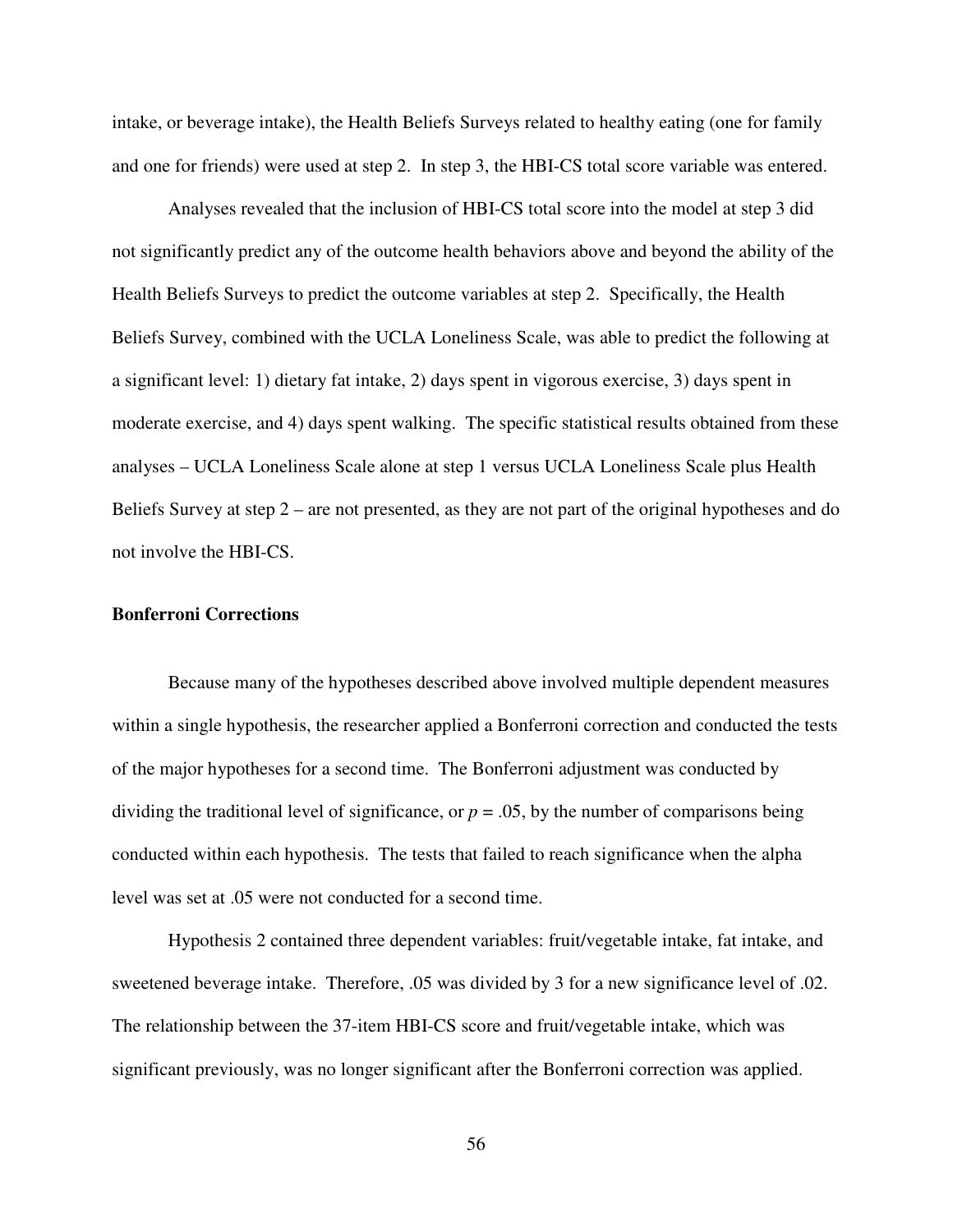Further, the correlation between the 12-item HBI-CS instrument and fruit/vegetable intake was also nonsignificant following the Bonferroni correction. The correlations between the 37- and 12-item HBI-CS scores and fat intake, as well as HBI-CS score and sweetened beverage intake, failed to reach significance initially (i.e., when the alpha level was set at .05); thus, these tests for significance were not conducted again.

 Similarly, within hypothesis 3, only one dependent measure achieved significance in terms of its relationship with the 37-item HBI-CS score when the alpha level was set at .05 (vigorous exercise). Hypothesis 3, however, also contained three dependent measures of physical activity: vigorous intensity, moderate intensity, and walking. Therefore, the Bonferroni correction was applied by dividing .05 by 3. After this correction was applied, days spent in vigorous exercise was still significantly correlated with HBI-CS score at the *p* = .02 level. When the relationship between the 12-item HBI-CS measure and vigorous exercise was examined using the Bonferroni correction, the corresponding *p* value narrowly missed the significance mark.

In addition, all four dependent measures in hypothesis 4 retained significant relationships with HBI-CS score when the 37-item version was examined. When .05 was divided by 4, a new *p* value of .01 was obtained. All four components of the Health Beliefs Survey were correlated with HBI-CS score at a level of  $p < .001$ . When the 12-item version was examined, HBI-CS score was still significantly correlated with the four subscales of the Health Beliefs Survey at a level of  $p < .001$ .

 In hypothesis 5, the Bonferroni adjustment was applied by dividing .05 by 2, the number of dependent measures within this hypothesis  $(p = .03)$ . Fruit/vegetable intake was no longer significantly correlated with the family eating module of the Health Beliefs Survey. However,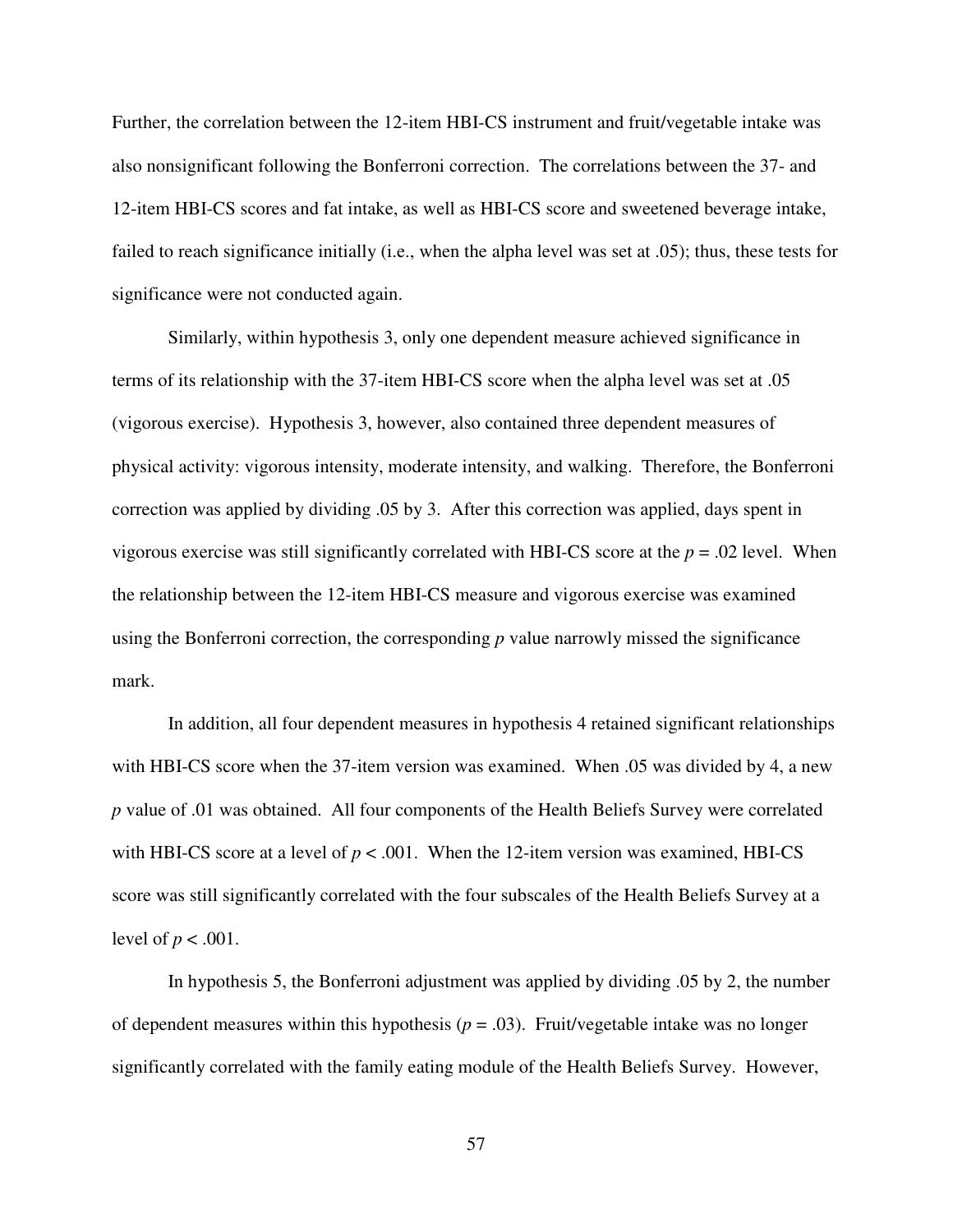fruit/vegetable intake *was* significantly related to score on the friends eating scale at the *p* = .01 level. In hypothesis 6, the relationships between fat intake and both the family and friends scales for healthy eating continued to be significant. The correlation between fat intake and the family eating scale was significant at the  $p < .001$  level, while the correlation between fat intake and the friends eating scale was significant at *p* < .03.

Lastly, hypothesis 7 examined the relationship between IPAQ scores and the physical activity of family and friends, according to the Health Beliefs Survey. A total of six comparisons were conducted as part of this hypothesis; hence, .05 was divided by 6 for a *p* value of .01. Vigorous exercise retained its significant relationship with the friends exercise scale at the *p* < .001 level, while the relationship between moderate exercise and the friends exercise scale was significant at  $p < .01$ .

## **Exploratory Analyses**

Even though Part II of the current study was conducted primarily to examine test-retest reliability of the HBI-CS, the investigator also examined correlations between social support and the outcome variables of interest for the Part II data (similar to analyses that were conducted for Part I data, as described above). As previously noted, 89 individuals completed Part II. Results indicated that, as was the case with the Part I data, there was no significant relationship between HBI-CS score and BMI, as reported at Part II. There was again a negative correlation between HBI-CS score and UCLA Loneliness Scale score: *r*(87) = -.40, *p* < .001. The relationship between HBI-CS score and dietary fat intake trended toward, but failed to reach, significance. Unlike the Part I data, there was no significant association between HBI-CS score and fruit/vegetable intake.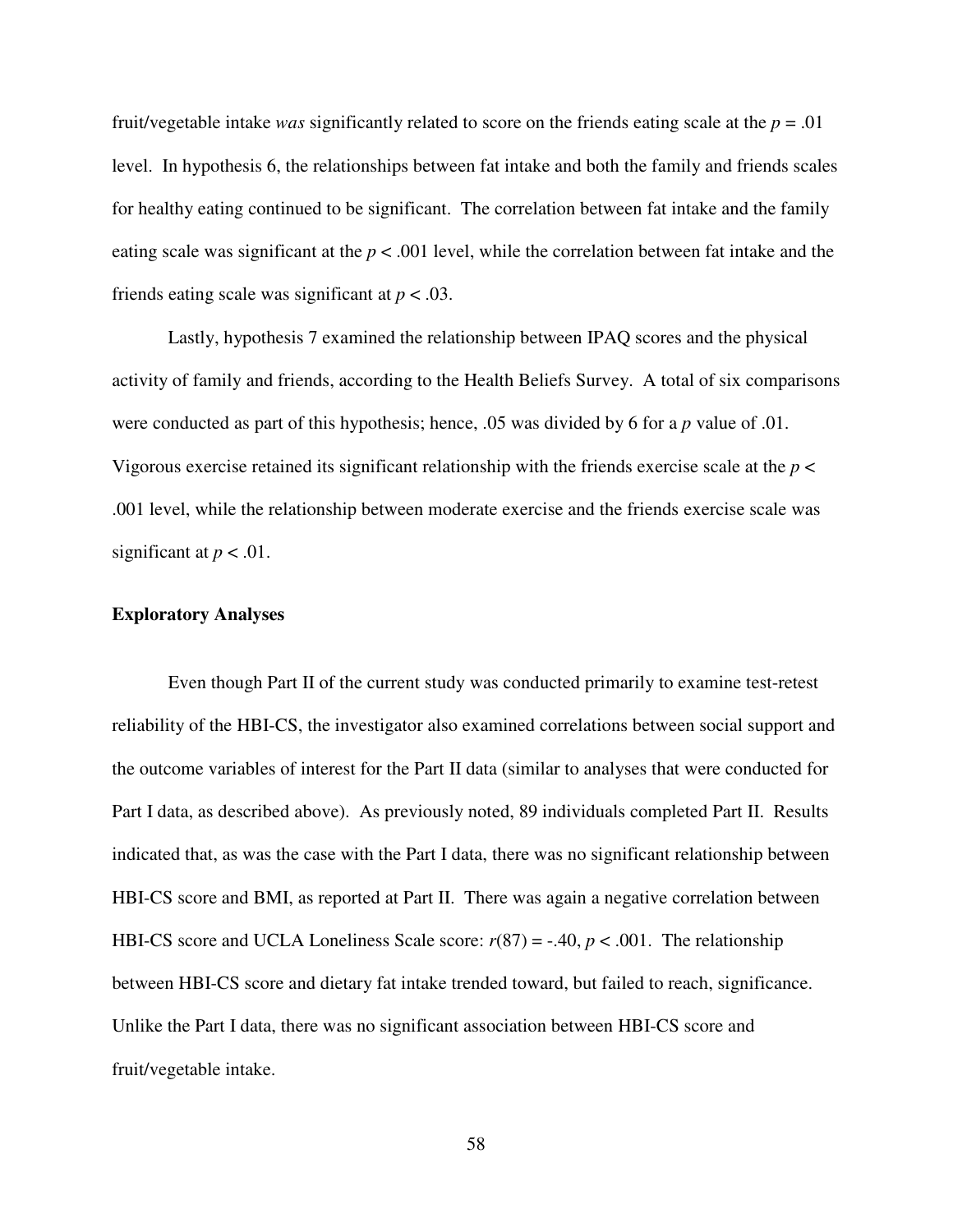However, as was the case with the Part I data, the investigator did find a significant correlation between HBI-CS score and days spent in vigorous exercise, as measured by the IPAQ:  $r(87) = .27$ ,  $p < .01$ . In this case, a significant correlation between HBI-CS score and days spent in moderate-intensity physical activity was found as well:  $r(87) = .19$ ,  $p = .05$ . The relationship between HBI-CS score and days spent walking remained insignificant in Part II.

Like Part I, all four components of the Health Beliefs Survey were significantly related to HBI-CS score in Part II. The relationship between HBI-CS score and the family scale for healthy eating was as follows:  $r(87) = .36$ ,  $p < .001$ . The correlation between HBI-CS score and the friends scale for healthy eating was:  $r(87) = .25$ ,  $p = .01$ . Further, the relationships between HBI-CS score and the family and friends scales for physical activity were as follows, respectively:  $r(87) = .24$ ,  $p < .02$ ;  $r(87) = .33$ ,  $p = .001$ . Finally, although BEV-Q score (i.e., sweetened beverage intake) remained unrelated to HBI-CS score in Part II, the investigator did find a significant association between HBI-CS score and cognitive restraint score, as assessed by the Three-Factor Eating Questionnaire:  $r(87) = .27$ ,  $p = .005$ .

Moreover, the researcher also conducted correlational analyses between the predictor variable (HBI-CS score) in Part I and the primary outcome variables in Part II. Significant relationships were found for the following variables: Block Fruit/Vegetable Screener (*r*[87] = .24,  $p < .03$ ), days spent in vigorous exercise ( $r[87] = .24$ ,  $p < .03$ ), the Health Beliefs Survey's family scale for healthy eating  $(r[87] = .42, p < .001)$ , the Health Beliefs Survey's friends scale for physical activity  $(r[87] = .31, p = .003)$ , and the cognitive restraint scale of the Three-Factor Eating Questionnaire  $(r[87] = .30, p = .004)$ .

Additionally, the possibility exists that Part I results would be different if the 25 items of the HBI-CS which cross-loaded onto more than one component, or were part of a factor with an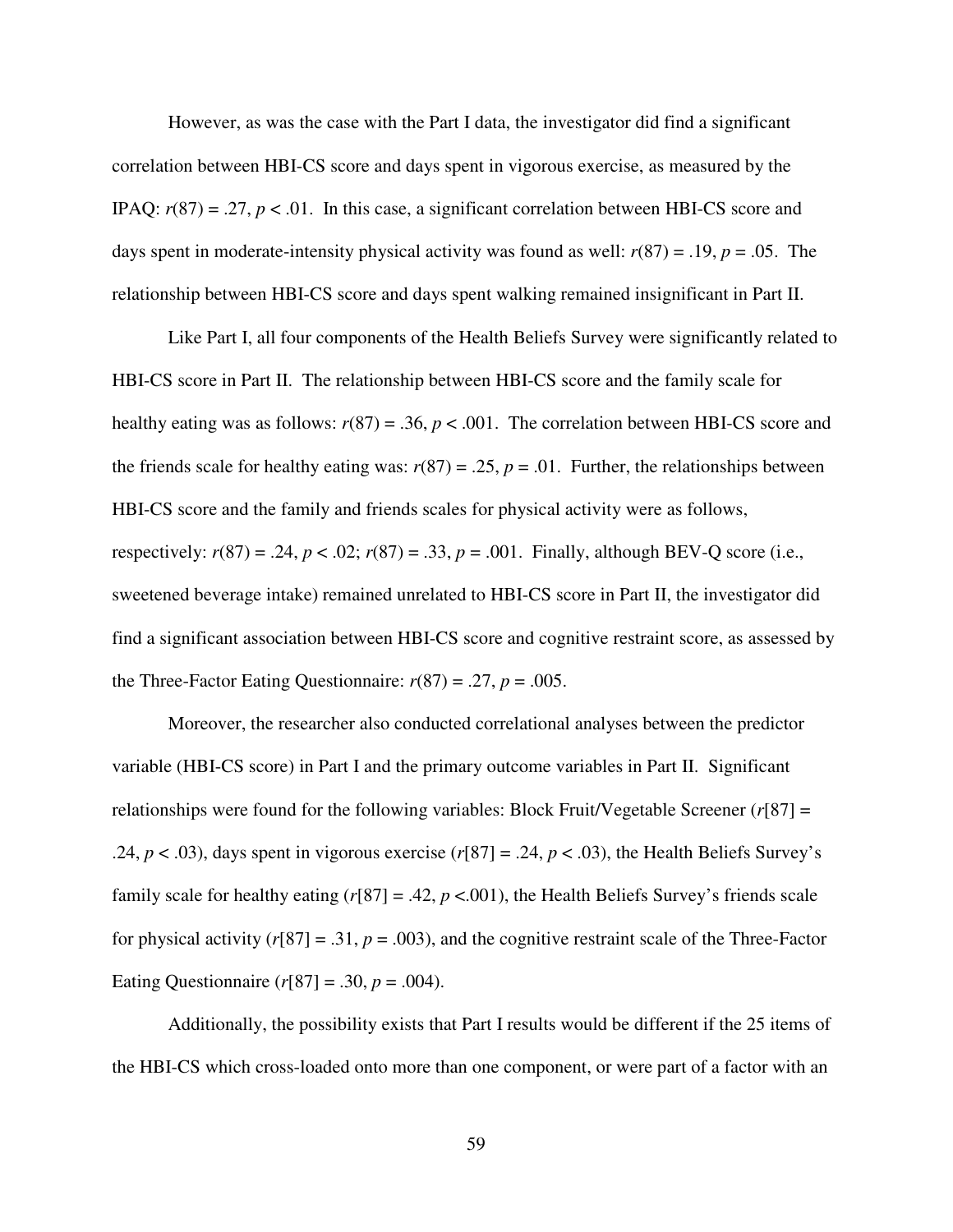insufficient number of items, were eliminated, and participants' social support scores based on only the 12 remaining questions were recalculated. The investigator reasoned that, in this case, a relationship between HBI-CS score and some of the outcome variables may be found. Results of these preliminary analyses largely mirrored the original hypotheses tests using the 37-item HBI-CS measure. First, a relationship between social support score (on the revised HBI-CS) and BMI was still not detected.

The significant relationship that was previously found between social support score and fruit/vegetable intake was retained when the shorter version of the HBI-CS was examined:  $r(464) = .11, p < .03$ . For social support and dietary fat intake, a negative correlation was found, but – as was the case with the original 37-item HBI-CS instrument – the relationship was not significant. Analyses also failed to detect significant correlations between the BEV-Q outcome variable (sweetened beverage intake) and social support using the 12-item measure.

Moreover, a significant positive relationship between social support score on the shortened measure and vigorous exercise was found:  $r(464) = .10$ ,  $p < .03$ . The relationship between social support score and moderate activity approached – but did not achieve – significance, while the correlation between social support score and walking remained insignificant. Finally, the 12-item HBI-CS score was significantly correlated with all four scales of the Health Beliefs Survey; specific correlational values were very similar to those obtained using the original HBI-CS (as part of the hypothesis 4 test).

To further examine the relationship between social support and various health behavior indicators, participants were grouped into quartiles based on Part I HBI-CS score. Participants scoring in the lowest quartile  $(n = 117)$  and participants scoring in the highest quartile of the HBI-CS ( $n = 118$ ) were compared. Those who scored in the lowest quartile had a mean HBI-CS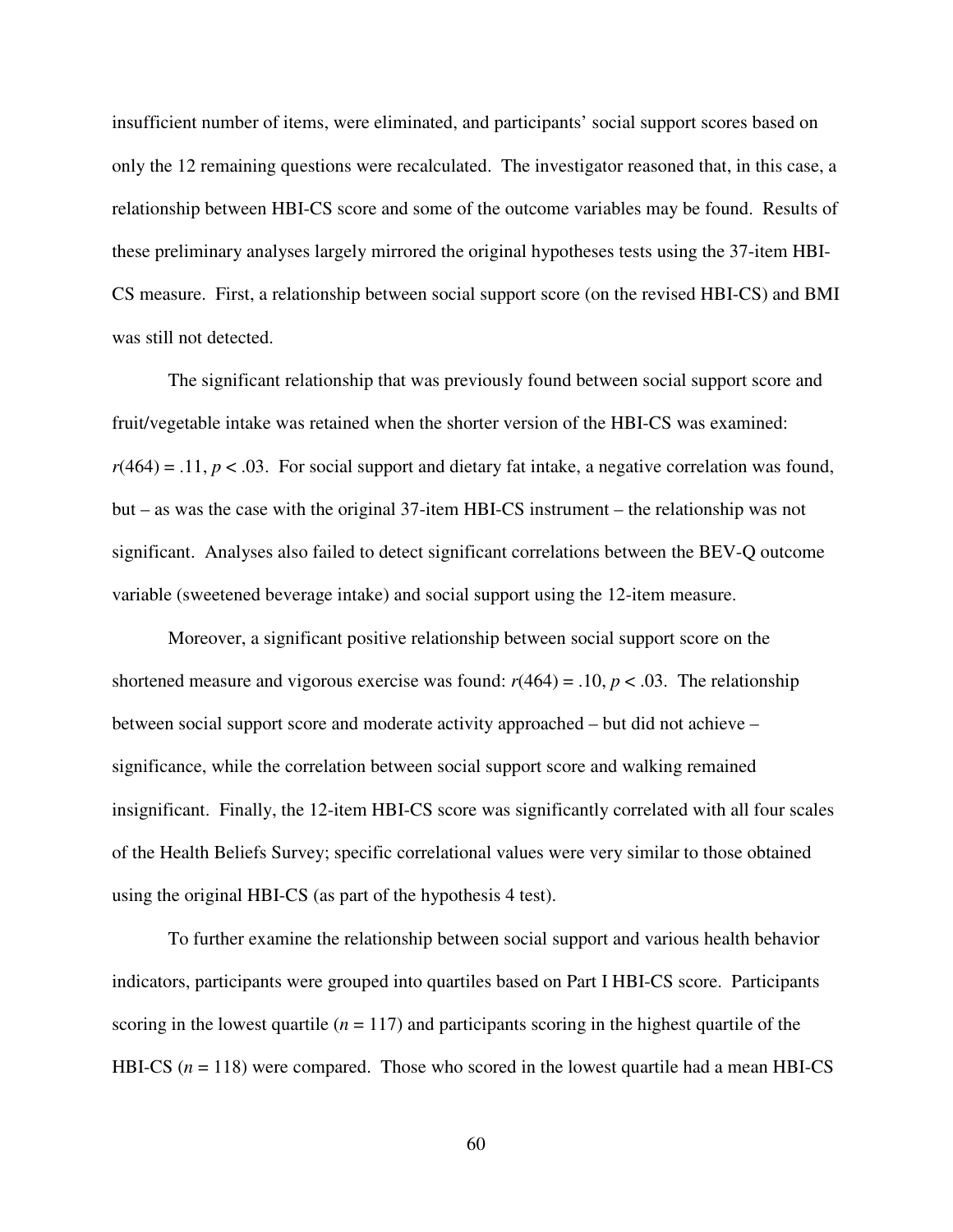score of  $44.25$  ( $SD = 13.74$ ), while participants who scored in the highest quartile had a mean score of 99.59 ( $SD = 7.44$ ). In terms of BMI, a univariate ANOVA revealed no significant difference between the highest and lowest quartile groups. However, significant differences between groups did exist on other outcome variables, including the UCLA Loneliness Scale, Block Fruit/Vegetable Screener, days spent in vigorous exercise according to the IPAQ, cognitive control scale of the Three-Factor Eating Questionnaire, and all four questionnaires comprising the Health Beliefs Survey. These differences are shown in Table 6.

 Additionally, because the majority of the sample reported currently trying to lose weight (contrary to expectations), the investigator conducted an exploratory analysis which examined group differences in BMI at Part I. That is, in a univariate ANOVA, the mean BMIs of those trying to lose weight and those not trying to lose weight were compared. The mean BMI for those trying to lose weight was  $24.27$  ( $SD = 4.09$ ), while the mean BMI for those not trying to lose weight was 22.59 (*SD* = 3.47), *F*(1, 464) = 22.72, *p* < .001. Given this group difference, a second exploratory analysis was executed to determine whether there was a significant difference in HBI-CS score between those trying and not trying to lose weight. Indeed, a significant difference did exist,  $F(1,464) = 4.50$ ,  $p < .04$ . Specifically, the mean HBI-CS score of those trying to lose weight was higher:  $74.76$  ( $SD = 21.44$ ), compared to a mean of  $70.50$  ( $SD = 21.97$ ) for those not trying to lose weight.

Given that individuals who were trying to lose weight reported higher social support scores, the investigator also examined whether an interaction existed between HBI-CS social support score and whether or not individuals were trying to lose weight. This exploratory analysis was conducted in an attempt to answer the following question: Does the relationship between social support and various outcome variables – including BMI, dietary fat intake,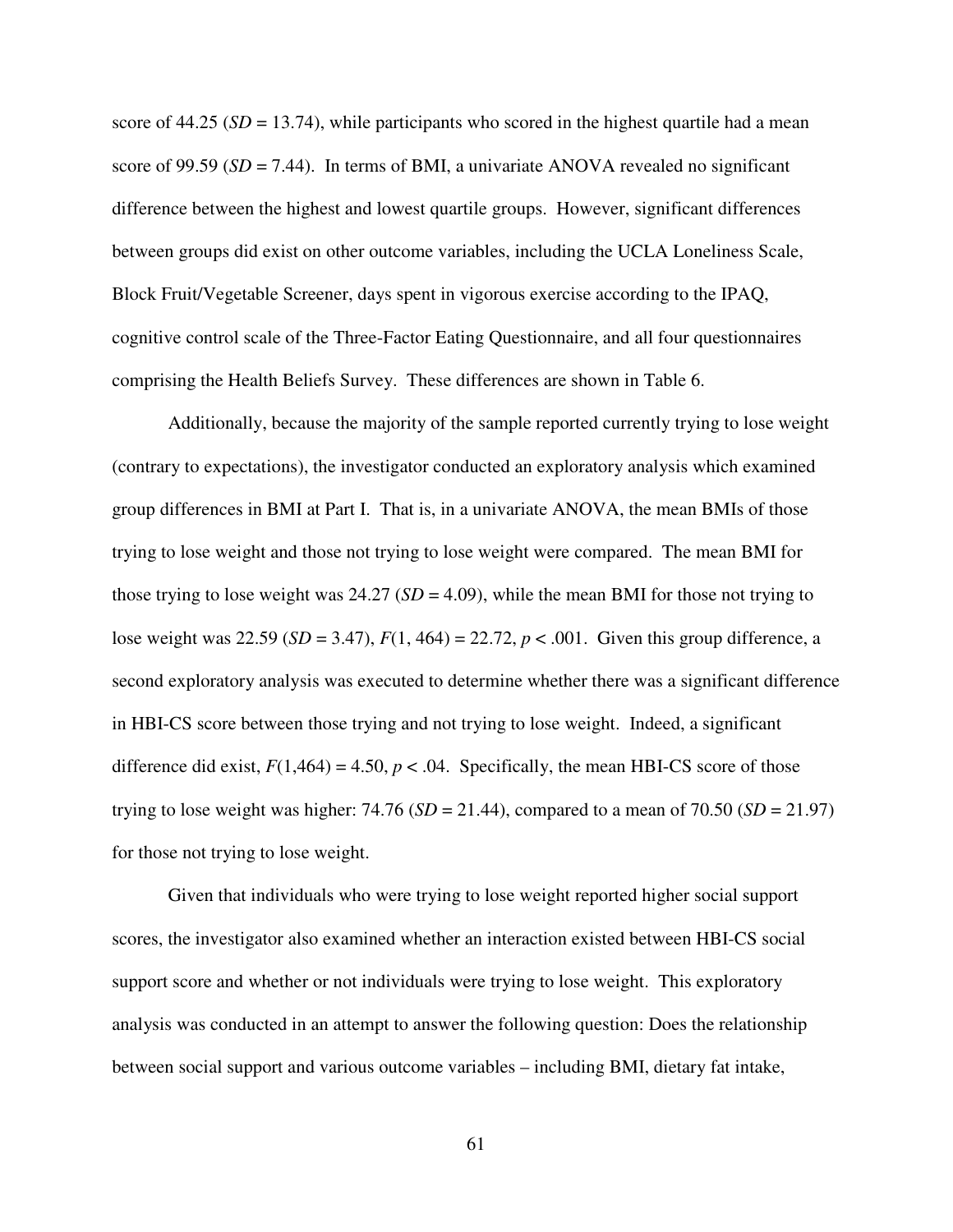fruit/vegetable intake, beverage intake, health behaviors of family and friends, physical activity, and restrained eating – vary according to whether one is attempting to lose weight? Results did not reveal a significant social support x attempting to lose weight interaction for any of the outcome variables of interest (listed above).

In addition, a significant gender difference in mean HBI-CS score was detected. Female participants scored significantly higher on the HBI-CS than male participants. The mean HBI-CS score among female participants was 75.41 (*SD* = 21.43), while the mean HBI-CS score among male participants was  $67.74$  ( $SD = 21.61$ ),  $F(1, 464) = 13.60$ ,  $p < .001$ . Therefore, further analyses were conducted to explore a possible interaction between HBI-CS score and gender for the primary Part I outcome variables. Among these variables, significant social support x gender interactions only existed for fruit/vegetable intake  $(F[1, 464] = 1.47, p = .02)$  and the friends' exercise scale of the Health Beliefs Survey  $(F[1,464] = 1.42, p < .04)$ .

 Also, because many participants (i.e., more than 70%) scored in the "high" or "very high" range for fat intake, the fat intake variable was divided into quartiles. The intent was to conduct an exploratory analysis to determine whether those in the lowest quartile of fat intake differed significantly from those in the highest quartile of fat intake in terms of HBI-CS score. A univariate ANOVA revealed no significant differences between fat intake quartile groups. That is, these two groups did not differ in terms of social support reported for health behaviors.

## **Discussion**

## **Primary Aims**

The primary goal of the present study was to evaluate whether college students who endorsed higher levels of social support for their health maintenance efforts, including weight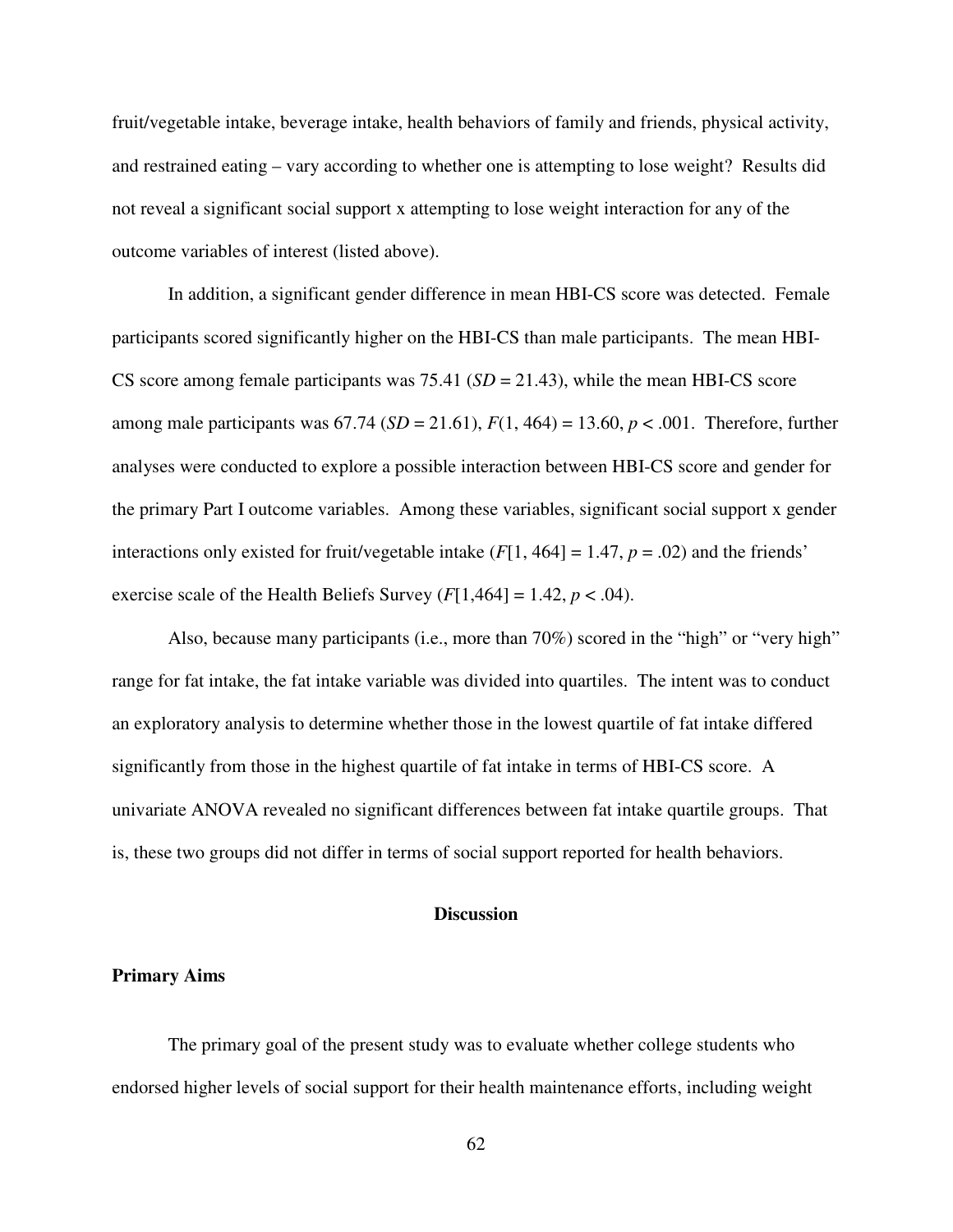management, healthy eating, and physical activity, achieved healthier outcomes than those who endorsed lower levels of social support for the same behaviors. This objective was examined by determining whether significant relationships existed between social support score, according to the HBI-CS, and a variety of outcome variables: BMI, fruit/vegetable intake, dietary fat intake, weekly physical activity (vigorous, moderate, and walking), cognitive restraint for eating, sweetened beverage intake, and the healthy eating and physical activity behaviors of participants' family and friends. It was predicted that, compared to those scoring lower on the social support measure, participants who endorsed high levels of social support would have lower BMI readings, a higher fruit/vegetable intake, a lower dietary fat intake, greater weekly physical activity in all three activity domains, greater cognitive restraint while eating, and lower sweetened beverage intake. Additionally, it was anticipated that participants endorsing higher levels of social support would also report that their friends and family members engaged in health behaviors themselves – specifically, healthy eating and physical activity.

The secondary aim of the present study was to examine the psychometric properties of the newly developed measure of social support for health behaviors. This measure was termed the Health Behavior Inventory for College Students, or HBI-CS. The survey was designed to tap into participants' feelings and perceptions about the extent to which their significant others supported them in their health behavior and weight control efforts. Specifically, the test-retest reliability of the measure was examined by administering the questionnaire to a subset of participants at two different time points. At time 1, 466 students completed the questionnaire, and 107 of these students returned to the survey Web site approximately 1 week later to complete the HBI-CS for a second time. However, only 89 of these 107 participants were retained in the Part II sample.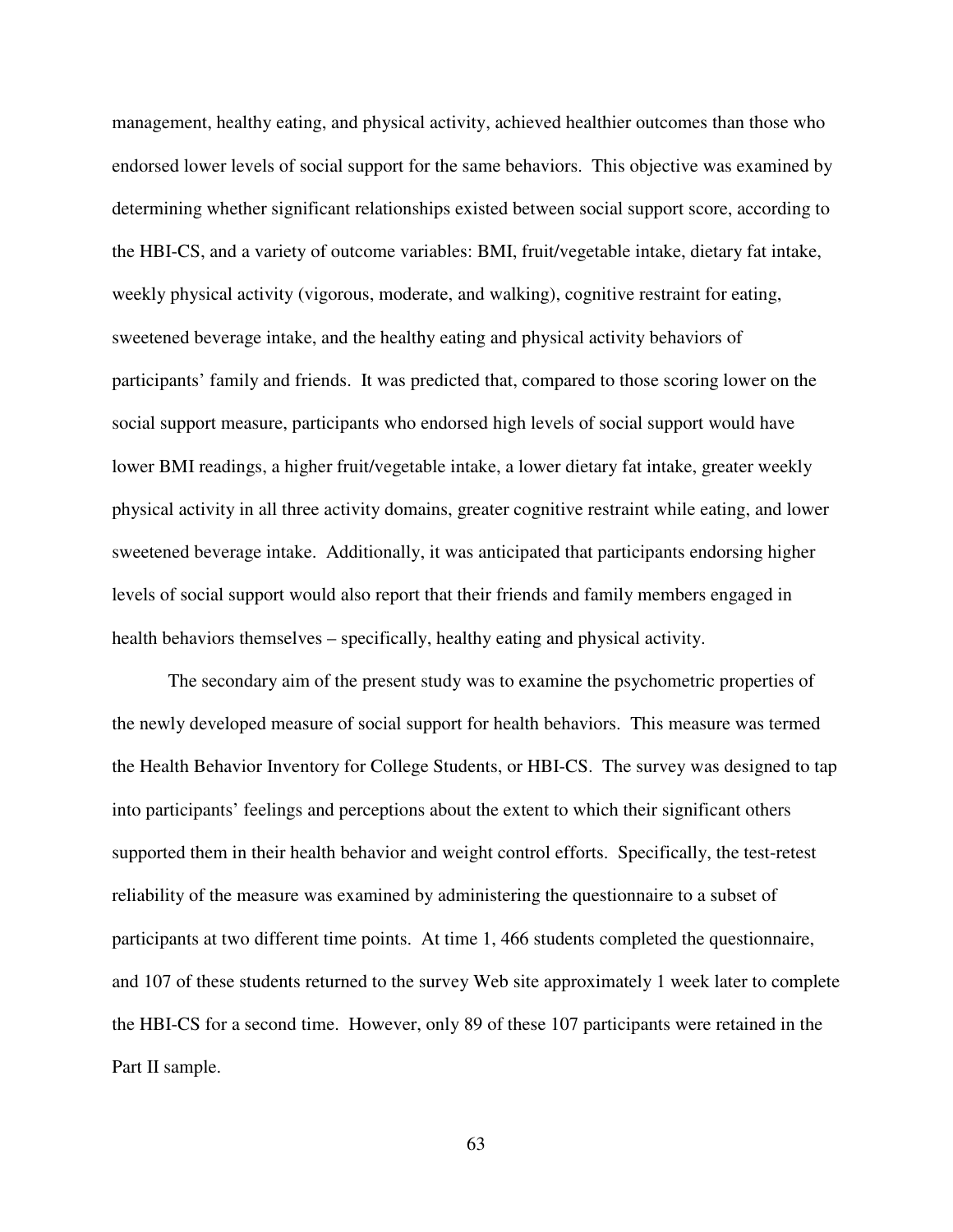To assess construct validity of the HBI-CS, the investigator included a measure of restrained eating: the cognitive restraint scale of the Three-Factor Eating Questionnaire. It was expected that HBI-CS scores would be significantly related to restrained eating. A significant positive relationship between these two variables was found; in other words, those who reported greater social support for health behaviors also reported higher scores on a measure of restrained eating. This relationship was found for both the 37- and 12-item versions of the HBI-CS. To examine convergent validity of the HBI-CS, the researcher administered four modules of the Health Beliefs Survey. It was expected that the Health Beliefs Survey and HBI-CS – which purport to measure the same construct (social support) – would demonstrate agreement with one another. Results indicated that the HBI-CS was significantly correlated with the four scales of the Health Beliefs Survey in a positive direction. Again, these significant relationships were found for both the 37- and 12-item versions of the HBI-CS.

When levels of correlations were examined between HBI-CS scores and Health Beliefs Survey scores at Part I and Part II, *r* values ranged from .21 to .36. Given these low to moderate correlations, it is unlikely that the HBI-CS and Health Beliefs Survey are assessing exactly the same construct. More likely, both sets of measures are assessing social support, but from different angles. That is, the HBI-CS focuses more on the respondent's perception of feeling supported by significant others in various health-related behaviors and endeavors, whereas the Health Beliefs Survey focuses more on the respondent's perception of whether friends and family members participate in such behaviors themselves.

Further, the Health Beliefs Survey is more specific than the HBI-CS in terms of delineating specific behaviors related to healthy eating or physical activity (e.g., "…cook with very little fat," "…make time to walk or do other exercise"). In contrast, some items of the HBI-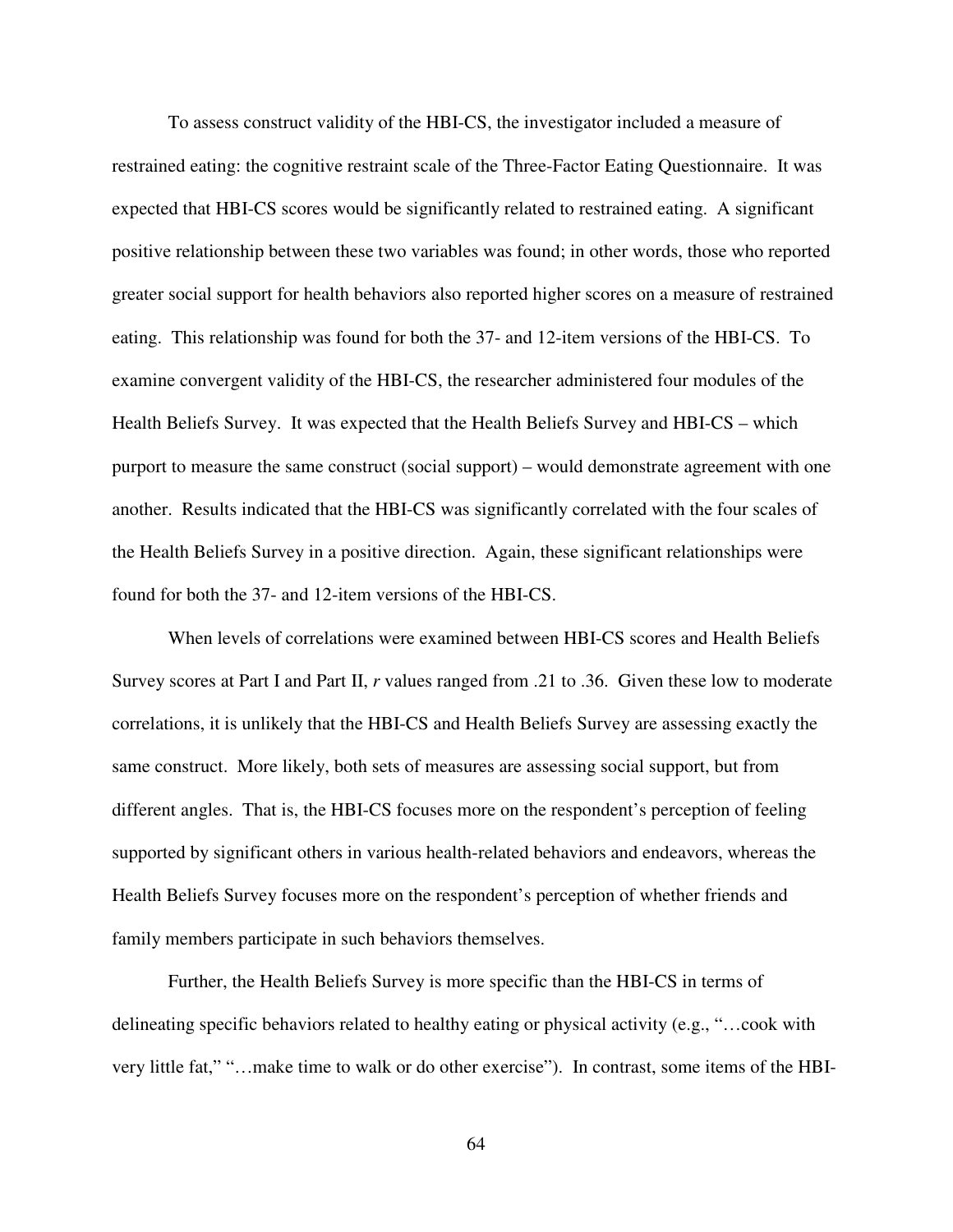CS approach health behaviors more generally (e.g., "…have made an effort to help me with my health-related goals and plans," "...encourage me to keep going when I feel like giving up"). It is possible that these two sets of questionnaires share some overlap because both are assessing health behaviors in a social context. However, correlations may have only remained at the moderate level (at best) because the two sets of surveys assess and examine social support in different ways.

Further, the researcher included a general measure of social support – the UCLA Loneliness Scale – to ensure convergent validity between this measure and the more specific HBI-CS. As expected, there was a significant negative correlation between loneliness score and social support score for health behaviors at time 1 and time 2. Individuals who scored higher on loneliness reported less support for their health behaviors from significant others. Unexpectedly, however, from time 1 to time 2, UCLA Loneliness Scale scores did rise. The change in scores was statistically significant, with a mean score increase of about 3 points. Therefore, at time 2, individuals reported being slightly more lonely than at time 1. Finally, a principal components analysis was conducted to demonstrate construct validity. This analysis suggested that the HBI-CS was based on a three-component model of social support. Thus, the PCA shed additional light on the mechanisms by which social support for health behaviors operates in a college sample.

## **HBI-CS Factorability and Psychometric Properties**

 Evidence suggests that the HBI-CS is a reliable measure of social support. Test-retest reliability over a span of approximately 1 week was satisfactory (*r* = .79 for both the 37- and 12 item versions). Internal consistency levels for each of the three factors were also adequate,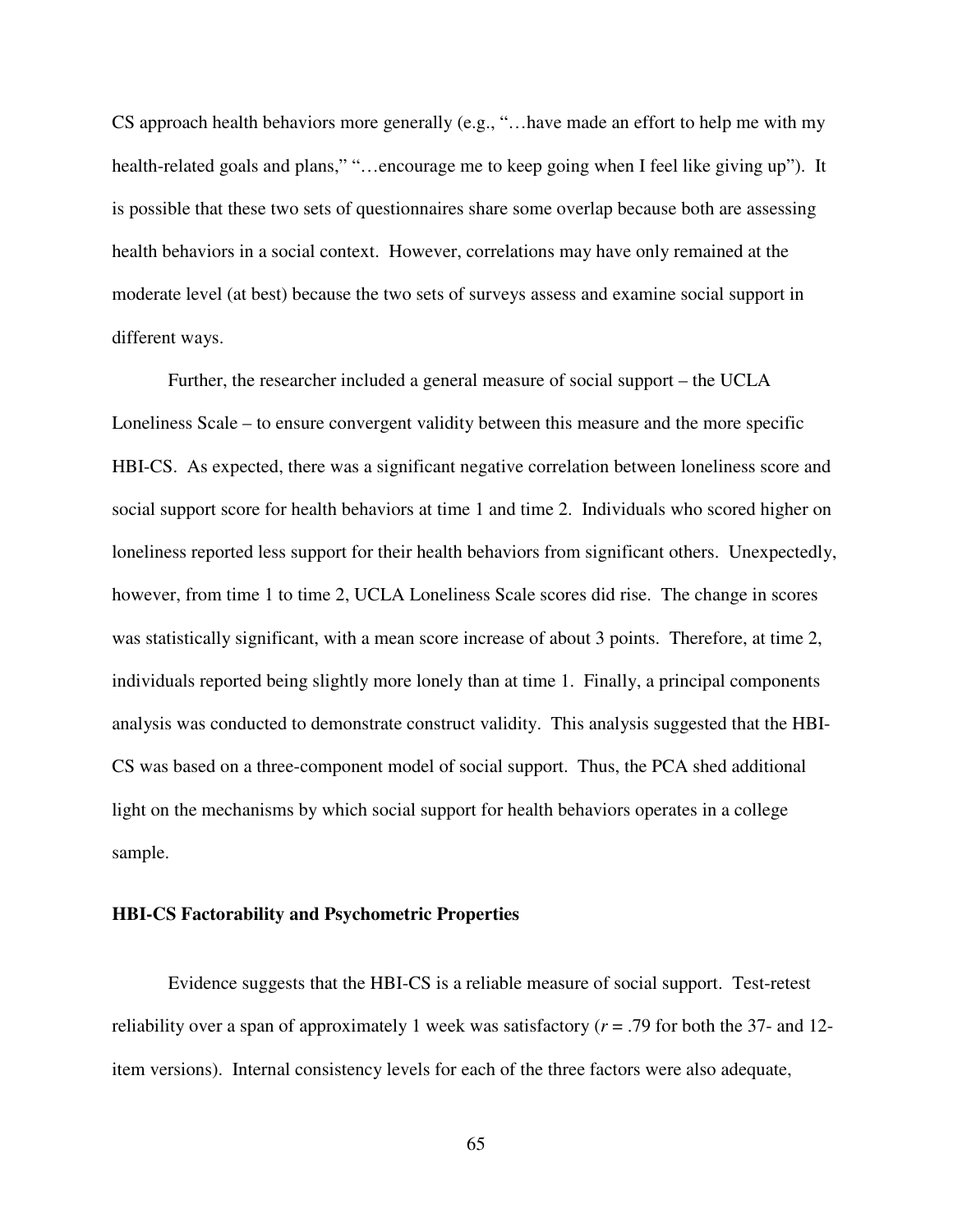ranging from .75 to .88. Somewhat disappointingly, results of the current investigation suggest that the HBI-CS did not replicate the factor structure of other social support for weight management – namely, the WMSI (Rieder & Ruderman, 2007) and Hwang et al.'s (2010) detection of three social support types provided on online message boards. However, the use of a three-factor structure, rather than a four- or five-factor structure, was warranted in the present study, given that both the four- and five-factor models produced at least one factor that contained less than three items. Further, when the number of components was reduced from five to three, and 25 items were eliminated from the original HBI-CS due to cross-loadings, the total variance explained by the extracted factors increased by more than 6%.

Instrumental social support clearly emerged as a primary factor of the HBI-CS; given that participants were rating their face-to-face relationship partners on social support received for health behaviors. Results also indicated that motivational support played a role in participants' diet, exercise, and weight management behaviors. Notably, a new type of social support – modeling – was revealed in the component analysis of the HBI-CS. This suggests that an important part of the support that participants receive for engaging in health behaviors concerns whether significant others actually engage in health behaviors themselves. For college students (and perhaps young adults generally), a crucial aspect of support may come from behaviors, rather than verbal support or feedback. Many university students tend to have busy, active lifestyles encompassing multiple demands; having an exercise or diet partner to model health behaviors during stressful times may thus be a primary method of conveying support.

## **Comparison of HBI-CS Versions**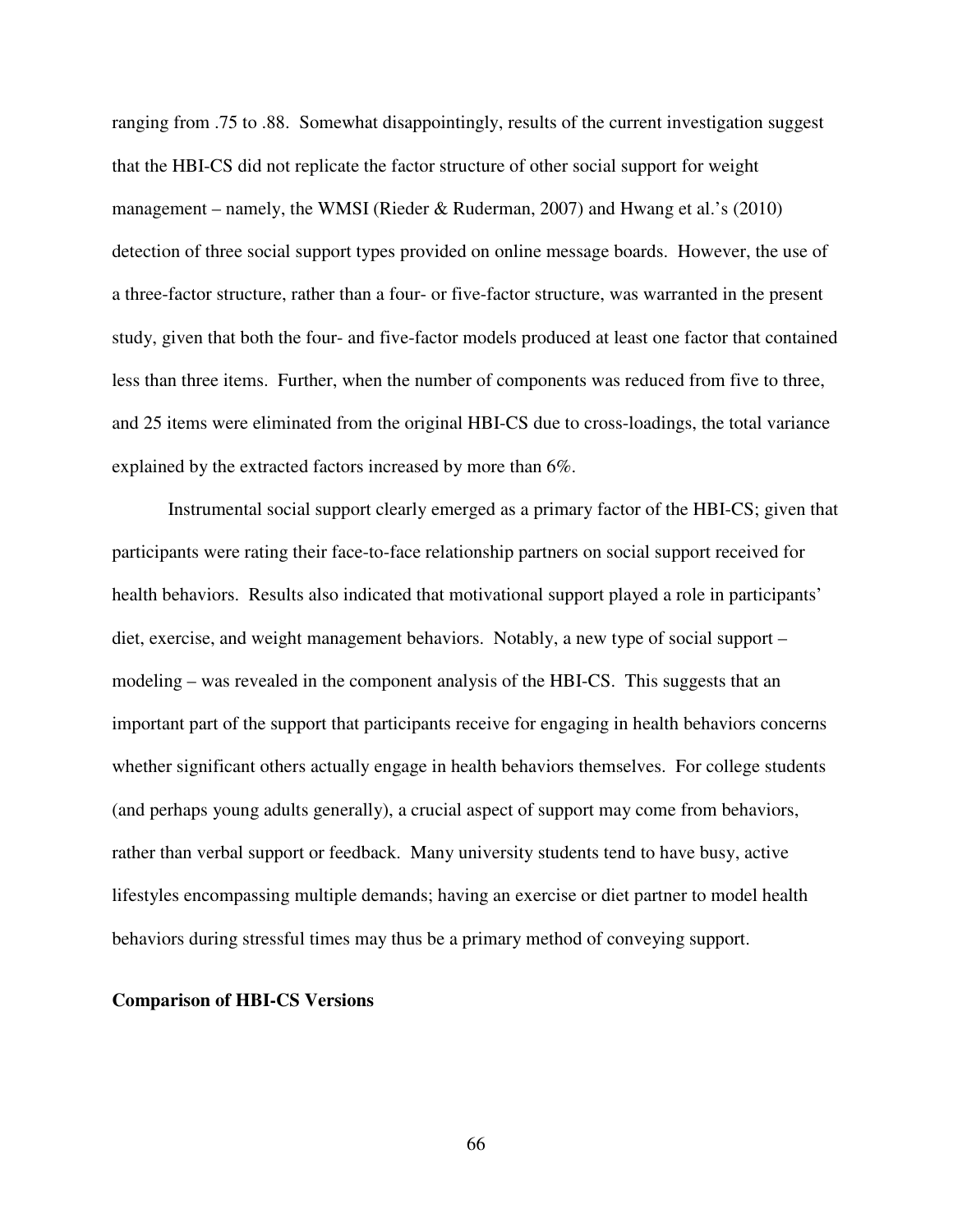Based on the findings of the current study, the 12-item version of the HBI-CS appears to be equivalent to the 37-item version. Each significant relationship between HBI-CS score and a health-related outcome variable that was detected for the 37-item version – fruit/vegetable intake, vigorous exercise, cognitive restraint for eating, and the four components of the Health Beliefs Survey – was retained when the 12-item version was examined. In this way, construct and convergent validity were also demonstrated for the 12-item HBI-CS measure. Further, the 1 week test-retest reliability for both the 37- and 12-item versions was identical: *r* = .79. When internal consistency of both questionnaires was investigated, Cronbach's alpha was higher for the 37-item version (alpha = .96), but Cronbach's alpha for the 12-item version (alpha = .88) was still highly satisfactory. Overall, the current data largely do not support the inclusion of an additional 25 items as part of the HBI-CS instrument. Future research is needed to determine whether the 12-item instrument is able to capture the relevant dimensions of social support that play a critical role in weight management and health behaviors.

### **Tests of Hypotheses**

 It was hypothesized that a significant relationship would exist between social support, as assessed by the HBI-CS, and BMI. Specifically, it was expected that individuals with higher social support scores would have lower BMIs, and vice versa. This hypothesis was not supported in the current study; contrary to expectations, there was no relationship between social support score and BMI. One might consider the following explanation for the failure to detect a significant relationship between these two variables. First, the current study included participants who were trying to lose weight. In fact, as previously noted, more than 50% of the sample reported that they were currently engaged in a WL attempt. Further, as previously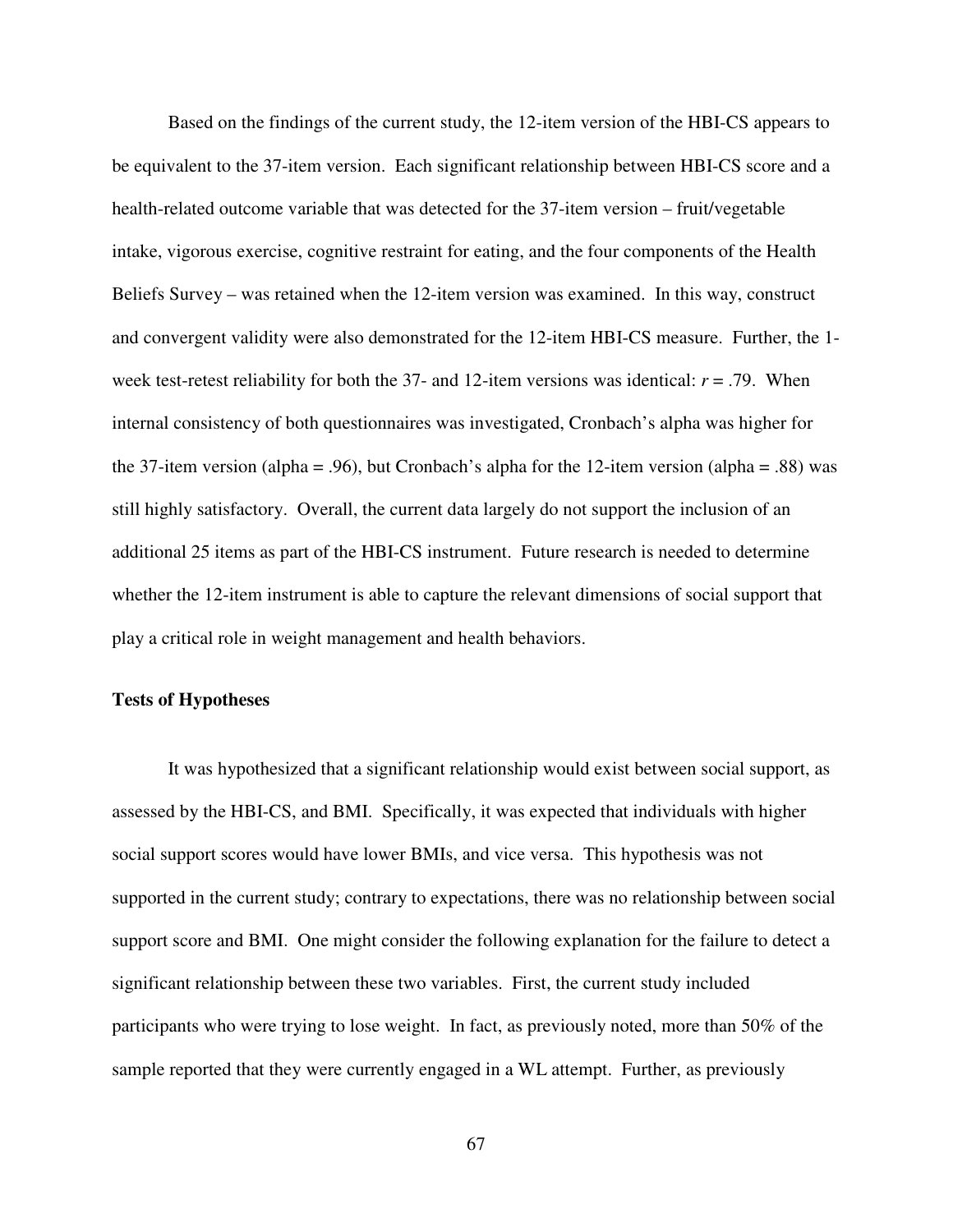reported, the number of pounds that participants had lost as part of their current attempt ranged from 0 to 54. Thus, the possibility exists that individuals who had lost some weight within the recent past (i.e., before the study began), but still have not reached their goal weight (i.e., their BMI is still in the overweight or obese range), nonetheless reported high levels of social support for health behaviors. Despite a high BMI, it may be argued that these participants currently feel support from significant others in their efforts to lose weight. In fact, it may be partly because of a high level of social support that such individuals have been able to lose weight in the first place.

 To investigate the above explanation further, a univariate ANOVA comparing the BMIs of those trying to lose weight  $(n = 238)$  versus those not trying to lose weight  $(n = 228)$  was conducted. There was indeed a significant difference. As one would predict, those participants who were trying to lose weight had a significantly higher mean BMI than participants who were not trying to lose weight. Interestingly, however, the group who reported trying to lose weight also had significantly higher mean HBI-CS scores that those who reported they were not trying to lose weight. Although this difference was not specifically hypothesized, it suggests that social support may be an important component of the WL process.

In addition, it is possible that individuals who are attempting to lose weight are more focused on social support, and hence endorse higher levels, than individuals who are not engaged in weight control. It is also conceivable that individuals who are currently focused on losing weight deliberately solicit social support from significant others. For example, a college student who has several pounds to lose might ask a friend or roommate to go with her to exercise at a campus fitness facility, or to go for a run outside together. In this way, she is seeking the tangible support of a significant other to engage in a particular health behavior with her.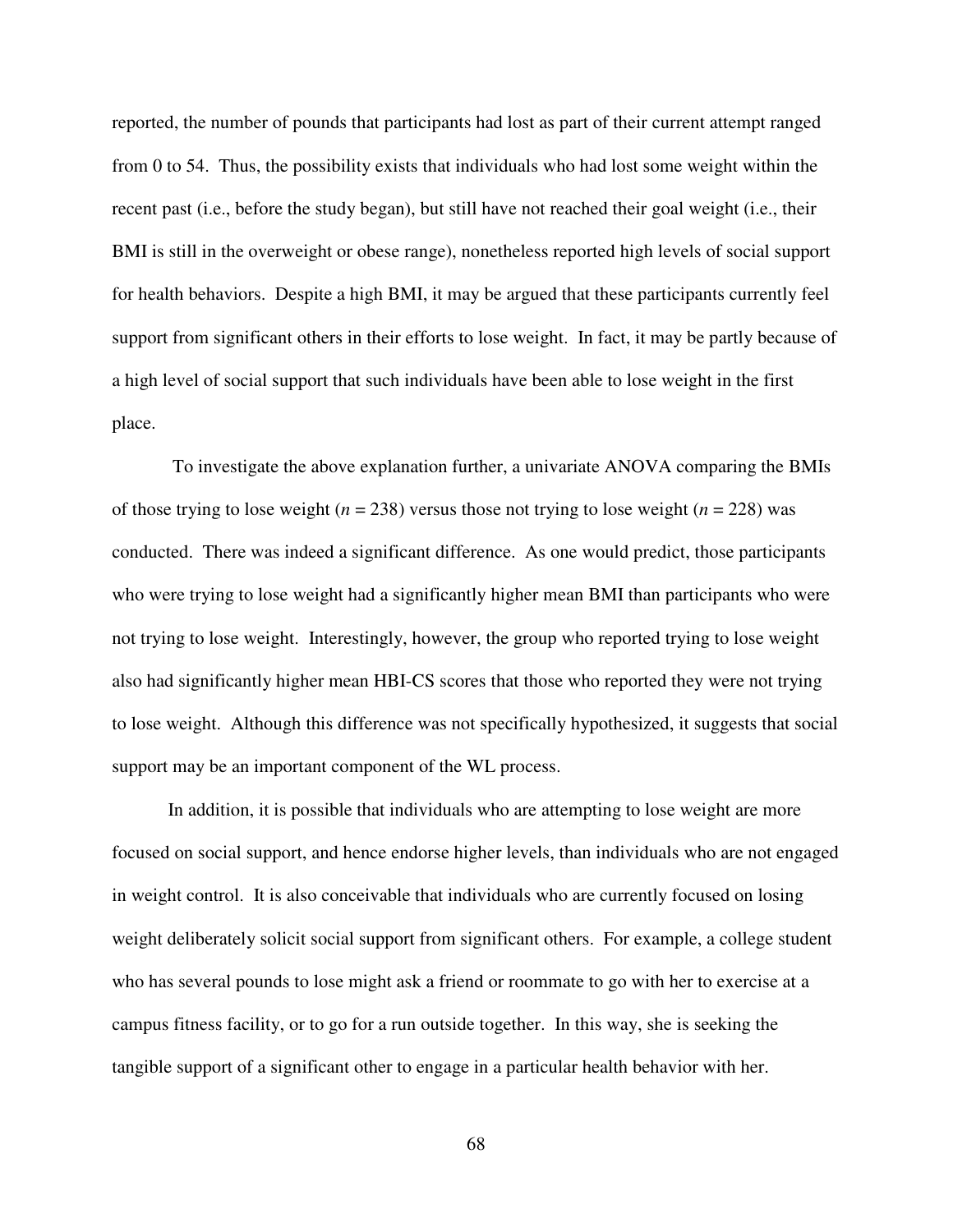Individuals who are not trying to lose weight, in contrast, may not have the same motivation to exercise (or engage in other health behaviors) with other people, and hence do not solicit social support to the same degree.

The hypothesis concerning the relationship between social support score and BMI was made with the assumption that most Virginia Tech students included in the sample would not be trying to lose weight. This assumption was based on the claim that Virginia Tech students are less likely to be overweight than the young adult population at large (B. Davy, personal communication, July 2010). Rather, it was expected that BMIs would be lower in participants with greater social support, in part because the support these individuals receive enables them to keep their weight at a healthy level. Because this underlying assumption was incorrect (in fact, the majority of the sample was trying to lose weight), it may have affected the relationship between social support and BMI.

Therefore, instead of BMI, the more critical variable in terms of determining social support's influence on health behavior might be intention or desire to lose weight. That is, the number on the scale may not matter as much as the effort or attempts made to manage one's weight. If an individual has an intention to lose weight, and makes the effort to do so, he or she may utilize social support to a greater extent, or find social support to be more important. On the other hand, those who may be engaging in healthy lifestyle behaviors, but do not have the intention to lose weight per se, likely find social support less important. When this explanation is considered, it is not surprising that no relationship was detected between social support for health behaviors and BMI.

Secondly, it was predicted that individuals who reported higher social support scores would eat and drink more healthfully than those with lower social support scores. Specifically,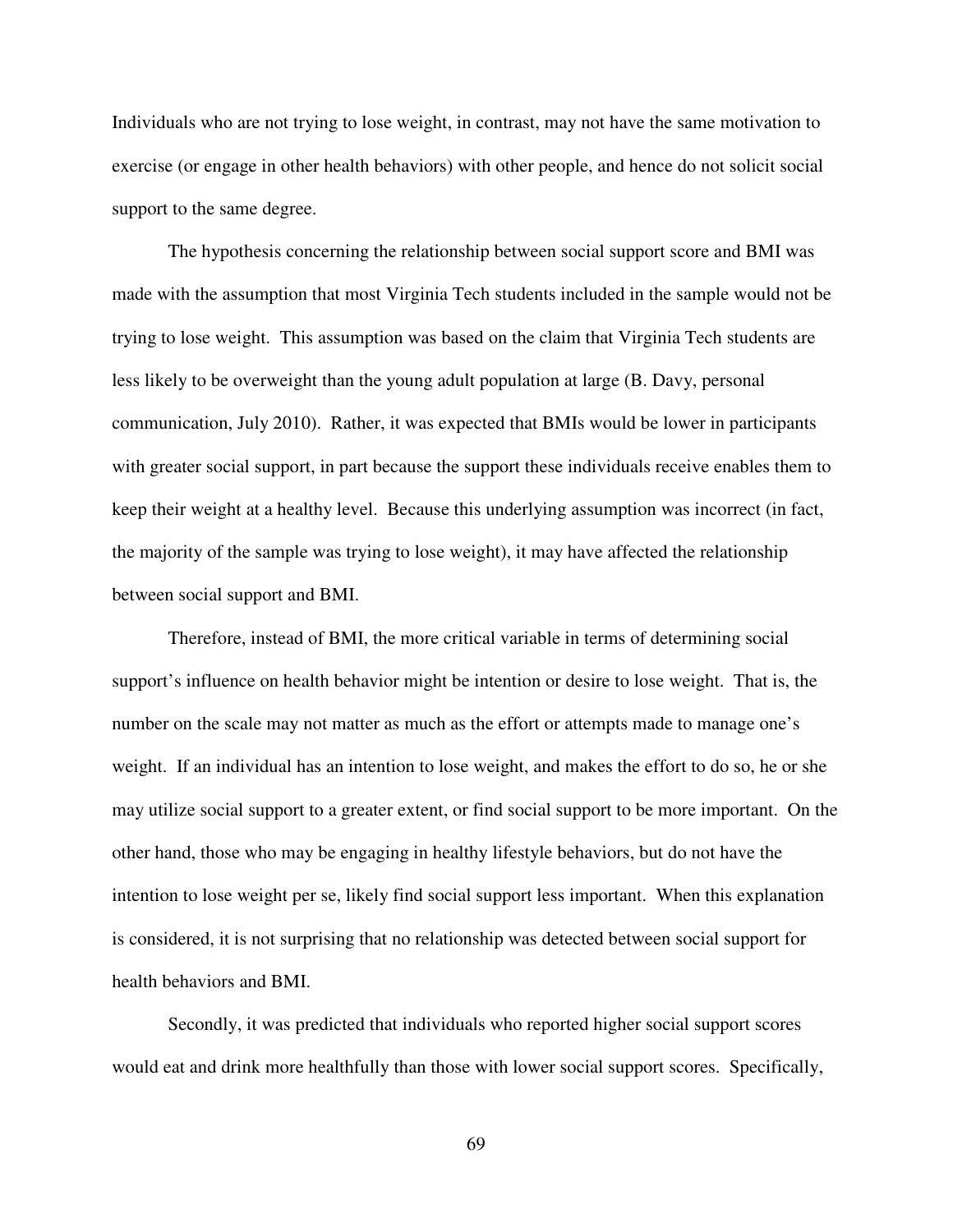the researcher expected a positive correlation between social support and fruit/vegetable intake, and a negative correlation between social support and fat intake. It was also predicted that negative correlations would exist between social support and sweetened beverage intake. This hypothesis was partially supported; results did detect a significant positive association between social support and fruit/vegetable intake. However, this relationship was only significant when the traditional alpha level of .05 was used; after a Bonferroni correction was applied, the relationship dropped to nonsignificant. Hence, it is possible that individuals who report more social support tend to eat more fruit and vegetable servings, as compared to individuals with lower social support scores.

However, social support score was unrelated to another index of healthy eating: fat intake. In addition to a correlational analysis, HBI-CS scores were grouped into quartiles, and a univariate ANOVA was conducted to determine whether the highest HBI-CS quartile group had significantly different fat intake scores than the lowest HBI-CS quartile group. This ANOVA failed to detect a significant difference between social support quartile groups. Two separate ANOVAs were conducted for both beverage intake variables; results failed to detect significant differences between the highest and lowest HBI-CS quartile groups for sweetened beverage intake. Taken together, these results suggest that, to the extent that participants' significant others play a role in their dietary habits, supportive others may find it easier to encourage healthy eating (i.e., fruit/vegetable consumption) than to discourage unhealthy eating (i.e., dietary fat consumption, sweetened beverage consumption).

As discussed earlier, most participants had relatively high fat intake scores. Therefore, the possibility exists that no correlation was found between social support and fat intake because fat intake scores were so high at the outset. It is possible that a positive relationship between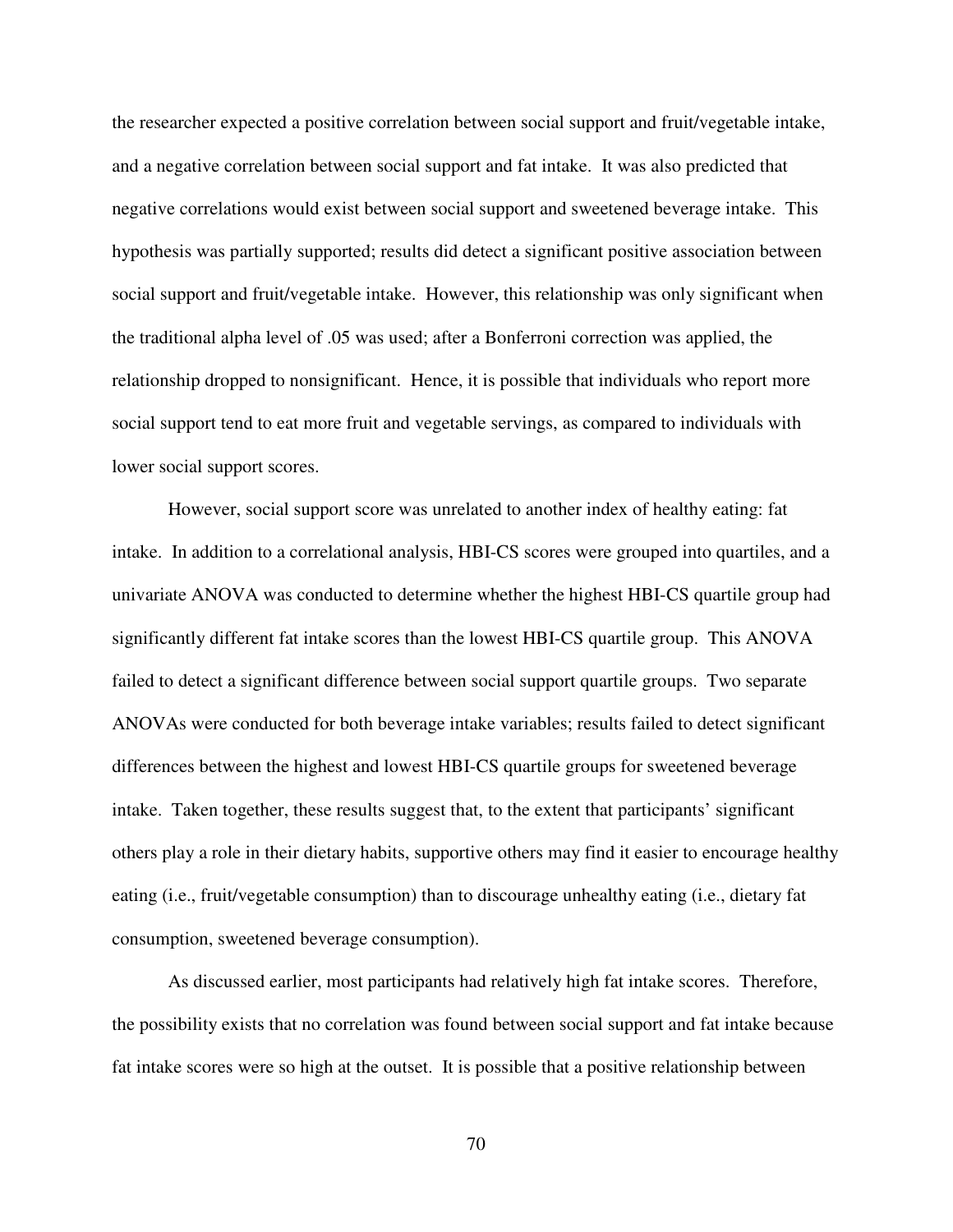these two variables may have been found in a sample with lower average fat consumption. To test this assumption in an exploratory fashion using the current sample, the researcher divided participants into quartiles based on fat intake score. The investigator then conducted a univariate ANOVA comparing the highest and lowest fat intake quartile groups on their HBI-CS scores.

These two groups did not differ significantly from one another in terms of social support; in fact, there were no significant differences between any of the four quartile groups. However, it is worth noting that the cut-off score corresponding with the lowest quartile was 13. While not in the "high" range per se, a score of 13 is still considered to be excessive (i.e., beyond the fat intake experts recommend), according to the Block questionnaire. In a college student sample, eating foods high in dietary fat, or drinking highly caloric beverages (e.g., alcohol), may be so habitual, or even inevitable to a certain extent (particularly for students with campus dining plans), that social support does not play a role in dietary fat intake or beverage intake.

Like the dietary data, the physical activity data provided only partial support for the original hypothesis. In particular, a positive correlation between social support and physical activity scores was expected. As noted previously, the researcher could not use total IPAQ score as an outcome variable due to concerns about the accuracy of some participants' responses. However, the investigator was able to use three separate physical activity outcome variables: days per week spent in vigorous exercise, days per week spent in moderate exercise, and days per week spent walking. One would predict that all three of these outcome variables would relate positively to social support. In actuality, however, only vigorous physical activity was positively correlated with social support (both before and after the Bonferroni adjustment was applied); the correlations between social support and moderate activity, as well as social support and walking, failed to reach significance.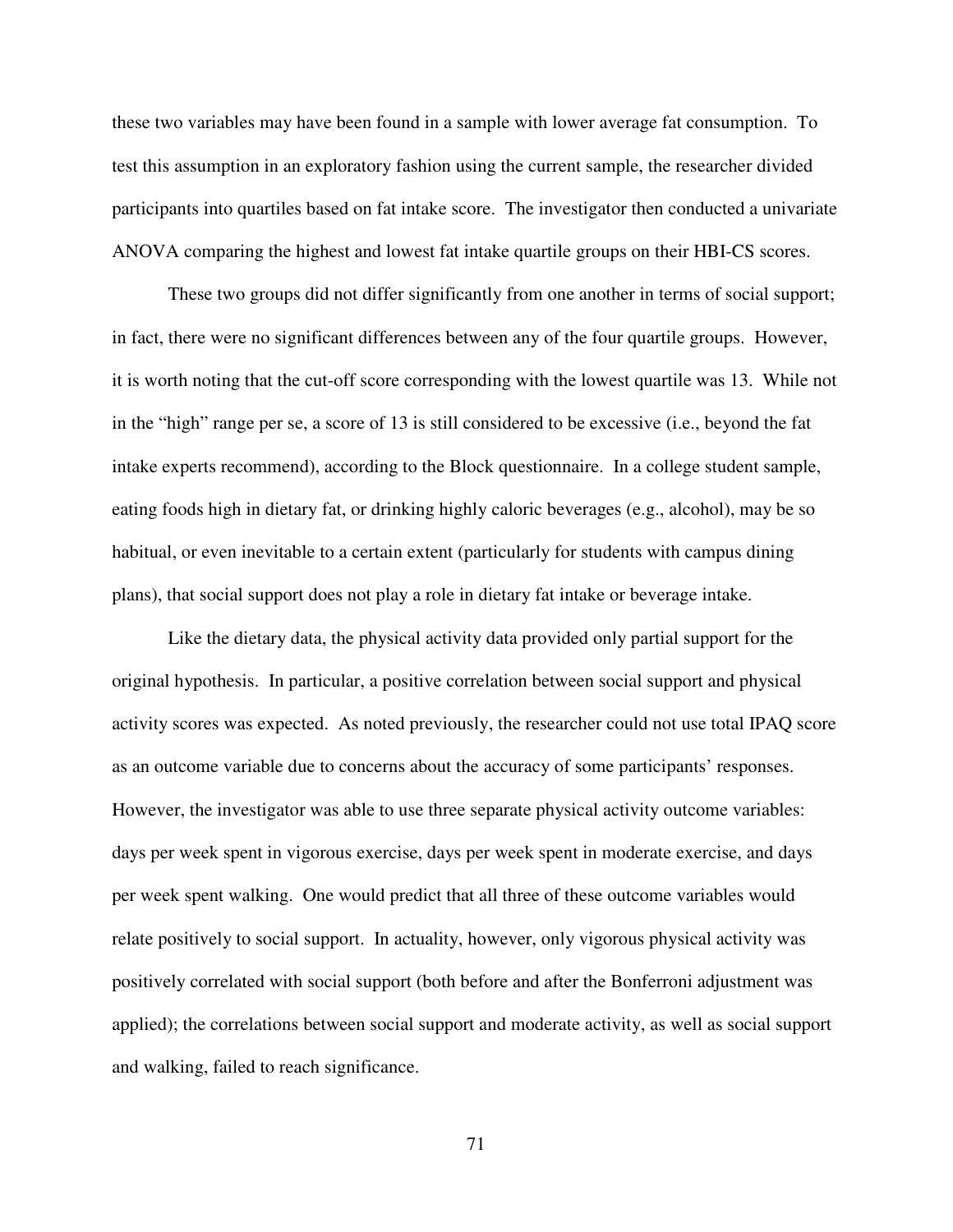It is suspected that the reason social support was only significantly correlated with vigorous physical activity has to do with the way that most college students define "exercise" or "physical activity." The examples of vigorous physical activity provided by the IPAQ – heavy lifting, digging, aerobics, and fast bicycling – are what many young people consider to be "exercise." In other words, when students visit their campus fitness center, the activities they typically engage in – whether cardiovascular exercise or resistance training – would be classified as "vigorous," according to the IPAQ. On the other hand, activities that the IPAQ defines as moderately intense, such as carrying light loads, biking at a regular pace, and doubles tennis, might be activities that college students do not engage in as frequently, or do not consider "exercise." It may be argued that the students in the current sample knew they were completing a questionnaire on physical activity, and this prompted them to consider either their own regular exercise activities, or the exercise activities of others in their age group. These common physical activities (e.g., running, weight-lifting, cycling, using an elliptical machine) tend to be on the vigorous end of the intensity spectrum.

Further, it is possible that walking was unrelated to social support because the mean number of days spent walking was so high to begin with in this particular sample. That is, most Virginia Tech students spend a considerable amount of time walking; this may simply be an inevitable part of attending college on a sprawling, spacious campus. Nonetheless, current results indicate that students who report higher levels of social support are also likely to spend more days during the week engaged in vigorous exercise. Not only did analyses show a positive correlation between social support and vigorous exercise, but it was also discovered that, when HBI-CS scores were grouped into quartiles, there was a significant difference between the highest- and lowest-scoring groups in terms of vigorous physical activity frequency.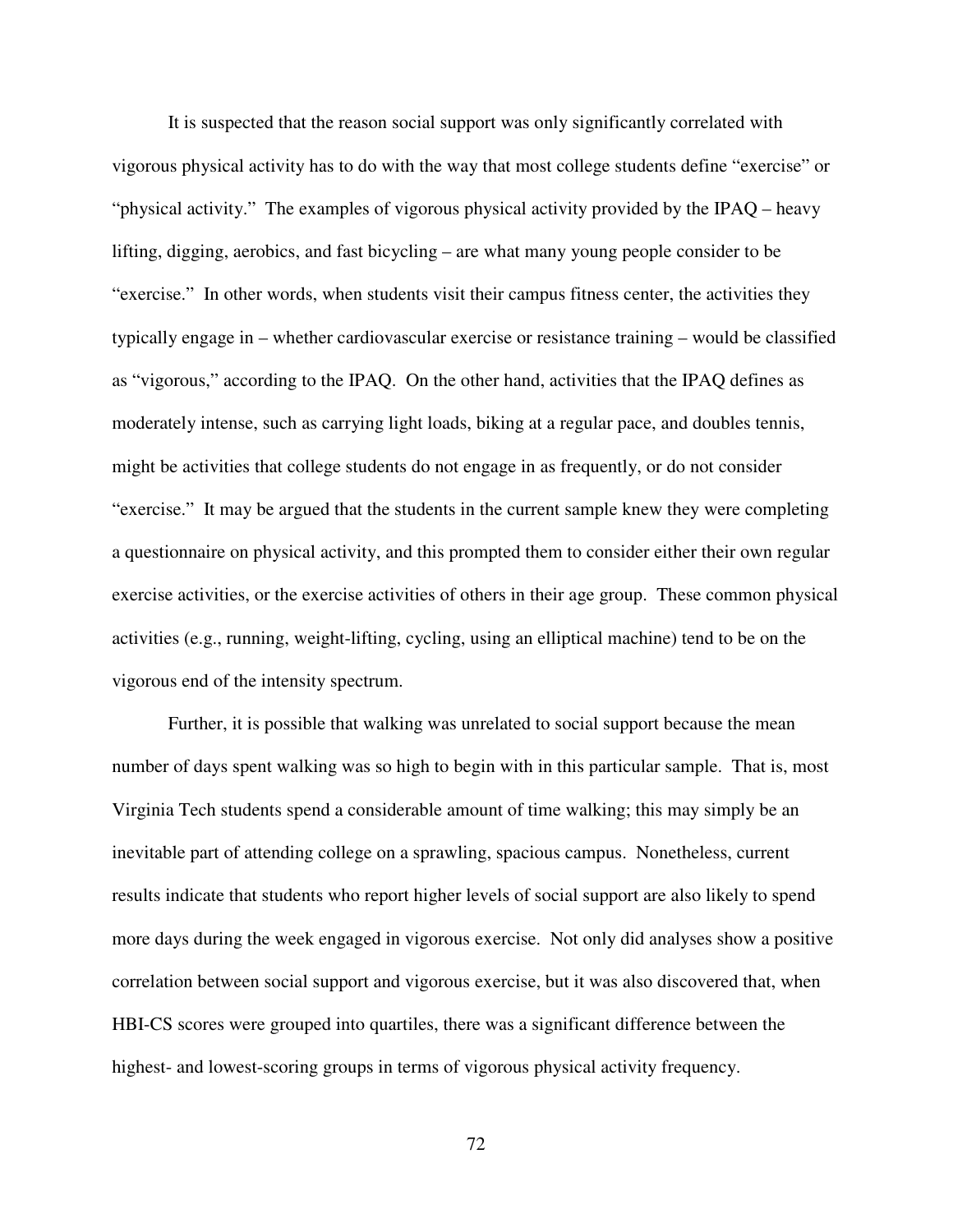This positive relationship between social support and exercise corresponds with previous findings in college students, particularly Strong et al.'s (2008) investigation of the health behaviors of Virginia Tech students. In particular, Strong et al. found that students who reported more support from friends were more physically active, as compared to students who reported less support. Interestingly, however, the Virginia Tech students in the current sample seemed to be more physically active than the Virginia Tech students in Strong et al.'s sample. That is, the majority of students in Strong et al.'s study did not meet recommended government guidelines for physical activity, and exercised less in college than they did in high school. Although these findings seem to mirror the typical physical activity patterns among college students overall (see Hellmich, 2008), most of the Virginia Tech students in the present sample met or exceeded these guidelines, according to their own self-report (at least in terms of exercise intensity).

Because the health behaviors of family and friends were predicted to be highly influential in terms of participants' own eating and exercise behaviors, the investigator administered four components of the Health Beliefs Survey. Specifically, scales assessing support for dietary and physical activity in family and friends were given. Support was measured by asking participants whether their significant others engaged in relevant health behaviors (e.g., cooking with very little fat, making time to walk or engage in other exercise). Results indicated that positive correlations did exist between scores on the Health Beliefs Survey (both for family and friends) and participants' own fruit/vegetable intake. However, after the Bonferroni adjustment was applied, only the relationship between the friends eating scale and fruit/vegetable intake remained significant. At the same time, negative relationships between scores on the Health Beliefs Survey (both for family and friends) and participants' own dietary fat intake were found. These significant correlations were retained even when the Bonferroni corrections were used.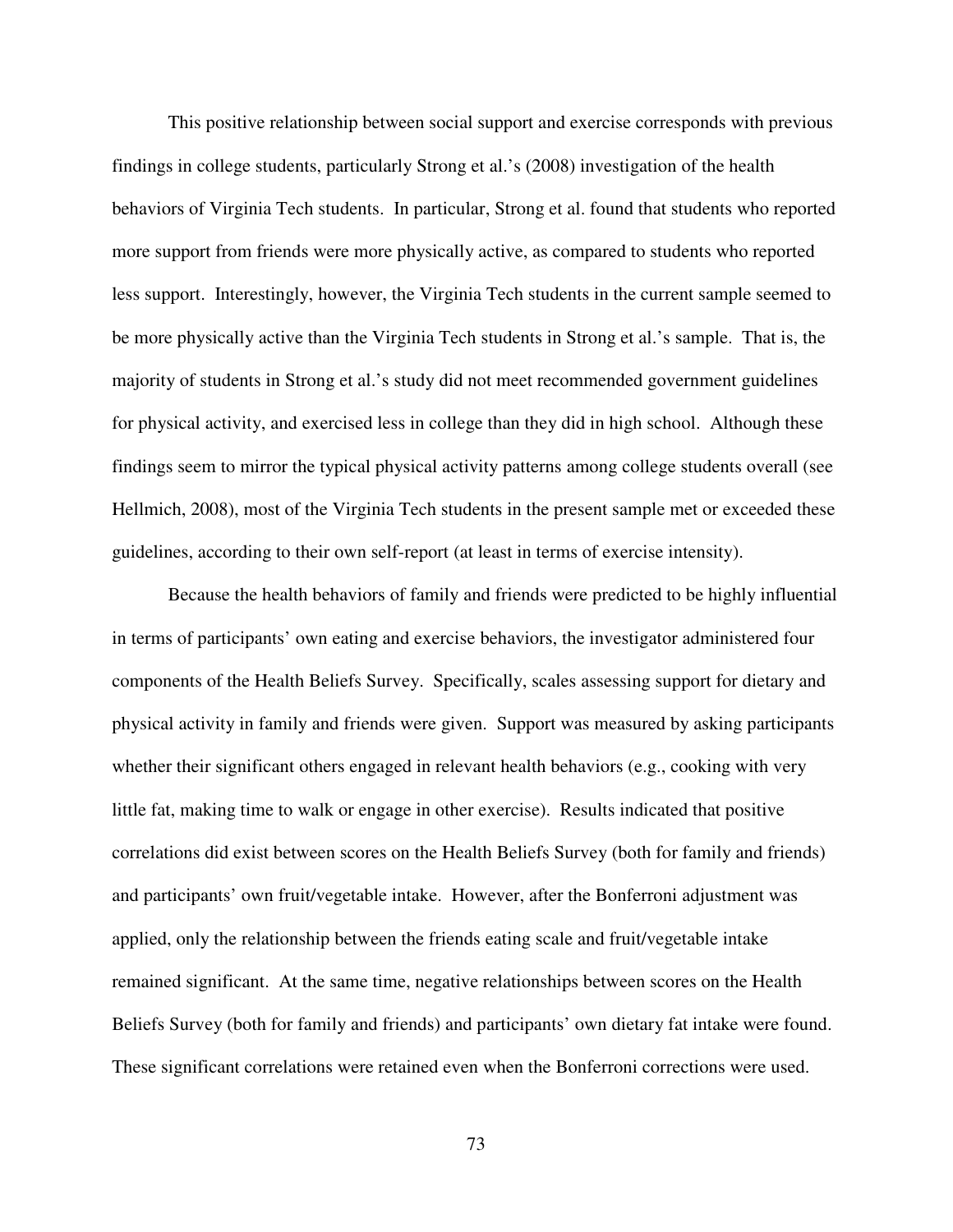These findings suggest that, to some extent, students may pattern their own healthy eating behaviors after the behaviors and attitudes they detect in family members and friends. Future investigations should explore this finding in greater detail, as it corroborates the significance of having positive role models to follow as one attempts to manage weight and health.

Likewise, it was predicted that a significant relationship would exist between the physical activity behaviors of family and friends, according to the Health Beliefs Survey, and participants' actual physical activity behaviors, according to the IPAQ. For vigorous exercise, significant associations were found for both the family and friends scales initially, but after the Bonferroni correction was applied, only the friends scale retained a significant relationship with vigorous exercise. For moderate activity, a significant relationship was detected for the physical activity of friends, but not the physical activity of family; this relationship was still found after the Bonferroni adjustment was employed. Lastly, for walking, results revealed the opposite pattern; days spent walking was related to the physical activity behaviors of family, but not friends. After the Bonferroni correction, however, this relationship dropped to nonsignificant. Again, one might suspect that significant relationships between family and friends' physical activity behaviors and participants' own vigorous physical activity were found because these young adult participants tend to consider vigorous activities "exercise" to a greater extent than moderate-intensity activities or walking.

Finally, a hierarchical regression analysis indicated that the HBI-CS did not add a significant amount of predictive value in estimating the major outcome variables, above and beyond the predictive value offered by the Health Beliefs Survey subscales. This finding could be expected, given that the HBI-CS and the four components of the Health Beliefs Survey were significantly correlated at a moderate level (see hypothesis 4). Still, given that .35 is the highest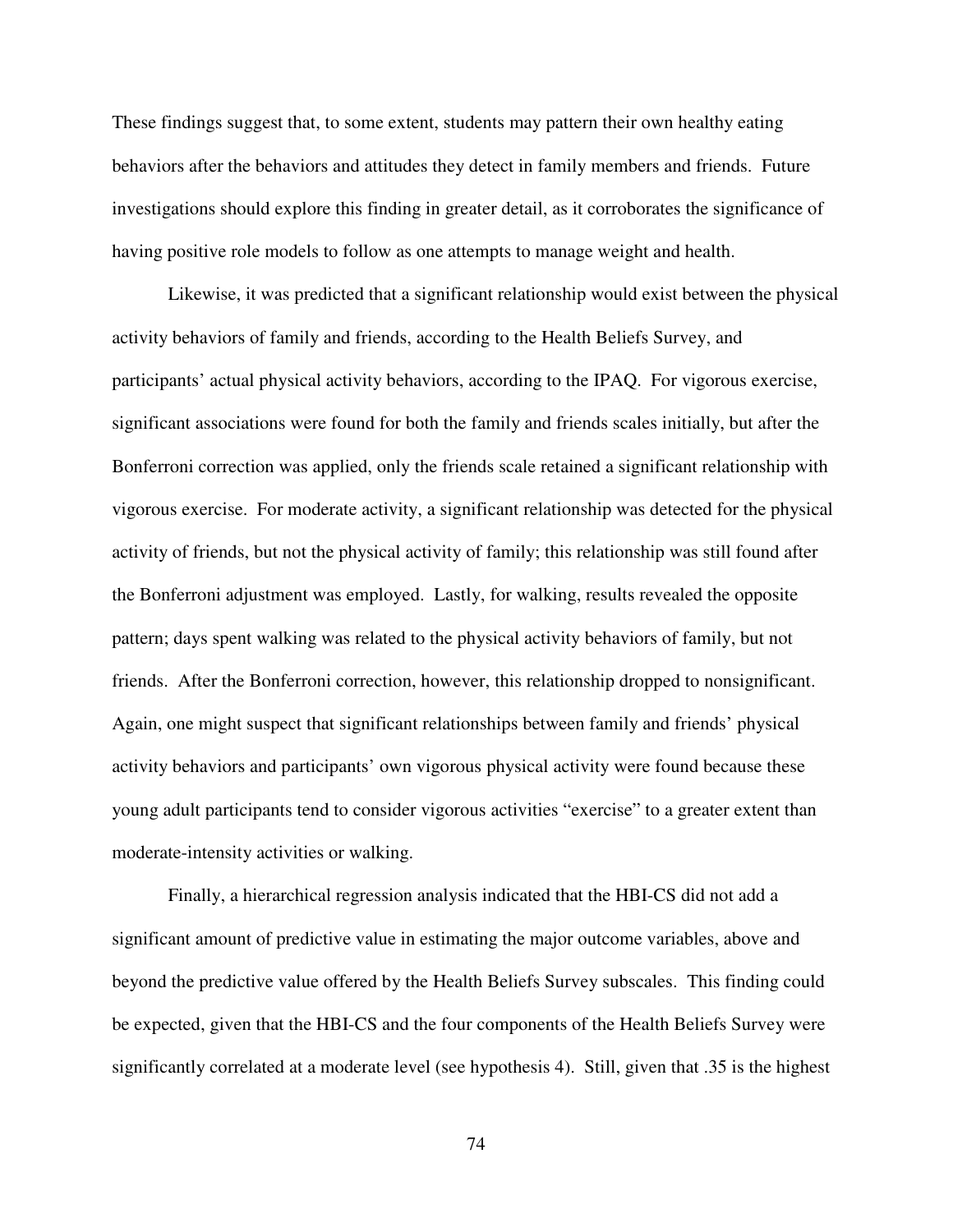correlation between the HBI-CS and any of the four components of the Health Beliefs Survey at Part I, it is unlikely that the HBI-CS and Health Beliefs Survey are assessing the same construct, as noted earlier. One might conclude that, in the prediction of weight- and health-related outcomes, perceived social support for general health behaviors may be less important than actual behaviors of significant others.

#### **Health Behavior Frequencies**

 Contrary to expectations, slightly more than half of the total sample of 466 individuals reported that they were currently trying to lose weight. This particular finding was unanticipated, given the previously noted assertion that Virginia Tech undergraduates are generally less likely to be overweight than other young adult groups (B. Davy, personal communication, July 2010). That is, 238 (51.1%) endorsed that they were attempting to lose weight, even though only 121 participants (25.9%) actually met criteria for overweight or obesity, based on self-reported height and weight. In other words, many individuals in the current sample were trying to lose weight, even though their BMI was in the normal range or below.

The reason for this desire to lose weight that more than 50% of the sample possessed was not explored. However, it is conceivable that college students might be particularly susceptible to cultural biases regarding beauty, thinness, and a gender-specific ideal body type. Research has shown that female college students in particular engage in a great deal of social comparison with regard to the appearance of their peers, which may lead to the desire to lose weight and unhealthy methods of weight control (Lindner, Hughes, & Fahy, 2008). Taken together, these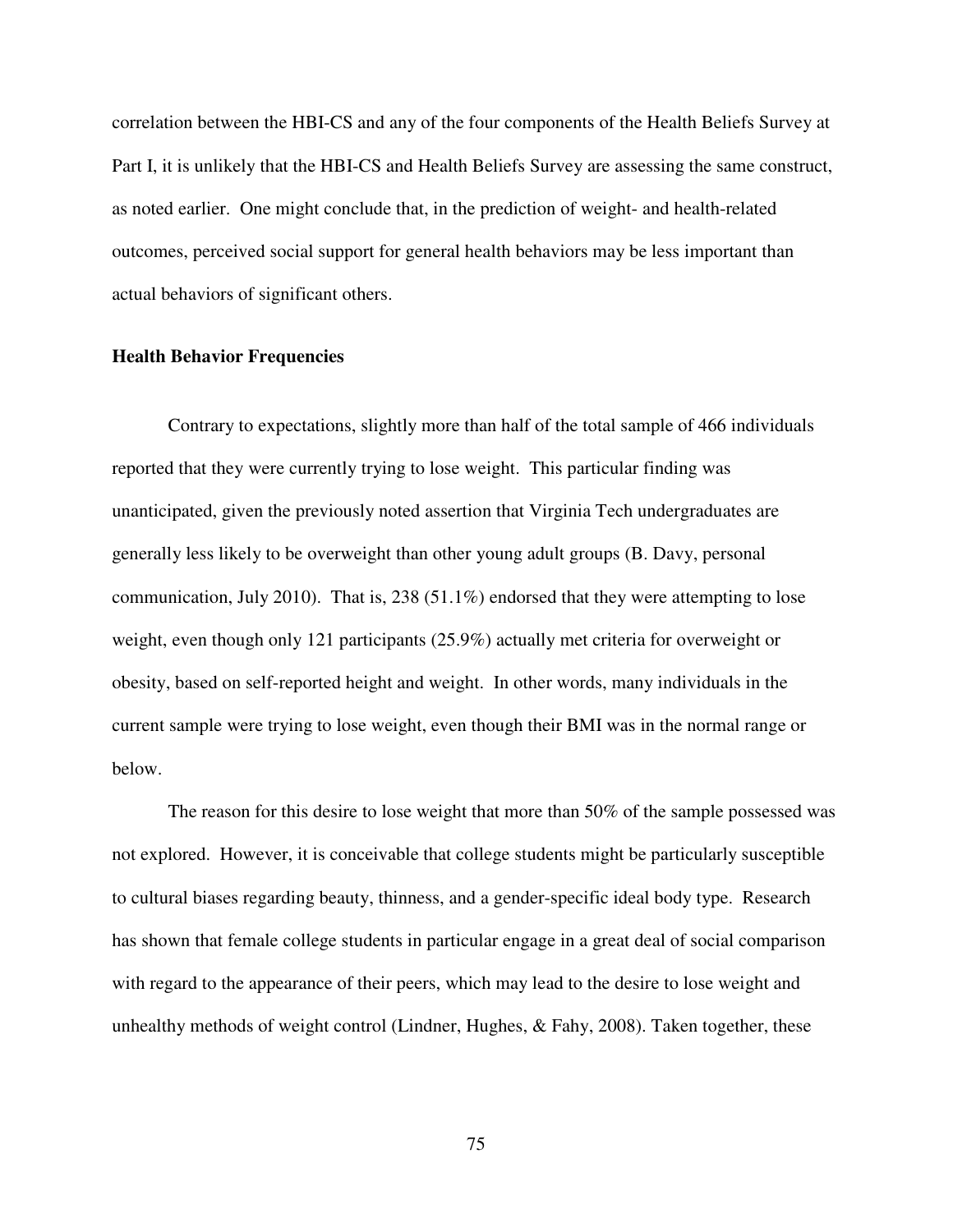factors – although not assessed in the current study – may account for these participants' reported desire to lose weight (whether or not they were actually overweight).

 Even if some participants were not attempting to lose weight currently, survey findings indicated that the majority of the sample (70%, or 326 participants) had tried to lose weight previously. More than 80% of participants who had tried to lose weight at least once in their lives had made relatively few attempts (i.e., between one and five). This number of previous attempts is unsurprising, given the average age of participants in the sample; an older sample would likely have reported a greater number of prior WL attempts.

Moreover, those participants who were currently attempting to lose weight had lost a wide range: between 0 and 54 pounds. However, most participants (more than 60%) had lost only 5 pounds or less as part of their current attempt. "Weight loss attempt" was loosely defined; participants were simply asked to estimate the number of times in which they had deliberately changed their behavior or lifestyle in an attempt to lose weight. Nonetheless, "weight loss attempt" is a subjective term. Therefore, not all participants may have defined "weight loss attempt" in the same manner, potentially affecting the accuracy and trustworthiness of the results.

 An analysis of gender differences revealed that a significantly greater percentage of female participants ( $n = 300$ ) than male participants ( $n = 166$ ) reported that they were currently trying to lose weight and had attempted to lose weight previously. In terms of current WL intentions, 187 female participants (62.3% of the female sample), as compared to 51 male participants (30.7% of the male sample) reported that they were currently trying to lose weight; this represented a statistically significant difference. The gender differences among those who had previously tried to lose weight were equally striking. Specifically, 236 female participants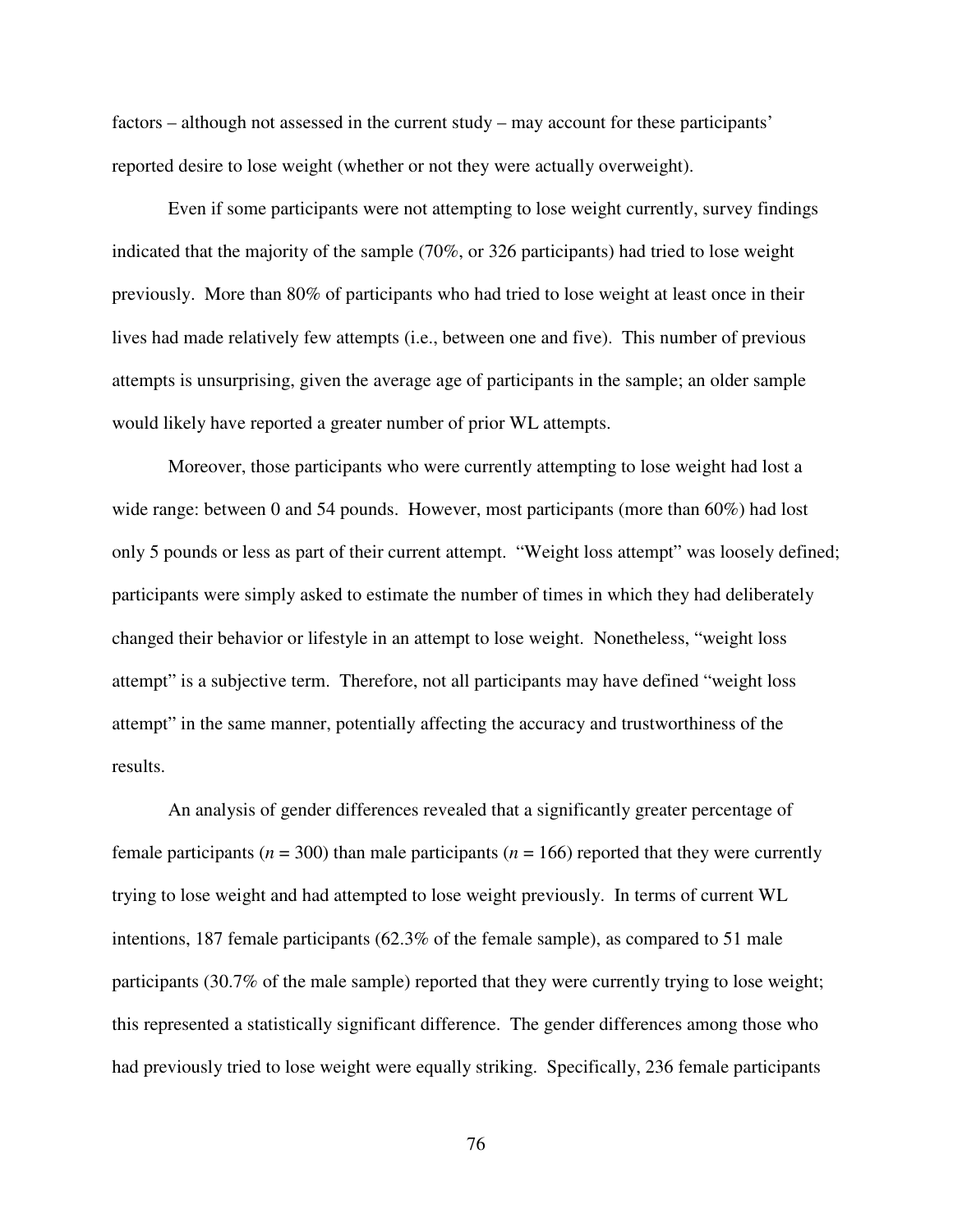(78.7%) reported they had tried to lose weight at least once, while only 90 male participants (54.2%) endorsed at least one prior WL attempt.

Even though gender differences were not explicitly hypothesized, these exploratory analyses reveal clear discrepancies between male and female participants that may have influenced survey results, given that more females than males participated in the study. Additionally, females scored significantly higher than males on the HBI-CS overall, and significant interactions were found between HBI-CS score and gender for fruit/vegetable intake, as well as the exercise behaviors of friends (according to the Health Beliefs Survey). These findings provide evidence that females may be more attentive to socially supportive factors in their environments, as compared to males.

Results also indicate that the vast majority of the sample placed a high priority on health behaviors. Even if some participants were not attempting to lose weight per se, nearly the entire sample reported that healthy eating and maintaining regular exercise were an "important" or "very important" part of their lifestyle. Specifically, 402 participants (86.3%) reported that eating a healthy diet was, at the very least, "important" to them, while even more participants – nearly 90% of the sample, or 417 students – reported that regular physical activity was "important" or "very important." To the extent that these ratings of importance translate into actual healthy eating or physical activity behavior, one could conclude that the current sample is quite dedicated to maintaining a healthy lifestyle.

Interestingly, a low percentage of participants in the sample reported that they had participated in either a structured weight management program or self-help methods for weight control. This finding is fairly surprising, given the number of participants in the current sample who endorsed a desire to lose weight, as well as the number of participants who indicated they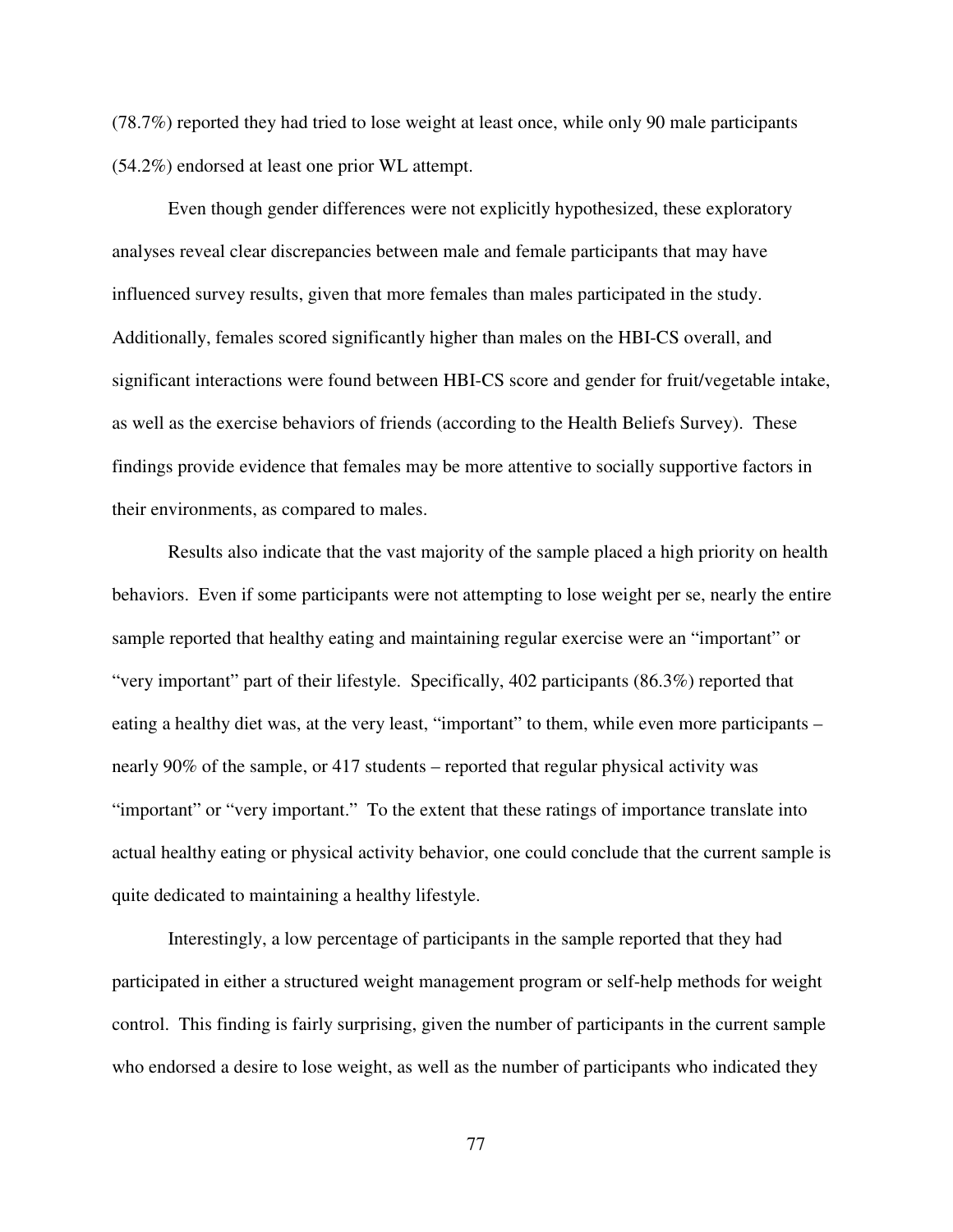had tried to lose weight previously. This finding is also somewhat troubling, as it suggests that many of those students who did endorse an intention to lose weight may be attempting to do so using questionable (i.e., potentially unhealthy) methods.

Students who did endorse a desire to lose weight were not questioned further regarding the methods they had employed to achieve this goal. Only those students who reported they had used self-help methods in an attempt to lose weight were given the opportunity to elaborate on methods they had used (and not all participants chose to elaborate). Further, because "self-help" was not explicitly defined, some participants may have elected not to describe particular WL methods they had used, simply because they did not consider these methods "self-help."

At the same time, however, one must consider the relatively young age of most study participants (i.e., a mean age of roughly 20 years). Had an older sample been recruited, the investigation results would have arguably found a greater percentage of participants who had reported: 1) previous WL attempts, and 2) previous attempts to manage weight using structured programs (e.g., Weight Watchers) or self-directed approaches. Nonetheless, the finding that few participants had used structured WL programs or self-help approaches to lose weight, despite that more than half the sample reported they were currently attempting to lose weight, suggests a need to develop weight management programs specifically tailored for college students. Such programs may teach this vulnerable population about healthy and unhealthy weight control strategies. Still, further research must explore the methods college students use to manage their weight in greater detail.

### **Assessment Scores**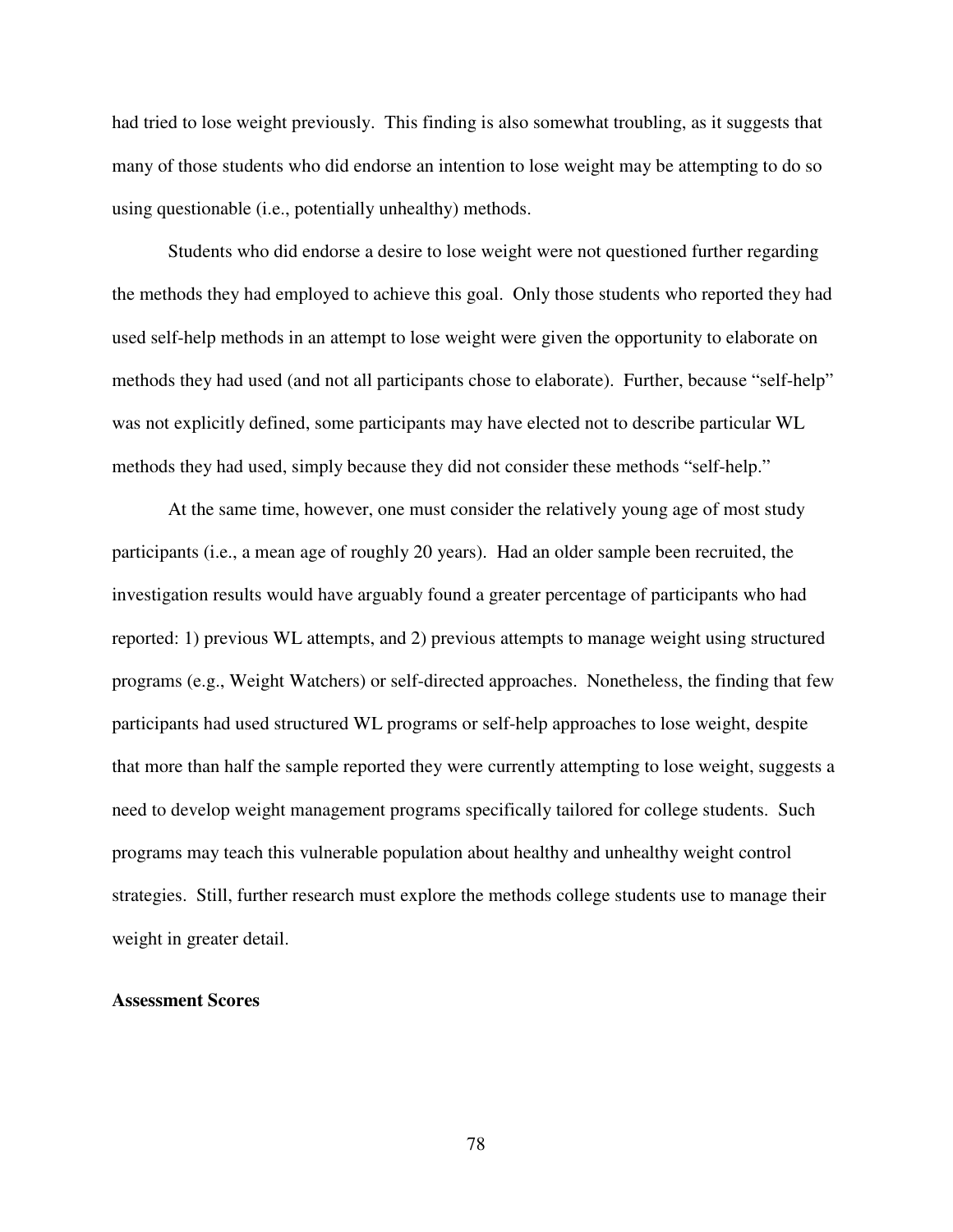In this sample of college students, dietary fat intake, according to the Block questionnaire, was fairly high. The mean Block dietary fat score was 19.42, which lies in the "high" range. Moreover, 332 of the 466 participants scored in either the "high" or "very high" range for fat intake (i.e., a score of 15 or higher), based on the frequency of particular foods eaten during the past year.

Further, although 108 participants scored in the "normal" range of fat intake, according to Block and colleagues (2000), a person scoring in the "normal" range of fat intake is still consuming too much dietary fat. The questionnaire provides the following feedback to those scoring in the "normal" range: "Your fat intake is [about the same as] most Americans, probably between 30 and 35% of calories. Experts recommend that it be less than 30%." Therefore, a total of 440 participants (94.4%) in the current sample are arguably consuming too much dietary fat, according to Block et al.'s guidelines. Still, when only the "high" and "very high" ranges are considered, 71.2% of the sample still falls under these categories. The relatively high fat intake is not surprising, given the typical college student diet. The Block Dietary Fat Screener contains numerous foods that are staples of the college student diet, including fast food and other convenience items (e.g., hamburgers, French fries, chips, pizza).

 Fruit and vegetable intake scores were somewhat better than dietary fat scores. The mean score of 11.24, although not in the lowest intake range, is still within the "not enough" range. The following feedback is provided for those who score between 11 and 12: "Your diet is like most Americans – low in fruits and vegetables! You're eating fewer than 4 servings [per day], but experts recommend 5 or more." Even a score between 13 and 15 is considered to be "not enough" fruit and vegetable servings (i.e., still less than five servings per day). Therefore, in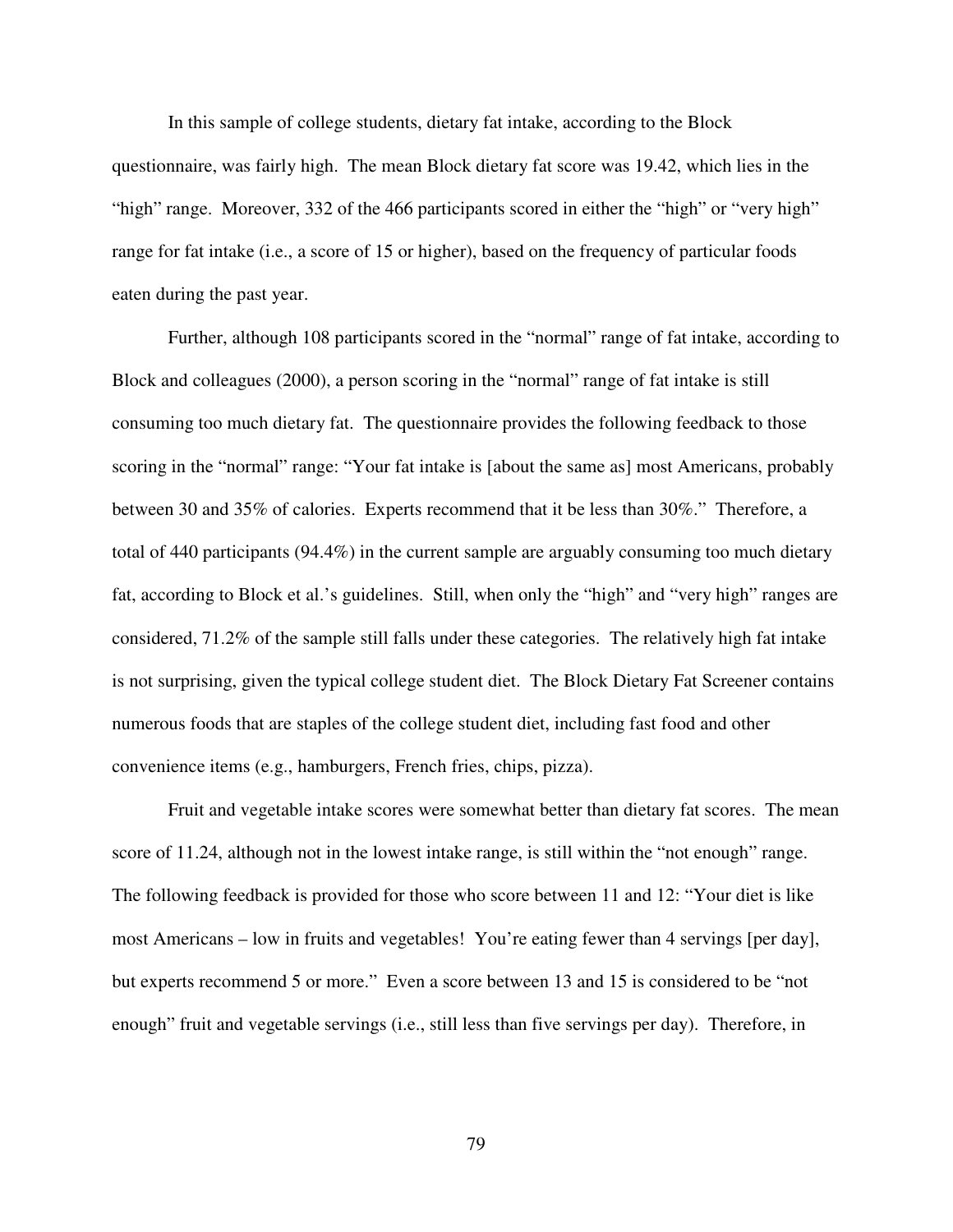total, 396 participants (85%) scored in the lowest three ranges of fruit/vegetable intake, and are consuming less than the recommended amount of servings on a daily basis.

Again, this low intake of fruits and vegetables is not surprising for college students. Many students – particularly those who live on campus – eat in dining halls and other on-campus eateries, and may not shop regularly in grocery stores, where access to fresh produce is significantly greater. Nonetheless, the average fruit/vegetable intake scores in the current sample is considerably greater than those found in Gow et al.'s (2010) sample of college students. In Gow and colleagues' research, students barely consumed any fruits and vegetables; baseline (i.e., pretreatment) fruit/vegetable intake scores across treatment groups ranged from 1.32 to 1.87, and did not change significantly as a result of the weight management intervention.

 In terms of physical activity, students in the current sample obtained much better scores, as compared to their dietary scores. Of 466 total participants, only 53 reported they did not engage in any vigorous physical activity, such as running, fast bicycling, and other aerobic activities, during the past week. Further, 209 participants (44.8% of the entire sample) reported engaging in vigorous physical activity more days than not during the week (i.e., at least 4 days). When one examines moderate-intensity exercise, only 56 individuals reported 0 days of activity. However, the mean number of days during the past week that participants engaged in moderateintensity exercise was somewhat lower than the respective mean for vigorous exercise: 3.08 days per week, compared with 3.22 days per week.

Nonetheless, at the aggregate level, these physical activity results are impressive, given that the American Heart Association currently recommends at least 150 minutes of moderately intense physical activity per week, or 75 minutes of vigorous exercise per week (American Heart Association, 2011). Clearly, a large percentage of the current sample is engaging in regular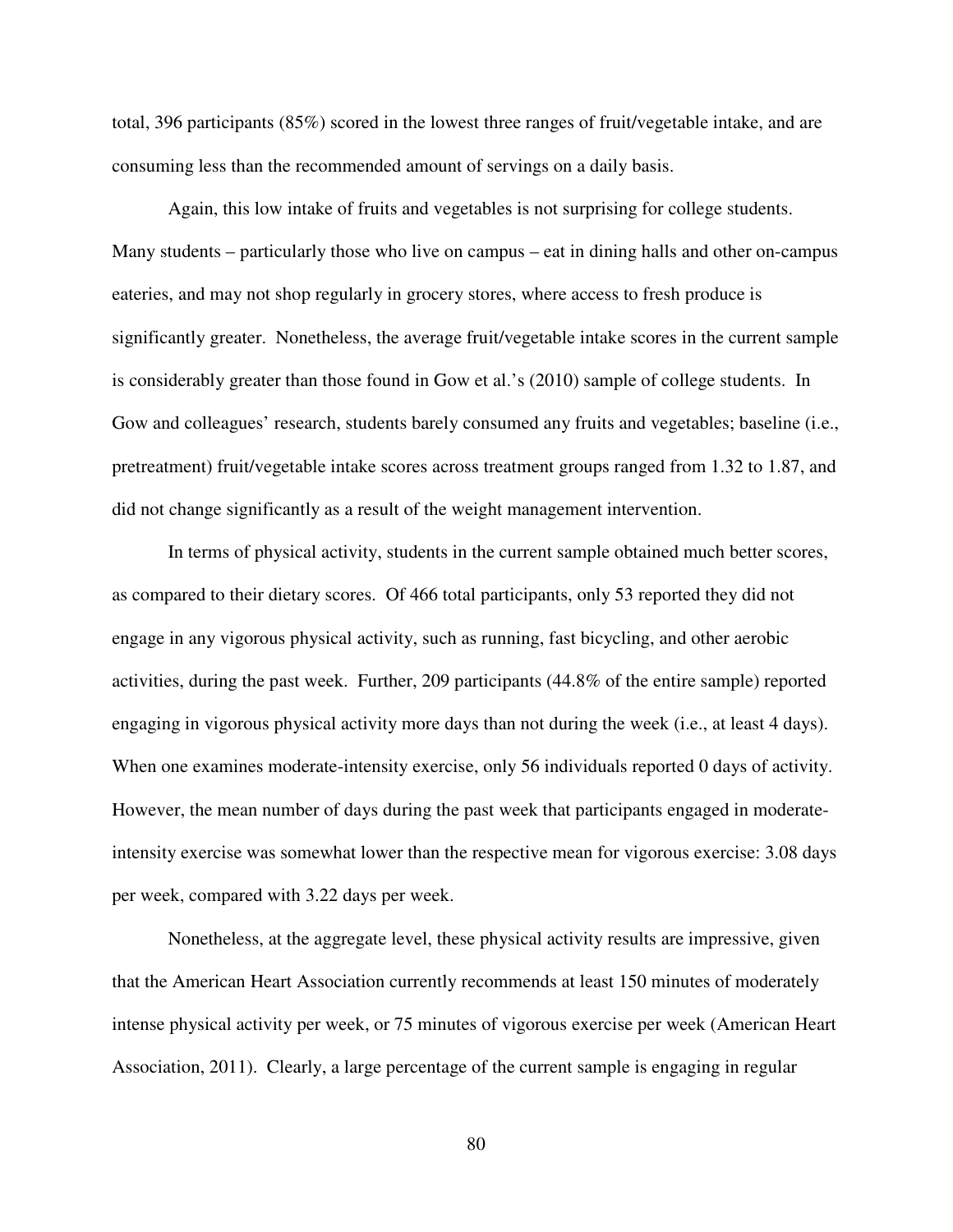exercise that is above and beyond recommended amounts in terms of intensity. Participants did enter the number of minutes per week spent exercising, but as previously noted, these data are unreliable and could not be assessed, given that some participants entered an unrealistic number of exercise hours per week.

In terms of walking, the mean score  $-6.01$  days per week – is to be expected, given the large, spread-out nature of the Virginia Tech campus. Furthermore, 299 of the 466 participants (64.2%) reported walking at least 10 minutes per bout on all 7 days of the week. Particularly during weekdays, the vast majority of Virginia Tech students will be walking 10 minutes or more as they travel to class and other obligations. Even during weekends, it is conceivable that students are walking in bouts of at least 10 minutes, as they make their way around campus (e.g., to dining halls, the library, and fitness facilities). In summary, the physical activity data obtained from the current sample – in terms of vigorous- and moderate-intensity exercise, as well as walking – suggests that participants are generally quite active and incorporate regular exercise into their daily lifestyle.

### **Limitations**

The present investigation is based completely on self-report data that was collected in a Web-based context. As such, several limitations must be noted. First, participants reported their own height and weight, rather than reporting to the laboratory for these measurements. The selfreport and Web-based nature of the data did enable us to collect responses from as many students as possible. If students needed to report to the laboratory to complete measures, it is unlikely that 466 would have participated; further, the feasibility of obtaining and collecting laboratory measures from 466 students is questionable. However, students may not have possessed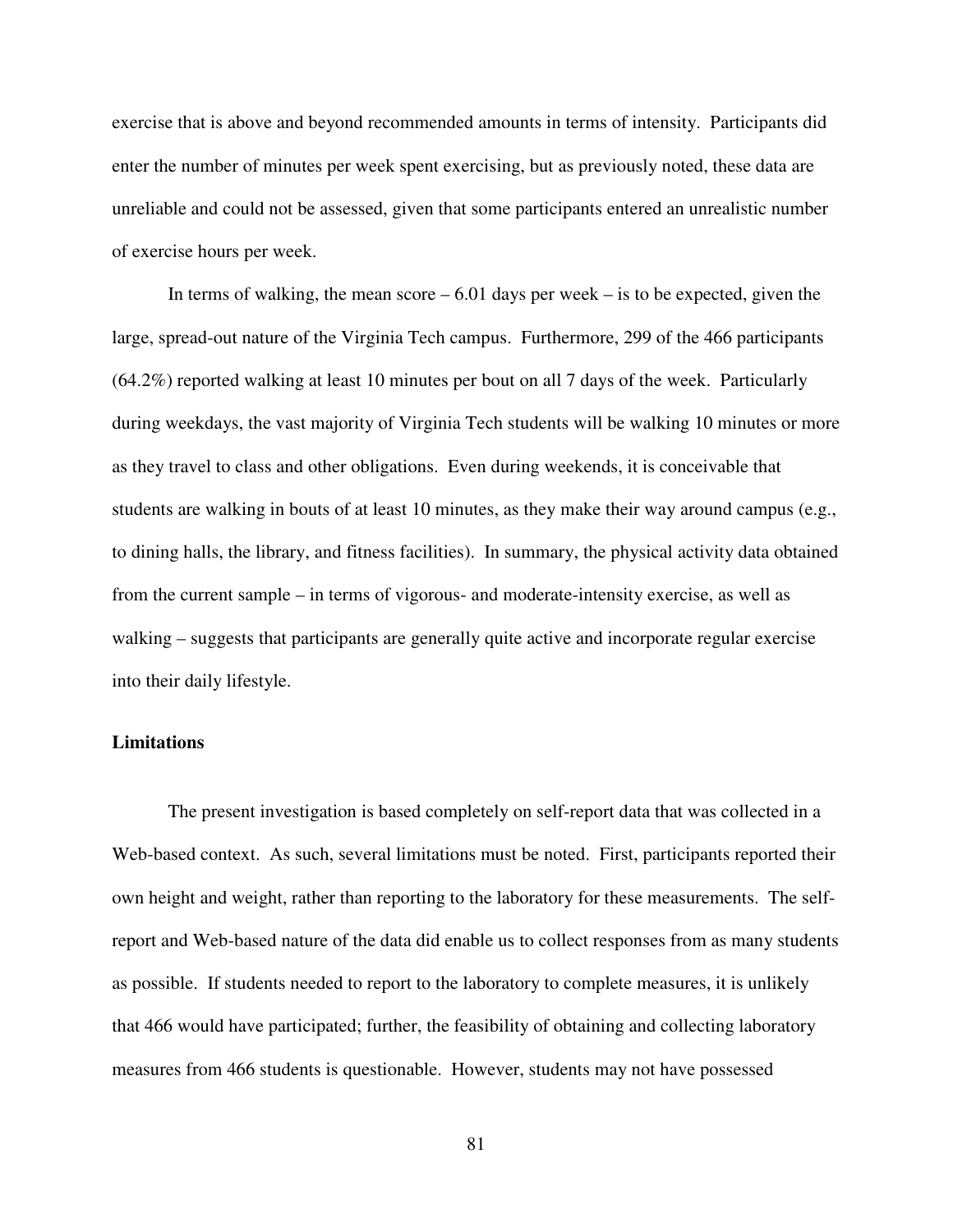completely accurate knowledge of their height and weight, and the self-report of weight in particular is subject to social desirability effects. Social desirability effects and other forms of self-report bias may be magnified in an online context, as participants can complete each selfreport measure in the privacy of their own homes. Therefore, it cannot be guaranteed that the calculation of BMI represents participants' true values for height and weight.

In addition to height and weight, all other measures were collected in the same manner, and were thus vulnerable to bias. This is particularly true of the IPAQ. As previously noted, some participants entered nonsensical values when asked to list the number of minutes they had engaged in vigorous or moderate activity, as well as walking. This may have been due to errors in mathematical calculations or social desirability concerns. However, it is unlikely that completing the IPAQ in the laboratory in the presence of an experimenter, instead of online, would have completely eliminated participants' tendency to make computational errors.

The IPAQ was used in the current study because it is brief, assesses different forms of exercise, has been validated using cross-cultural samples, and has been used previously with college students (Gow et al., 2010). Still, because of the computational issues cited above, future studies may wish to use a different index of physical activity. Such a measure may be self-report in nature, but future research would likely be enhanced by including a measure of physical activity that is based on actual exercise behavior, rather than participants' self-report of their exercise behavior.

Future studies may wish to corroborate participants' self-report data with informant measures. For example, both the participants, as well as their significant others (e.g., friends, family members) could complete the measures. Future investigations may also adapt the social support for health behavior measure so that both parties – participants and informants – can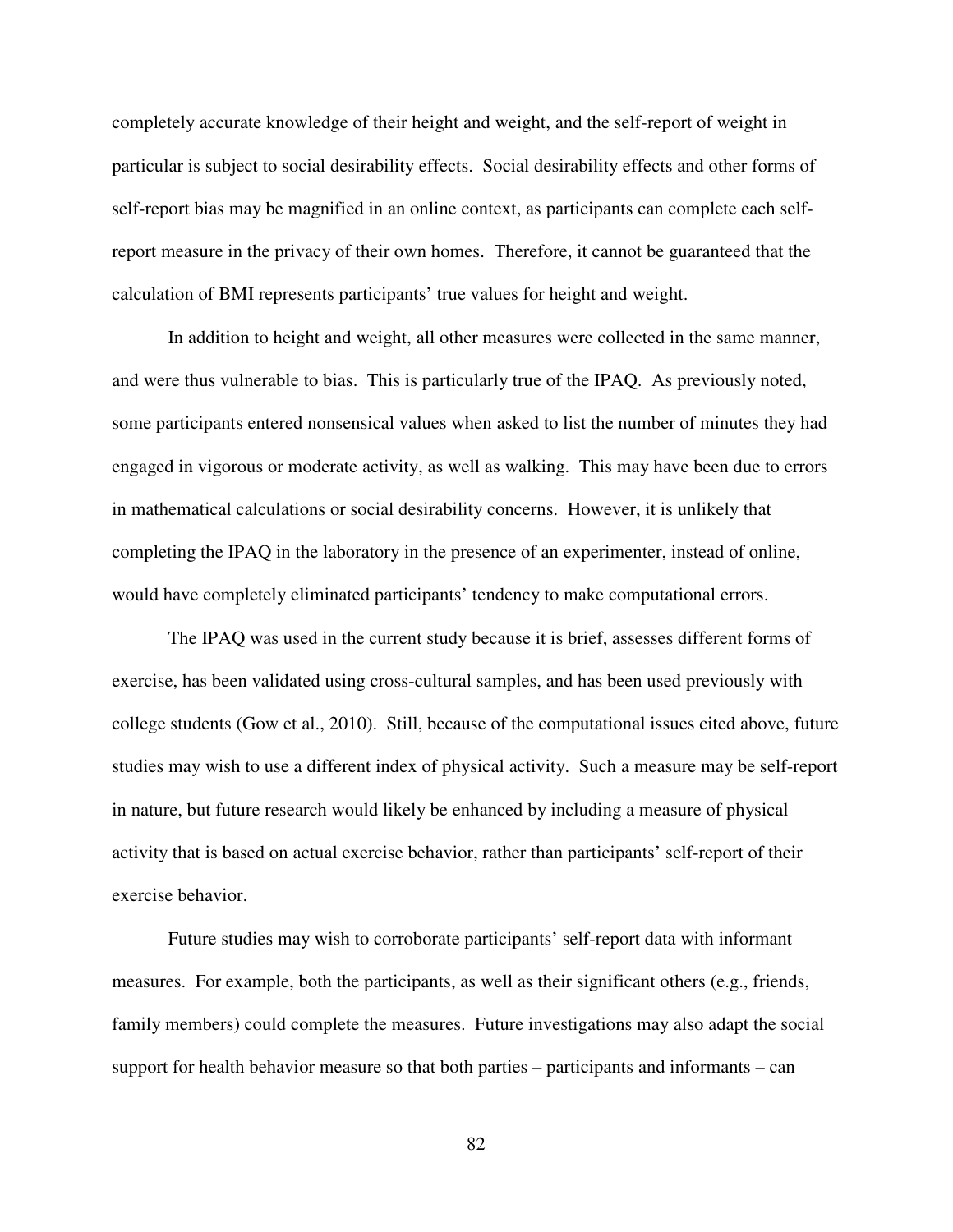complete the questionnaire. Such a strategy might shed additional light on social support perceptions and how these may differ between face-to-face relationship partners. Further, informant data (e.g., on measures of physical activity or healthy eating behaviors of the target individual) would help to ensure the accuracy of self-report data.

Lastly, one potential problem that arises with online research concerns the amount of time it takes participants to complete the battery of questionnaires. In the current study, the investigator had access to this information, as Survey Monkey provides completion times for each survey entry. Participants were eliminated if they completed the entire Part I study in less than 10 minutes. Presumably, if a participant completed the study in an extremely (perhaps unrealistically) short amount of time, the possibility exists that his or her responses may have been random, or he or she may not have seriously considered the survey items while completing the questionnaires. In any case, responses may not be accurate in such instances.

However, this 10-minute time frame was chosen somewhat arbitrarily (i.e., if a participant took 11 minutes to complete the study, he or she was retained in the sample). On the other side of the coin, some participants took more than 1 hour to complete the battery of questionnaires, but were still retained in the sample. Taking an excessively long time to complete the battery of questionnaires may indicate that the participant was distracted (i.e., engaged in another activity, such as doing homework or watching television) while completing the measures. Hence, even though the participant took a long time to finish the surveys, there is the possibility of inaccuracies in his or her responses.

Unfortunately, no "magic number" exists in terms of how long it should realistically take a typical college student to complete the battery of questionnaires. In the future, investigators who conduct online research might consider building a timer into the survey construction, which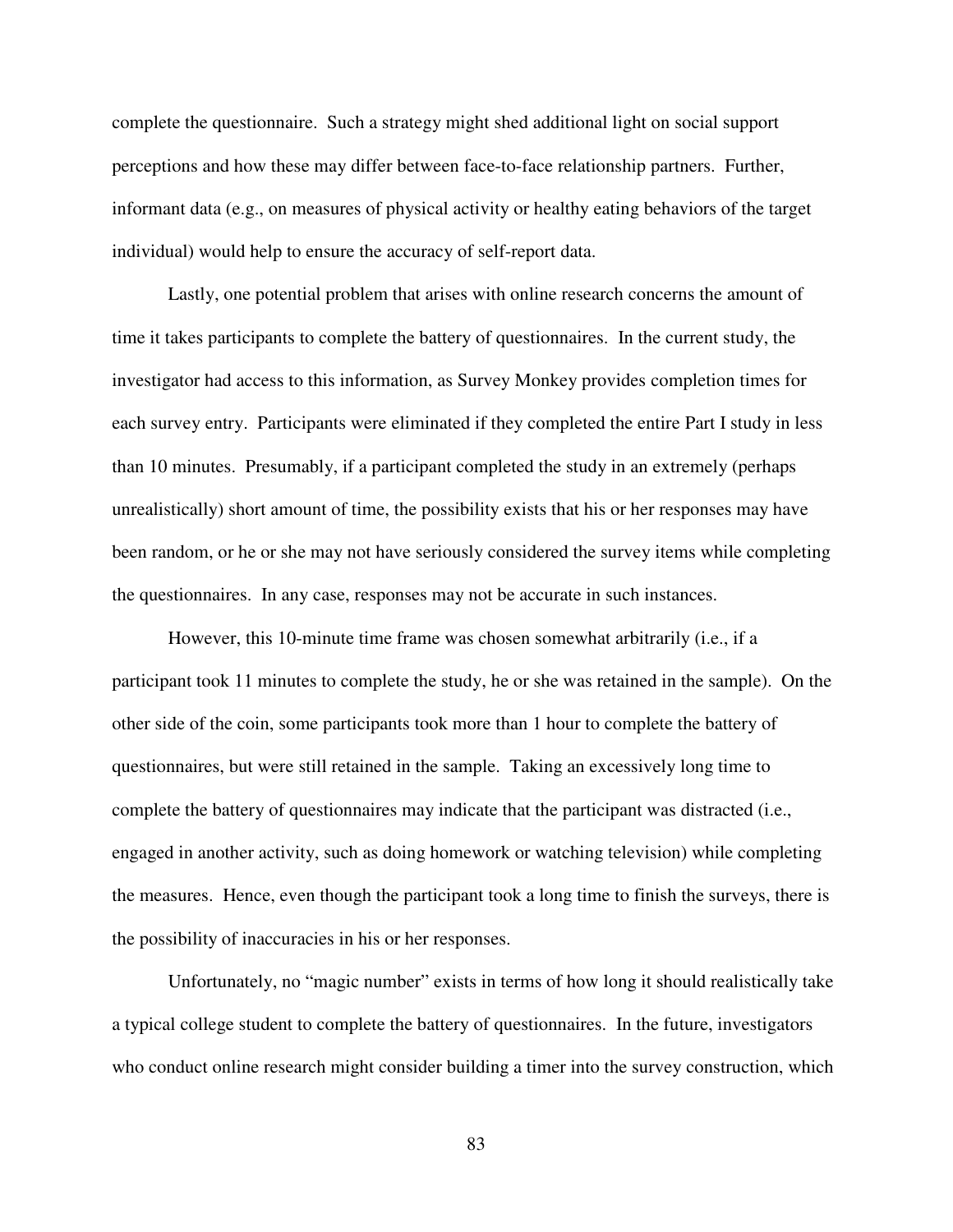would prevent individuals from progressing through the questionnaires too quickly. Alternatively, future investigators may wish to run a pilot test before the actual study begins, in which a separate sample of individuals would be invited into the laboratory to complete the measures. This way, the investigators would have an idea of the amount of time that survey completion is "supposed" to take. Still, it might be argued that, even if participants were to complete surveys in the laboratory (rather than online), it is simply not possible for the researcher to completely prevent excessively rapid questionnaire completion.

### **Conclusion**

 The results and implications of the present investigation provide insight into the study of weight management and health behaviors, particularly as they relate to social support. First, the study demonstrates that social support is related to various aspects of weight management and a healthy lifestyle, including the consumption of healthy foods (i.e., fruits and vegetables) and participation in regular exercise at a vigorous intensity. Moreover, social support relates positively to cognitive restraint while eating, suggesting that social support plays an important role in monitoring one's food intake and making sensible dietary choices. Although social support was unrelated to BMI, it was related to the desire and intention to lose weight. Individuals who were currently trying to lose weight indicated, to a greater extent than those not trying to lose weight, that social support was an important part of their weight management and health maintenance efforts. Specifically, individuals trying to lose weight obtained greater social support scores than those who were not trying to lose weight.

Overall, evidence from the current study suggests that social support affects *process* variables related to weight management, including indicators of healthy eating (i.e.,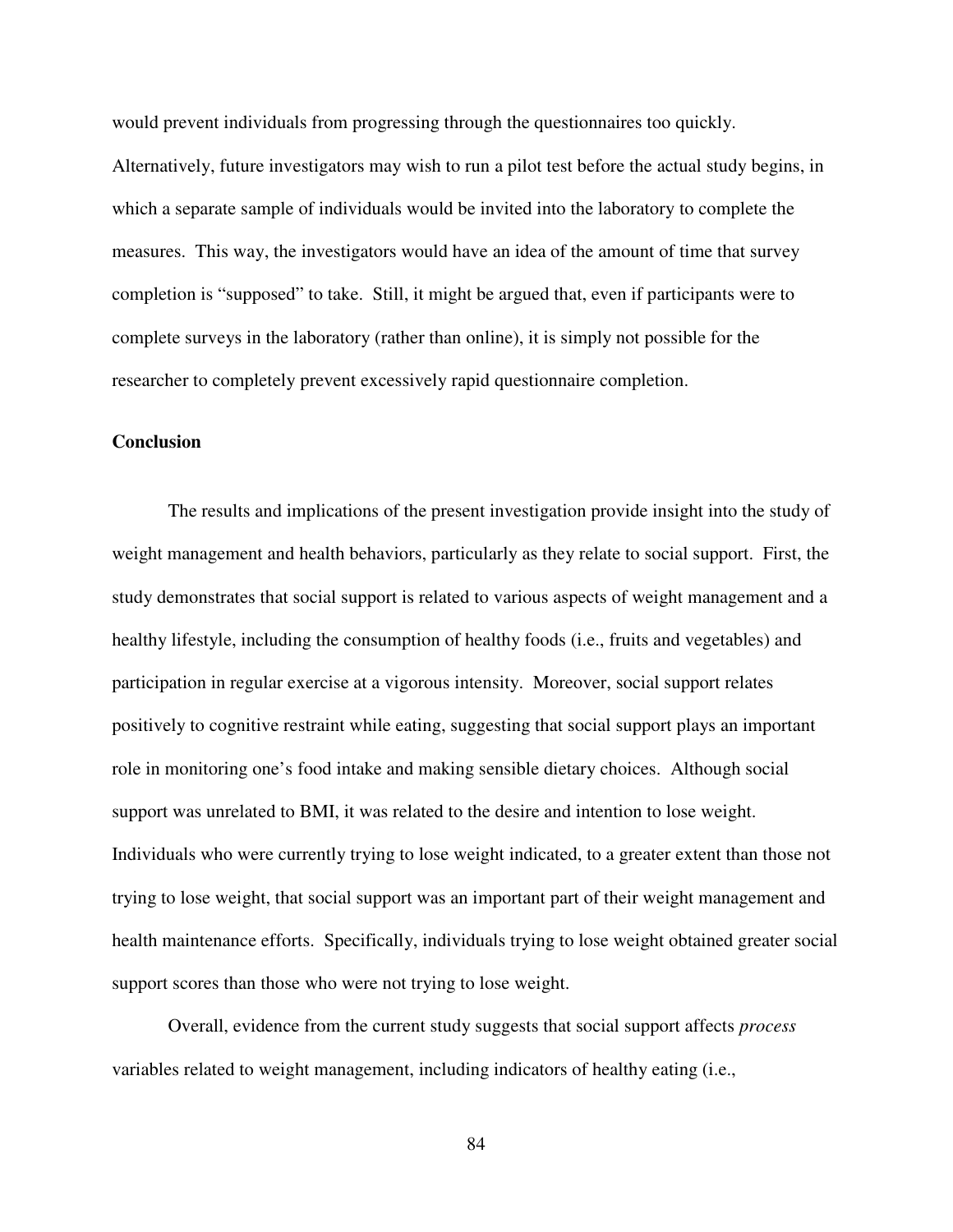fruit/vegetable intake, cognitive restraint while eating), vigorous physical activity, and health behaviors of significant others. Because the current research team did not have access to how much weight participants had lost before beginning the study (rather, participants were only questioned about current body weight), the process variables mentioned previously may be better criteria than BMI for judging the impact of social support on weight management.

 The present study demonstrates that instrumental support, motivational support, and modeling desired behaviors are important aspects of weight control and health. Notably, unlike instrumental and motivational support, modeling was not explored in previous studies on social support and weight management (e.g., Rieder & Ruderman, 2007; Hwang et al., 2010). Nonetheless, young people may respond in a particularly powerful way to positive role models, including friends and family. This finding illustrates that the inclusion of significant others in weight management programs for young adults is critical, although careful attention must be paid to the selection of significant others and their respective health habits.

Findings from the current study may be used to develop new or build upon existing weight management programs for young adults, as well as programs which emphasize health behaviors on a more global level. Intervention programs should assess social support currently available in participants' lives, as well as the types of social support that presently exist or could be obtained (e.g., instrumental, motivational, modeling). Next, programs should concentrate on types of social support that individuals may lack as they begin a weight management program, and should instruct participants on ways to build support and garner supportive contacts in these areas. To target college students in particular, such health behavior interventions might be built into university curricula as a general education requirement. Alternatively, students with an interest in losing weight or improving their lifestyle habits may elect to enroll in these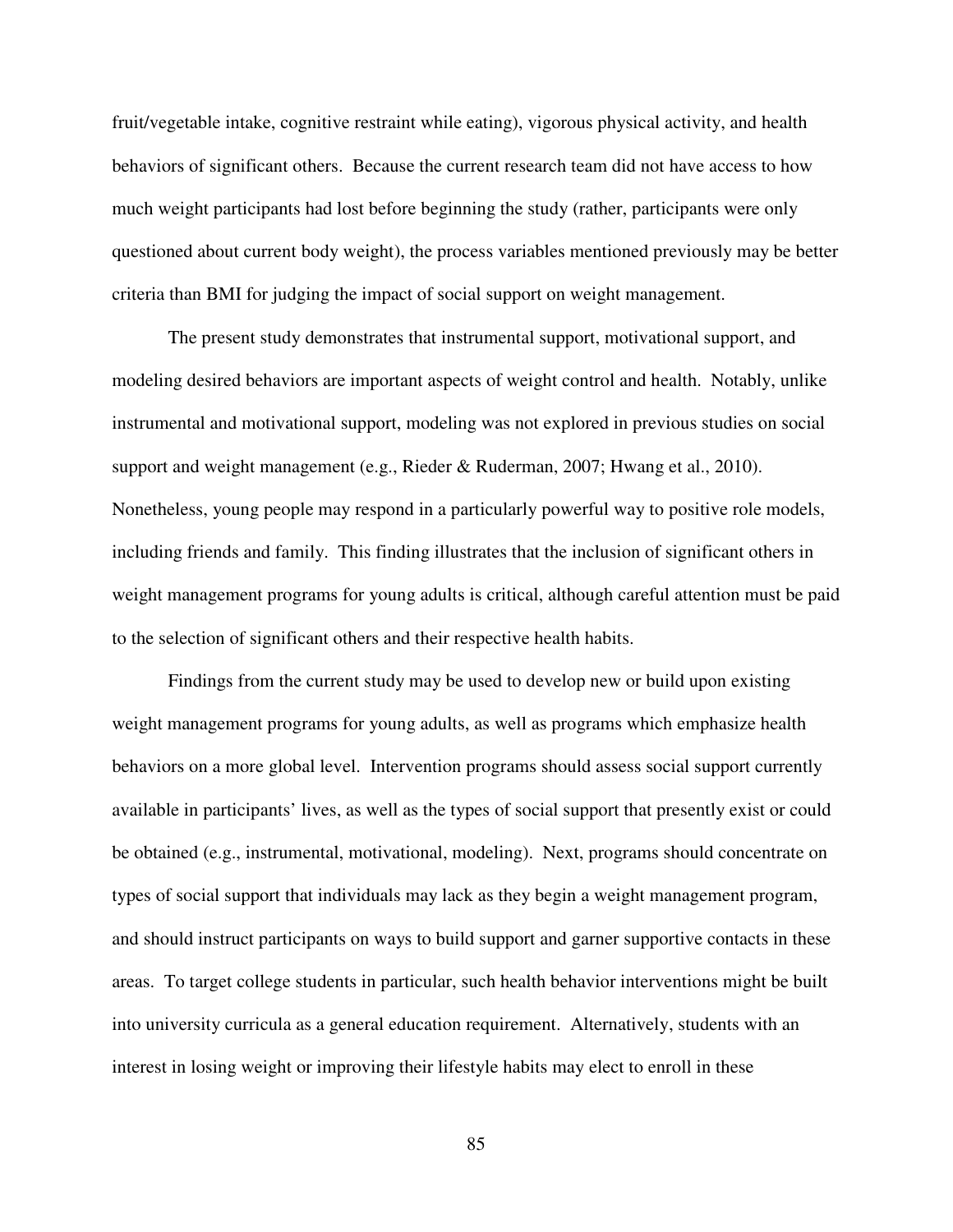interventions at their university. Such programs should target measurable health outcomes (e.g., the achievement of fitness milestones or adherence to a well-balanced dietary plan) and continually monitor perceived social support throughout the process.

However, individuals do not need to be engaged in a formal WL program to benefit from the findings of the present research. Individuals with a desire to maintain a regular exercise program or make healthier dietary choices to enhance overall wellness might derive benefits as well. The development and maintenance of supportive relationships with others who share one's health goals is critical; without these supportive contacts, individuals may ultimately be less successful in their health-related endeavors.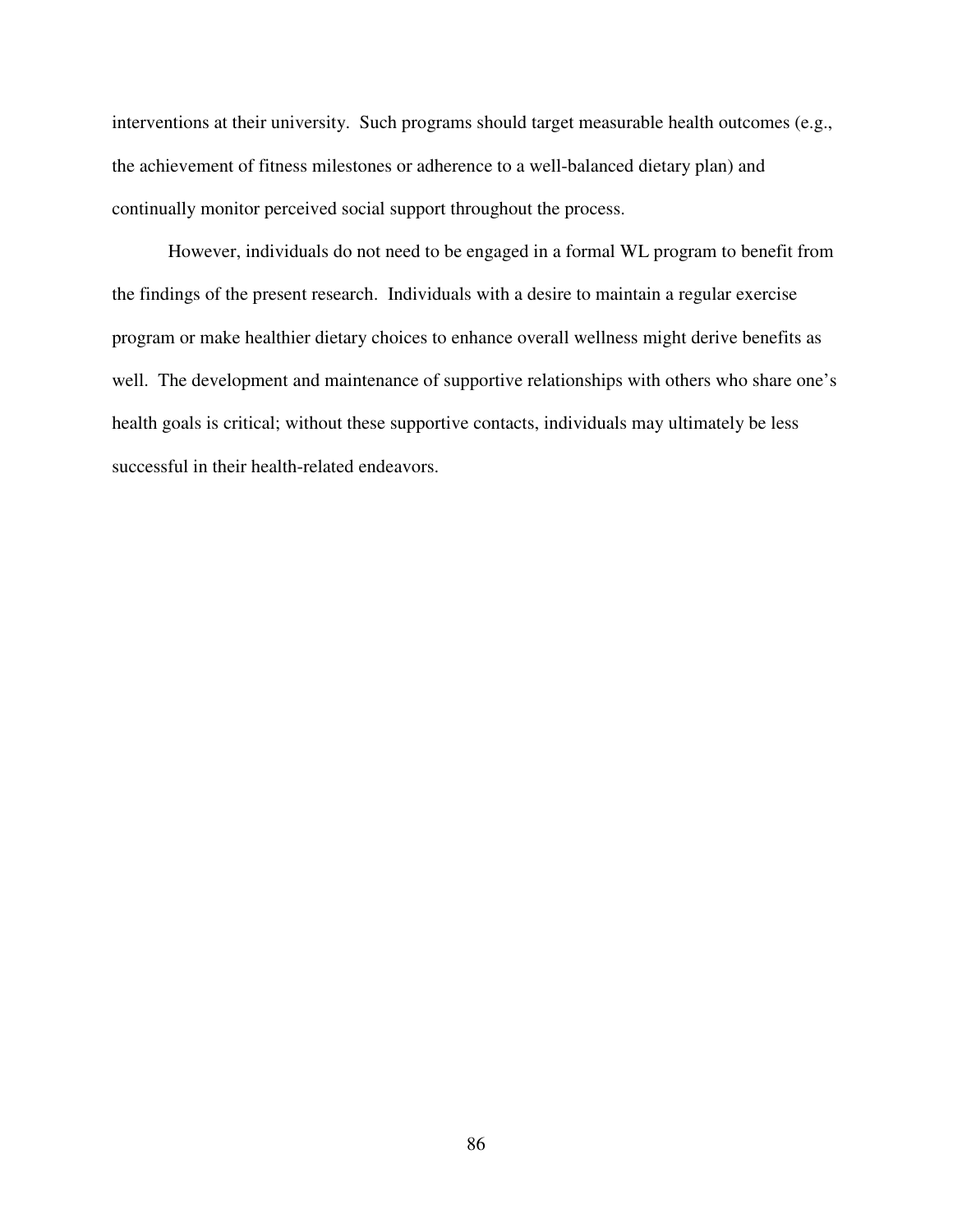#### References

Aggarwal, B., Liao, M., Allegrante, J.P., & Mosca, L. (2010). Low social support level is associated with non-adherence to diet at 1 year in the Family Intervention Trial for Heart Health (FIT Heart). *Journal of Nutrition Education and Behavior, 42,* 380-388.

American Heart Association (2011). *American Heart Association guidelines.* Retrieved December 11, 2011 from

http://www.heart.org/HEARTORG/GettingHealthy/PhysicalActivity/StartWalking/Ameri can-Heart-Association-Guidelines\_UCM\_307976\_Article.jsp#.TxIIKvmGDvo

- Anderson, D.A., Shapiro, J.R., & Lundgren, J.D. (2003). The freshman year of college as a critical period for weight gain: An initial evaluation. *Eating Behaviors, 4,* 363−367.
- Anderson, J., Young, L., & Roach, J. (2008). *Weight loss products and programs.* Retrieved December 11, 2011 from http://www.ext.colostate.edu/pubs/foodnut/09363.html
- Bauer, K.W., Laska, M.N., Fulkerson, J.A., & Neumark-Sztainer, D. (2011). Longitudinal and secular trends in parental encouragement for healthy eating, physical activity, and dieting throughout the adolescent years. *Journal of Adolescent Health, 49,* 306-311.
- Black, D.R., Gleser, L.J., Kooyers, K.J. (1990). A meta-analytic evaluation of couples weight loss programs. *Health Psychology, 9,* 330-347.
- Block, G., Gillespie, C., Rosenbaum, E.H., & Jenson, C. (2000). A rapid food screener to assess fat and fruit and vegetable intake. *American Journal of Preventive Medicine, 18,* 284- 288.
- Butler, S.M., Black, D.R., Blue, C.L., & Gretebeck, R.J. (2004). Change in diet, physical activity, and body weight in female college freshmen. *American Journal of Health*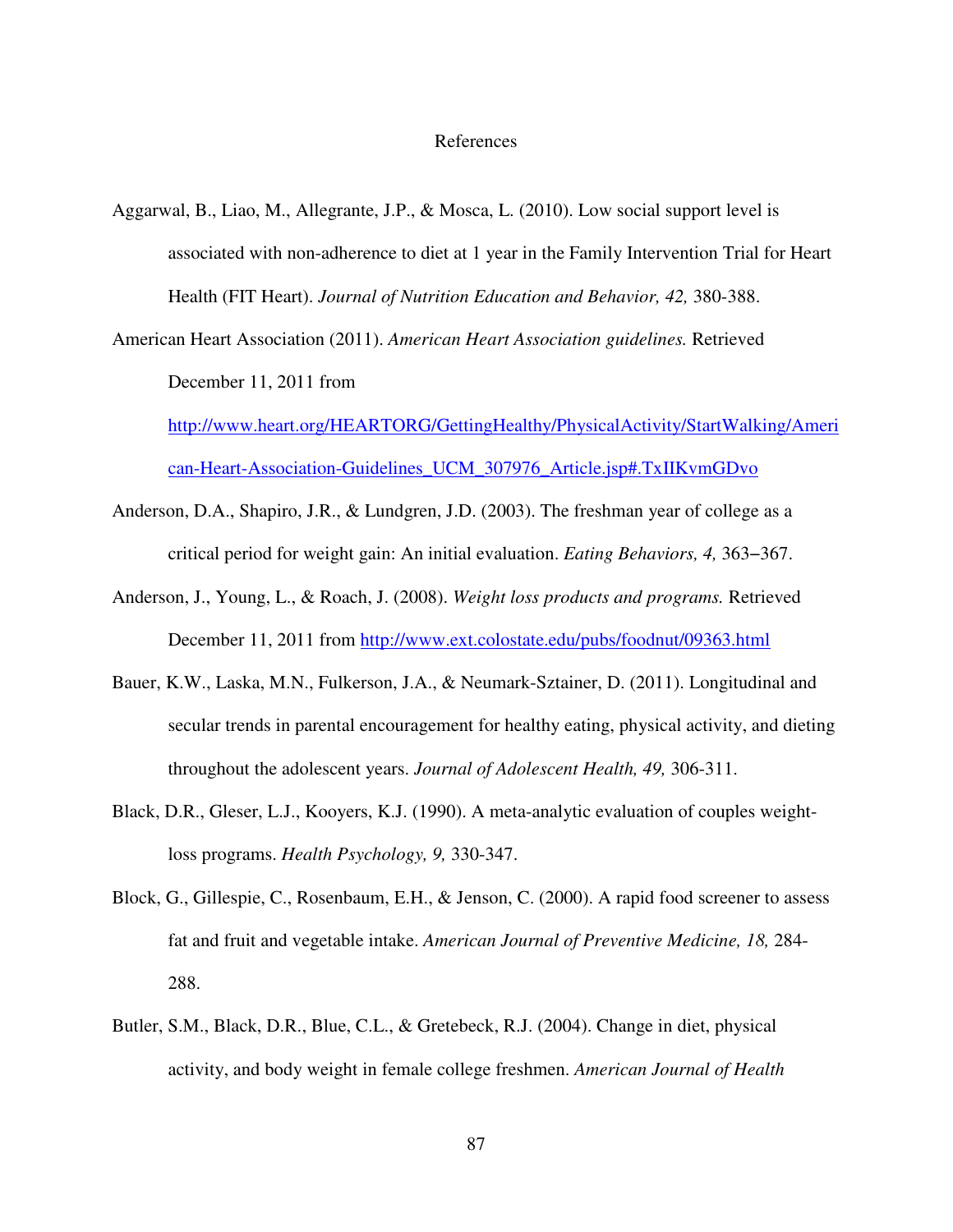*Behavior, 28,* 24-32.

Child, D. (2006). *The essentials of factor analysis* (3rd ed.). London, England: Continuum.

- Concepcion, R.Y., & Watkins, P.L. (2008). Great expectations: Self-help therapies for dieting and weight loss. In P.L. Watkins & G.A. Clum (Eds.), *Handbook of self-help therapies* (pp. 289-324). New York, NY: Lawrence Erlbaum.
- Coulson, N.S., Buchanan, H., & Aubeeluck, A. (2007). Social support in cyberspace: A content analysis of communication within a Huntingdon's disease online support group. *Patient Education and Counseling, 68,* 173-178.
- Craig, C.L., Marshall, A.L., Sjostrom, M., Bauman, A.E., Booth, M.L., Ainsworth, B.E.,…Oja, P. (2003). International physical activity questionnaire: 12-country reliability and validity. *Medicine and Science in Sports and Exercise, 35,* 1381-1395.
- Cussler, E.C., Teixeira, P.J., Going, S.B., Houtkooper, L.B., Metcalfe, L. L., Blew, R.M.,…Lohman, T.G. (2008). Maintenance of weight loss in overweight middle-aged women throughout the Internet. *Obesity, 16,* 1052-1060.
- Darlow, S.D., & Xu, X. (2011). The influence of close others' exercise habits and perceived social support on exercise. *Psychology of Sport and Exercise, 12,* 575-578.
- Elakkary, E., Elhorr, A., Aziz, F., Gazayerli, M.M., & Silva, Y.J. (2006). Do support groups play a role in weight loss after laparoscopic adjustable gastric banding? *Obesity Surgery, 16,* 331-334.
- Gow, R.W., Trace, S.E., & Mazzeo, S.E. (2010). Preventing weight gain in first year college students: An online intervention to prevent the "freshman fifteen." *Eating Behaviors, 11,*  33-39.

Harvey-Berino, J., Pintauro, S., & Gold, E.C. (2002). The feasibility of using Internet support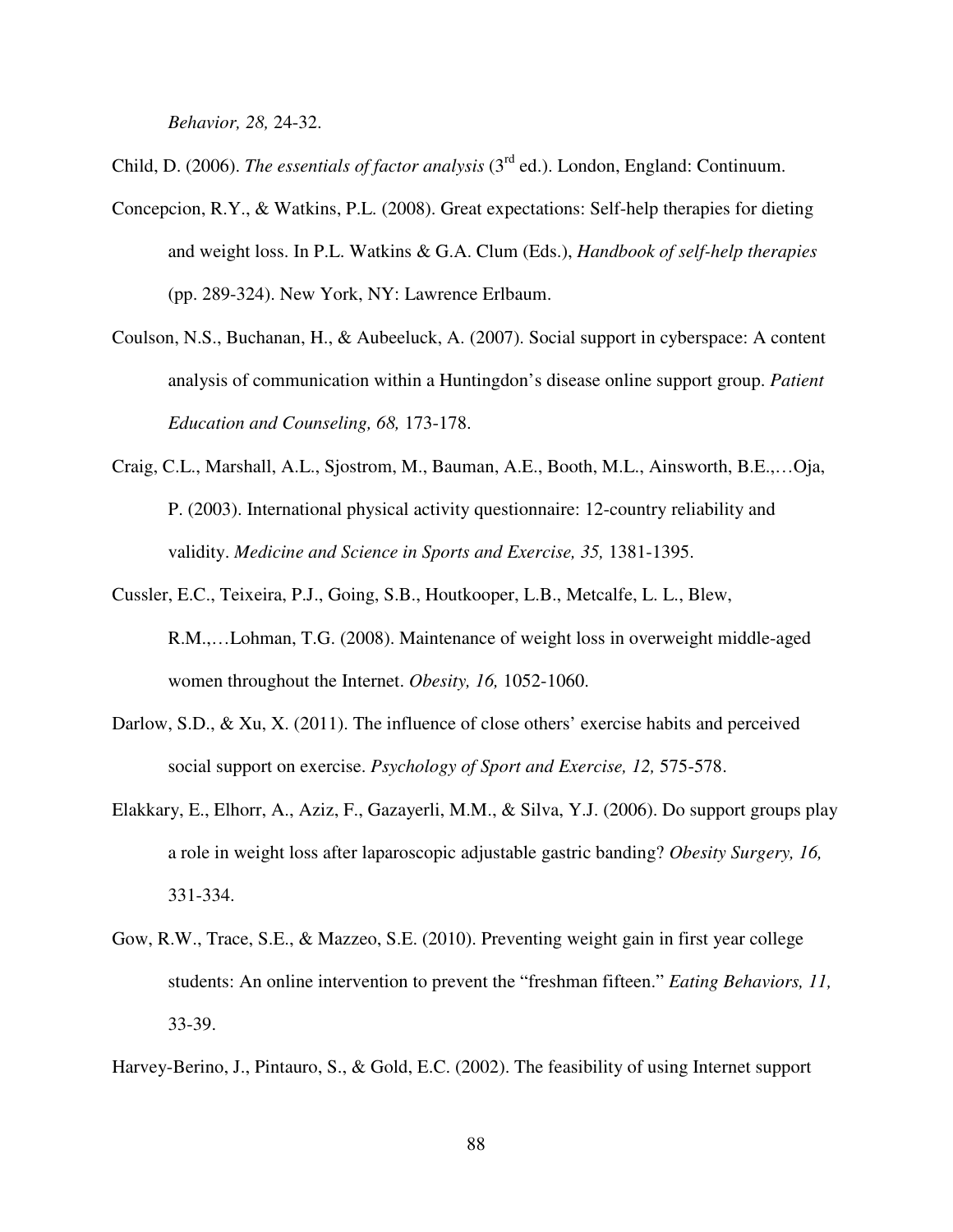for the maintenance of weight loss. *Behavior Modification, 26,* 103-116.

- Hedrick, V.E., Comber, D.L., Estabrooks, P.A., Savla, J., & Davy, B.M. (2010). The Beverage Intake Questionnaire: Determining initial validity and reliability. *Journal of the American Dietetic Association, 110,* 1227-1232.
- Hellmich, N. (2008). *Beer, bad habits fuel college weight gain.* Retrieved December 12, 2011 from http://www.usatoday.com/news/health/weightloss/2008-10-28-collegeweight\_N.htm
- Heshka, S., Anderson, J.N., Atkinson, R.L., Hill, J.O., Phinney, S.D.,…Pi-Sunyer, F.X. (2003). Weight loss with self-help compared with a structured commercial program. *Journal of the American Medical Association, 289,* 1792-1798.
- Hill, J.O., Wyatt, H.R., Reed, G.W., & Peters, J.C. (2003). Obesity and the environment: Where do we go from here? *Science, 299,* 853-855.
- Hivert, M.F., Langlois, M.F., Berard, P., Cuerrier, J.P., Carpentier, A.C. (2007). Prevention of weight gain in young adults through a seminar-based intervention program. *International Journal of Obesity, 31,* 1262-1269.
- House, J.S. (1981). *Work stress and social support.* Reading, MA: Addison-Wesley.
- House, J.S., Landis, K.R., & Umberson, D. (1988). Social relationships and health. *Science, 241,* 540-545.
- Hovell, M.F., Mewborn, C.R., Randle, Y., & Fowler-Johnson, S. (1985). Risk of excess weight gain in university women: A three-year community controlled analysis. *Addictive Behaviors, 10,* 15-28.
- Huff, C. (2004). Teaming up to drop pounds. *APA Monitor, 35*(1), 56.
- Hwang, K.O., Ottenbacher, A.J., Green, A.P., Cannon-Diehl, M.R., Richardson, O., Bernstam,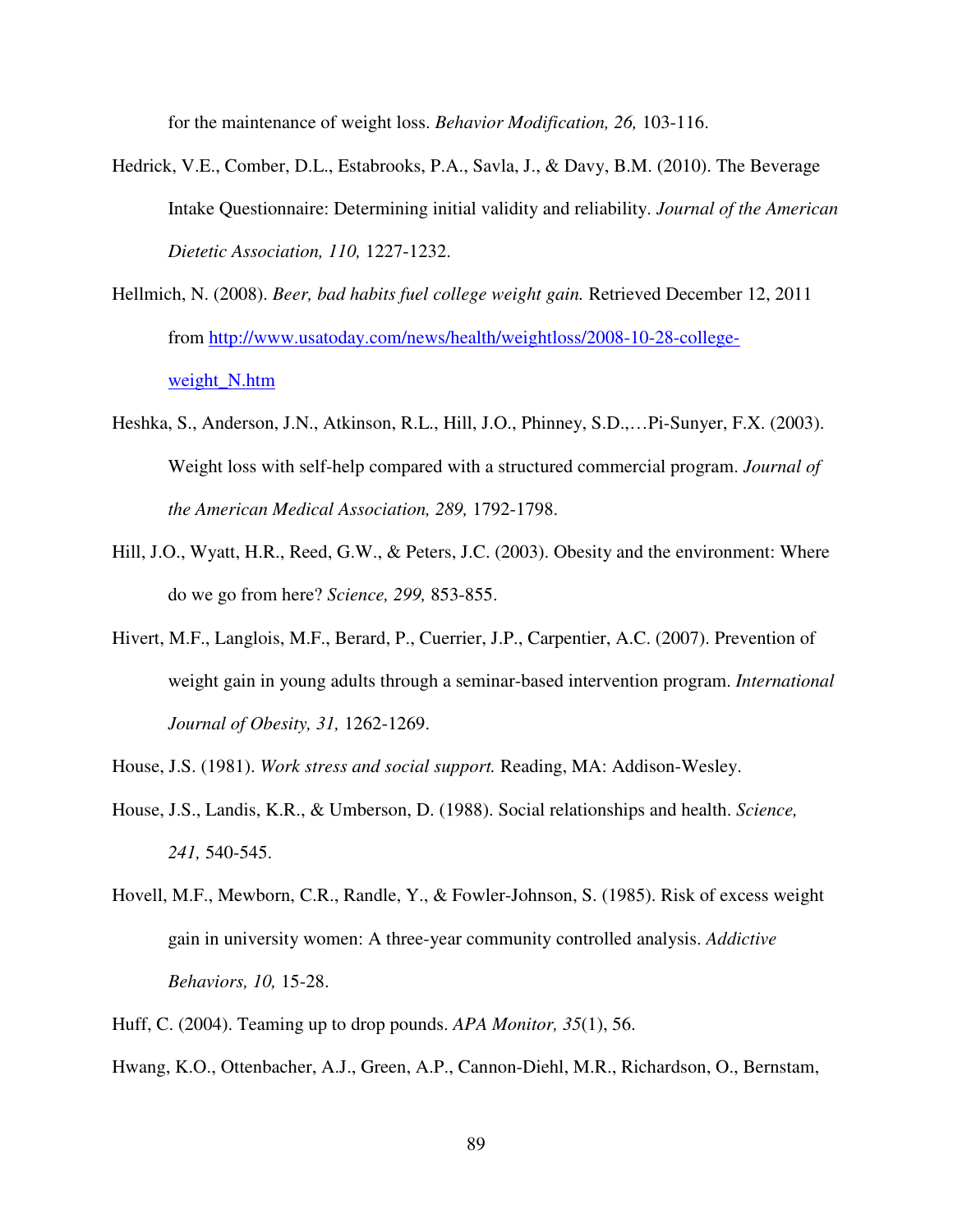E.V., & Thomas, E.J. (2010). Social support in an Internet weight loss community. *International Journal of Medical Informatics, 79,* 5-13.

- Hwang, K.O., Ottenbacher, A.J., Lucke, J.F., Etchegaray, J.M., Graham, A.L., & Thomas, E.J. (2011). Measuring social support for weight loss in an Internet weight loss community. *Journal of Health Communication, 16,* 198-211.
- Kayman, S., Bruvold, W., & Stern, J.S. (1990). Maintenance and relapse after weight loss in women: Behavioral aspects. *American Journal of Clinical Nutrition, 52,* 800-807.
- Leahey, T.M., LaRose, J.G., Fava, J.L., & Wing, R.R. (2011). Social influences are associated with BMI and weight loss intentions in young adults. *Obesity, 19,* 1157-1162.
- Levitsky, D.A., Garay, J., Nausbaum, M., Neighbors, L., & DellaValle, D.M. (2006). Monitoring weight daily blocks the freshman weight gain: A model for combating the epidemic of obesity. *International Journal of Obesity, 30,* 1003-1010.
- Lindner, D., Hughes, A., & Fahy, R. (2008). Eating pathology and social comparison in college females. *North American Journal of Psychology, 10,* 445-462.
- Lowry, R., Galuska, D.A., Fulton, J.E., Wechsler, H., Kann, L., & Collins, J.L. (2000). Physical activity, food choice, and weight management. *American Journal of Preventive Medicine, 18,* 18-27.
- Malinauskas, B.M., Raedeke, T.D., Aeby, V.G., Smith, J.L., & Dallas, M.B. (2006). Dieting practices, weight perceptions, and body composition: A comparison of normal weight, overweight, and obese college females. *Nutrition Journal, 5,* 1-8.
- Marcoux, B.C., Trenkner, L.L., & Rosenstock, I.M. (1990). Social networks and social support in weight loss. *Patient Education and Counseling, 15,* 229-238.

Morisky, D.E., Levine, D.M., Green, L.W., Shapiro, S., Russell, R.P., & Smith, C.R. (1983).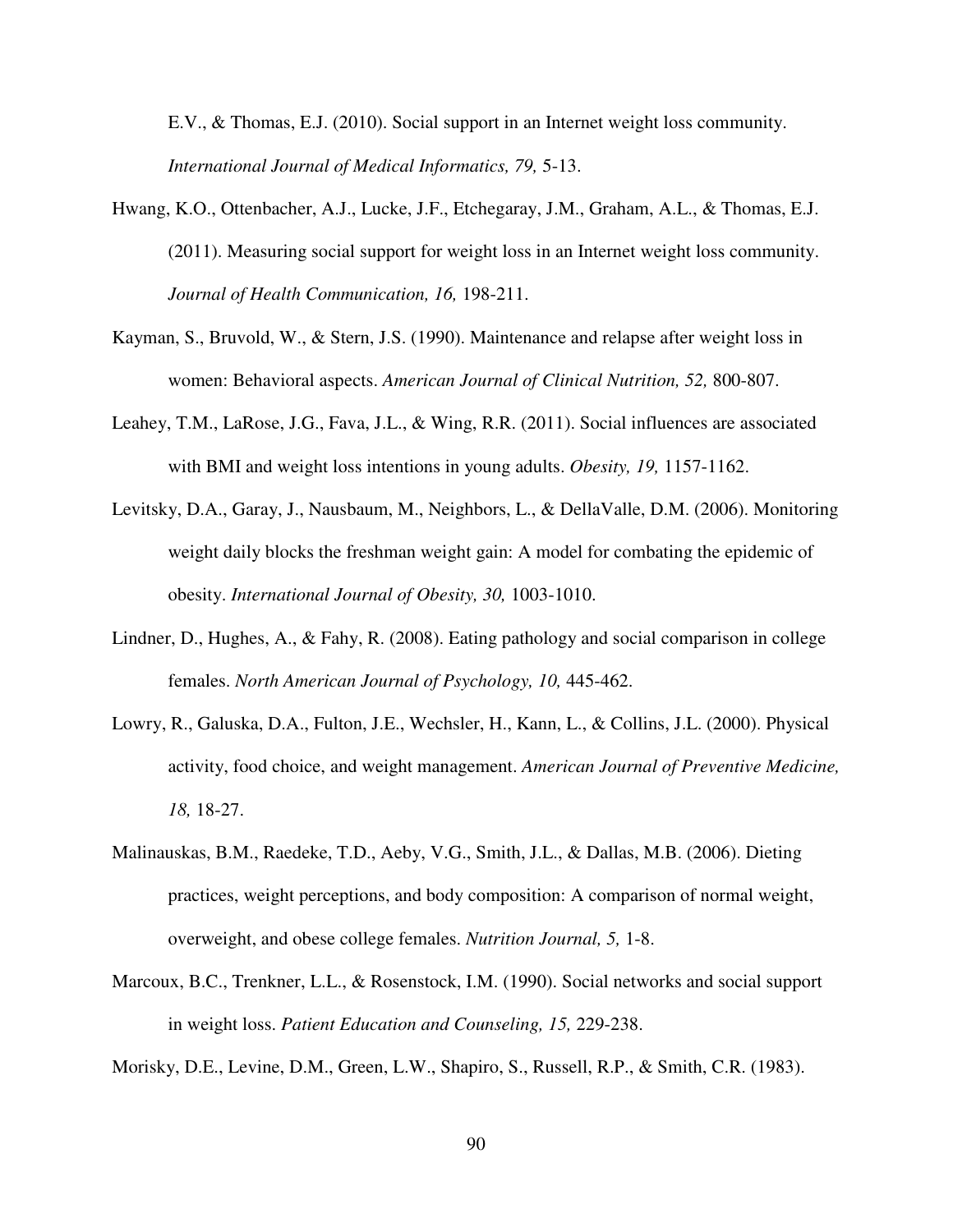Five-year blood pressure control and mortality following health education for hypertensive patients. *American Journal of Public Health, 73,* 153-162.

- Olshansky, S.J., Passaro, D.J., Hershow, R.C., Layden, J., Carnes, B.A., Brody, J.,…Ludwig, D.S. (2005). A potential decline in life expectancy in the United States in the 21<sup>st</sup> century. *New England Journal of Medicine, 352,* 1138-1145.
- Parham, E.S. (1993). Enhancing social support in weight loss management groups. *Journal of the American Dietetic Association, 93,* 1152-1156.
- Renjilian, D.A., Perri, M.G., Nezu, A.M., McKelvey, W.F., Shermer, R.L., & Anton, S.D. (2001). Individual versus group therapy for obesity: Effects of matching participants to their treatment preferences. *Journal of Consulting and Clinical Psychology, 69,* 717-721.
- Rieder, S., & Ruderman, A. (2007). The development and validation of the weight management support inventory. *Eating Behaviors, 8,* 39-47.
- Rigsby, A., Gropper, D.M., & Gropper, S.S. (2009). Success of women in a worksite weight loss program: Does being part of a group help? *Eating Behaviors, 10,* 128-130.
- Rubenstein, C.M., & Shaver, P. (1982). The experience of loneliness. In L.A. Peplau & D. Perlman (Eds.), *Loneliness: A sourcebook of current theory, research and therapy* (pp. 206-223). New York: Wiley.

Russell, D.W. (1996). UCLA Loneliness Scale (Version 3): Reliability, validity, and factor structure. *Journal of Personality Assessment, 66,* 20-40.

Sallis, J.F., Grossman, R.M., Pinski, R.B., Patterson, T.L., & Nader, P.R. (1987). The development of scales to measure social support for diet and exercise behaviors. *Preventive Medicine, 16,* 825-836.

Saperstein, S.L., Atkinson, N.L., & Gold, R.S. (2007). The impact of Internet use for weight loss.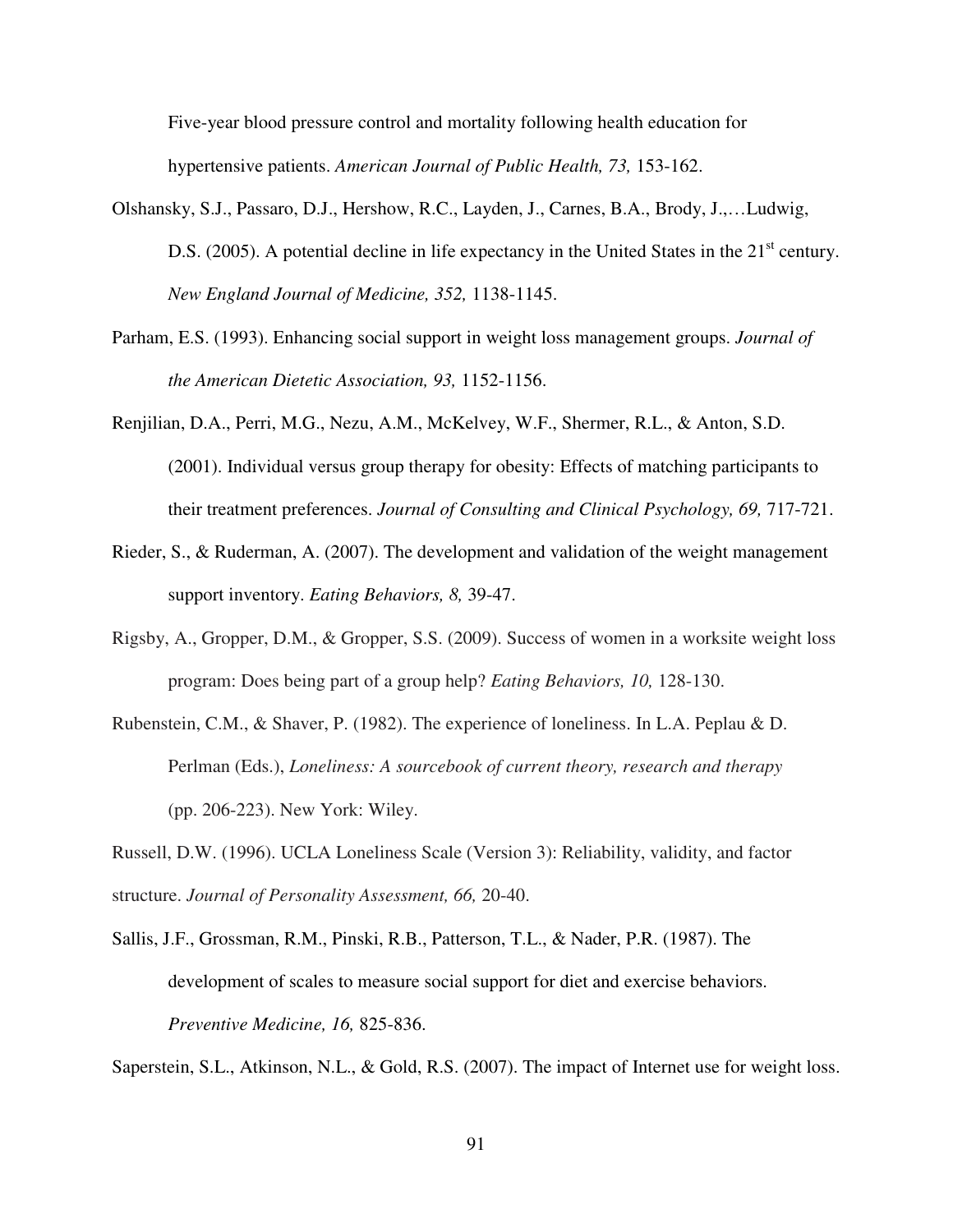*Obesity Reviews, 8,* 459-465.

- Schmidt, N., & Sermat, V. (1983). Measuring loneliness in different relationships. *Journal of Personality and Social Psychology, 44,* 1038-1047.
- Schneider, S.J., & Tooley, J. (1986). Self-help computer conferencing. *Computers and Biomedical Research, 19,* 274-281.
- Schneider, S.J., Walter, R., & O'Donnell, R. (1990). Computerized communication as a medium for behavioral smoking cessation treatment: Controlled evaluation. *Computers in Human Behavior, 6,*141-151.
- Society for Behavioral Medicine (2010). *A new look at social support for long-term weight management.* Retrieved December 11, 2011 from http://www.sbm.org/emails/message/Social%20Support%20for%20Weight%20Managem ent.html
- Starkweather, J., & Herrington, R. (2011). *Principal components analysis in SPSS.* Retrieved December 11, 2011 from

http://www.unt.edu/rss/class/Jon/SPSS\_SC/Module9/M9\_PCA/SPSS\_M9\_PCA1.htm

- Strong, K.A., Park, S.L., Anderson, E.S., Winett, R.A., & Davy, B.M. (2008). Weight gain prevention: Identifying theory-based targets for health behavior change in young adults. *Journal of the American Dietetic Association, 108,* 1708-1715.
- Stunkard, A.J., & Messick, S. (1985). The Three-Factor Eating Questionnaire to measure dietary restraint, disinhibition and hunger. *Journal of Psychosomatic Research, 29,* 71-83.
- Tsai, A.G., & Wadden, T.A. (2005). Systematic review: An evaluation of major commercial weight loss programs in the United States. *Annals of Internal Medicine, 142,* 56-66.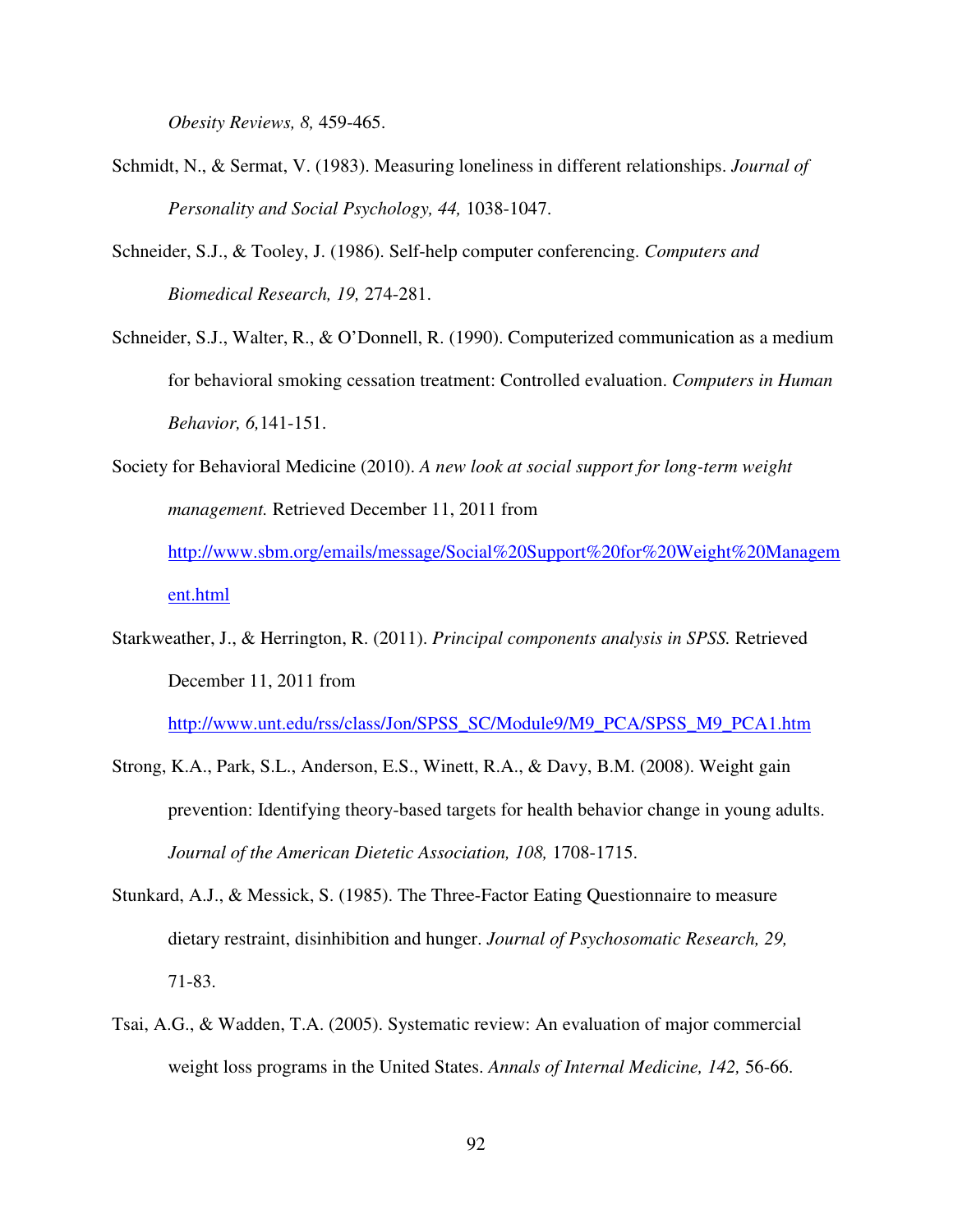- U.S. Department of Health and Human Services (2009). *Healthy People 2020: The road ahead.*  Retrieved May 13, 2010 from http://www.healthypeople.gov/hp2020/
- Weinstein, P.K. (2006). A review of weight loss programs delivered via the Internet. *Journal of Cardiovascular Nursing, 21,* 251-258.
- Williams P., Barclay, L., & Schmied, V. (2004). Defining social support in context: A necessary step in improving research, intervention, and practice. *Qualitative Health Research, 14,*  942-960.
- Winett, R.A., Anderson, E.S., Wojcik, J.R., Winett, S.G., & Bowden, T. (2007). Guide to health: Nutrition and physical activity outcomes of a group-randomized trial of an Internet-based intervention in churches. *Annals of Behavioral Medicine, 33,* 251-261.
- Winett, R.A., Tate, D.F., Anderson, E.S., Wojcik, J.R., & Winett, S.G. (2005). Long-term weight gain prevention: A theoretically based Internet approach. *Preventive Medicine, 41,* 629- 641.
- Wing, R.R., & Jeffrey, R.W. (1999). Benefits of recruiting participants with friends and increasing social support for weight loss and maintenance. *Journal of Consulting and Clinical Psychology, 67,* 132-138.
- Wing, R.R., Tate, D.F., Gorin, A.A., Raynor, H.A., & Fava, J.L. (2006). A self-regulation program for maintenance of weight loss. *New England Journal of Medicine, 355,* 1563- 1571.
- Winzelberg, A.J., Classen, C., Alpers, G.W., Roberts, H., Koopman, C., Adams, R.E.,…Taylor, C.B. (2003). Evaluation of an Internet support group for women with primary breast cancer. *Cancer, 97,* 1164-1173.

Wolfe, W.A. (2004). A review: Maximizing social support – a neglected strategy for improving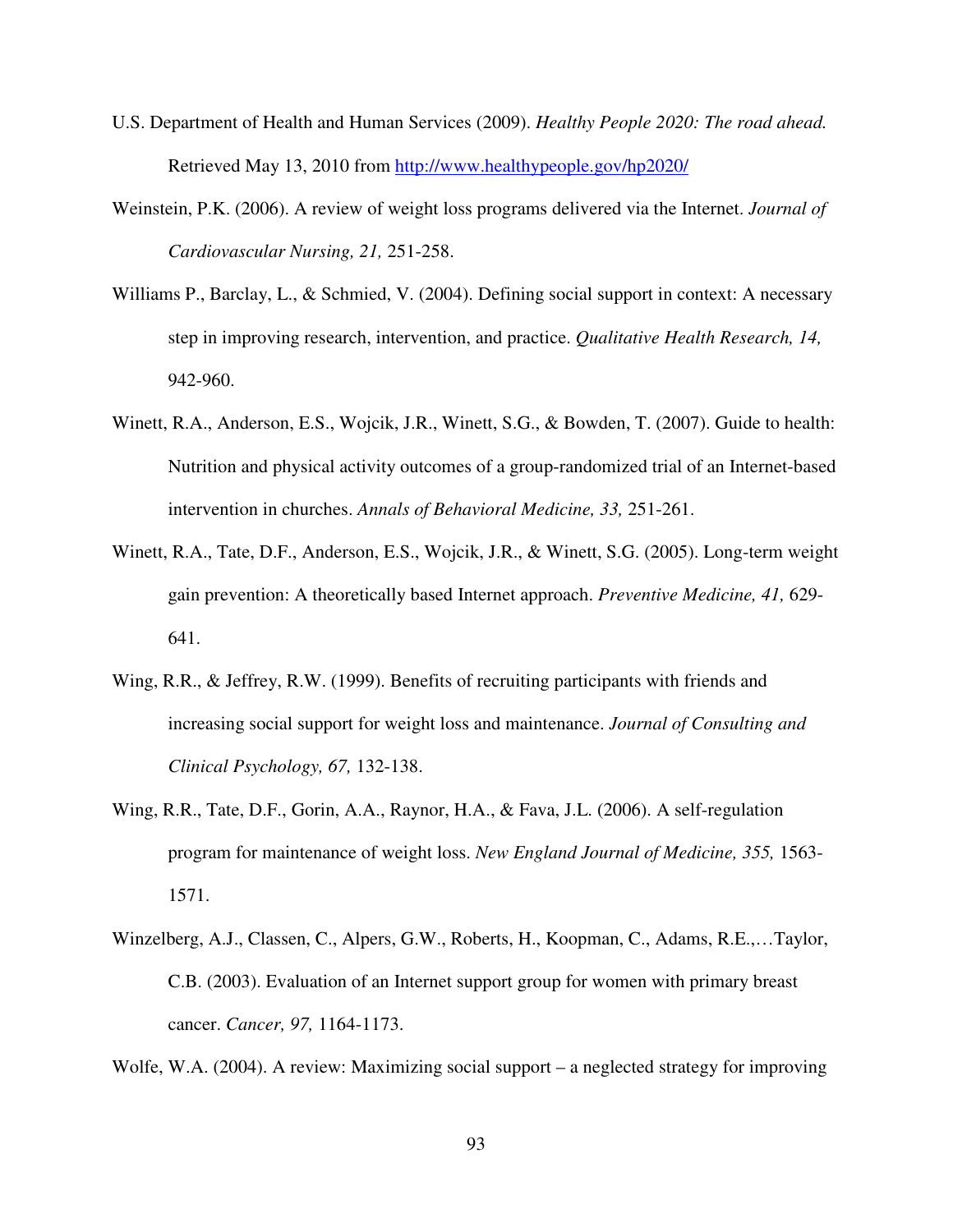weight management with African-American women. *Ethnicity & Disease, 14,* 212-218.

- World Health Organization (2006a). *BMI classification.* Retrieved January 14, 2012 from http://apps.who.int/bmi/index.jsp?introPage=intro\_3.html
- World Health Organization (2006). *Obesity and overweight.* Retrieved May 13, 2010 from http://www.who.int/mediacentre/factsheets/fs311/en/index.html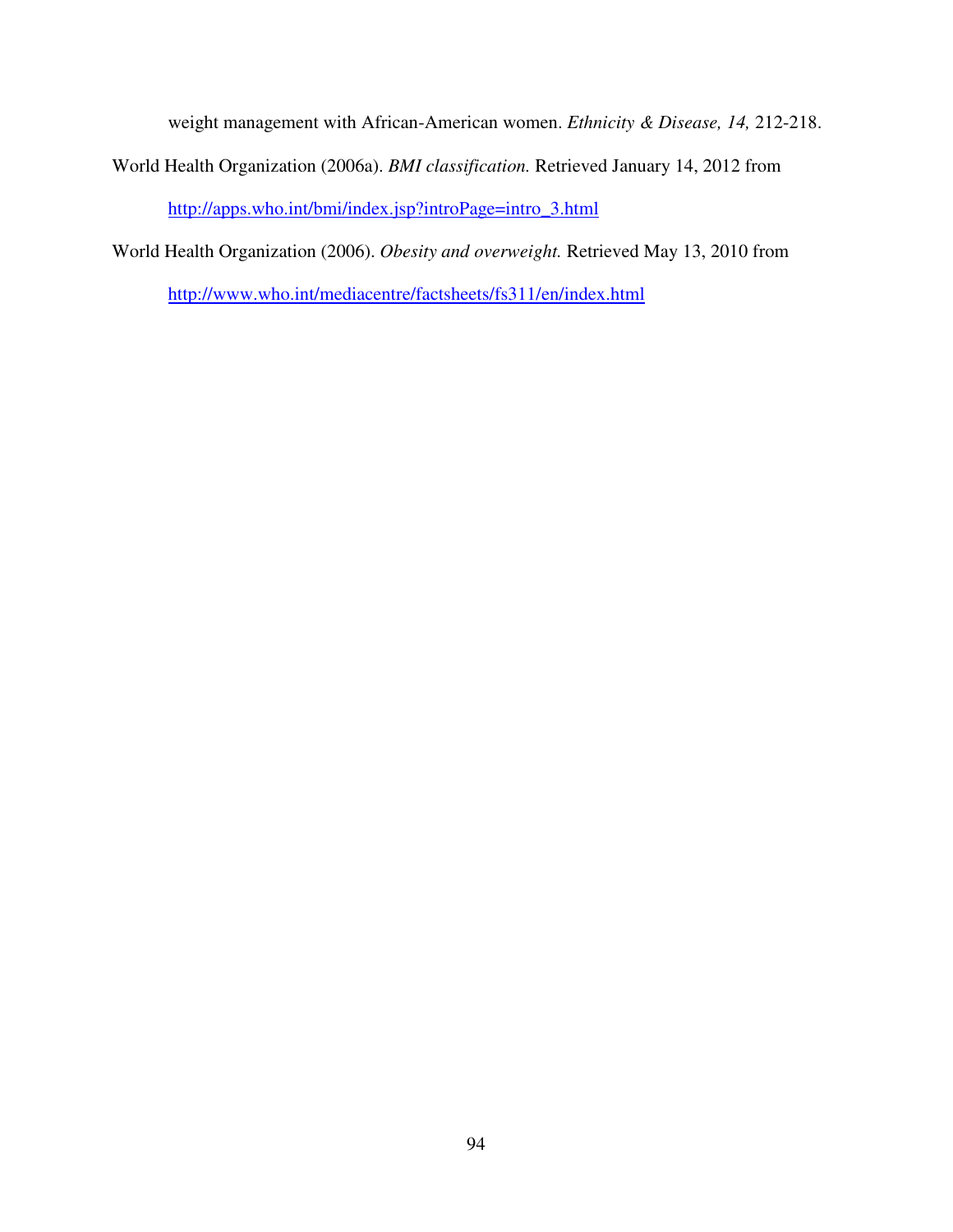| Communalities                        |       |                    |  |  |
|--------------------------------------|-------|--------------------|--|--|
|                                      |       | Initial Extraction |  |  |
| HBI-CS Q1                            | 1.000 | .669               |  |  |
| HBI-CS Q2 1.000                      |       | .678               |  |  |
| HBI-CS Q3 1.000<br>HBI-CS Q4 1.000   |       | .540               |  |  |
|                                      |       | .669               |  |  |
| HBI-CS Q5 1.000                      |       | .618               |  |  |
| HBI-CS Q6 1.000                      |       | .538               |  |  |
| HBI-CS Q7                            | 1.000 | .679               |  |  |
| HBI-CS Q8                            | 1.000 | .702               |  |  |
| HBI-CS Q9                            | 1.000 | .602               |  |  |
| HBI-CS Q10 1.000                     |       | .674               |  |  |
| HBI-CS Q11 1.000                     |       | .646               |  |  |
| HBI-CS Q12 1.000                     |       | .697               |  |  |
|                                      |       | .641               |  |  |
| HBI-CS Q13 1.000<br>HBI-CS Q14 1.000 |       | .661               |  |  |
| HBI-CS Q15 1.000                     |       | .646               |  |  |
| HBI-CS Q16 1.000                     |       | .613               |  |  |
| $HBI - CS$ Q17 1.000                 |       | .610               |  |  |
| HBI-CS Q18 1.000                     |       | .586               |  |  |
| HBI-CS Q19 1.000                     |       | .539               |  |  |
| HBI-CS Q20 1.000                     |       | .551               |  |  |
| HBI-CS Q21 1.000                     |       | .445               |  |  |
| HBI-CS Q22                           | 1.000 | .696               |  |  |
| HBI-CS Q23 1.000                     |       | .545               |  |  |
| HBI-CS Q24 1.000                     |       | .543               |  |  |
| HBI-CS Q25 1.000                     |       | .678               |  |  |
| HBI-CS Q26 1.000                     |       | .532               |  |  |
| HBI-CS Q27 1.000                     |       | .702               |  |  |
| HBI-CS Q28 1.000                     |       | .599               |  |  |
| HBI-CS Q29 1.000                     |       | .503               |  |  |
| HBI-CS Q30 1.000                     |       | .439               |  |  |
| HBI-CS Q31                           | 1.000 | .574               |  |  |
| HBI-CS Q32                           | 1.000 | .649               |  |  |
| HBI-CS Q33                           | 1.000 | .714               |  |  |
| HBI-CS Q34                           | 1.000 | .529               |  |  |
| HBI-CS Q35                           | 1.000 | .635               |  |  |
| HBI-CS Q36                           | 1.000 | .687               |  |  |
| HBI-CS Q37                           | 1.000 | .617               |  |  |

*Table 1*. HBI-CS Communalities: Principal Components Analysis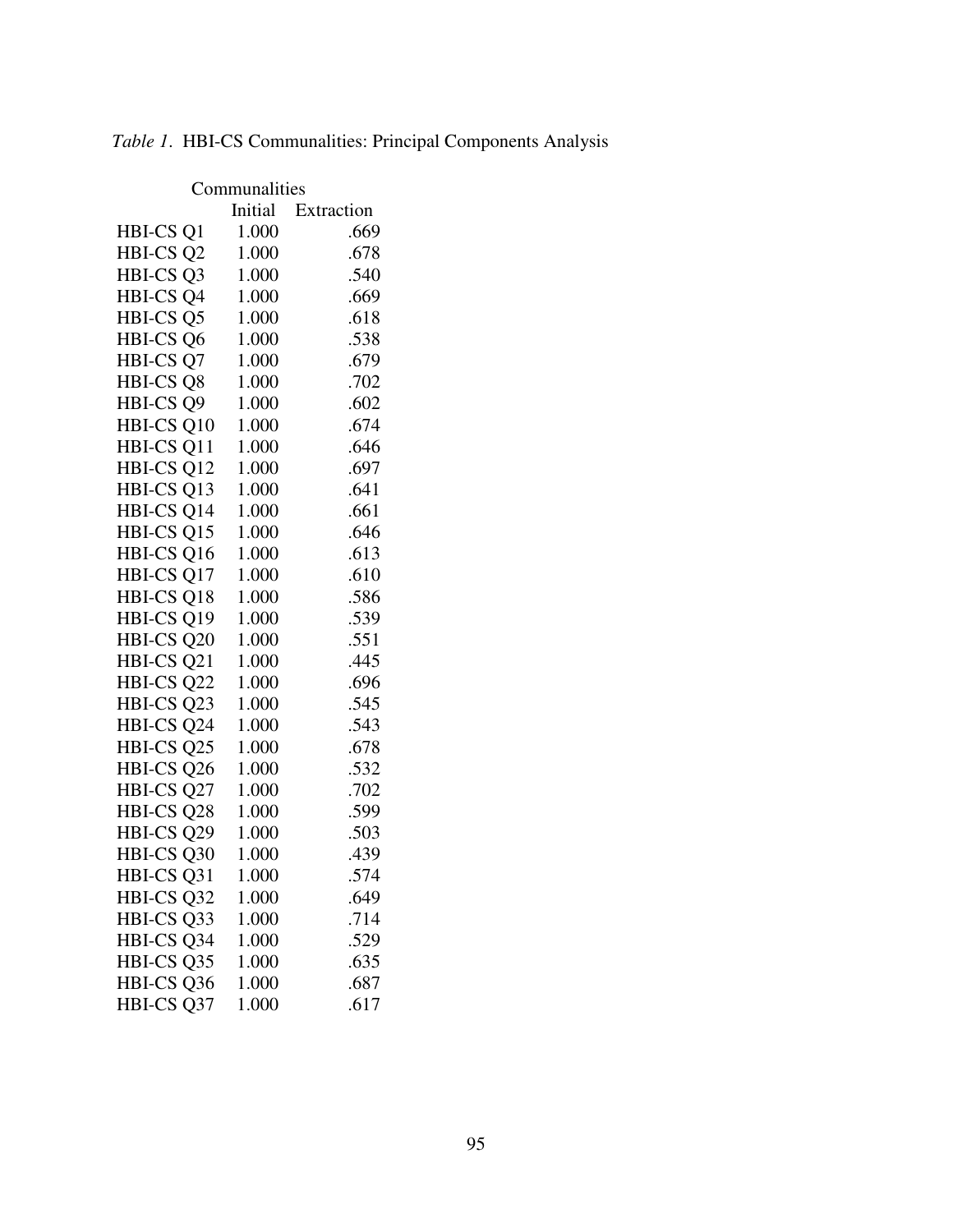|                          |        |                            | <b>Total Variance Explained</b> |        |                                            |            |
|--------------------------|--------|----------------------------|---------------------------------|--------|--------------------------------------------|------------|
| Component                |        | <b>Initial Eigenvalues</b> |                                 |        | <b>Extraction Sums of Squared Loadings</b> |            |
|                          | Total  | $%$ of                     | Cumulative                      | Total  | $%$ of                                     | Cumulative |
|                          |        | Variance                   | $\%$                            |        | Variance                                   | $\%$       |
| 1                        | 16.239 | 43.889                     | 43.889                          | 16.239 | 43.889                                     | 43.889     |
| $\overline{c}$           | 2.368  | 6.401                      | 50.289                          | 2.368  | 6.401                                      | 50.289     |
| 3                        | 1.684  | 4.551                      | 54.840                          | 1.684  | 4.551                                      | 54.840     |
| $\overline{\mathcal{A}}$ | 1.308  | 3.534                      | 58.374                          | 1.308  | 3.534                                      | 58.374     |
| 5                        | 1.049  | 2.834                      | 61.209                          | 1.049  | 2.834                                      | 61.209     |
| 6                        | .928   | 2.507                      | 63.716                          |        |                                            |            |
| $\sqrt{ }$               | .899   | 2.429                      | 66.144                          |        |                                            |            |
| $8\,$                    | .851   | 2.300                      | 68.445                          |        |                                            |            |
| 9                        | .767   | 2.073                      | 70.518                          |        |                                            |            |
| 10                       | .693   | 1.874                      | 72.392                          |        |                                            |            |
| 11                       | .661   | 1.787                      | 74.179                          |        |                                            |            |
| 12                       | .615   | 1.663                      | 75.842                          |        |                                            |            |
| 13                       | .581   | 1.571                      | 77.414                          |        |                                            |            |
| 14                       | .555   | 1.499                      | 78.913                          |        |                                            |            |
| 15                       | .529   | 1.431                      | 80.344                          |        |                                            |            |
| 16                       | .514   | 1.388                      | 81.732                          |        |                                            |            |
| 17                       | .473   | 1.279                      | 83.011                          |        |                                            |            |
| 18                       | .467   | 1.262                      | 84.274                          |        |                                            |            |
| 19                       | .450   | 1.217                      | 85.491                          |        |                                            |            |
| 20                       | .411   | 1.111                      | 86.602                          |        |                                            |            |
| 21                       | .408   | 1.103                      | 87.705                          |        |                                            |            |
| 22                       | .383   | 1.035                      | 88.740                          |        |                                            |            |
| 23                       | .374   | 1.012                      | 89.751                          |        |                                            |            |
| 24                       | .361   | .975                       | 90.726                          |        |                                            |            |
| 25                       | .343   | .927                       | 91.653                          |        |                                            |            |
| 26                       | .328   | .887                       | 92.540                          |        |                                            |            |
| 27                       | .315   | .851                       | 93.391                          |        |                                            |            |
| 28                       | .300   | .811                       | 94.202                          |        |                                            |            |
| 29                       | 291    | .787                       | 94.990                          |        |                                            |            |
| 30                       | .274   | .742                       | 95.731                          |        |                                            |            |
| 31                       | .269   | .727                       | 96.459                          |        |                                            |            |
| 32                       | .257   | .694                       | 97.153                          |        |                                            |            |
| 33                       | .232   | .627                       | 97.781                          |        |                                            |            |
| 34                       | .226   | .610                       | 98.391                          |        |                                            |            |
| 35                       | .216   | .583                       | 98.973                          |        |                                            |            |
| 36                       | .191   | .517                       | 99.491                          |        |                                            |            |
| 37                       | .188   | .509                       | 100.000                         |        |                                            |            |

# *Table 2*. HBI-CS Eigenvalues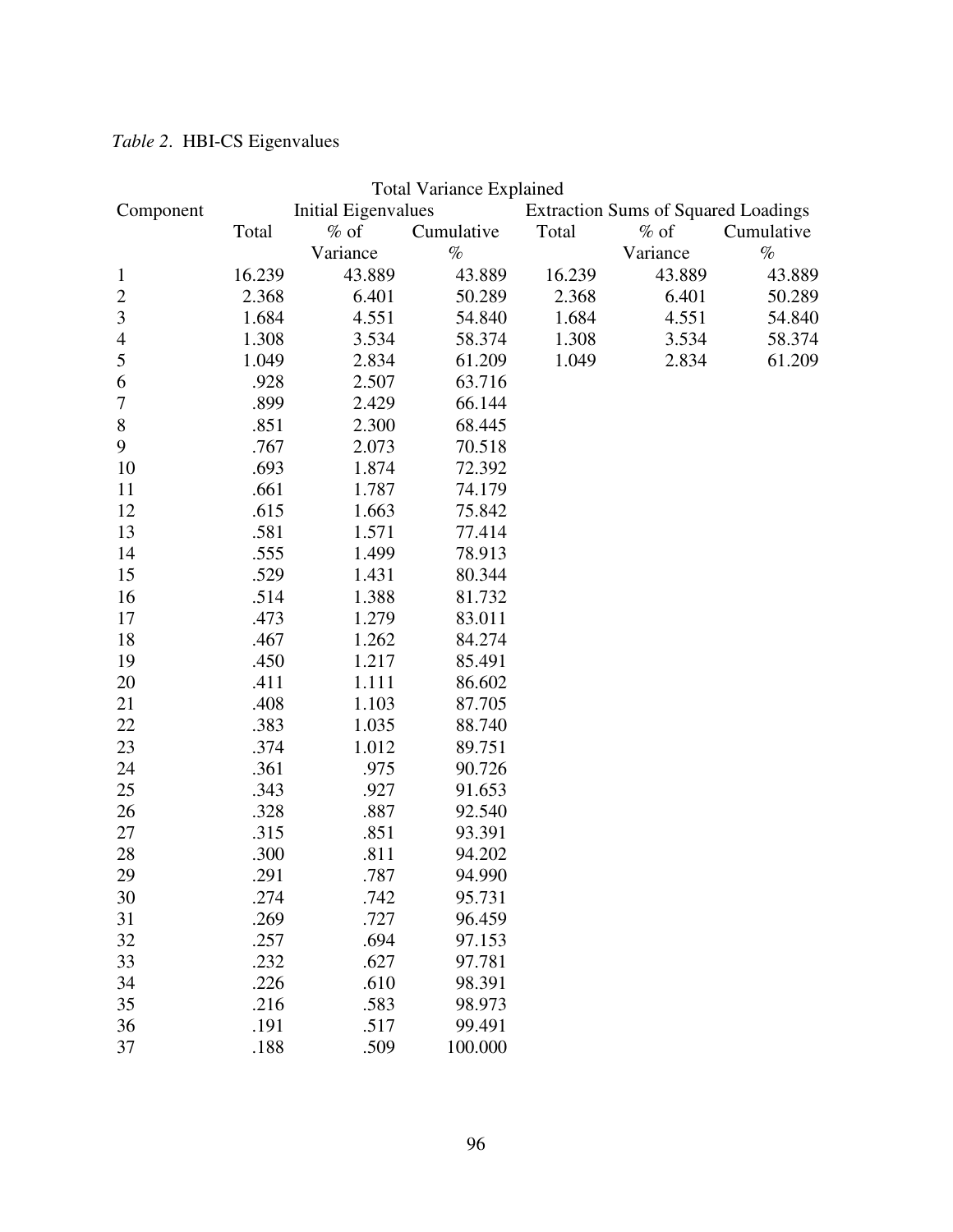# *Table 3*.HBI-CS Component Loadings: 3-Component Model

|                      | <b>Rotated Component Matrix</b> |      |      |
|----------------------|---------------------------------|------|------|
|                      | Component                       |      |      |
|                      | 1                               | 2    | 3    |
| HBI-CS Q7            | .816                            |      |      |
| HBI-CS Q12           | .808                            |      |      |
| HBI-CS Q8            | .797                            |      |      |
| HBI-CS <sub>Q4</sub> | .782                            |      |      |
| HBI-CS Q9            | .671                            |      | .375 |
| HBI-CS Q2            |                                 | .802 |      |
| HBI-CS Q5            |                                 | .791 |      |
| HBI-CS Q3            |                                 | .751 |      |
| HBI-CS Q1            |                                 | .726 |      |
| HBI-CS Q33           |                                 |      | .887 |
| HBI-CS Q10           |                                 |      | .835 |
| HBI-CS Q34           |                                 | .342 | .533 |
|                      |                                 |      |      |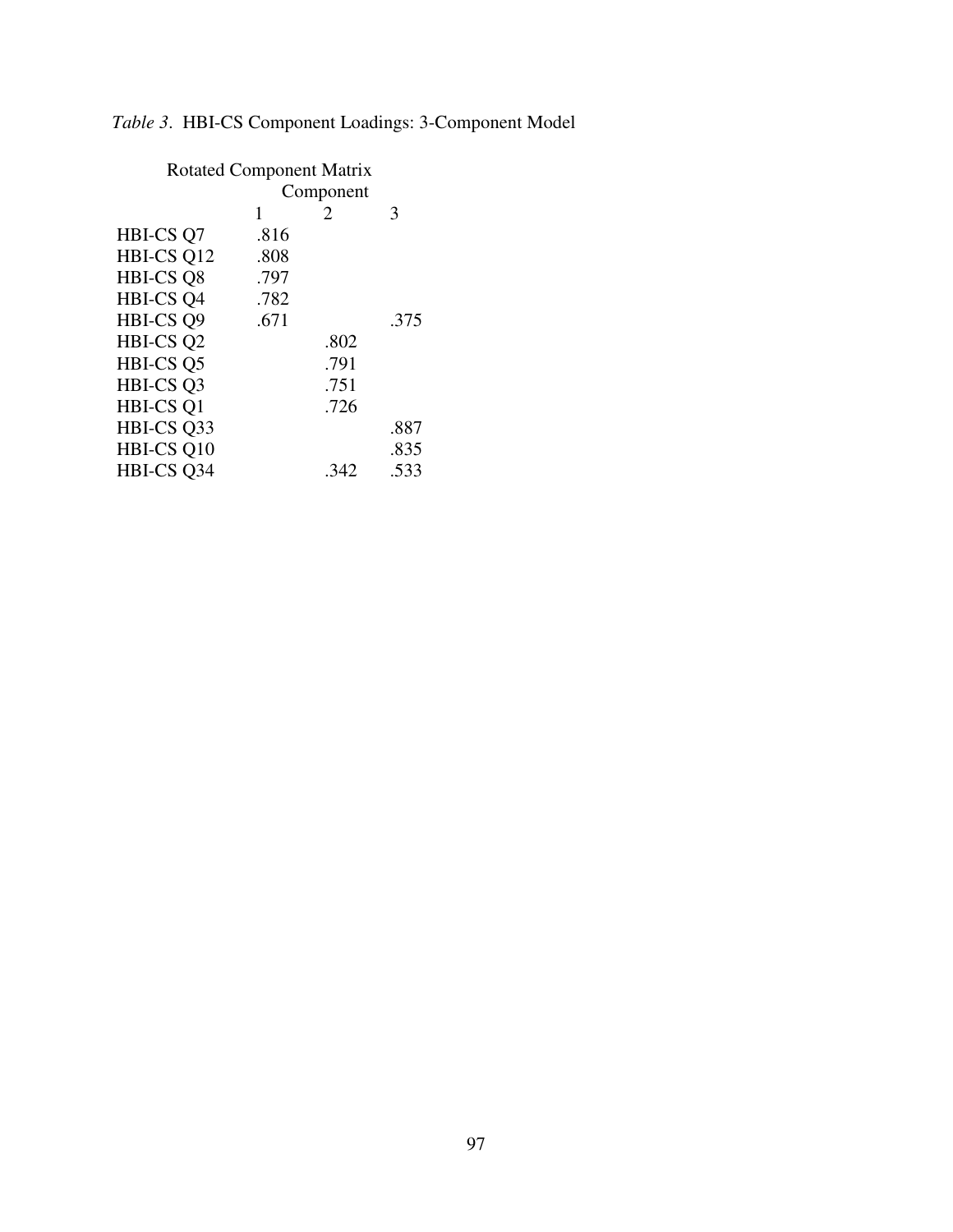| <b>Assessment Instrument</b> | 37-item HBI-CS |        | 12-item HBI-CS |        |
|------------------------------|----------------|--------|----------------|--------|
|                              |                | P      |                |        |
| Health Beliefs Survey -      | .25            | < .001 | .25            | < .001 |
| <b>Family Eating</b>         |                |        |                |        |
| Health Beliefs Survey -      | .30            | < .001 | .30            | < .001 |
| <b>Friends Eating</b>        |                |        |                |        |
| Health Beliefs Survey -      | .21            | < .001 | .21            | < .001 |
| <b>Family Exercise</b>       |                |        |                |        |
| Health Beliefs Survey -      | .35            | < .001 | .33            | < .001 |
| Friends Exercise             |                |        |                |        |
| <b>UCLA Loneliness Scale</b> | $-.36$         | < .001 | $-.38$         | < .001 |

*Table 4*. Comparison of 37-item and 12-item HBI-CS: Convergent Validity Data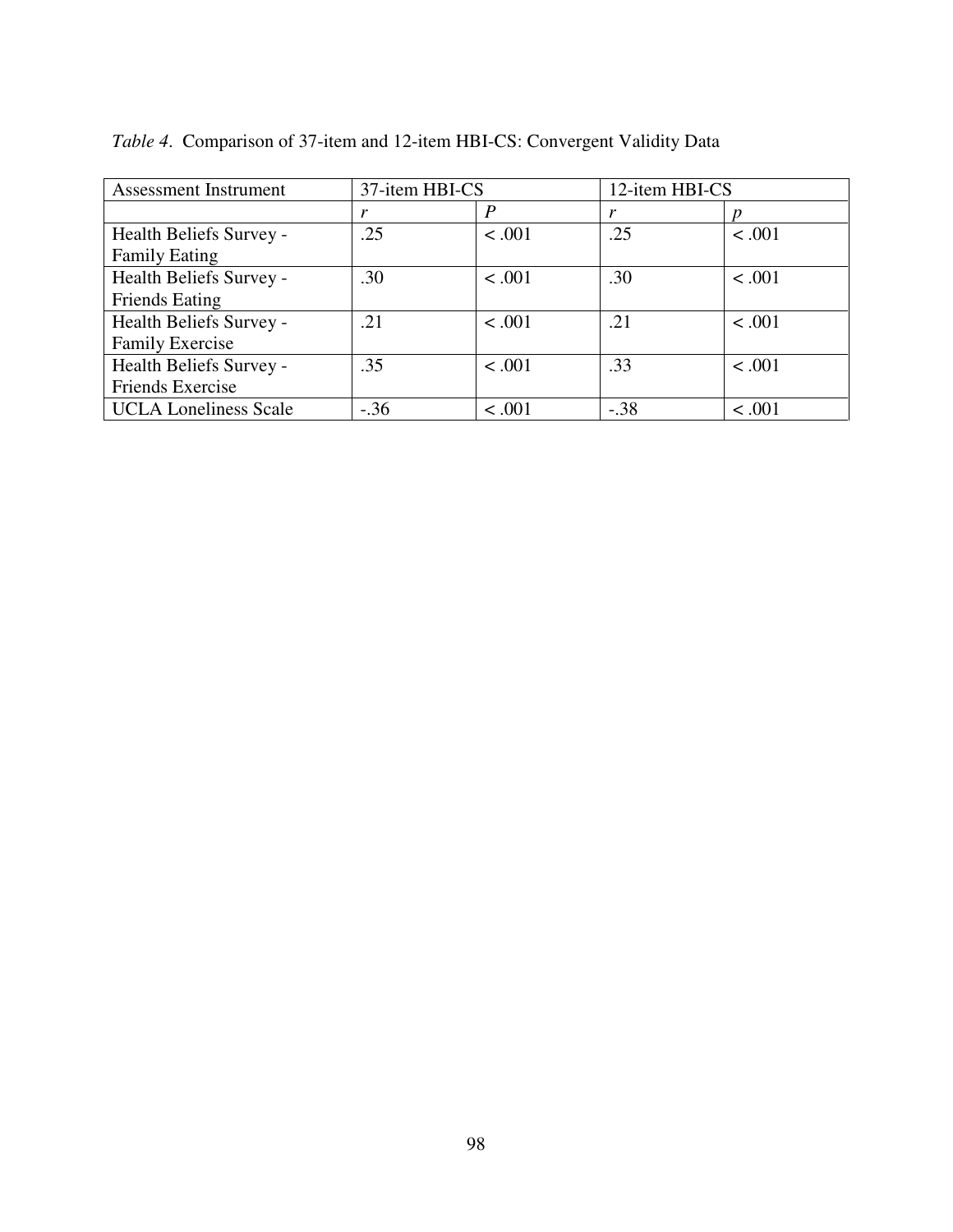# *Table 5*. Mean Assessment Scores – Part I and Part II

| <b>Dependent Measure</b>             | Part I Mean (SD)<br>$n = 466$ | Part II Mean (SD)<br>$n = 89$ |
|--------------------------------------|-------------------------------|-------------------------------|
| <b>UCLA</b> Loneliness<br>Scale      | 35.38 (8.58)                  | 37.70 (7.04)                  |
| <b>Block Dietary Fat</b><br>Screener | 19.42 (7.81)                  | 18.33(6.67)                   |
| <b>Block</b>                         | 11.24 (4.45)                  | 10.70(4.40)                   |
| Fruit/Vegetable<br>Screener          |                               |                               |
| $IPAQ$ – days spent                  | 3.22(1.88)                    | 3.08(1.96)                    |
| in vigorous exercise                 |                               |                               |
| $IPAQ$ – days spent                  | 3.07(1.99)                    | 3.01(1.85)                    |
| in moderate                          |                               |                               |
| exercise                             |                               |                               |
| $IPAQ$ – days spent                  | 5.99(1.68)                    | 5.98 (1.52)                   |
| walking                              |                               |                               |
| <b>HBI-CS</b>                        | 72.68 (21.79)                 | 70.08 (21.88)                 |
| <b>Health Beliefs</b>                | 34.24 (9.21)                  | 36.07 (8.84)                  |
| Survey - family                      |                               |                               |
| eating scale                         |                               |                               |
| <b>Health Beliefs</b>                | 33.38 (9.23)                  | 33.97 (9.04)                  |
| Survey – friends                     |                               |                               |
| eating scale                         |                               |                               |
| <b>Health Beliefs</b>                | 27.95 (8.01)                  | 28.08 (8.39)                  |
| Survey - family                      |                               |                               |
| exercise scale                       |                               |                               |
| <b>Health Beliefs</b>                | 29.22 (6.99)                  | 29.90 (6.70)                  |
| Survey – friends                     |                               |                               |
| exercise scale                       |                               |                               |
| Three-Factor                         | 11.03(5.18)                   | 11.60(5.29)                   |
| Eating                               |                               |                               |
| Questionnaire -                      |                               |                               |
| cognitive control                    |                               |                               |
| scale                                |                               |                               |
| $BEV-Q - average$                    | 15.47 (18.66)                 | 10.17(10.11)                  |
| daily fl oz from<br>sweetened        |                               |                               |
|                                      |                               |                               |
| beverages                            |                               |                               |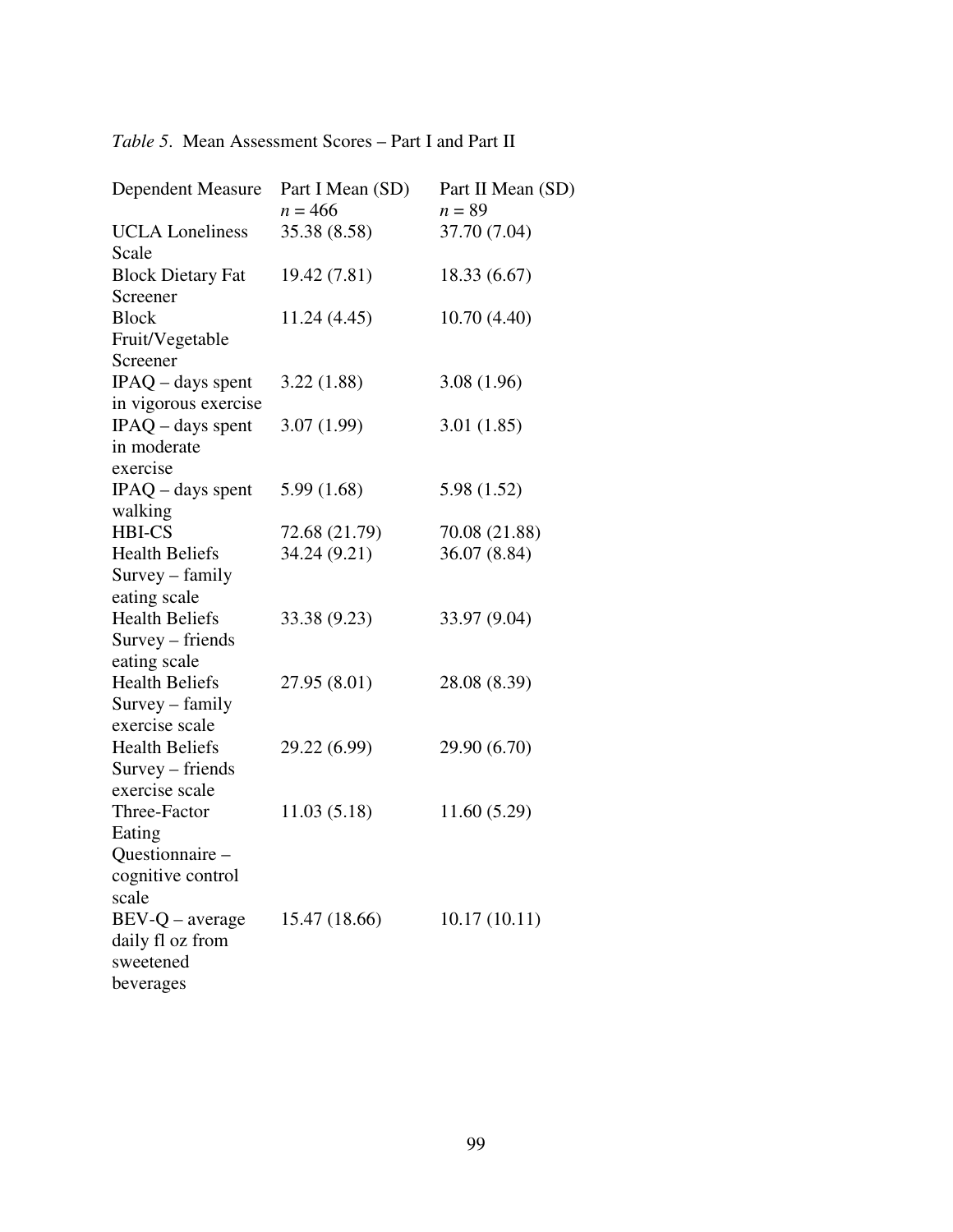| <b>Dependent Measure</b>                                             | Lowest HBI-CS<br>Quartile Mean<br>(SD) | <b>Highest HBI-CS</b><br>Quartile Mean<br>(SD) | $\overline{F}$ | $\boldsymbol{p}$ |
|----------------------------------------------------------------------|----------------------------------------|------------------------------------------------|----------------|------------------|
| <b>UCLA</b> Loneliness<br>Scale                                      | 39.05 (9.21)                           | 30.85 (6.37)                                   | 63.18          | < .001           |
| <b>Block</b><br>Fruit/Vegetable<br>Screener                          | 10.64(4.45)                            | 12.16 (4.94)                                   | 6.14           | < .02            |
| $IPAQ$ – days spent<br>in vigorous exercise                          | 2.92(1.93)                             | 3.56(1.96)                                     | 6.29           | < .02            |
| <b>Health Beliefs</b><br>Survey - family<br>eating scale             | 30.91 (9.01)                           | 37.13 (9.03)                                   | 27.87          | < .001           |
| <b>Health Beliefs</b><br>Survey – friends<br>eating scale            | 29.42 (8.67)                           | 36.66 (9.05)                                   | 39.23          | < .001           |
| <b>Health Beliefs</b><br>Survey – family<br>exercise scale           | 26.31 (8.27)                           | 30.51(8.11)                                    | 15.47          | < .001           |
| <b>Health Beliefs</b><br>Survey – friends<br>exercise scale          | 26.07(7.11)                            | 32.66 (6.30)                                   | 56.64          | < .001           |
| Three-Factor Eating<br>Questionnaire -<br>cognitive control<br>scale | 9.67(5.34)                             | 12.34 (4.69)                                   | 16.61          | < .001           |

| Table 6. Mean Assessment Scores by HBI-CS Quartile Group |  |
|----------------------------------------------------------|--|
|----------------------------------------------------------|--|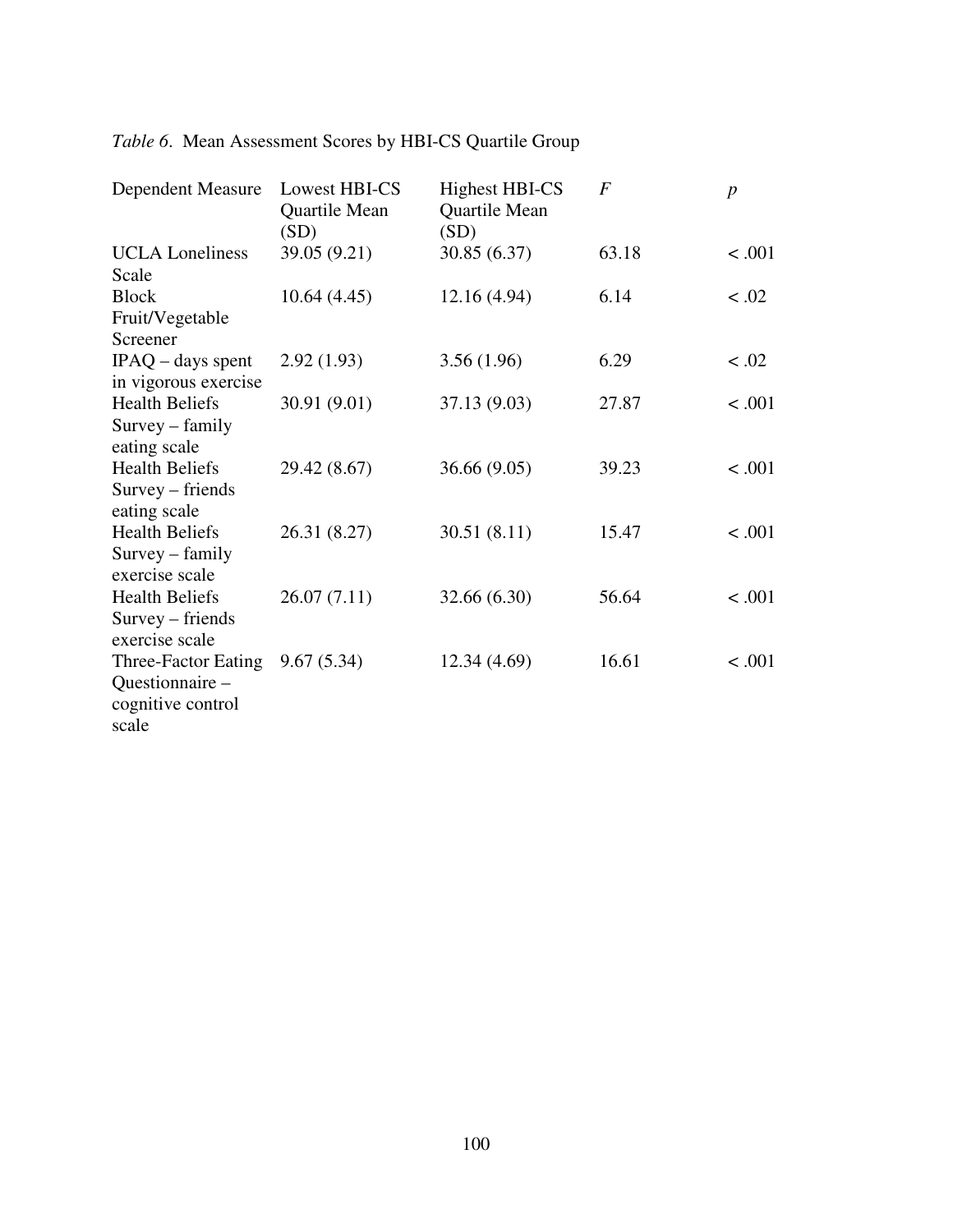

*Figure 1*. Scree Plot Based on the Initial Five-component Model of the HBI-CS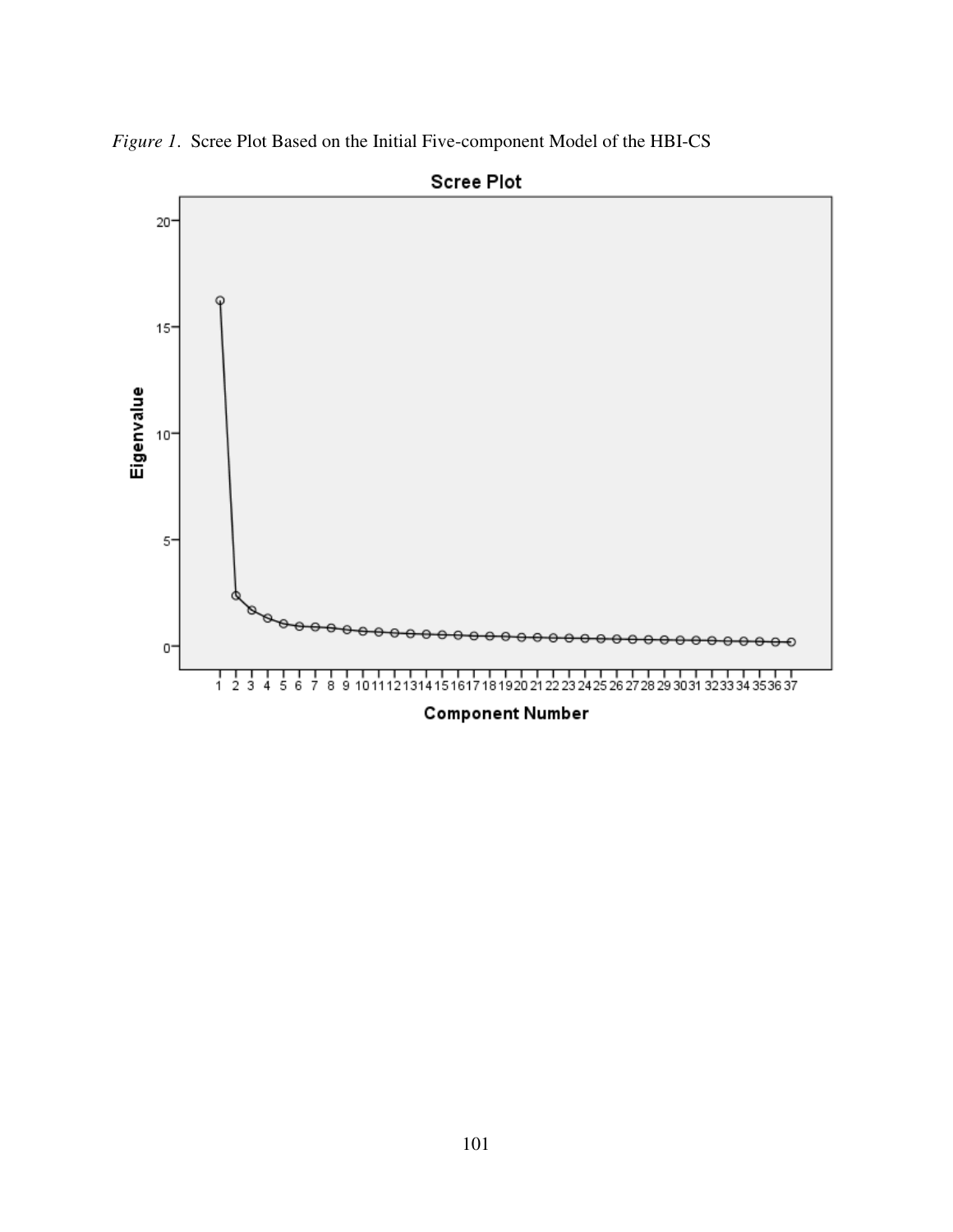## **Appendices**

### Appendix A

### Full-Scale HBI-CS

| Not at all | Rarely | Sometimes | Frequently |
|------------|--------|-----------|------------|

Directions: Think about your day-to-day interactions with friends, family members, and other significant face-to-face relationship partners in your life – specifically with regard to your efforts to lose weight and/or maintain a healthy lifestyle. Thinking about the past 7 days, please use the following scale to indicate how much you agree with the statements below.

 $0 = \text{not at all}$  $1 = \text{rarelv}$  $2 =$ sometimes  $3 = \text{frequently}$ 

Within the past 7 days, in my interactions with friends, family, and other significant people in my life, with regard to my weight management and health-related behaviors, I have found that…

- 1. \_\_\_\_ They are reliable and dependable; I know I can count on them to keep me accountable for my health-related behaviors.
- 2. \_\_\_\_ They encourage me to keep going when I feel like giving up.
- 3. \_\_\_\_ They compliment or recognize my accomplishments, no matter how small.
- 4. \_\_\_\_ They provide me with helpful information on weight management (e.g., caloric content of foods, healthy recipes).
- 5. \_\_\_\_ They participate in "friendly competition" or challenges with me.
- 6. \_\_\_\_ They are available when I need them.
- 7. \_\_\_\_ They give me encouragement to stick with a healthy eating plan.
- 8. \_\_\_\_ They have made an effort to help me with my health-related goals and plans.
- 9. \_\_\_\_ They have discussed the benefits of physical activity with me.
- 10. \_\_\_\_ They have offered to exercise with me.
- 11. \_\_\_\_ They give me helpful reminders to exercise.
- 12. \_\_\_\_ They have discussed the benefits of healthy eating with me.
- 13. They understand why a healthy lifestyle is important to me.
- 14. \_\_\_\_ They can relate to my reasons for wanting to be healthy.
- 15. \_\_\_\_ They give me encouragement to stick with my exercise plan.
- 16. \_\_\_\_ They are happy for me when I achieve a personal goal.
- 17. \_\_\_\_ They are more helpful to my weight management/health maintenance efforts than other people in my life.
- 18. They set a good example for me as I work toward my goals.
- 19. \_\_\_\_ They keep me accountable for the choices I make.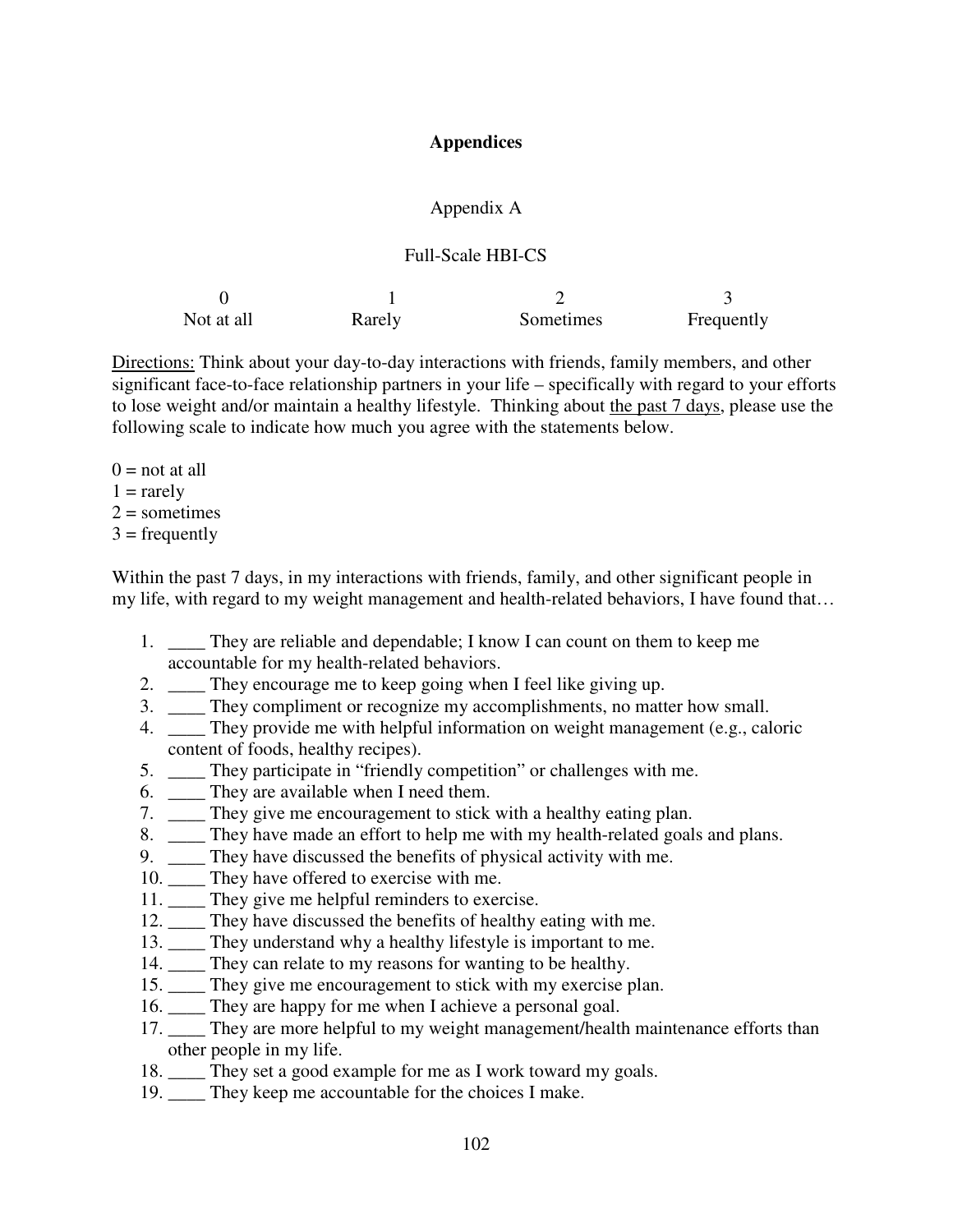- 20. They check on me periodically to see how I am doing.
- 21. \_\_\_\_ They share their own health-related goals with me.
- 22. \_\_\_\_ They offer useful tips on managing my weight and/or health.
- 23. \_\_\_\_ They have made me aware of some maladaptive habits or behavior patterns related to my weight or health habits.
- 24. \_\_\_\_ They compliment me for making healthy choices.
- 25. \_\_\_\_ They provide helpful tips on how to get back on track if I have a setback.
- 26. \_\_\_\_ They express concern for my health and well-being.
- 27. \_\_\_\_ They provide me with useful feedback on my weight management or health-related behaviors.
- 28. \_\_\_\_ They encourage me to take "baby steps" by setting short-term, manageable goals.
- 29. \_\_\_\_ Take my questions, needs, or requests seriously.
- 30. \_\_\_\_ Help me to distract myself when I am tempted to eat out of boredom.
- 31. \_\_\_\_ They encourage me to be physically active even when I don't feel like it.
- 32. \_\_\_\_ They have provided useful tips/suggestions for me to increase my physical activity.
- 33. \_\_\_\_ They exercise with me on a consistent basis.
- 34. \_\_\_\_ They "practice what they preach" by maintaining healthy habits themselves.
- 35. \_\_\_\_ They provide me with useful ways or ideas to resist unhealthy temptations.
- 36. \_\_\_\_ They make me feel like we're in this together with regard to weight management and health-related goals.
- 37. \_\_\_\_ They make me feel like I have someone to turn to in my quest to be healthy.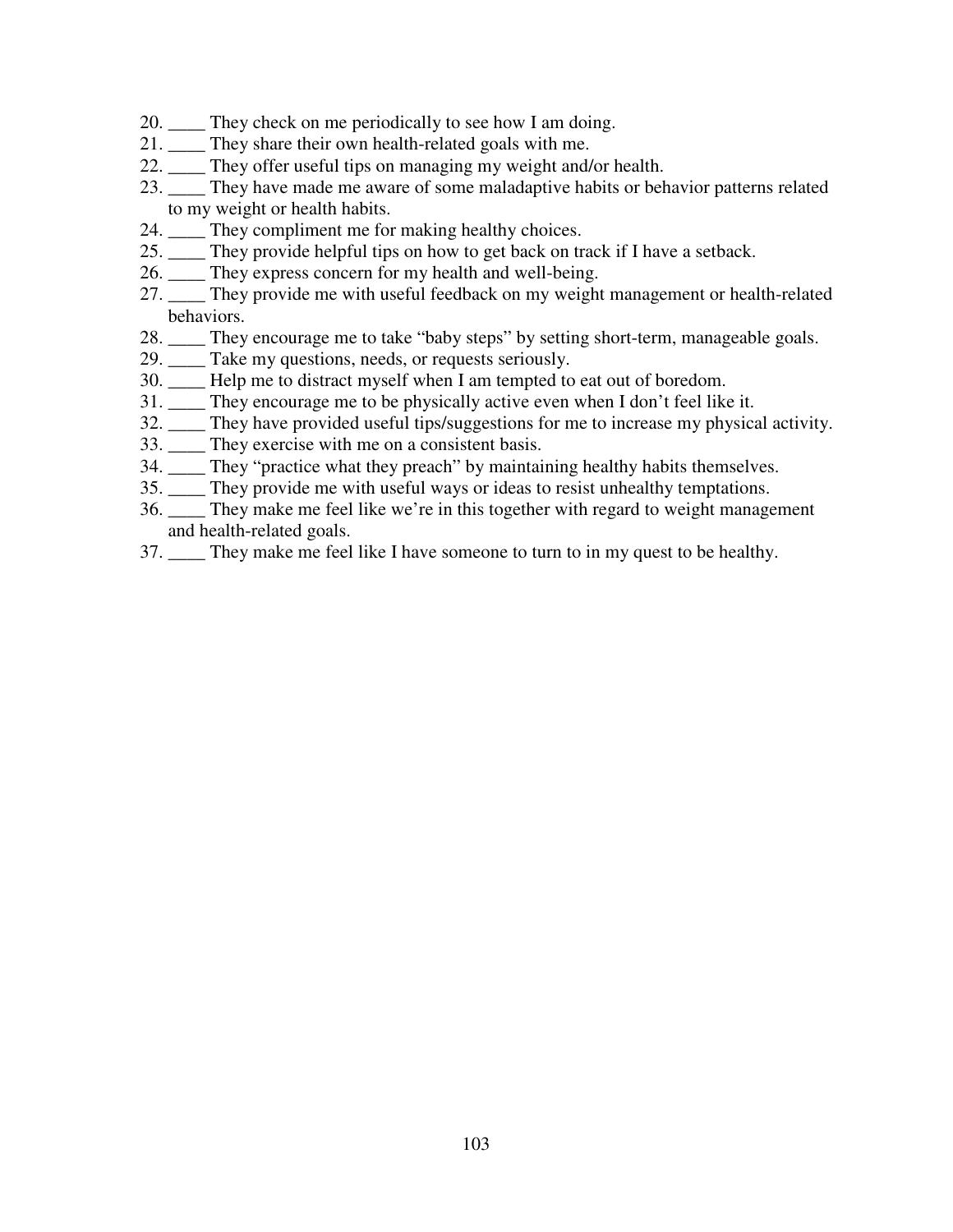# Appendix B

## HBI-CS: Twelve-Item Instrument and Corresponding Components

## Factor 1: Instrumental Support

7. They give me encouragement to stick with a healthy eating plan.

12. They have discussed the benefits of healthy eating with me.

8. They have made an effort to help me with my health-related goals and plans.

4. They provide me with helpful information on weight management (e.g., caloric content of

foods, healthy recipes).

9. They have discussed the benefits of physical activity with me.

## Factor 2: Motivational Support & Accountability

2. They encourage me to keep going when I feel like giving up.

5. They participate in "friendly competition" or challenges with me.

3. They compliment or recognize my accomplishments, no matter how small.

1. They are reliable and dependable; I know I can count on them to keep me accountable for my health-related behaviors.

#### Factor 3: Modeling Healthy Behaviors

33. They exercise with me on a consistent basis.

10. They have offered to exercise with me.

34. They "practice what they preach" by maintaining healthy habits themselves.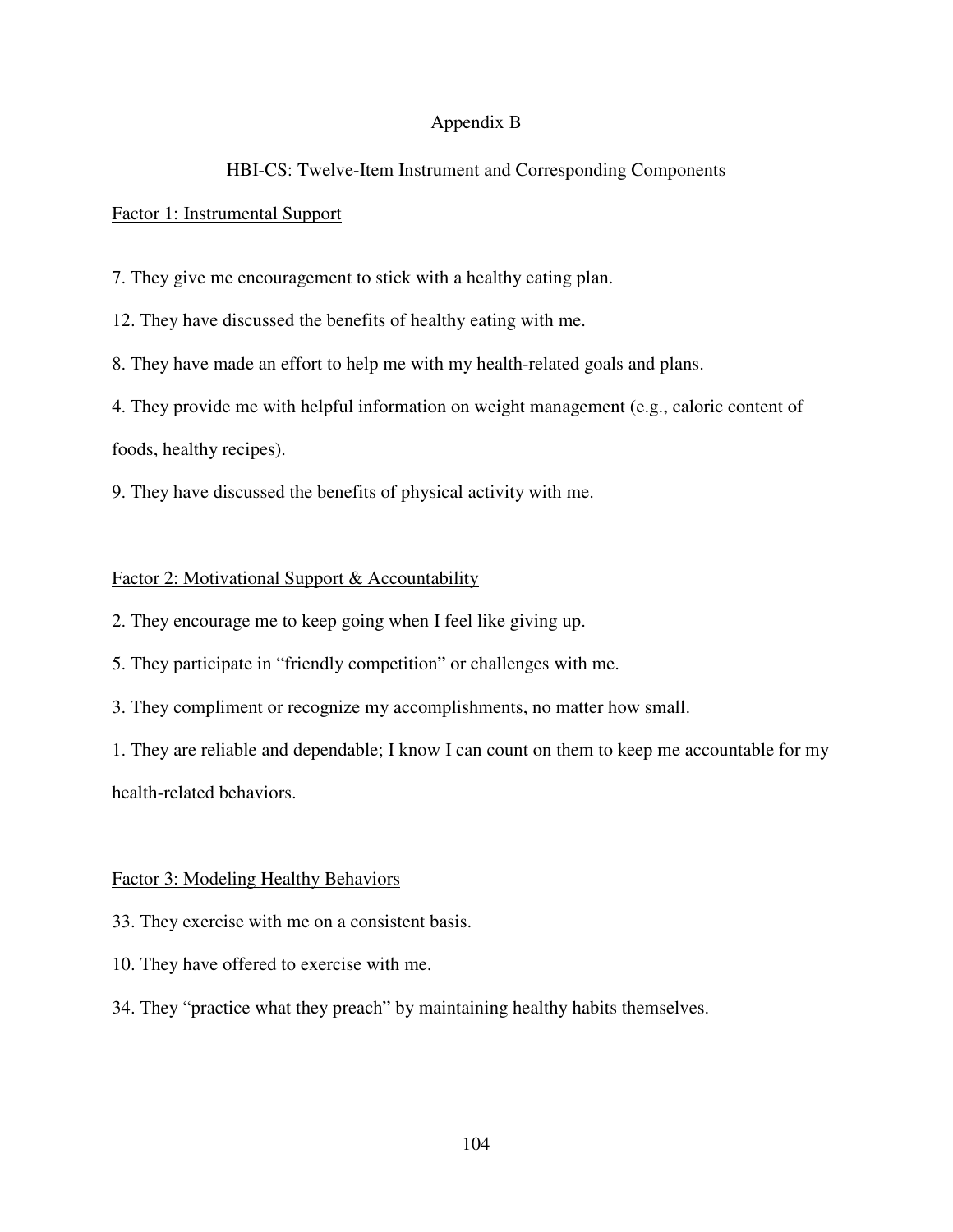

**Office of Research Compliance** Institutional Review Board 2000 Kraft Drive, Suite 2000 (0497) Blacksburg, Virginia 24060 540/231-4606 Fax 540/231-0959 e-mail irb@vt.edu Website: www.irb.vt.edu

## **MEMORANDUM**

**DATE:** January 18, 2012

**TO:** George A. Clum, Kristen Frey

**FROM:** Virginia Tech Institutional Review Board (FWA00000572, expires May 31, 2014)

**PROTOCOL TITLE:** Development and Validation of a Social Support Inventory for Health Behaviors in College Students

### **IRB NUMBER: 11-037**

Effective February 15, 2012, the Virginia Tech IRB Chair, Dr. David M. Moore, approved the continuation request for the above-mentioned research protocol.

This approval provides permission to begin the human subject activities outlined in the IRB-approved protocol and supporting documents.

Plans to deviate from the approved protocol and/or supporting documents must be submitted to the IRB as an amendment request and approved by the IRB prior to the implementation of any changes, regardless of how minor, except where necessary to eliminate apparent immediate hazards to the subjects. Report promptly to the IRB any injuries or other unanticipated or adverse events involving risks or harms to human research subjects or others.

All investigators (listed above) are required to comply with the researcher requirements outlined at http://www.irb.vt.edu/pages/responsibilities.htm (please review before the commencement of your research).

#### **PROTOCOL INFORMATION:**

Approved as: **Expedited, under 45 CFR 46.110 category(ies) 7** Protocol Approval Date: **2/15/2012 (protocol's initial approval date: 2/15/2011)** Protocol Expiration Date: **2/14/2013**

Continuing Review Due Date\*: **1/31/2013**

\*Date a Continuing Review application is due to the IRB office if human subject activities covered under this protocol, including data analysis, are to continue beyond the Protocol Expiration Date.

## **FEDERALLY FUNDED RESEARCH REQUIREMENTS:**

Per federally regulations, 45 CFR 46.103(f), the IRB is required to compare all federally funded grant proposals / work statements to the IRB protocol(s) which cover the human research activities included in the proposal / work statement before funds are released. Note that this requirement does not apply to Exempt and Interim IRB protocols, or grants for which VT is not the primary awardee.

The table on the following page indicates whether grant proposals are related to this IRB protocol, and which of the listed proposals, if any, have been compared to this IRB protocol, if required.

**Invent the Future**

VIR GINIA POLYTECHNIC INSTITUTE AND STATE UNIVERSITY